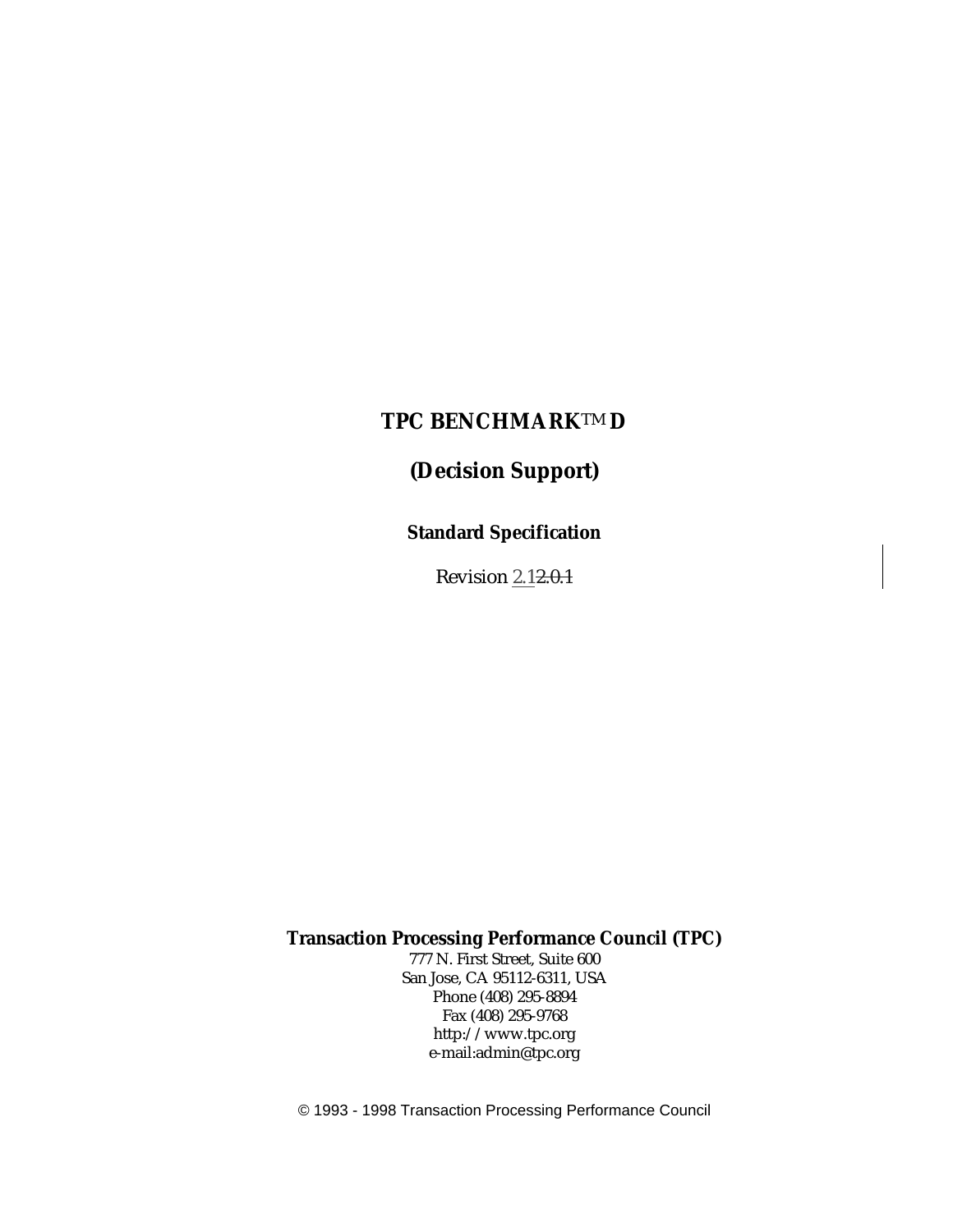### **Acknowledgments**

The TPC acknowledges the work and contributions of the TPC-D subcommittee member companies in developing Version 2 of the specification including Compaq, Data General, Dell, EMC, HP, IBM, Informix, Microsoft, NCR, Oracle, Sequent, SGI, Sun, Sybase, and Unisys. The TPC also acknowledges the contribution of Jack Stephens, consultant to the TPC-D subcommittee, for his work on the benchmark specification and DBGEN development.

# **TPC Membership**

(as of January, 1998)

Adaptec Advanced Logic Research Amdahl BEA Systems Bull S.A. Compaq Computer Corp. Computer Associates Data General Corp. Debis Systemhaus Dell Computer Corporation Digital Equipment Corp. EDS EMC Corp. Fujitsu/ICL Hewlett-Packard Hitachi SW IBM Corp. IDEAS International Information Decisions

- Informix Software Intel Corporation. Intergraph ITOM International Microsoft Corporation. Mitsubishi Electric Corporation. Motorola Morgan Stanley Mylex NCR NEC Systems Laboratory Nikkei Business Publications Novell OKI Electric Industry Olivetti S.p.A Oracle Corporation Performance Tuning Corporation.
- Samsung Electronics **Corporation** Sanford Bernstein Sarion Systems Research **SCO** Sequent Computer Siemens Nixdorf Information Systems Silicon Graphics Software AG Stratus Computer Sun Microsystems **Sybase** Tandem Computers Toshiba Corp. Tricord Systems Inc. Unisys Corporation University of Pavia White Cross Systems

#### **Document History**

| <u>Date</u>                      | <b>Version</b> | Description                                                |
|----------------------------------|----------------|------------------------------------------------------------|
| 5 May 1995                       | Revision 1.0   | Standard Specification released to the public              |
| 16 September 1998 Draft 2.0.0.12 |                | Mail ballot draft for first major revision                 |
| 5 December 1998                  |                | Revision 2.0.0 First major revision released to the public |
| <b>16 February 1998</b>          |                | Revision 2.1 Minor revision                                |

TPC Benchmark™, TPC-D, QppD, QthD, and QphD are trademarks of the Transaction Processing Performance Council.

 All parties are granted permission to copy and distribute to any party without fee all or part of this material provided that: 1) copying and distribution is done for the primary purpose of disseminating TPC material; 2) the TPC copyright notice, the title of the publication, and its date appear, and notice is given that copying is by permission of the Transaction Processing Performance Council.

Parties wishing to copy and distribute TPC materials other than for the purposes outlined above (including incorporating TPC material in a non-TPC document, specification or report), must secure the TPC's written permission.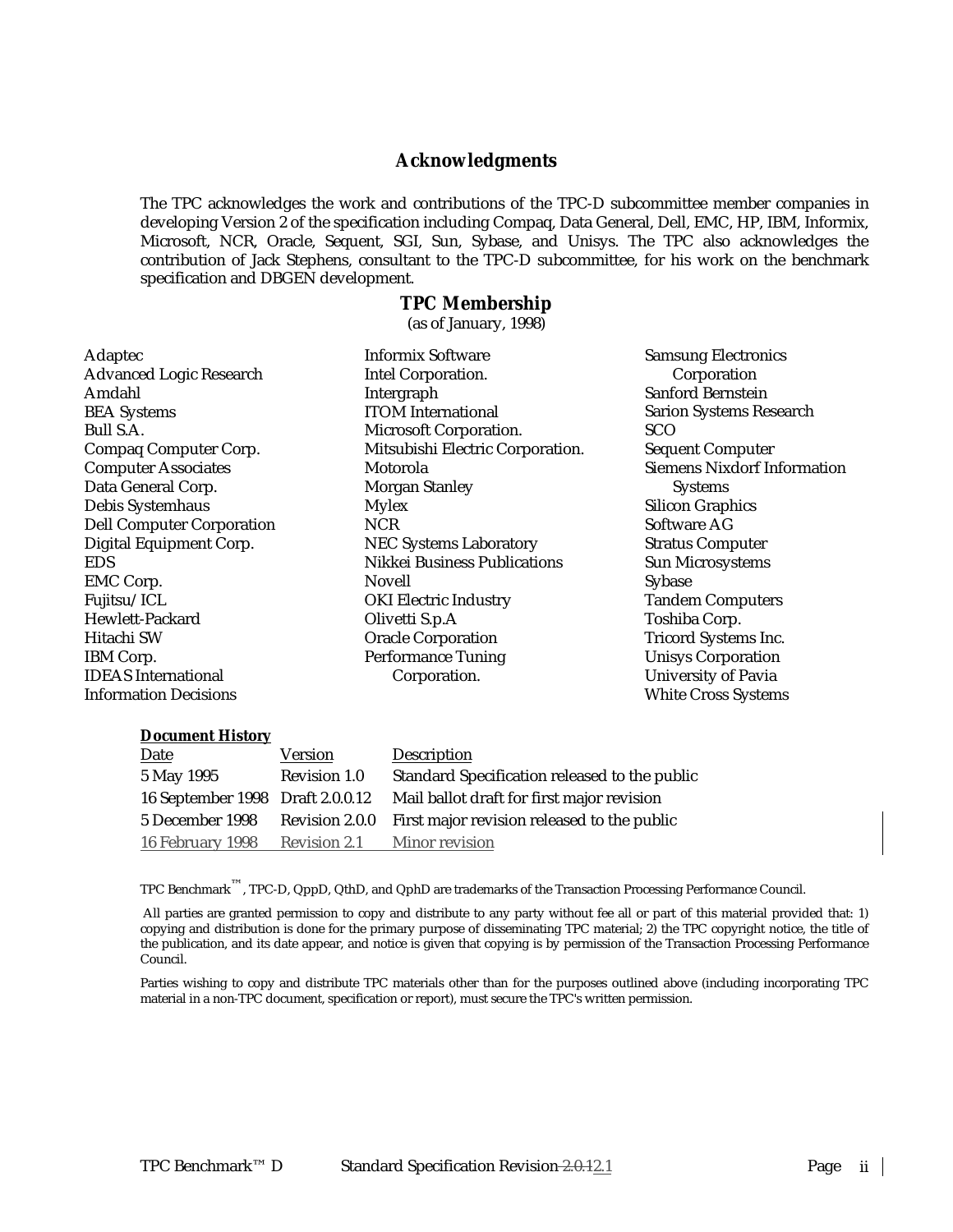|--|

| $\bf{0}$       |      |  |
|----------------|------|--|
|                |      |  |
|                | 0.1  |  |
|                | 0.2  |  |
|                | 0.3  |  |
| 1              |      |  |
|                | 1.1  |  |
|                | 1.2  |  |
|                | 1.3  |  |
|                | 1.4  |  |
|                | 1.5  |  |
|                | 1.6  |  |
| $\overline{2}$ |      |  |
|                | 2.1  |  |
|                | 2.2  |  |
|                | 2.3  |  |
|                | 2.4  |  |
|                | 2.5  |  |
|                | 2.6  |  |
|                | 2.7  |  |
|                | 2.8  |  |
|                | 2.9  |  |
|                | 2.10 |  |
|                | 2.11 |  |
|                | 2.12 |  |
|                | 2.13 |  |
|                | 2.14 |  |
|                | 2.15 |  |
|                | 2.16 |  |
|                | 2.17 |  |
|                | 2.18 |  |
|                | 2.19 |  |
|                | 2.20 |  |
|                | 2.21 |  |
|                | 2.22 |  |
|                | 2.23 |  |
|                | 2.24 |  |
|                | 2.25 |  |
|                | 2.26 |  |
|                | 2.27 |  |
|                | 2.28 |  |
|                | 2.29 |  |
| 3              |      |  |
|                | 3.1  |  |
|                | 3.2  |  |
|                | 3.3  |  |
|                | 3.4  |  |
|                | 3.5  |  |
| 4              |      |  |
|                |      |  |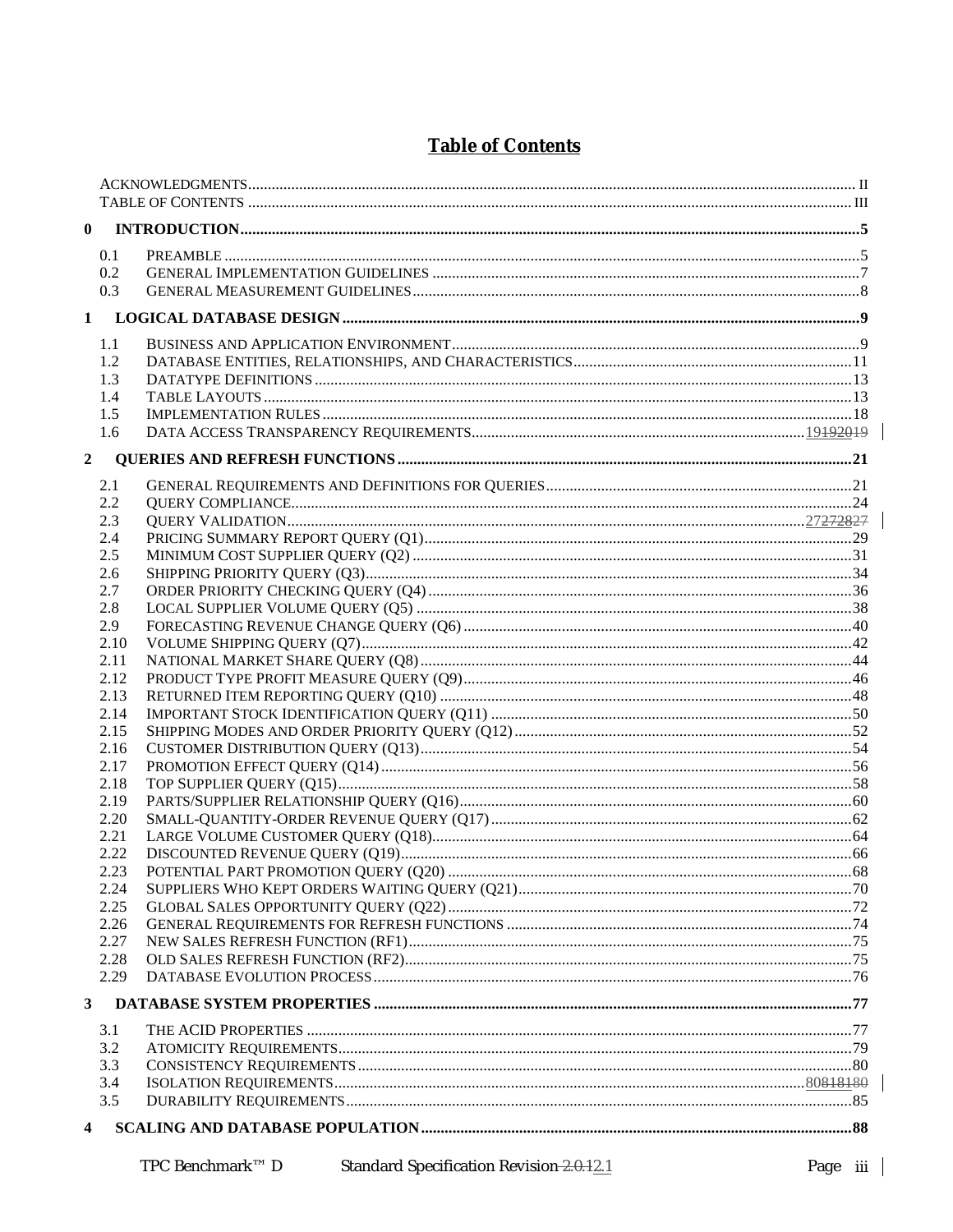| 4.3<br>5<br>5.1<br>5.2<br>5.3<br>5.4<br>6<br>6.1<br>6.2<br>6.3<br>$\overline{7}$<br>7.1<br>7.2<br>7.3<br>8<br>8.1<br>8.2<br>8.3<br>8.4<br>8.5<br>8.6<br>9<br>9.1<br>9.2 | 4.1<br>4.2 |  |
|-------------------------------------------------------------------------------------------------------------------------------------------------------------------------|------------|--|
|                                                                                                                                                                         |            |  |
|                                                                                                                                                                         |            |  |
|                                                                                                                                                                         |            |  |
|                                                                                                                                                                         |            |  |
|                                                                                                                                                                         |            |  |
|                                                                                                                                                                         |            |  |
|                                                                                                                                                                         |            |  |
|                                                                                                                                                                         |            |  |
|                                                                                                                                                                         |            |  |
|                                                                                                                                                                         |            |  |
|                                                                                                                                                                         |            |  |
|                                                                                                                                                                         |            |  |
|                                                                                                                                                                         |            |  |
|                                                                                                                                                                         |            |  |
|                                                                                                                                                                         |            |  |
|                                                                                                                                                                         |            |  |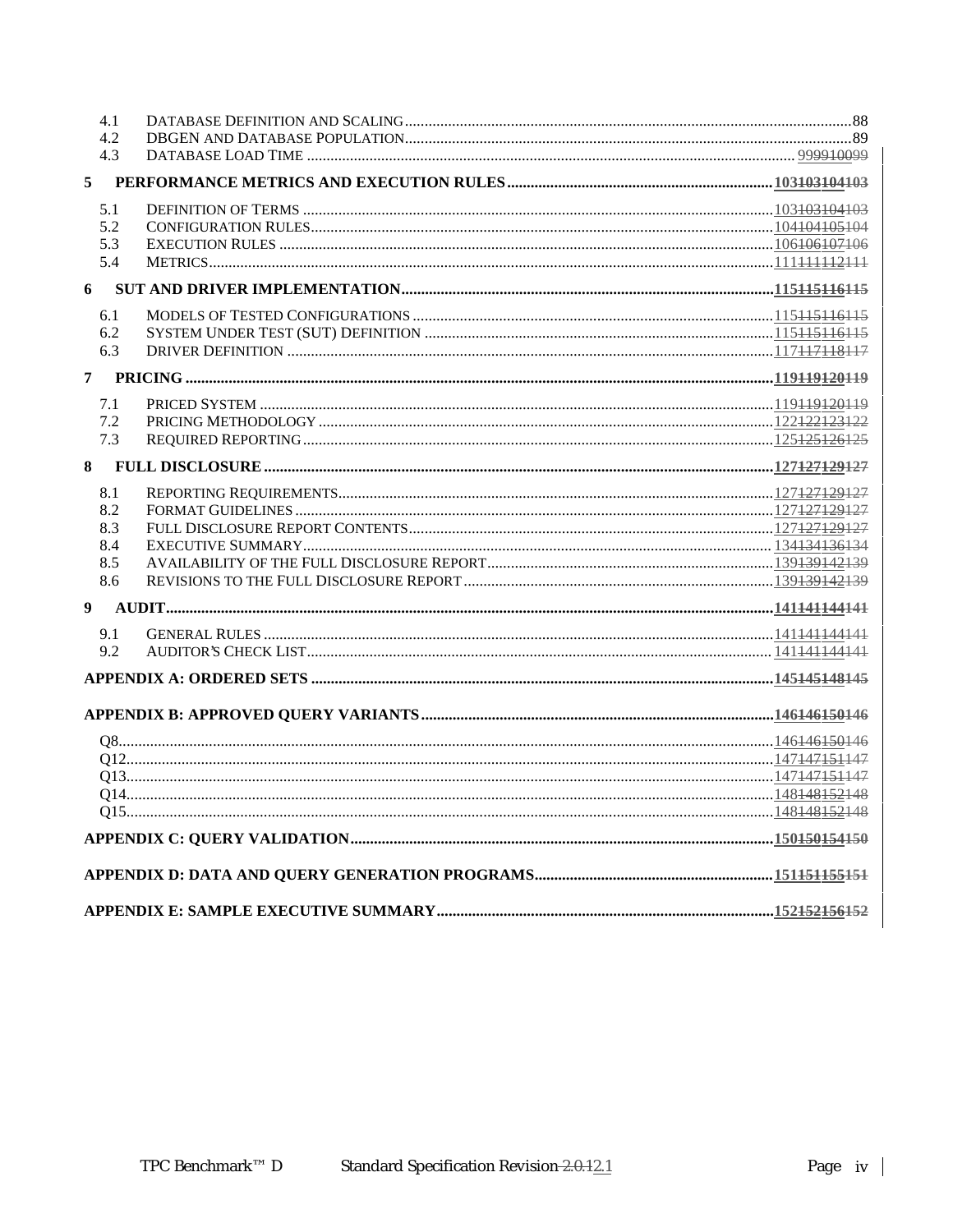### **0 INTRODUCTION**

### **0.1 Preamble**

The TPC Benchmark™D (TPC-D) is a decision support benchmark. It consists of a suite of business oriented a<del>d-hoc q</del>ueries and concurrent data modifications. The queries and the data populating the database have been chosen to have broad industry-wide relevance while maintaining a sufficient degree of ease of implementation. This benchmark illustrates decision support systems that

- Examine large volumes of data;
- Execute queries with a high degree of complexity;
- Give answers to critical, frequently-asked business questions.

TPC-D evaluates the performance of various decision support systems by the execution of sets of queries against a standard database under controlled conditions. The TPC-D queries:

- Give answers to real-world business questions;
- Simulate generated ad-hoc-queries (e.g., via a point and click GUI interface);
- Are far more complex than most OLTP transactions;
- Include a rich breadth of operators and selectivity constraints;
- Generate intensive activity on the part of the database server component of the system under test;
- Are executed against a database complying to specific population and scaling requirements;
- Are implemented with constraints derived from staying closely synchronized with an on-line production database.

The TPC-D operations are modeled as follows:

- The database is continuously available 24 hours a day, 7 days a week, for ad-hoc-queries from multiple end users and data modifications against all tables, except possibly during infrequent (e.g., once a month) maintenance sessions;
- The TPC-D database tracks, possibly with some delay, the state of the OLTP database through ongoing refresh functions which batch together a number of modifications impacting some part of the decision support database;
- Due to the world-wide nature of the business data stored in the TPC-D database, the queries and the refresh functions may be executed against the database at any time, especially in relation to each other. In addition, this mix of queries and refresh functions is subject to specific ACIDity requirements, since queries and refresh functions may execute concurrently;
- To achieve the optimal compromise between performance and operational requirements, the database administrator can set, once and for all, the locking levels and the concurrent scheduling rules for queries and refresh functions.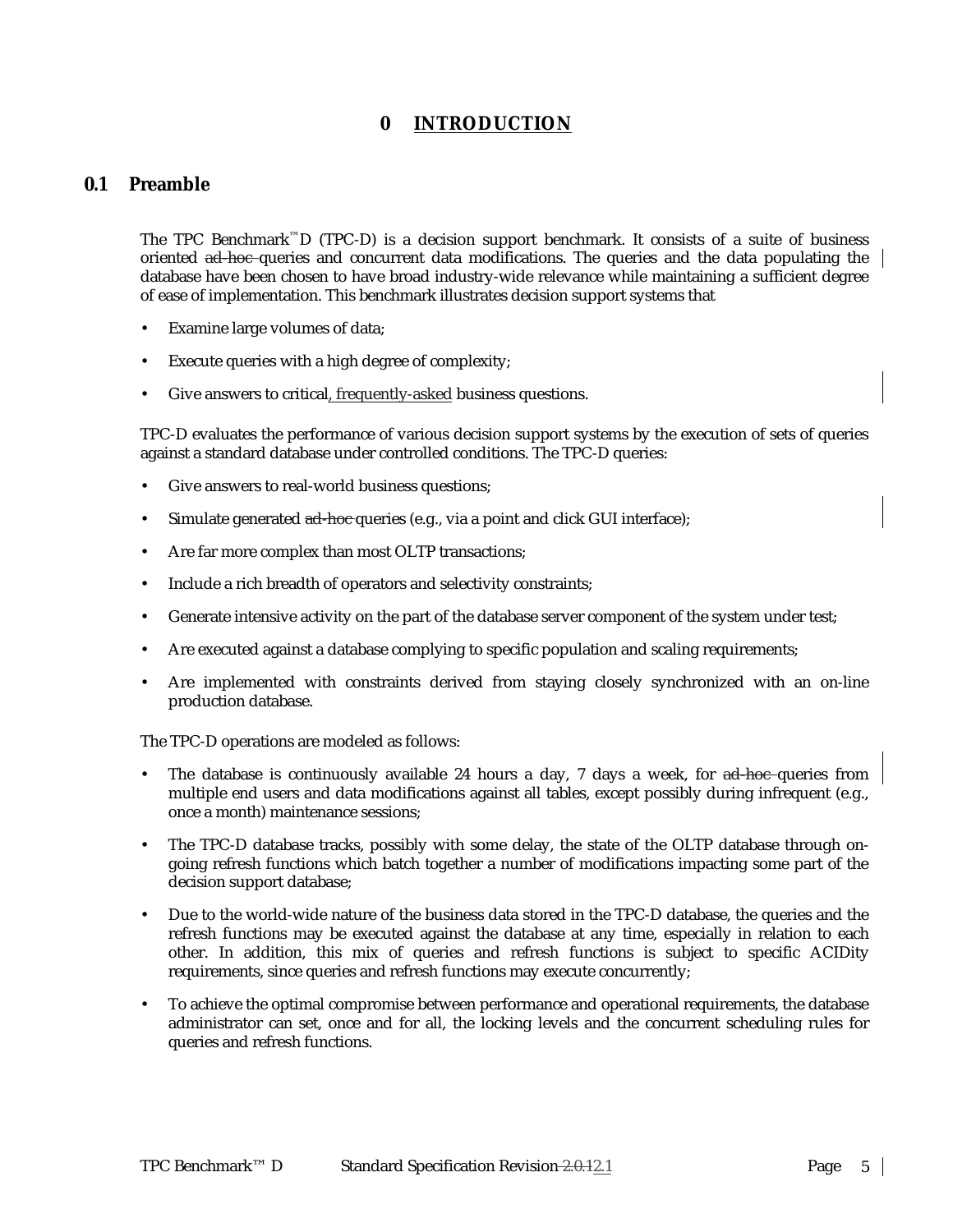The minimum database required to run the benchmark holds business data from 10,000 suppliers. It contains almost ten million rows representing a raw storage capacity of about 1 gigabyte. Compliant benchmark implementations may also use one of the larger permissible database populations (e.g., 100 gigabytes), as defined in Clause 4.1.3.

The performance metric reported by TPC-D is called the TPC-D Composite Query-per-Hour Performance Metric (QphD@Size), and reflects multiple aspects of the capability of the system to process queries. These aspects include the selected database size against which the queries are executed, the query processing power when queries are submitted by a single stream, and the query throughput when queries are submitted by multiple concurrent users. The TPC-D Price/Performance metric is expressed as \$/QphD@Size. To be compliant with the TPC-D standard, all references to TPC-D results for a given configuration must include all required reporting components (see Clause 5.4.6). The TPC believes that comparisons of TPC-D results measured against different database sizes are misleading and discourages such comparisons.

The TPC-D database must be implemented using a commercially available database management system (DBMS) and the queries executed via an interface using dynamic SQL. The specification provides for variants of SQL, as implementers are not required to have implemented a specific SQL standard in full.

TPC-D uses terminology and metrics that are similar to other benchmarks, originated by the TPC and others. Such similarity in terminology does not in any way imply that TPC-D results are comparable to other benchmarks. The only benchmark results comparable to TPC-D are other TPC-D results compliant with the same revision.

Despite the fact that this benchmark offers a rich environment representative of many decision support systems, this benchmark does not reflect the entire range of decision support requirements. In addition, the extent to which a customer can achieve the results reported by a vendor is highly dependent on how closely TPC-D approximates the customer application. The relative performance of systems derived from this benchmark does not necessarily hold for other workloads or environments. Extrapolations to any other environment are not recommended.

Benchmark results are highly dependent upon workload, specific application requirements, and systems design and implementation. Relative system performance will vary as a result of these and other factors. Therefore, TPC-D should not be used as a substitute for a specific customer application benchmarking when critical capacity planning and/or product evaluation decisions are contemplated.

Benchmark sponsors are permitted several possible system designs, provided that they adhere to the model described in Clause 6. A full disclosure report (FDR) of the implementation details, as specified in Clause 8, must be made available along with the reported results.

**Comment 1:** While separated from the main text for readability, comments and appendices are a part of the standard and their provisions must be complied with.

**Comment 2:** The contents of some appendices are provided in a machine readable format and are not included in the printed copy of this document.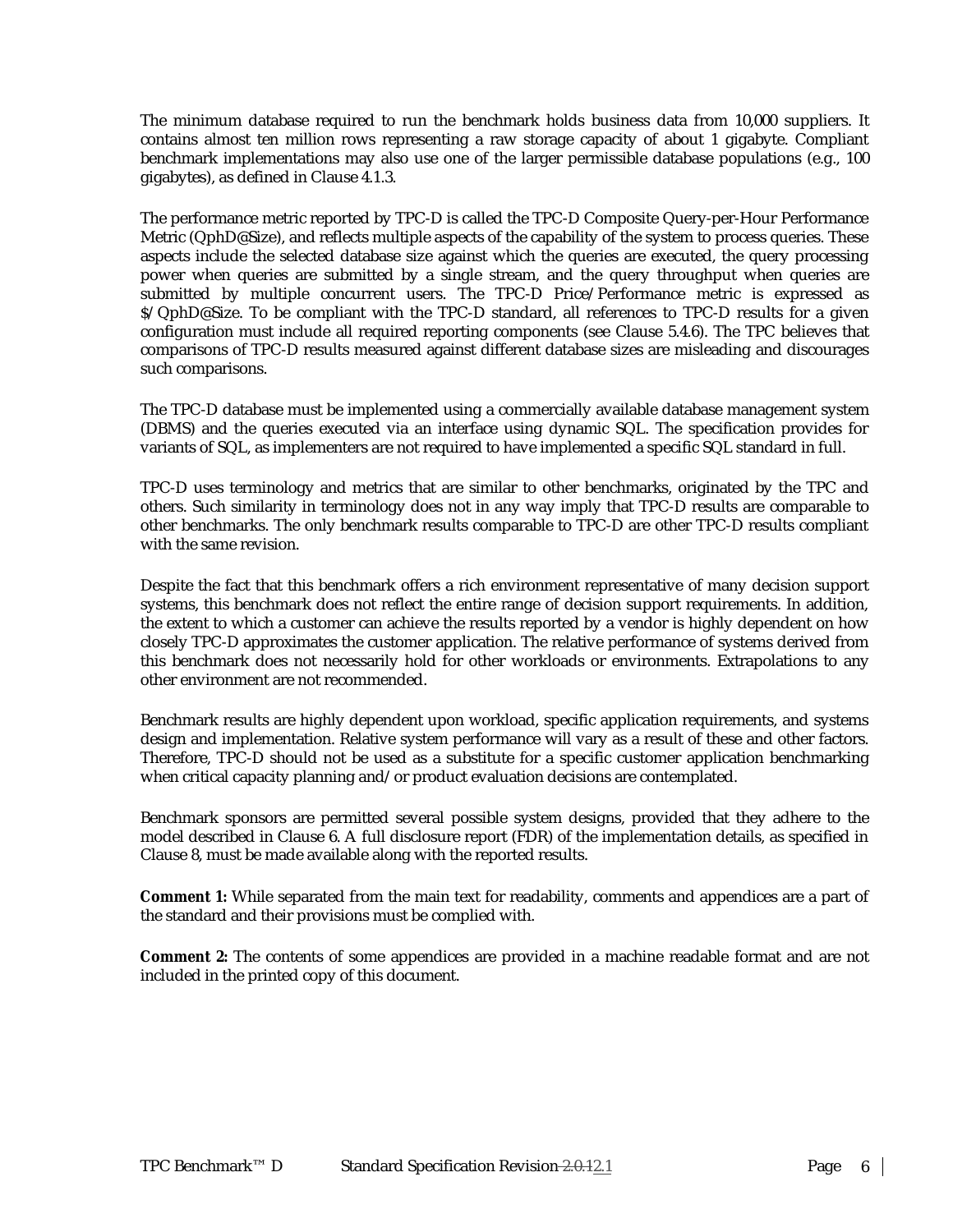### **0.2 General Implementation Guidelines**

The purpose of TPC benchmarks is to provide relevant, objective performance data to industry users. To achieve that purpose, TPC benchmark specifications require that benchmark tests be implemented with systems, products, technologies and pricing that:

- Are generally available to users;
- Are relevant to the market segment that the individual TPC benchmark models or represents (e.g., TPC-D models and represents complex, high data volume, decision support environments);
- Would plausibly be implemented by a significant number of users in the market segment the benchmark models or represents.

The use of new systems, products, technologies (hardware or software) and pricing is encouraged so long as they meet the requirements above. Specifically prohibited are benchmark systems, products, technologies or pricing (hereafter referred to as "implementations") whose primary purpose is performance optimization of TPC benchmark results without any corresponding applicability to realworld applications and environments. In other words, all "benchmark special" implementations that improve benchmark results but not real-world performance or pricing, are prohibited.

The following characteristics shall be used as a guide to judge whether a particular implementation is a benchmark special. It is not required that each point below be met, but that the cumulative weight of the evidence be considered to identify an unacceptable implementation. Absolute certainty or certainty beyond a reasonable doubt is not required to make a judgment on this complex issue. The question that must be answered is: "Based on the available evidence, does the clear preponderance (the greater share or weight) of evidence indicate that this implementation is a benchmark special?"

The following characteristics shall be used to judge whether a particular implementation is a benchmark special:

- a) Is the implementation generally available, documented, and supported?
- b) Does the implementation have significant restrictions on its use or applicability that limits its use beyond TPC benchmarks?
- c) Is the implementation or part of the implementation poorly integrated into the larger product?
- d) Does the implementation take special advantage of the limited nature of TPC benchmarks (e.g., query profiles, query mix, concurrency and/or contention, isolation requirements, etc.) in a manner that would not be generally applicable to the environment the benchmark represents?
- e) Is the use of the implementation discouraged by the vendor? (This includes failing to promote the implementation in a manner similar to other products and technologies.)
- f) Does the implementation require uncommon sophistication on the part of the end-user, programmer, or system administrator?
- g) Is the pricing unusual or non-customary for the vendor or unusual or non-customary compared to normal business practices? The following pricing practices are suspect:
	- Availability of a discount to a small subset of possible customers;
	- Discounts documented in an unusual or non-customary manner;
	- Discounts that exceed 25% on small quantities and 50% on large quantities;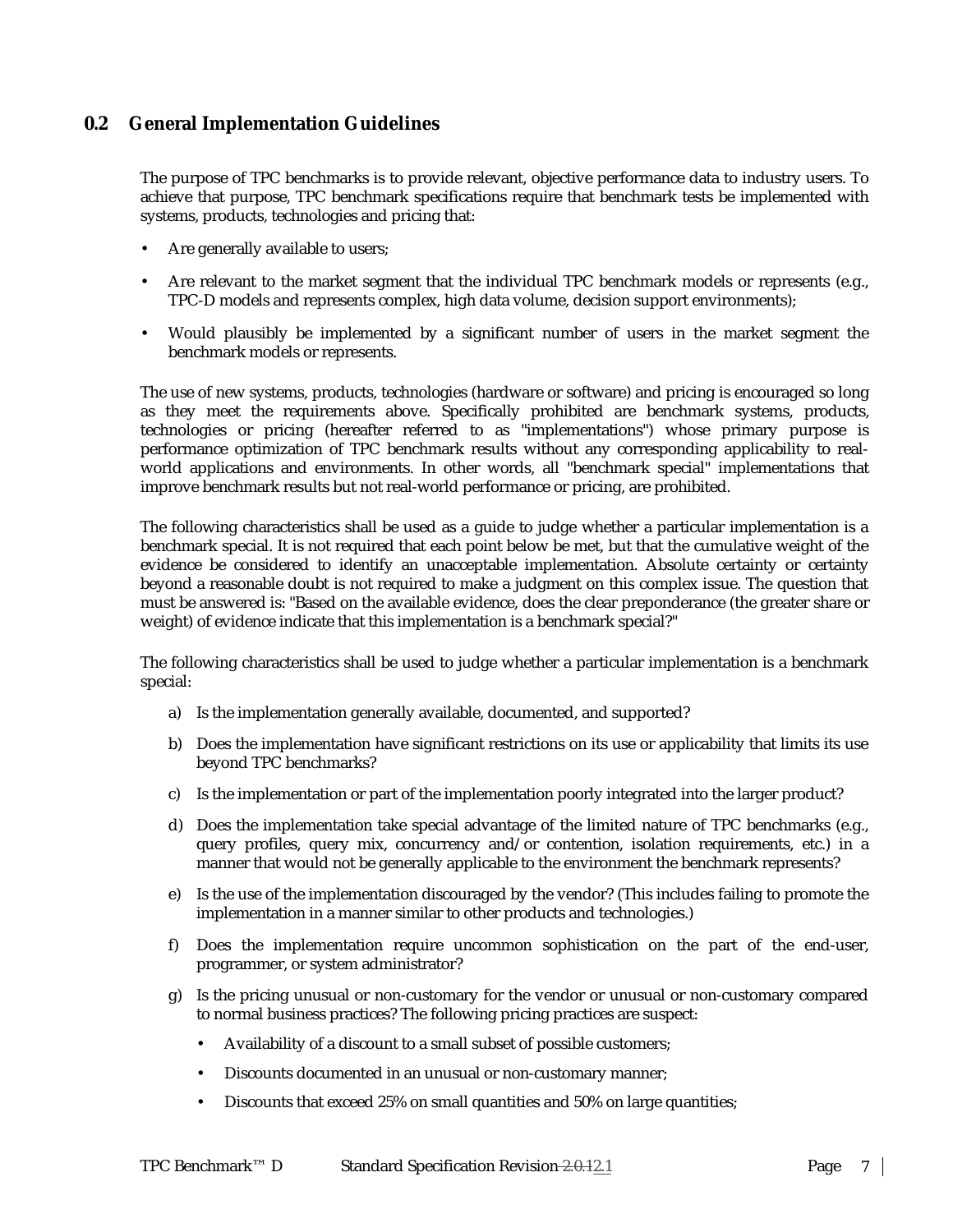- Pricing featured as a close-out or one-time special;
- Unusual or non-customary restrictions on transferability of product, warranty or maintenance on discounted items.
- h) Is the implementation (including beta) being purchased or used for applications in the market area the benchmark represents? How many sites implemented it? How many end-users benefit from it? If the implementation is not currently being purchased or used, is there any evidence to indicate that it will be purchased or used by a significant number of end-user sites?

**Comment**: The characteristics listed in this clause are not intended to include the driver or implementation specific layer, which are not necessarily commercial software, and have their own specific requirements and limitation enumerated in Clause 6. The listed characteristics and prohibitions of Clause 6 should be used to determine if the driver or implementation specific layer is a benchmark special.

### **0.3 General Measurement Guidelines**

TPC benchmark results are expected to be accurate representations of system performance. Therefore, there are certain guidelines that are expected to be followed when measuring those results. The approach or methodology to be used in the measurements are either explicitly described in the specification or left to the discretion of the test sponsor.

When not described in the specification, the methodologies and approaches used must meet the following requirements:

- The approach is an accepted engineering practice or standard;
- The approach does not enhance the result;
- Equipment used in measuring the results is calibrated according to established quality standards;
- Fidelity and candor is maintained in reporting any anomalies in the results, even if not specified in the benchmark requirements.

**Comment:** The use of new methodologies and approaches is encouraged so long as they meet the requirements above.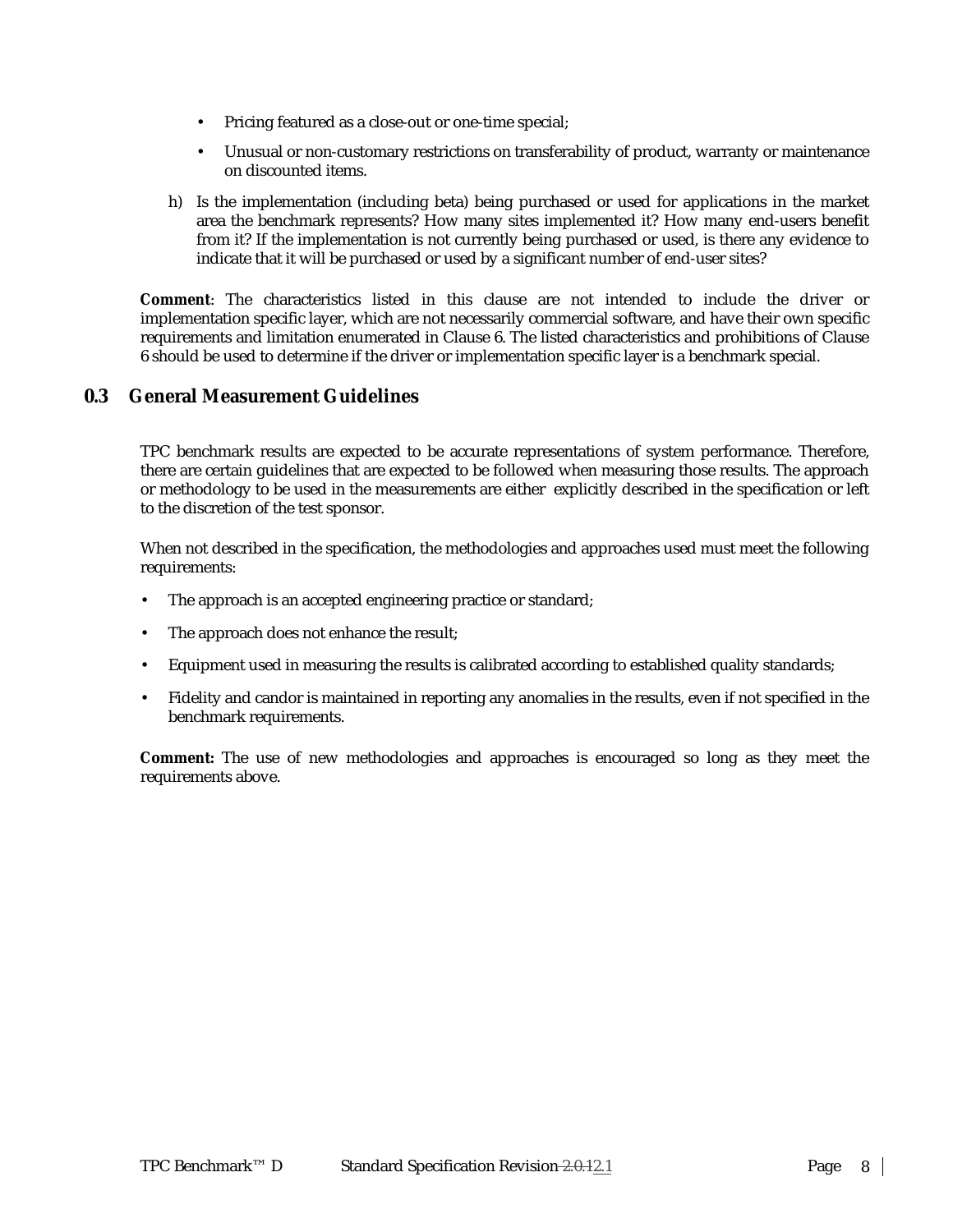# **1 LOGICAL DATABASE DESIGN**

## **1.1 Business and Application Environment**

TPC Benchmark D is comprised of a set of business queries designed to exercise system functionalities in a manner representative of complex business analysis applications. The query set used in TPC-D highlights the level of complexity and diversity that is required of systems that are providing on-going, enterprise wide business support where the general phrasing of most queries is well known in advance. The data refinement and analysis provided by queries of this type is central to any environment that is integrating sophisticated decision support with its business process.

TPC-D does not represent the activity of any particular business segment. These queries in TPC-D have been given a realistic context, portraying the activity of a wholesale supplier to help the reader relate intuitively to the components of the benchmark.

TPC-D does not represent the activity of any particular The TPC-D workload can be applied to any business segment, but rather any industry which must manage, sell, or distribute a product worldwide (e.g., car rental, food distribution, parts, suppliers, etc.). TPC-D does not attempt to be a model of how to build an actual information analysis application.

The purpose of this benchmark is to reduce the diversity of operations found in an information analysis application, while retaining the application's essential performance characteristics, namely: the level of system utilization and the complexity of operations. A large number of queries of various types and complexities needs to be executed to completely manage a business analysis environment. Many of the queries are not of primary interest for performance analysis because of the length of time the queries run, the system resources they use and the frequency of their execution. The queries that have been selected exhibit the following characteristics:

They address complex business problems;

•have a high degree of complexity;

They use a variety of access patterns;

•They are of an ad hoc nature;

- They examine rely upon a large percentage of the available data;
- They all differ from each other;
- They contain query parameters that change across query executions.

These selected queries provide answers to the following classes of business analysis:

- Pricing and promotions;
- Supply and demand management;
- Profit and revenue management;
- Customer satisfaction study;
- Market share study;
- Shipping management.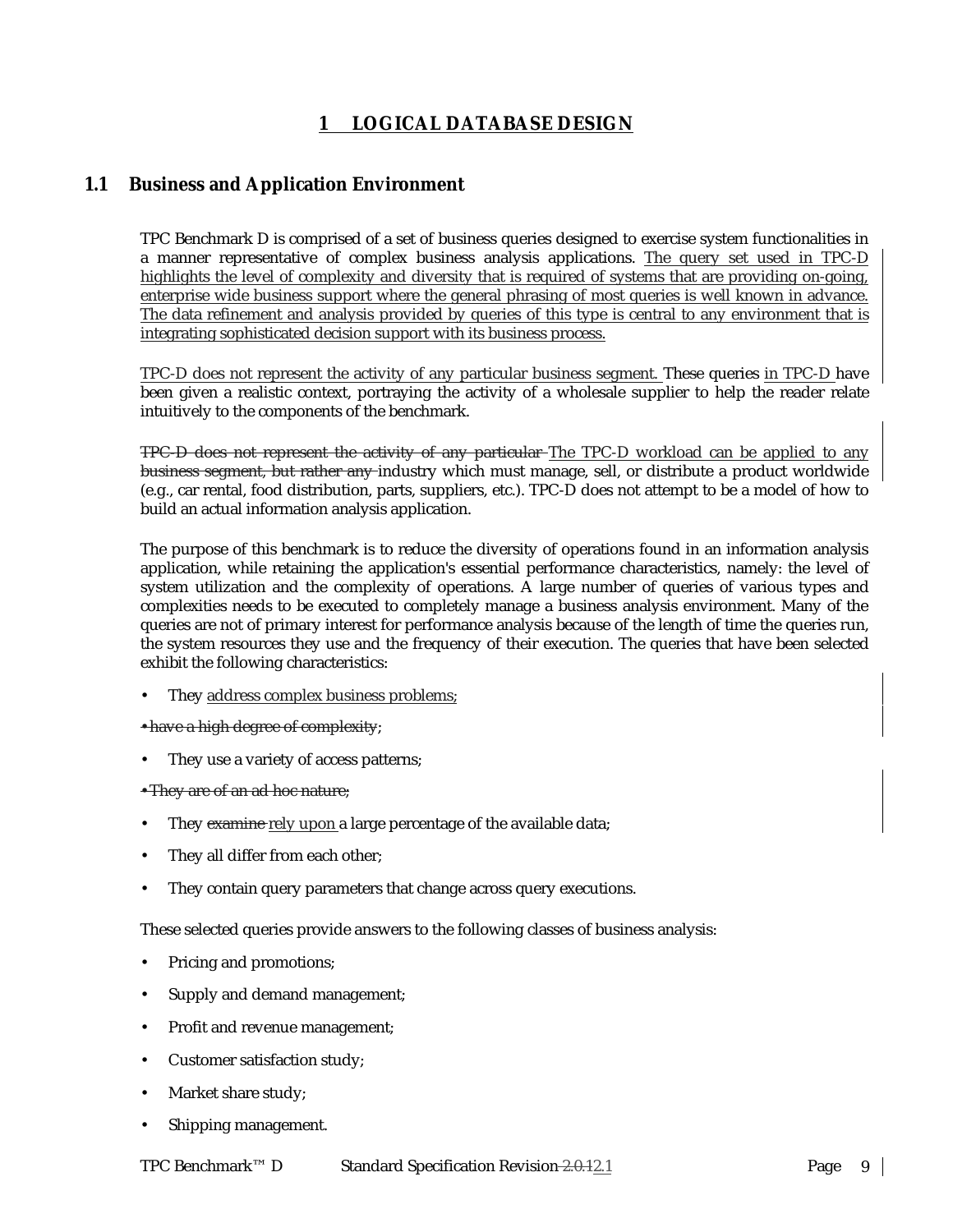Although the emphasis is on information analysis, the benchmark recognizes the need to periodically refresh the database. The database is not a one-time snapshot of a business operations database nor is it a database where OLTP applications are running concurrently. The database must, however, be able to support queries and refresh functions against all tables on a 7 day by 24 hour (7 x 24) basis.

While the benchmark models a business environment in which refresh functions are an integral part of data maintenance, the refresh functions actually required in the benchmark do not attempt to model this aspect of the business environment. Their purpose is rather to demonstrate the update functionality for the DBMS, while simultaneously assessing an appropriate performance cost to the maintenance of auxiliary data structures, such as secondary indices.

**Comment**: The benchmark does not include any test or measure to verify continuous database availability or particular system features which would make the benchmarked configuration appropriate for 7x24 operation. References to continuous availability and 7x24 operation are included in the benchmark specification to provide a more complete picture of the anticipated decision support environment. A configuration offering less that 7x24 availability can produce compliant benchmark results as long as it meets all the requirements described in this specification.

Figure 1Figure 1Figure 1 Figure 1 illustrates the TPC-D business environment and highlights the basic differences between TPC-D and other TPC benchmarks.

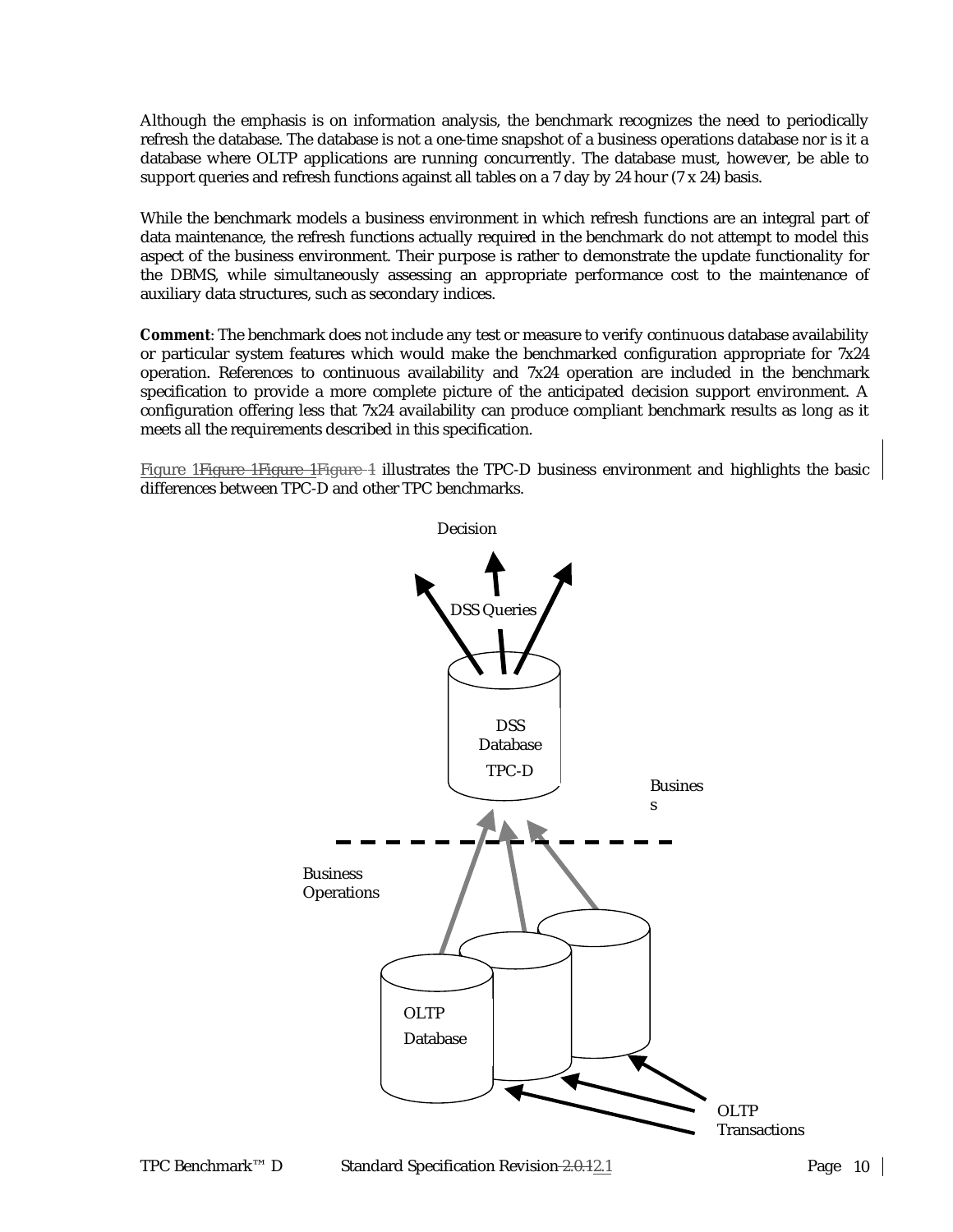#### **Figure 1: The TPC-D Business Environment**

Other TPC benchmarks model the operational end of the business environment where transactions are executed on a real time basis. The TPC-D benchmark, however, models the analysis end of the business environment where trends are computed and refined data are produced to support the making of sound business decisions. In OLTP benchmarks the raw data flow into the OLTP database from various sources where it is maintained for some period of time. In TPC-D, periodic refresh functions are performed against a DSS database whose content is queried on behalf of or by various decision makers.

### **1.2 Database Entities, Relationships, and Characteristics**

The components of the TPC-D database are defined to consist of eight separate and individual tables (the Base Tables). The relationships between columns of these tables are illustrated in Figure 2Figure 3Figure 3Figure 2.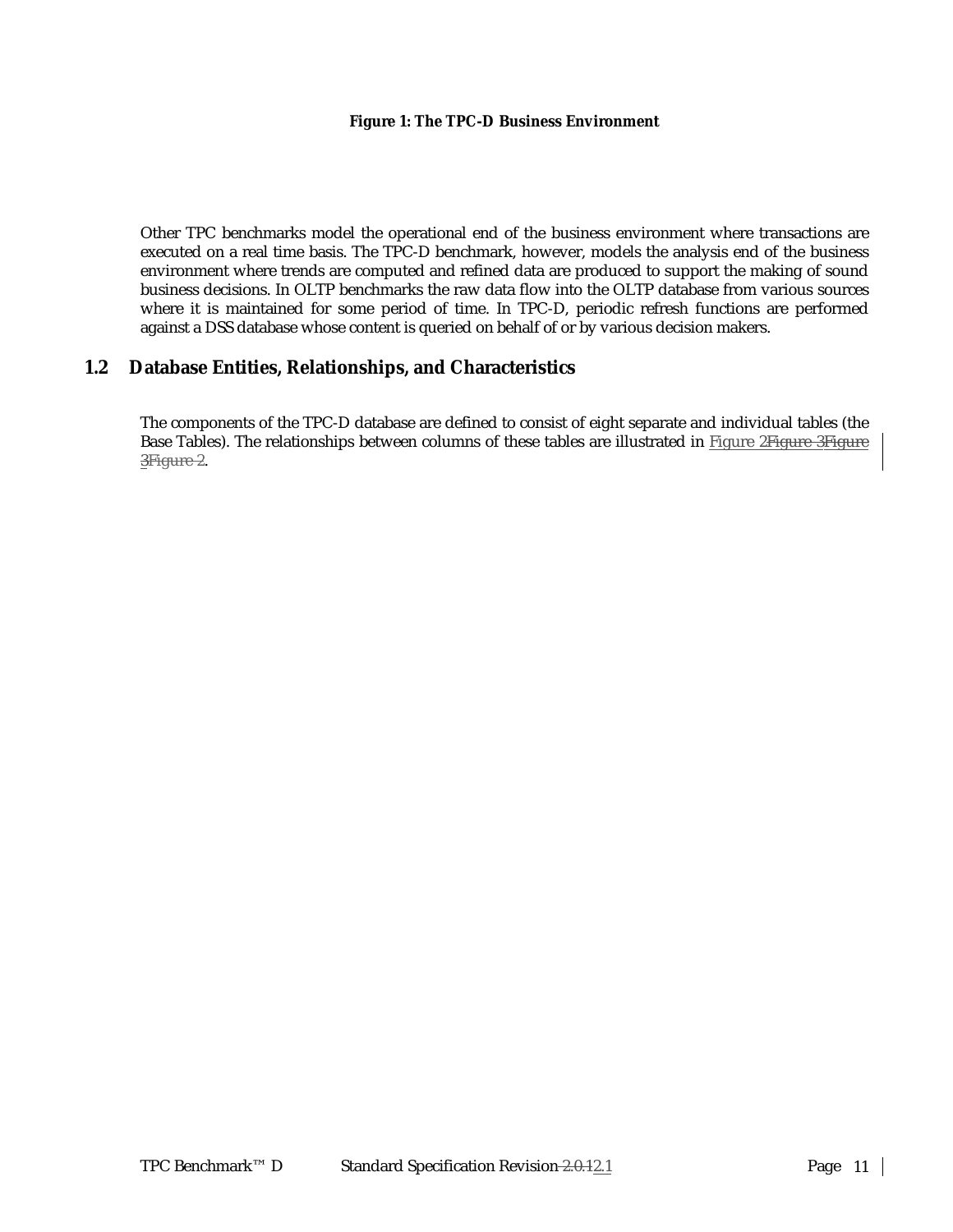#### **Figure 2332: The TPC-D Schema**



#### **Legend:**

- The parentheses following each table name contain the prefix of the column names for that table;
- The arrows point in the direction of the one-to-many relationships between tables;
- The number/formula below each table name represents the cardinality (number of rows) of the table. Some are factored by SF, the Scale Factor, to obtain the chosen database size. The cardinality for the LINEITEM table is approximate (see Clause 4.2.5).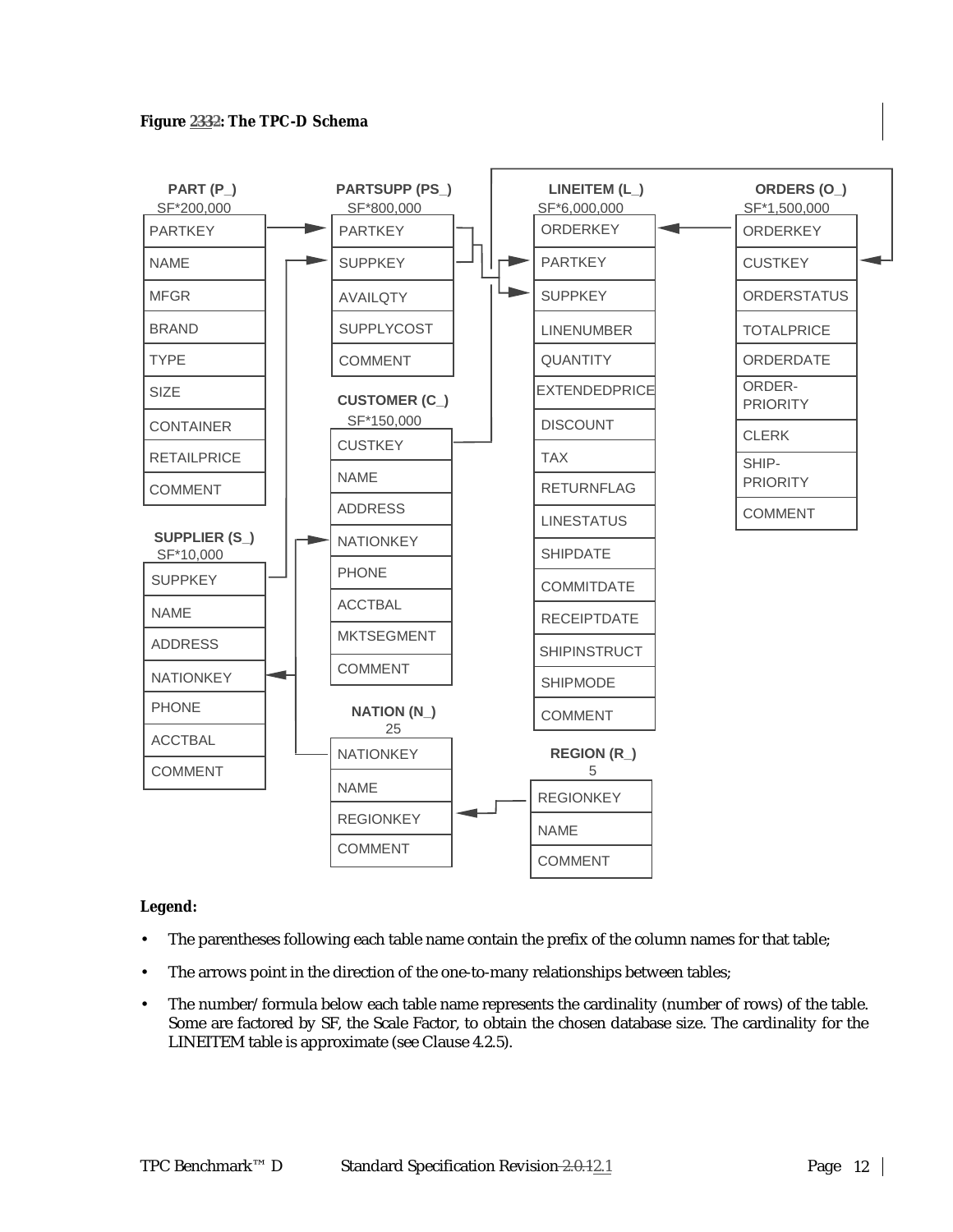## **1.3 Datatype Definitions**

- 1.3.1 The following datatype definitions apply to the list of columns of each table:
	- **Identifier** means that the column must be able to hold any key value generated for that column and be able to support at least 2,147,483,647 unique values;

**Comment**: A common implementation of this datatype will be an integer. However, for SF greater than 300 some column values will exceed the range of integer values supported by a 4-byte integer. A test sponsor may use some other datatype such as 8-byte integer, decimal or character string to implement the identifier datatype;

- **Integer** means that the column must be able to exactly represent integer values (i.e., values in increments of 1) in the range of at least -2,147,483,646 to 2,147,483,647.
- **Decimal** means that the column must be able to represent values in the range -9,999,999,999.99 to +9,999,999,999.99 in increments of 0.01; the values can be either represented exactly or interpreted to be in this range;
- **Big Decimal** is of the Decimal datatype as defined above, with the additional property that it must be large enough to represent the aggregated values stored in temporary tables created within query variants;
- **Fixed text, size N** means that the column must be able to hold any string of characters of a fixed length of N.

**Comment:** If the string it holds is shorter than N characters, then trailing spaces must be stored in the database or the database must automatically pad with spaces upon retrieval such that a CHAR\_LENGTH() function will return N.

- **Variable text, size N** means that the column must be able to hold any string of characters of a variable length with a maximum length of N. Columns defined as "variable text, size N" may optionally be implemented as "fixed text, size N";
- **Date** is a value whose external representation can be expressed as YYYY-MM-DD, where all characters are numeric. A date must be able to express any day within at least 14 consecutive years. There is no requirement specific to the internal representation of a date.

**Comment:** The implementation datatype chosen by the test sponsor for a particular datatype definition must be applied consistently to all the instances of that datatype definition in the schema, except for identifier columns, whose datatype may be selected to satisfy database scaling requirements.

1.3.2 The symbol SF is used in this document to represent the scale factor for the database (see Clause 4.1.3).

### **1.4 Table Layouts**

#### **1.4.1 Required Tables**

The following list defines the required structure (list of columns) of each table. The annotations for primary keys and foreign references are for clarification only and do not specify any implementation requirement such as integrity constraints: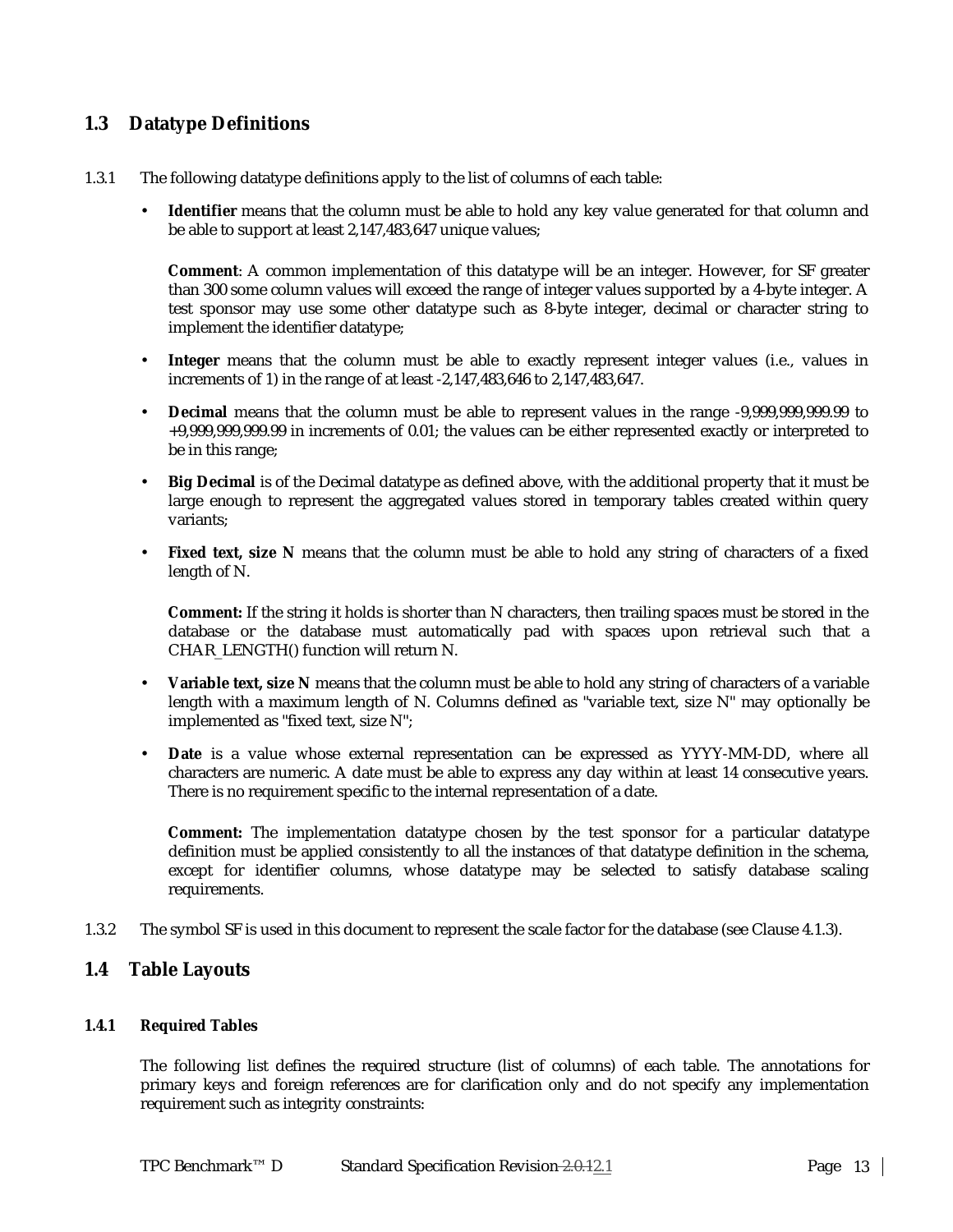### **PART Table Layout**

| Column Name            | Datatype Requirements  | Comment                  |
|------------------------|------------------------|--------------------------|
| P PARTKEY              | identifier             | SF*200,000 are populated |
| <b>P_NAME</b>          | variable text, size 55 |                          |
| P MFGR                 | fixed text, size 25    |                          |
| <b>P_BRAND</b>         | fixed text, size 10    |                          |
| P TYPE                 | variable text, size 25 |                          |
| P SIZE                 | integer                |                          |
| P CONTAINER            | fixed text, size 10    |                          |
| P RETAILPRICE          | decimal                |                          |
| P COMMENT              | variable text, size 23 |                          |
| Primary Key: P_PARTKEY |                        |                          |

# **SUPPLIER Table Layout**

| Column Name                   | <b>Datatype Requirements</b> | Comment                              |
|-------------------------------|------------------------------|--------------------------------------|
| <b>S SUPPKEY</b>              | identifier                   | SF*10,000 are populated              |
| <b>S NAME</b>                 | fixed text, size 25          |                                      |
| <b>S_ADDRESS</b>              | variable text, size 40       |                                      |
| <b>S NATIONKEY</b>            | identifier                   | Foreign key reference to N_NATIONKEY |
| <b>S PHONE</b>                | fixed text, size 15          |                                      |
| <b>S ACCTBAL</b>              | decimal                      |                                      |
| <b>S COMMENT</b>              | variable text, size 101      |                                      |
| <b>Primary Key: S_SUPPKEY</b> |                              |                                      |

# **PARTSUPP Table Layout**

| Column Name                                  | <b>Datatype Requirements</b> | Comment                            |
|----------------------------------------------|------------------------------|------------------------------------|
| <b>PS PARTKEY</b>                            | identifier                   | Foreign key reference to P_PARTKEY |
| PS SUPPKEY                                   | identifier                   | Foreign key reference to S_SUPPKEY |
| <b>PS_AVAILQTY</b>                           | integer                      |                                    |
| PS SUPPLYCOST                                | decimal                      |                                    |
| PS COMMENT                                   | variable text, size 199      |                                    |
| Compound Primary Key: PS_PARTKEY, PS_SUPPKEY |                              |                                    |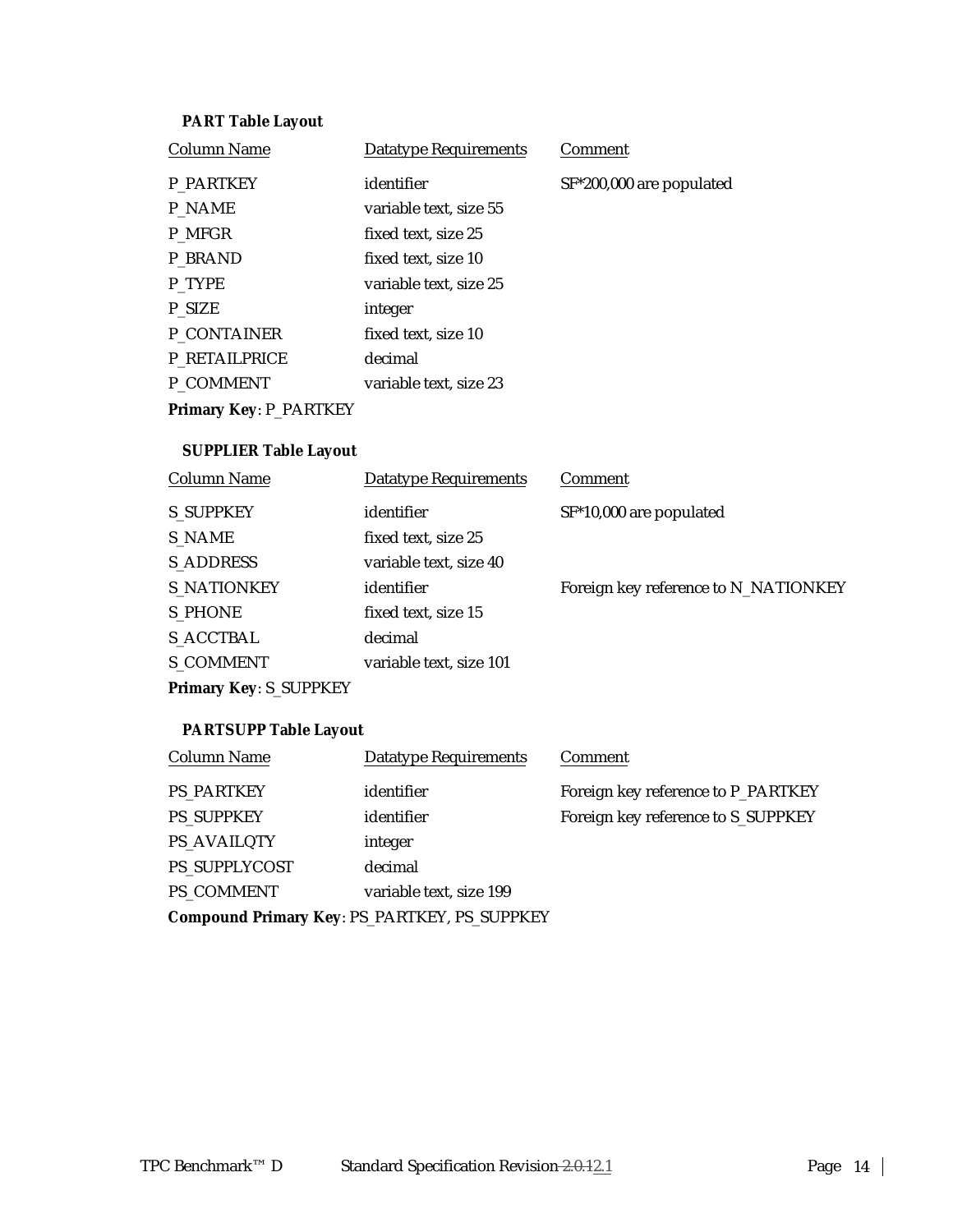#### **CUSTOMER Table Layout**

| <b>Column Name</b>     | <b>Datatype Requirements</b> | Comment                              |
|------------------------|------------------------------|--------------------------------------|
| <b>C_CUSTKEY</b>       | identifier                   | SF*150,000 are populated             |
| C NAME                 | variable text, size 25       |                                      |
| <b>C ADDRESS</b>       | variable text, size 40       |                                      |
| <b>C_NATIONKEY</b>     | identifier                   | Foreign key reference to N_NATIONKEY |
| C PHONE                | fixed text, size 15          |                                      |
| C ACCTBAL              | decimal                      |                                      |
| <b>C_MKTSEGMENT</b>    | fixed text, size 10          |                                      |
| C_COMMENT              | variable text, size 117      |                                      |
| Primary Key: C_CUSTKEY |                              |                                      |

#### **ORDERS Table Layout**

| Column Name      | <b>Datatype Requirements</b> | Comment                             |
|------------------|------------------------------|-------------------------------------|
| O ORDERKEY       | identifier                   | SF*1,500,000 are sparsely populated |
| <b>O CUSTKEY</b> | identifier                   | Foreign key reference to C_CUSTKEY  |
| O ORDERSTATUS    | fixed text, size 1           |                                     |
| O TOTALPRICE     | decimal                      |                                     |
| O ORDERDATE      | date                         |                                     |
| O ORDERPRIORITY  | fixed text, size 15          |                                     |
| <b>O_CLERK</b>   | fixed text, size 15          |                                     |
| O SHIPPRIORITY   | integer                      |                                     |
| O COMMENT        | variable text, size 79       |                                     |
|                  |                              |                                     |

**Primary Key**: O\_ORDERKEY

**Comment**: Orders are not present for all customers. In fact, one-third of the customers do not have any order in the database. The orders are assigned at random to two-thirds of the customers (see Clause 4.2.3). The purpose of this is to exercise the capabilities of the DBMS to handle "dead data" when joining two or more tables.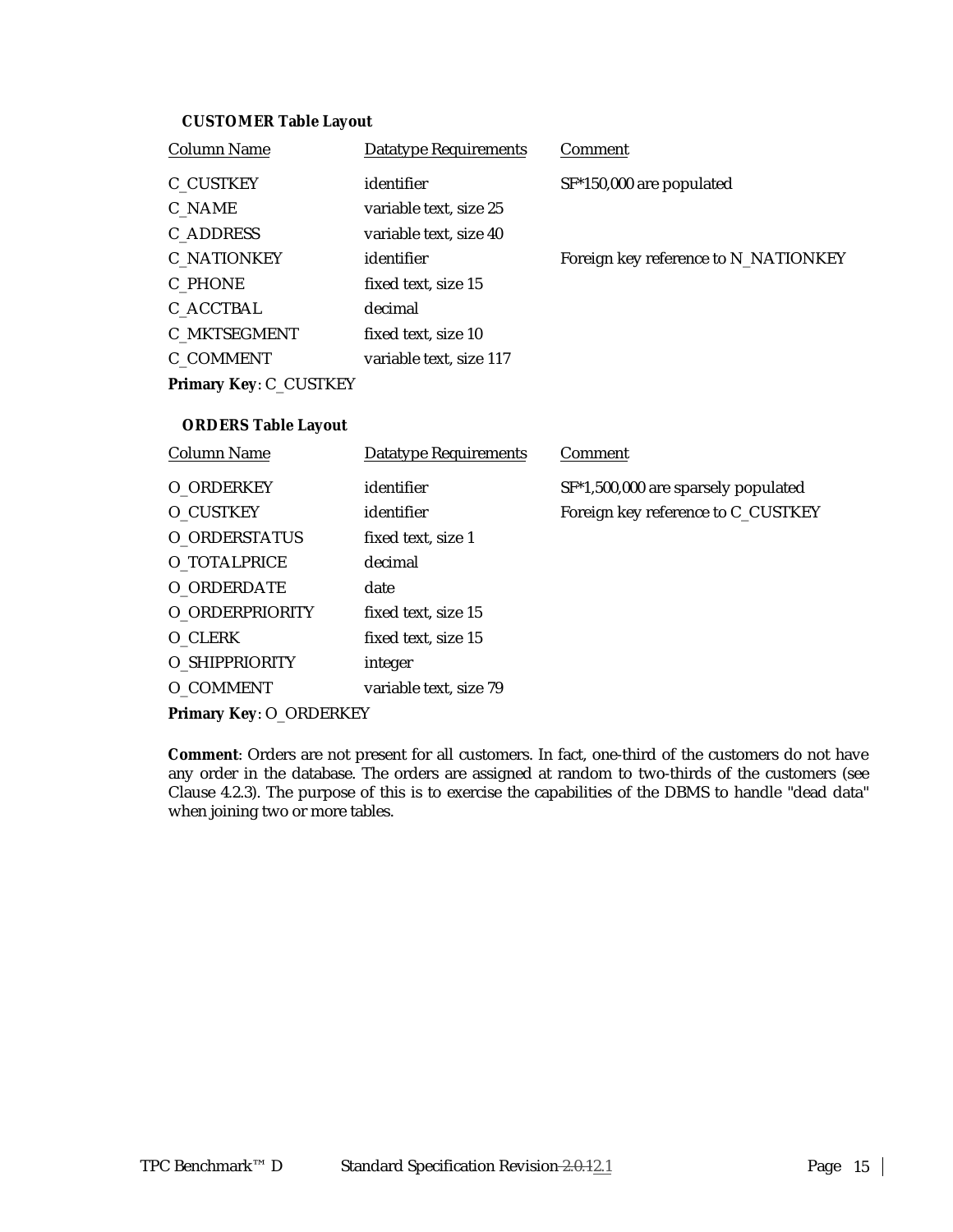#### **LINEITEM Table Layout**

| <b>Column Name</b>  | <b>Datatype Requirements</b>                   | Comment                             |
|---------------------|------------------------------------------------|-------------------------------------|
| L ORDERKEY          | identifier                                     | Foreign key reference to O_ORDERKEY |
| <b>L_PARTKEY</b>    | identifier                                     | Foreign key reference to PS_PARTKEY |
| <b>L_SUPPKEY</b>    | identifier                                     | Foreign key reference to PS_SUPPKEY |
| <b>L_LINENUMBER</b> | integer                                        |                                     |
| L_QUANTITY          | decimal                                        |                                     |
| L_EXTENDEDPRICE     | decimal                                        |                                     |
| L_DISCOUNT          | decimal                                        |                                     |
| L_TAX               | decimal                                        |                                     |
| L_RETURNFLAG        | fixed text, size 1                             |                                     |
| <b>L_LINESTATUS</b> | fixed text, size 1                             |                                     |
| <b>L SHIPDATE</b>   | date                                           |                                     |
| L_COMMITDATE        | date                                           |                                     |
| L RECEIPTDATE       | date                                           |                                     |
| L SHIPINSTRUCT      | fixed text, size 25                            |                                     |
| L_SHIPMODE          | fixed text, size 10                            |                                     |
| L COMMENT           | variable text size 44                          |                                     |
|                     | Compound Drimory Koy: I ODDEDKEV I INJENIJADED |                                     |

#### **Compound Primary Key**: L\_ORDERKEY, L\_LINENUMBER

### **NATION Table Layout**

| <b>Column Name</b>                              | Datatype Requirements   | Comment                              |
|-------------------------------------------------|-------------------------|--------------------------------------|
| N NATIONKEY                                     | identifier              | 25 nations are populated             |
| N NAME                                          | fixed text, size 25     |                                      |
| N REGIONKEY                                     | identifier              | Foreign key reference to R_REGIONKEY |
| N COMMENT                                       | variable text, size 152 |                                      |
| $\mathbf{r}$<br>$\mathbf{r}$<br>AT ATARTAMIZITY |                         |                                      |

**Primary Key**: N\_NATIONKEY

#### **REGION Table Layout**

| Column Name | Datatype Requirements   | Comment                 |
|-------------|-------------------------|-------------------------|
| R REGIONKEY | identifier              | 5 regions are populated |
| R NAME      | fixed text, size 25     |                         |
| R COMMENT   | variable text, size 152 |                         |

**Primary Key**: R\_REGIONKEY

#### **1.4.2 Constraints**

The use of constraints is optional. There is no specific requirement to define primary keys, foreign keys or check constraints. However, if constraints are used, they must satisfy the following requirements:

• They must be specified using SQL. There is no specific implementation requirement. For example, CREATE TABLE, ALTER TABLE, and CREATE TRIGGER are all valid statements;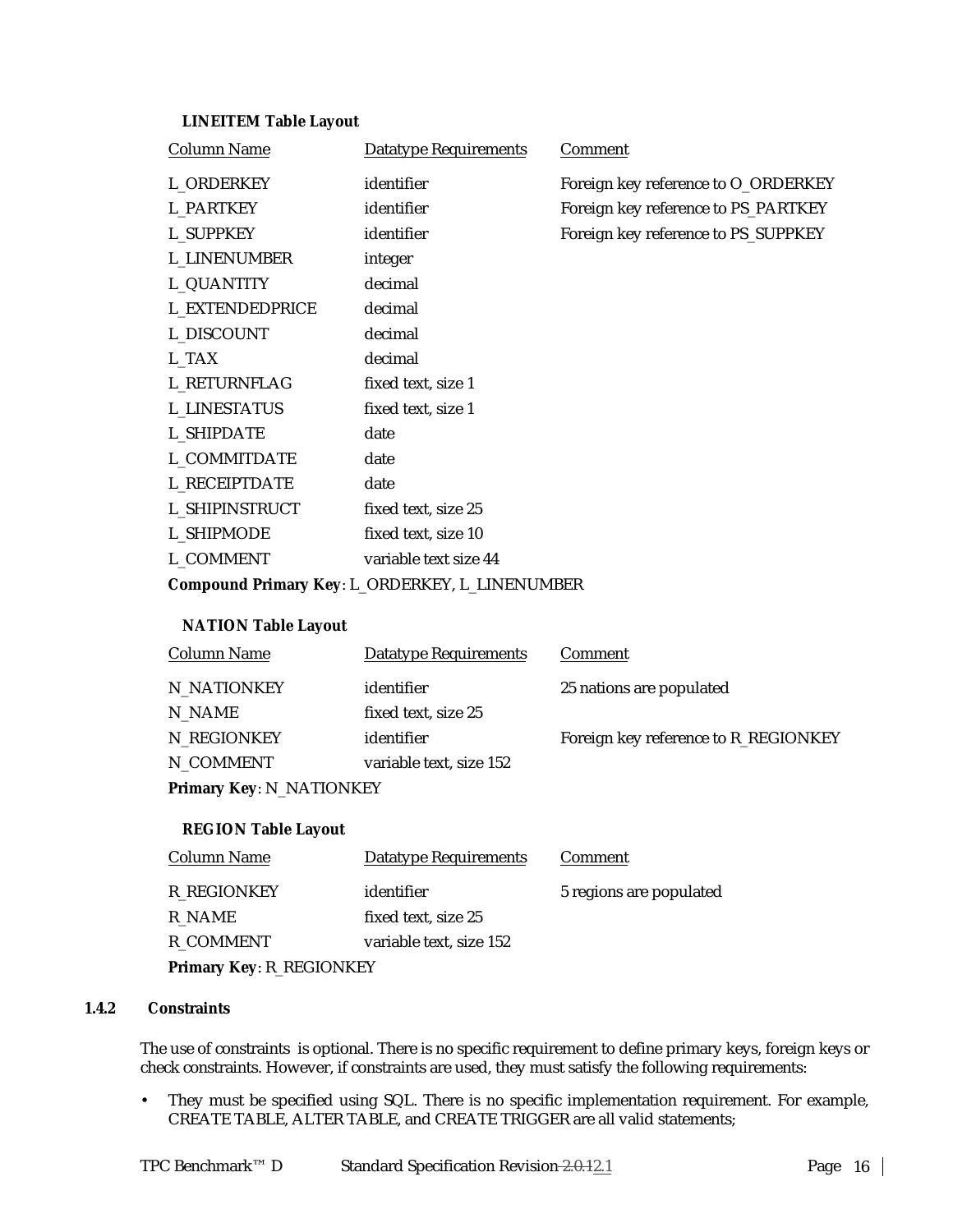- Constraints must be enforced either at the statement level or at the transaction level;
- All defined constraints must be enforced and validated before the load test is complete (see Clause 1.4.2);
- Any subset of the constraints listed below may be specified. No additional constraints may be used.
- 1.4.2.1 Nulls: The NOT NULL attribute may be used for any column.
- 1.4.2.2 Primary keys: Any of the following primary keys may be defined:
	- P\_PARTKEY:
	- S\_SUPPKEY:
	- PS\_PARTKEY, PS\_SUPPKEY;
	- C\_CUSTKEY;
	- O\_ORDERKEY;
	- L\_ORDERKEY, L\_LINENUMBER;
	- N\_NATIONKEY;
	- R\_REGIONKEY.

**Comment:** Primary or unique keys, or unique indices, must include the primary key(s) for the referenced table(s) as listed above.

- 1.4.2.3 Foreign Keys: Any of the foreign keys listed in the comments of Clause 1.4.1 may be defined. There is no specific requirement for delete/update actions (e.g., RESTRICT, CASCADE, NO ACTION, etc.).
- 1.4.2.4 Check Constraints: Check constraints may be defined to restrict the database contents. In order to support evolutionary change, the check constraints must not rely on knowledge of the enumerated domains of each column. The following list of expressions defines permissible check constraints:
	- 1. Positive Keys
		- 1.1. P\_PARTKEY  $>= 0$
		- 1.2. S\_SUPPKEY  $>= 0$
		- 1.3. C\_CUSTKEY  $>= 0$
		- 1.4. PS\_PARTKEY >= 0
		- 1.5.  $R$ <sub>REGIONKEY</sub>  $>= 0$
		- 1.6. N\_NATIONKEY  $>= 0$
	- 2. Open-interval constraints
		- 2.1. P\_SIZE  $>= 0$
		- 2.2.  $P$ <sub>RETAILPRICE</sub>  $>= 0$
		- 2.3. PS\_AVAILQTY >= 0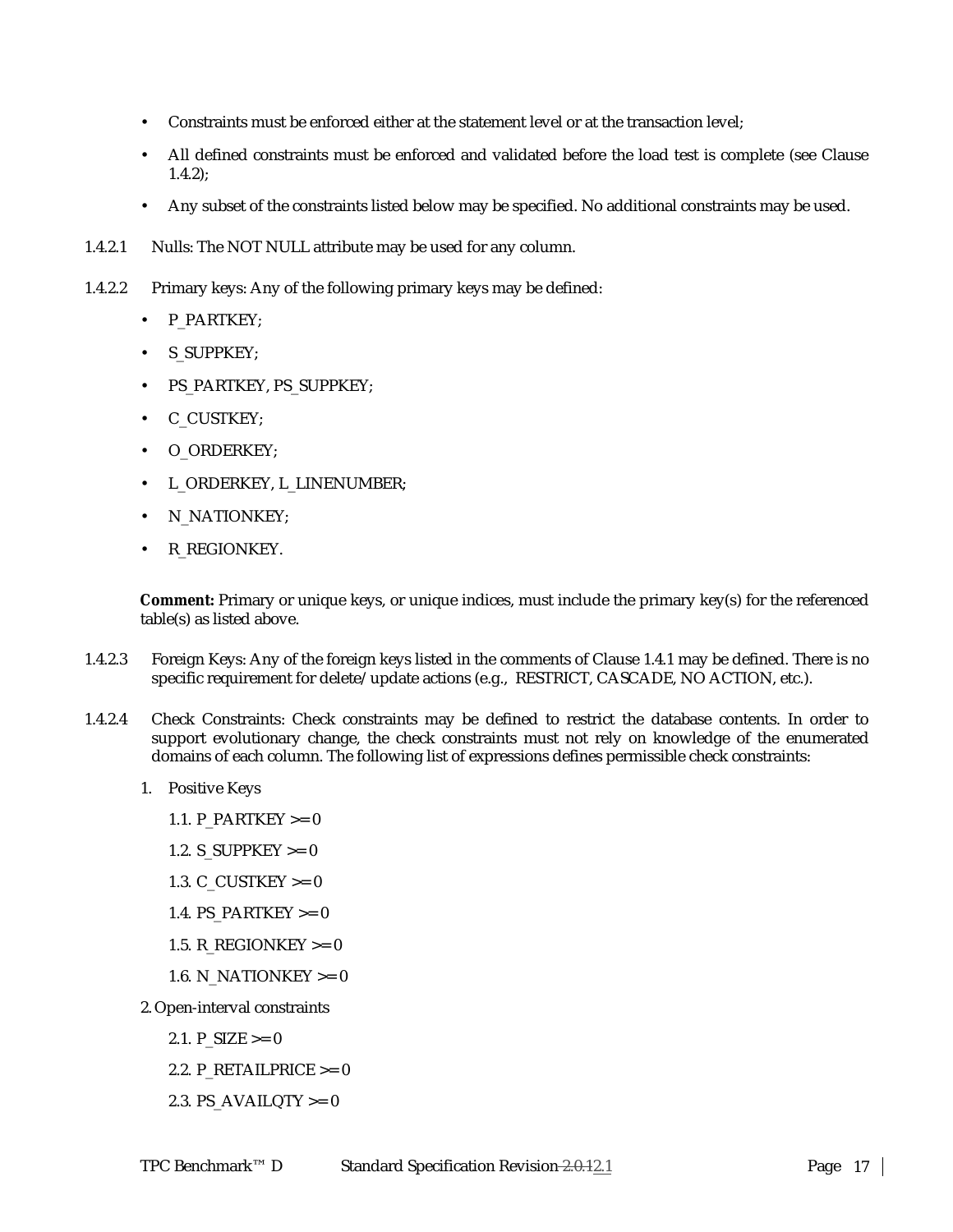- 2.4. PS\_SUPPLYCOST  $>= 0$
- 2.5. O\_TOTALPRICE  $>= 0$
- 2.6. L\_QUANTITY  $>= 0$
- 2.7. L\_EXTENDEDPRICE >= 0
- 2.8. L\_TAX  $>= 0$
- 3. Closed-interval constraints
	- 3.1. L\_DISCOUNT between 0.00 and 1.00
- 4. Multi-table constraints
	- 4.1. O\_ORDERDATE <= L\_SHIPDATE
	- 4.2. O\_ORDERDATE <= L\_COMMITDATE
	- 4.3. L\_SHIPDATE <= L\_RECEIPTDATE

**Comment:** The constraints rely solely on the diagram provided in Clause 1.2 and the description in Clause 1.4. They are not derived from explicit knowledge of the data population specified in Clause 4.2.

## **1.5 Implementation Rules**

- 1.5.1 The database shall be implemented using a commercially available database management system (DBMS).
- 1.5.2 The physical clustering of records within the database is allowed as long as this clustering does not alter the logical independence of each table.

**Comment**: The intent of this clause is to permit flexibility in the physical design of a database while preserving a strict logical view of all the tables.

- 1.5.3 At the end of the Load Test, all tables must have exactly the number of rows defined for the scale factor, SF, and the database population, both specified in Clause 4.
- 1.5.4 Horizontal partitioning of tables is allowed. Groups of rows from a table may be assigned to different files, disks, or areas. If implemented, the details of such partitioning must be disclosed.
- 1.5.5 Vertical partitioning of tables is not allowed. For example, groups of columns of one row shall not be assigned to files, disks, or areas different from those storing the other columns of that row. The row must be processed as an atomic series of contiguous columns.

**Comment**: The effect of vertical partitioning is to reduce the effective row size accessed by the system. Given the synthetic nature of this benchmark, the effect of vertical partitioning is achieved by the choice of row sizes. No further vertical partitioning of the data set is allowed. Specifically, the above Clause prohibits assigning one or more of the columns not accessed by the TPC-D query set to a vertical partition.

- 1.5.6 Logical replication of database objects (i.e., tables, rows, or columns) is not allowed. The physical implementation of auxiliary data structures to the tables may involve data replication or aggregation of selected data from the tables provided that:
	- All replicated or aggregated data is managed by the DBMS, the operating system, or the hardware;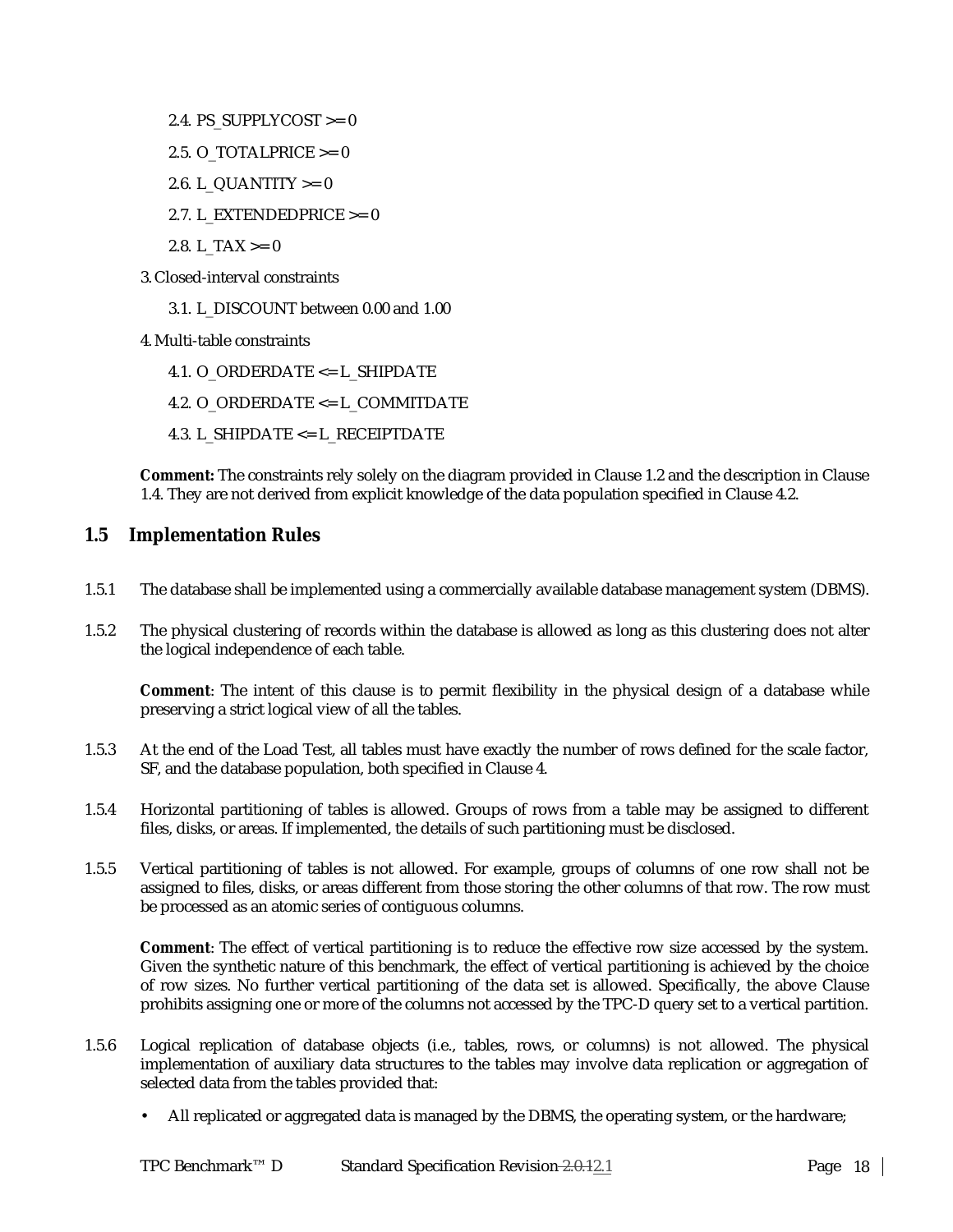- All replications or aggregations are transparent to all data manipulation operations;
- Data modifications are reflected in all logical copies of the replicated or aggregated data by the time the updating transaction is committed;
- All copies of replicated data maintain full ACID properties (see Clause 3) at all times.

**Comment**: The intent of this Clause is to allow all auxiliary data structures (e.g., indices) as long as all the characteristics listed above are met and the tables remain intact.

- 1.5.7 Table names should match those provided in Clause 1.4. In cases where a table name conflicts with a reserved word in a given implementation, delimited identifiers or an alternate meaningful name may be chosen.
- 1.5.8 For each table, the set of columns must include all those defined in Clause 1.4. No column can be added to any of the tables. However, the order of the columns is not constrained.
- 1.5.9 Column names must match those provided in Clause 1.4.
- 1.5.10 Each column, as described in Clause 1.4, must be logically discrete and independently accessible by the data manager. For example, C\_ADDRESS and C\_PHONE cannot be implemented as two sub-parts of a single discrete column C\_DATA.
- 1.5.11 Each column, as described in Clause 1.4, must be accessible by the data manager as a single column. For example, P\_TYPE cannot be implemented as two discrete columns P\_TYPE1 and P\_TYPE2.
- 1.5.12 The database must allow for insertion of arbitrary data values that conform to the datatype and optional constraint definitions from Clauses 1.3 and 1.4.

**Comment 1**: Although the refresh functions (see Clause 2.26) do not insert arbitrary values and do not modify all tables, all tables must be modifiable throughout the performance test.

**Comment 2**: The intent of this Clause is to prevent the database schema definition from taking undue advantage of the limited data population of the database (see also Clauses 0.2 and 5.2.7).

#### **1.6 Data Access Transparency Requirements**

1.6.1 Data Access Transparency is the property of the system that removes from the query text any knowledge of the location and access mechanisms of partitioned data. No finite series of tests can prove that the system supports complete data access transparency. The requirements below describe the minimum capabilities needed to establish that the system provides transparent data access. An implementation that uses horizontal partitioning must meet the requirements for transparent data access described in Clauses 1.6.2 and 1.6.3.

**Comment**: The intent of this Clause is to require that access to physically and/or logically partitioned data be provided directly and transparently by services implemented by commercially available layers such as the interactive SQL interface, the database management system (DBMS), the operating system (OS), the hardware, or any combination of these.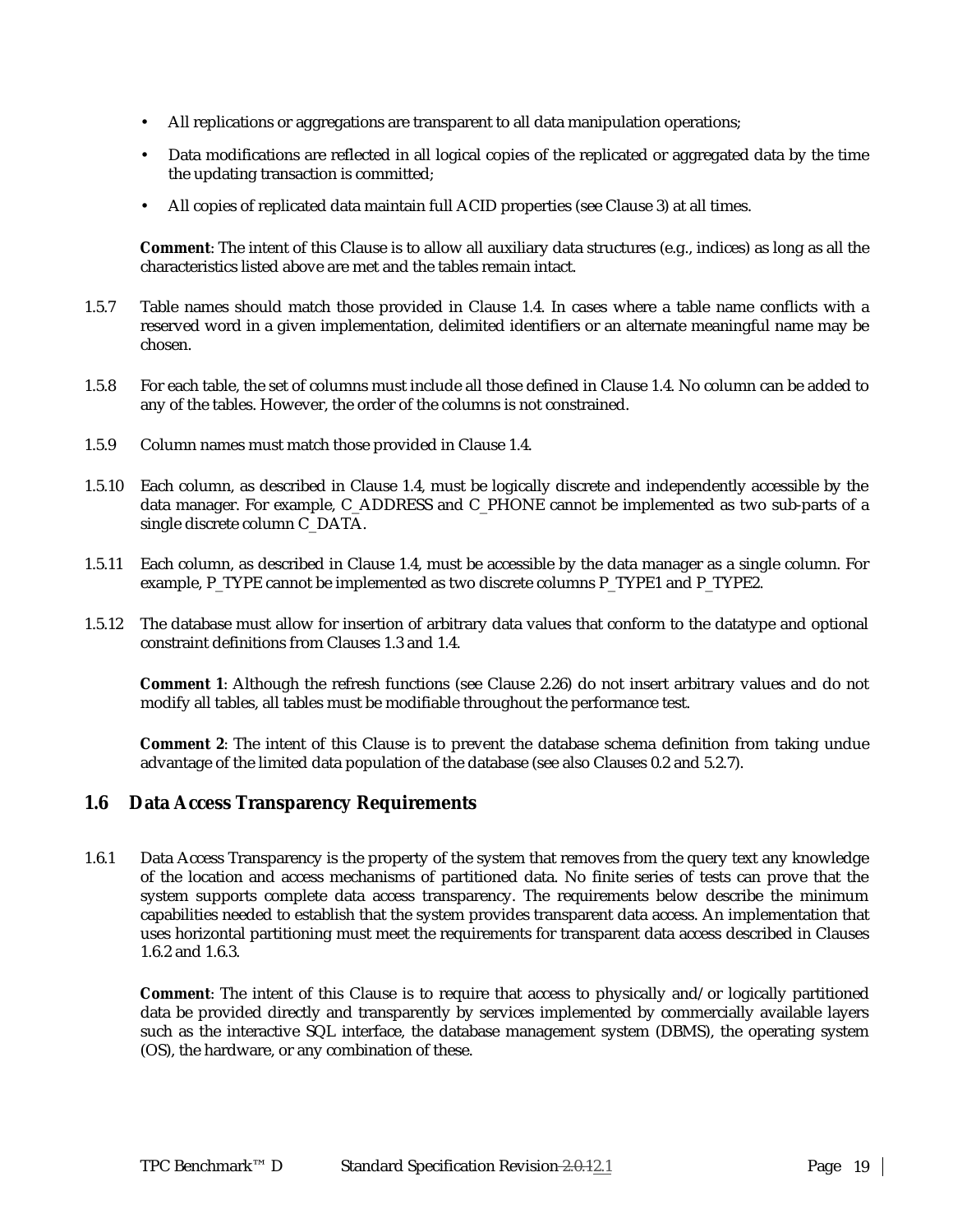- 1.6.2 Each of the tables described in Clause 1.4 must be identifiable by names that have no relationship to the partitioning of tables. All data manipulation operations in the executable query text (see Clause 2.1.1.2) must use only these names.
- 1.6.3 Using the names which satisfy Clause 1.6.2, any arbitrary non-TPC-D query must be able to reference any set of rows or columns:
	- Identifiable by any arbitrary condition supported by the underlying DBMS;
	- Using the names described in Clause 1.6.2 and using the same data manipulation semantics and syntax for all tables.

For example, the semantics and syntax used to query an arbitrary set of rows in any one table must also be usable when querying another arbitrary set of rows in any other table.

**Comment**: The intent of this clause is that each TPC-D query uses general purpose mechanisms to access data in the database.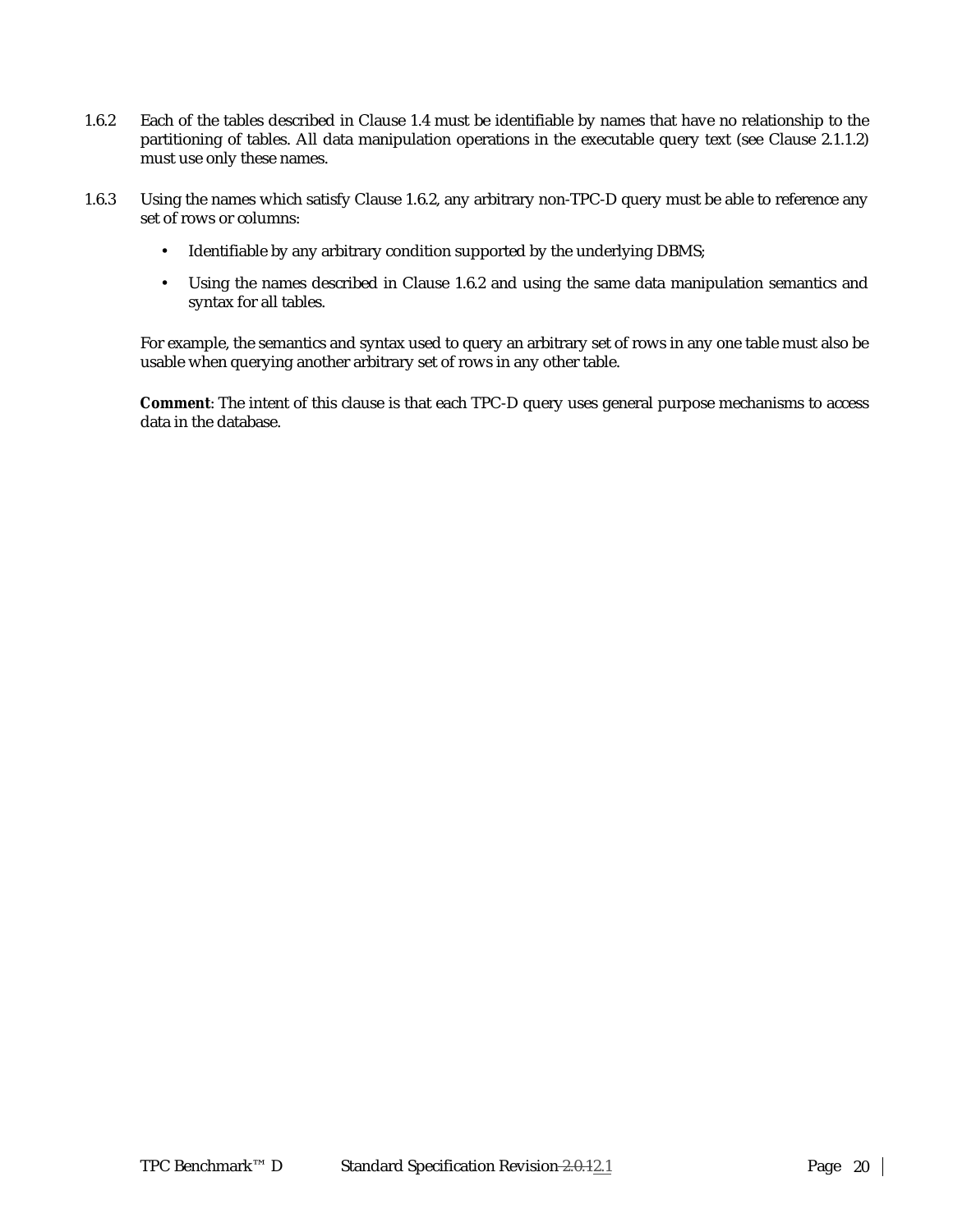## **2 QUERIES AND REFRESH FUNCTIONS**

This Clause describes the twenty-two decision support queries and the two database refresh functions that must be executed as part of the TPC-D benchmark.

### **2.1 General Requirements and Definitions for Queries**

#### **2.1.1 Query Overview**

- 2.1.1.1 Each query is defined by the following components:
	- The **business question**, which illustrates the business context in which the query could be used;
	- The **functional query definition,** which defines, using the SQL-92 language, the function to be performed by the query;
	- The **substitution parameters,** which describe how to generate the values needed to complete the query syntax;
	- The **query validation,** which describes how to validate the query against the qualification database.
- 2.1.1.2 For each query, the test sponsor must create an implementation of the functional query definition, referred to as the **executable query text**.

#### **2.1.2 Functional Query Definitions**

- 2.1.2.1 The functional query definitions are written in the **SQL-92** language (ISO/IEC 9075:1992), annotated where necessary to specify the number of rows to be returned. They define the function that each executable query text must perform against the test database (see Clause 4.1.1).
- 2.1.2.2 If an executable query text, with the exception of its substitution parameters, is not identical to the specified functional query definition it must satisfy the compliance requirements of Clause 2.2.
- 2.1.2.3 When a functional query definition includes the creation of a new entity (e.g., cursor, view, or table) some mechanism must be used to ensure that newly created entities do not interfere with other execution streams and are not shared between multiple execution streams (see Clause 5.1.2.3).

Functional query definitions in this document (as well as QGEN, see Clause 2.1.4) achieve this separation by appending a **text-token** to the new entity name. This text-token is expressed in upper case letters and enclosed in square brackets (i.e.., [STREAM\_ID]). This text-token, whenever found in the functional query definition, must be replaced by a unique stream identification number (starting with 0) to complete the executable query text.

**Comment**: Once an identification number has been generated and assigned to a given query stream, the same identification number must be used for that query stream for the duration of the test.

- 2.1.2.4 When a functional query definition includes the creation of a table, the datatype specification of the columns uses the <datatype> notation. The definition of <datatype> is obtained from Clause 1.3.1.
- 2.1.2.5 Any entity created within the scope of an executable query text must also be deleted within the scope of that same executable query text.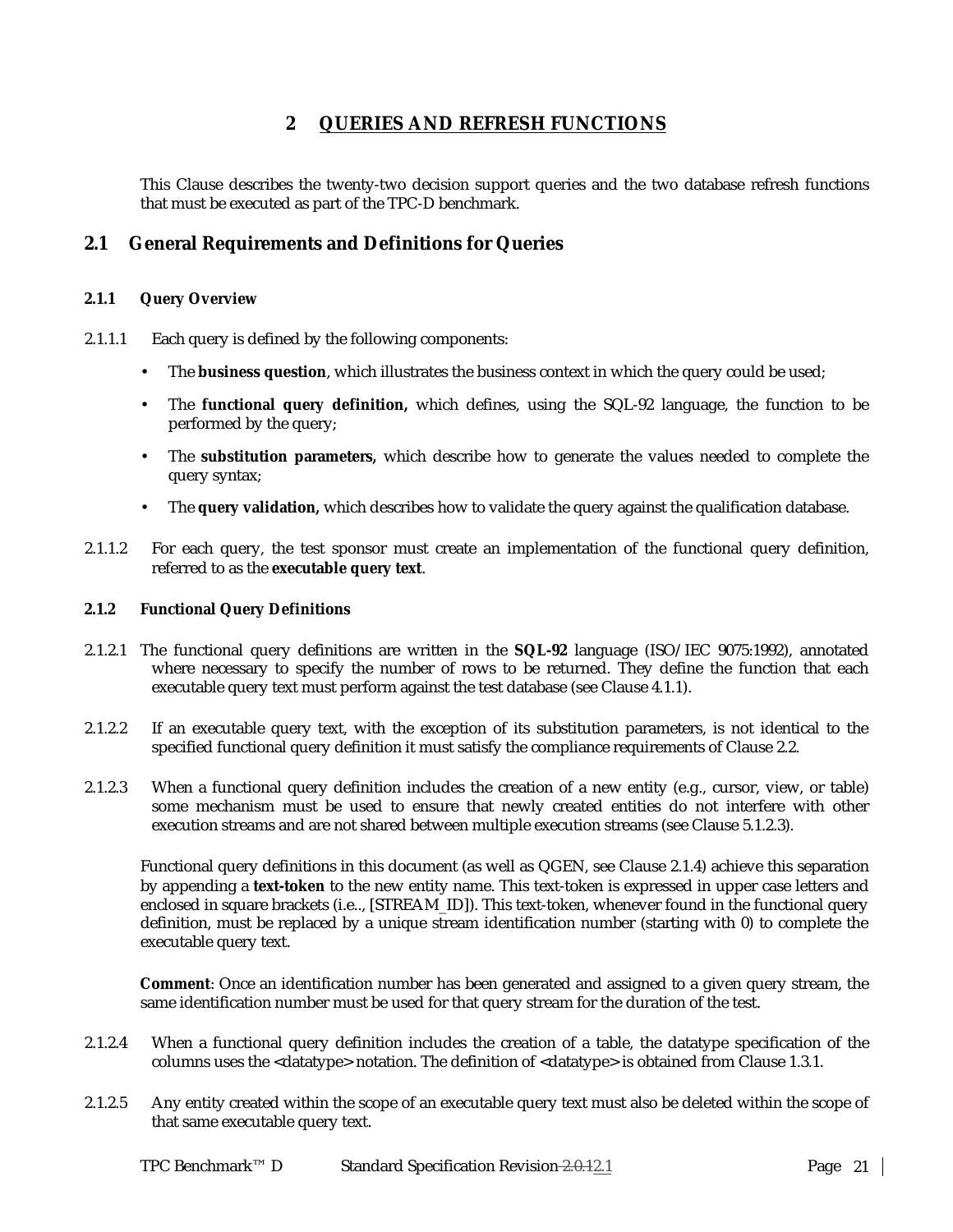- 2.1.2.6 A logical tablespace is a named collection of physical storage devices referenced as a single, logically contiguous, non-divisible entity.
- 2.1.2.7 If CREATE TABLE statements are used during the execution of the queries, these CREATE TABLE statements may be extended only with a tablespace reference (e.g., IN <tablespacename>). A single tablespace must be used for all these tables.

**Comment:** The allowance for tablespace syntax applies only to variants containing CREATE TABLE statements.

- 2.1.2.8 All tables created during the execution of a query must meet the ACID properties defined in Clause 3.
- 2.1.2.9 Queries 2, 3, 10, 18 and 21 require that a given number of rows are to be returned (e.g., "Return the first 10 selected rows"). If N is the number of rows to be returned, the query must return exactly the first N rows unless fewer than N rows qualify, in which case all rows must be returned. There are three permissible ways of satisfying this requirement. A test sponsor must select any one of them and use it consistently for all the queries that require that a specified number of rows be returned.
	- 1. Vendor-specific control statements supported by a test sponsor's interactive SQL interface may be used (e.g., SET ROWCOUNT n) to limit the number of rows returned.
	- 2. Control statements recognized by the implementation specific layer (see Clause 6.2.4) and used to control a loop which fetches the rows may be used to limit the number of rows returned (e.g., while rowcount  $\leq$  n).
	- 3. Vendor-specific SQL syntax may be added to the SELECT statement to limit the number of rows returned (e.g., SELECT FIRST n) . This syntax is not classified as a minor query modification since it completes the functional requirements of the functional query definition and there is no standardized syntax defined. In all other respects, the query must satisfy the requirements of Clause 2.2. The syntax must deal solely with the answer set, and must not make any additional explicit reference, for example to tables, indices, or access paths.

#### **2.1.3 Substitution Parameters and Output Data**

2.1.3.1 Each query has one or more **substitution parameters**. When generating executable query text a value must be supplied for each substitution parameter of that query. These values must be used to complete the executable query text. These substitution parameters are expressed as names in uppercase and enclosed in square brackets. For example, in the Pricing Summary Report Query (see Clause 2.4) the substitution parameter [DELTA], whenever found in the functional query definition, must be replaced by the value generated for DELTA to complete the executable query text.

**Comment 1**: When dates are part of the substitution parameters, they must be expressed in a format that includes the year, month and day in integer form, in that order (e.g., YYYY-MM-DD). The delimiter between the year, month and day is not specified. Other date representations, for example the number of days since 1970-01-01, are specifically not allowed.

**Comment 2**: When a substitution parameter appears more than once in a query, a single value is generated for that substitution parameter and each of its occurrences in the query must be replaced by that same value.

**Comment 3**: Generating executable query text may also involve additional text substitution (see Clause 2.1.2.3).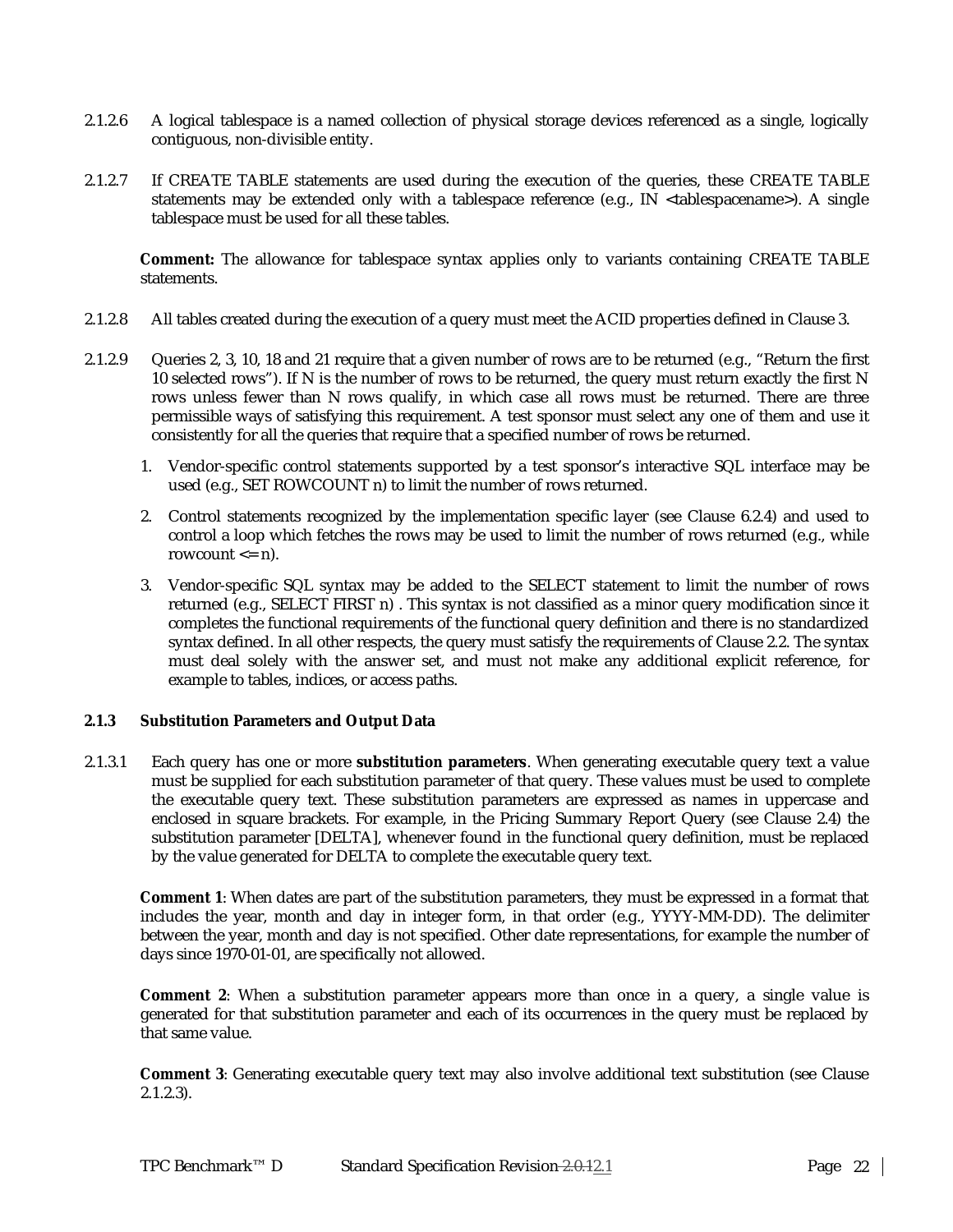- 2.1.3.2 The term **randomly selected** when used in the definitions of substitution parameters means selected at random from a uniform distribution over the range or list of values specified.
- 2.1.3.3 Seeds to the random number generator used to generate substitution parameters must be selected using the following method:

An initial seed (seed0) is first selected as the time stamp of the end of the database load time expressed in the format mmddhhmmss where mm is the month, dd the day, hh the hour, mm the minutes and ss the seconds. This seed is used to seed the Power test of Run 1. Further seeds (for the Throughput test) are chosen as seed0 + 1, seed0 + 2, ...,seed0 + n where s is the number of throughput streams selected by the vendor. This process leads to s + 1 seeds required for Run 1 of a benchmark with s streams. The seeds for Run 2 can be the same as those for Run 2 (see 5.3.2). However, should the test sponsor decide to use different seeds for Run 2 from those used for Run 1, the sponsor must use a selection process similar to that of Run 1. The seeds must again be of the form seed0, seed0 + 1, seed0 + 2,...., seed0 + s, where and seed0 is be the time stamp of the end of Run 1, expressed in the format defined above.

**Comment 1**: The intent of this Clause is to prevent performance advantage that could result from multiple streams beginning work with identical seeds or using seeds known in advance while providing a welldefined and unified method for seed selection.

- 2.1.3.4 **Comment 2**: QGEN is a utility provided by the TPC (see Clause 2.1.4) to generate executable query text. If a sponsor-created tool is used instead of QGEN, the behavior of its seeds must satisfy this Clause and its code must be disclosed. After execution, the query returns one or more rows. The rows returned are either rows from the database or rows built from data in the database and are called the **output data**.
- 2.1.3.5 Output data for each query should be expressed in a format easily readable by a non-sophisticated computer user. In particular, in order to be comparable with known output data for the purpose of query validation (see Clause 2.3), the format of the output data for each query must adhere to the following guidelines:
	- a) Columns appear in the order specified by the SELECT list of either the functional query definition or an approved variant. Column headings are optional.
	- b) Non-integer expressions including prices are expressed in decimal notation with at least two digits behind the decimal point.
	- c) Integer quantities contain no leading zeros.
	- d) Dates are expressed in a format that includes the year, month and day in integer form, in that order (e.g., YYYY-MM-DD). The delimiter between the year, month and day is not specified. Other date representations, for example the number of days since 1970-01-01, are specifically not allowed.
	- e) Strings are case-sensitive and must be displayed as such. Leading or trailing blanks are acceptable.
	- f) The amount of white space between columns is not specified.
- 2.1.3.6 The **precision** of all values contained in the query validation output data must adhere to the following rules:
	- a) For singleton column values and results from COUNT aggregates, the values must exactly match the query validation output data.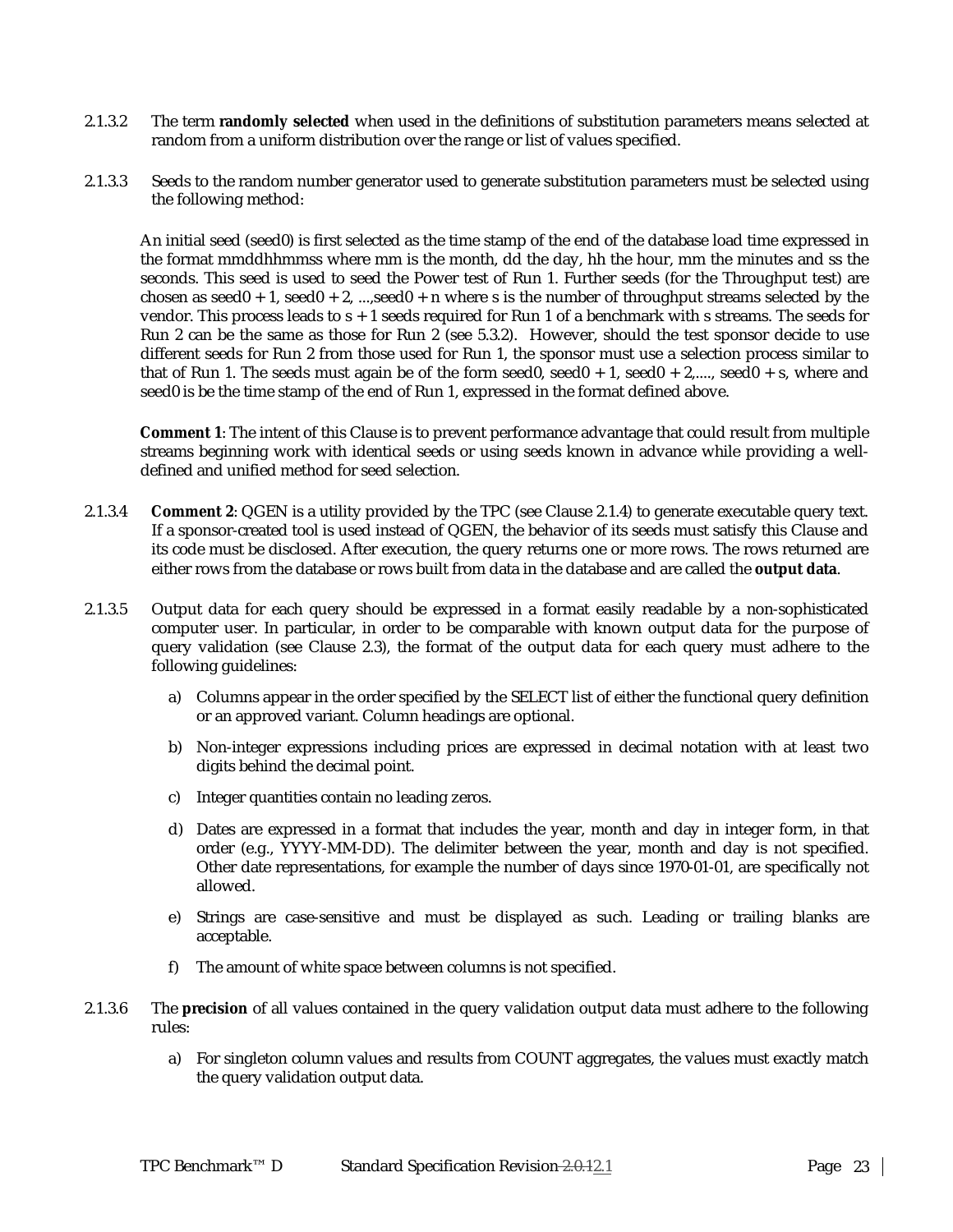- b) For ratios, results must be within 1% of the query validation output data when reported to the nearest 1/100th, rounded up.
- c) For results from SUM aggregates, the resulting values must be within \$100 of the query validation output data.
- d) For results from AVG aggregates, the resulting values must be within 1% of the query validation output data when reported to the nearest 1/100th, rounded up.

#### **2.1.4 The QGEN Program**

2.1.4.1 Executable query text must be generated according to the requirements of Clauses 2.1.2 and 2.1.3. The **QGEN** source code provided in Appendix D is a sample implementation of an executable query text generator. It has been written in ANSI 'C' and has been ported to a large number of platforms. If QGEN is used, its version must match the version of the benchmark specification.

**Comment 1**: Use of QGEN is strongly recommended. Exact query answer set compliance is required. This may not be possible unless substitution parameters and text tokens are generated and integrated within the executable query text identically to QGEN's output.

**Comment 2**: The numbering used in this Clause for the definition of substitution parameters corresponds to the numbering used by QGEN to generate values for these substitution parameters.

## **2.2 Query Compliance**

- 2.2.1 The queries must be expressed in a commercially available implementation of the SQL language. Since the latest ISO SQL standard (currently ISO/IEC 9075:1992) has not yet been fully implemented by most vendors, and since the ISO SQL language is continually evolving, the TPC-D benchmark specification includes a number of permissible deviations from the formal functional query definitions found in Clause 2. An on-going process is also defined to approve additional deviations that meet specific criteria.
- 2.2.2 There are two types of permissible deviations from the functional query definitions, as follows:
	- a) Minor query modifications;
	- b) Approved query variants.

#### **2.2.3 Minor Query Modifications**

2.2.3.1 It is recognized that implementations require specific adjustments for their operating environment and the syntactic variations of its dialect of the SQL language. Therefore, minor query modifications are allowed. Minor query modifications are those that fall within the bounds of what is described in Clause 2.2.3.3. They do not require approval. Modifications that do not fall within the bounds of what is described in Clause 2.2.3.3 are not minor and are not compliant unless they are an integral part of an approved query variant (see Clause 2.2.4).

**Comment 1**: The intent of this Clause is to allow the use of any number of minor query modifications. These query modifications are labeled minor based on the assumption that they do not significantly impact the performance of the queries.

**Comment 2:** The only exception is for the queries that require a given number of rows to be returned. The requirements governing this exception are given in Clause 2.1.2.9.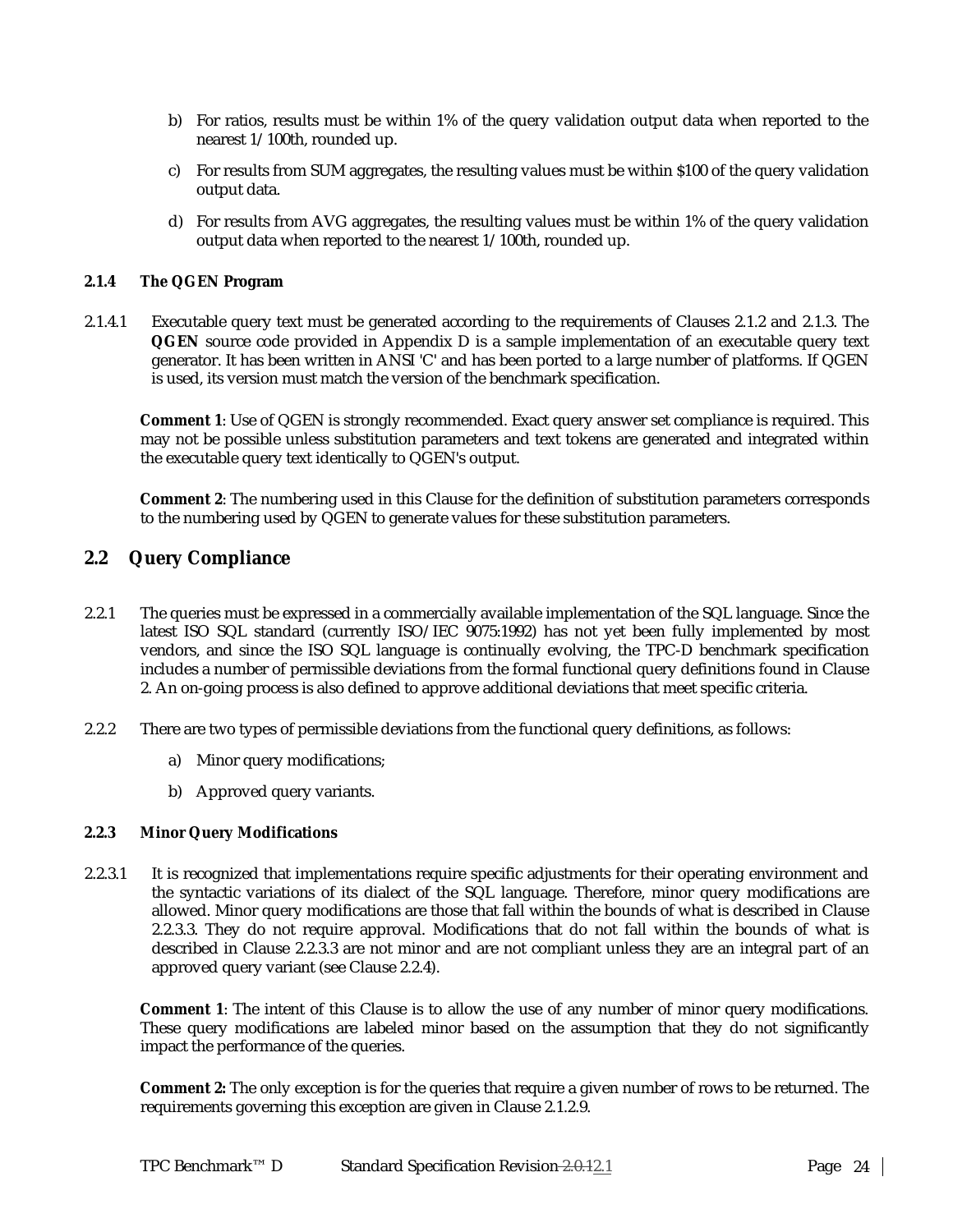- 2.2.3.2 Minor query modifications can be used to produce executable query text by modifying either a functional query definition or an approved variant of that definition.
- 2.2.3.3 The following query modifications are minor:
	- a) Table names The table and view names found in the CREATE TABLE, CREATE VIEW, DROP VIEW and in the FROM clause of each query may be modified to reflect the customary naming conventions of the system under test.
	- b) Select-list expression aliases For queries that include the definition of an alias for a SELECT-list item (e.g., AS CLAUSE), vendor-specific syntax may be used instead of the specified SQL-92 syntax. Replacement syntax must have equivalent semantic behavior. Examples of acceptable implementations include "TITLE <string>", or "WITH HEADING <string>". Use of a select-list expression alias is optional.
	- c) Date expressions For queries that include an expression involving manipulation of dates (e.g., adding/subtracting days/months/years, or extracting years from dates), vendor-specific syntax may be used instead of the specified SQL-92 syntax. Replacement syntax must have equivalent semantic behavior. Examples of acceptable implementations include "YEAR(<column>)" to extract the year from a date column or "DATE(<date>) + 3 MONTHS" to add 3 months to a date.
	- d) GROUP BY and ORDER BY For queries that utilize a view, nested table-expression, or select-list alias solely for the purposes of grouping or ordering on an expression, vendors may replace the view, nested table-expression or select-list alias with a vendor-specific SQL extension to the GROUP BY or ORDER BY clause. Examples of acceptable implementations include "GROUP BY <ordinal>", "GROUP BY <expression>", "ORDER BY <ordinal>", and "ORDER BY <expression>".
	- e) Command delimiters Additional syntax may be inserted at the end of the executable query text for the purpose of signaling the end of the query and requesting its execution. Examples of such command delimiters are a semicolon or the word "GO".
	- f) Output formatting functions Scalar functions whose sole purpose is to affect output formatting or intermediate arithmetic result precision (such as CASTs) may be applied to items in the outermost SELECT list of the query.
	- g) Transaction control statements A CREATE/DROP TABLE or CREATE/DROP VIEW statement may be followed by a COMMIT WORK statement or an equivalent vendor-specific transaction control statement.
	- h) Correlation names Table-name aliases may be added to the executable query text. The keyword "AS" before the table-name alias may be omitted.
	- i) Explicit ASC ASC may be explicitly appended to columns in the ORDER BY.
	- j) CREATE TABLE statements may be augmented with a tablespace reference conforming to the requirements of Clause 2.1.2.6.
	- k) In cases where identifier names conflict with SQL-92 reserved words in a given implementation, delimited identifiers may be used.
	- l) Relational operators Relational operators used in queries such as "<", ">", "<>", "<=", and "=", may be replaced by equivalent vendor-specific operators, for example ".LT.", ".GT.", "!=" or "^=", ".LE.", and "==", respectively.
	- m) Nested table-expression aliasing For queries involving nested table-expressions, the nested keyword "AS" before the table alias may be omitted.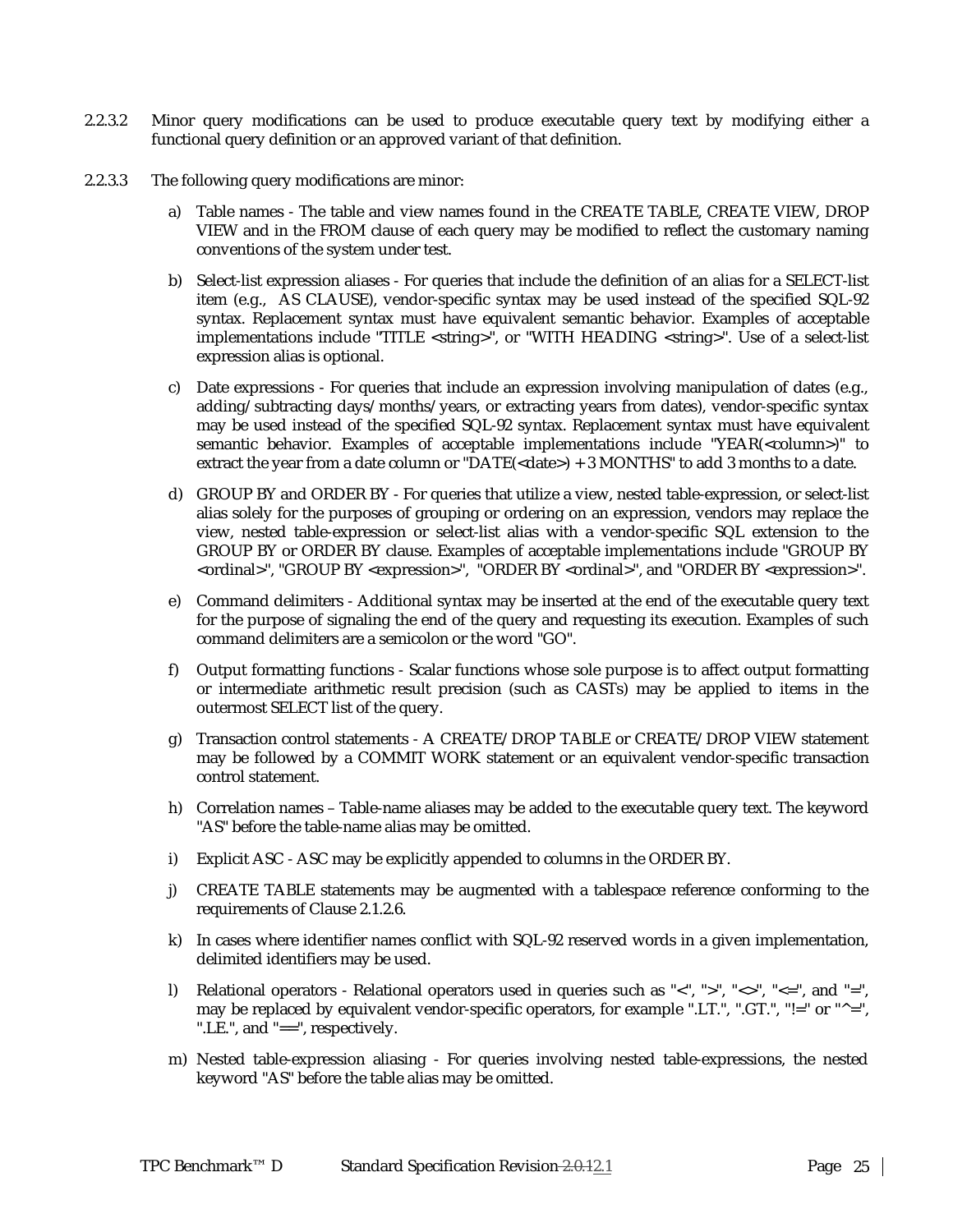- n) If an implementation is using variants involving views and the implementation only supports "DROP RESTRICT" semantics (i.e., all dependent objects must be dropped first), then additional DROP statements for the dependent views may be added.
- o) At large scale factors, the aggregates may exceed the range of the values supported by an integer. The aggregate functions AVG and COUNT may be replaced with equivalent vendor-specific functions to handle the expanded range of values (e.g., AVG\_BIG and COUNT\_BIG).
- p) Substring Scalar Functions For queries which use the SUBSTRING() scalar function, vendorspecific syntax may be used instead of the specified SQL 92 syntax. Replacement syntax must have equivalent semantic behavior. For example, "SUBSTRING(C\_PHONE, 1, 2)".
- q) Outer Join For outer join queries, vendor specific syntax may be used instead of the specified SQL 92 syntax. Replacement syntax must have equivalent semantic behavior. For example, the join expression "CUSTOMER LEFT OUTER JOIN ORDERS ON C\_CUSTKEY = O\_CUSTKEY" may be replaced by adding CUSTOMER and ORDERS to the from clause and adding a speciallymarked join predicate (e.g., C\_CUSTKEY \*= O\_CUSTKEY).
- 2.2.3.4 The application of minor query modifications to functional query definitions or approved variants must be consistent over the query set. For example, if a particular vendor-specific date expression or table name syntax is used in one query, it must be used in all other queries involving date expressions or table names.
- 2.2.3.5 The use of minor modifications to obtain executable query text must be disclosed and justified (see Clause 8.3.3.4).

#### **2.2.4 Approved Query Variants**

- 2.2.4.1 Approval of any new query variant is required prior to using such variant to produce compliant TPC-D results. The approval process is based on criteria defined in Clause 2.2.4.3.
- 2.2.4.2 Query variants that have already been approved are listed in Appendix B of this specification.

**Comment**: Since Appendix B is updated each time a new variant is approved, test sponsors should obtain the latest version of this appendix prior to implementing the benchmark.

- 2.2.4.3 The executable query text for each query in a compliant implementation must be taken from either the functional query definition (Clause 2) or an approved query variant (Appendix B). Except as specifically allowed in Clause 2.2.3.3, executable query text must be used in full exactly as written in the TPC-D specification. New query variants will be considered for approval if they meet one of the following criteria:
	- a) The vendor cannot successfully run the executable query text against the qualification database using the functional query definition or an approved variant even after applying appropriate minor query modifications as per Clause 2.2.3.
	- b) The variant contains new or enhanced SQL syntax, relevant to the benchmark, which is defined in an Approved Committee Draft of a new ISO SQL standard.
	- c) The variant contains syntax that brings the proposed variant closer to adherence to an ISO SQL standard.
	- d) The variant contains minor syntax differences that have a straightforward mapping to ISO SQL syntax used in the functional query definition and offers functionality substantially similar to the ISO SQL standard.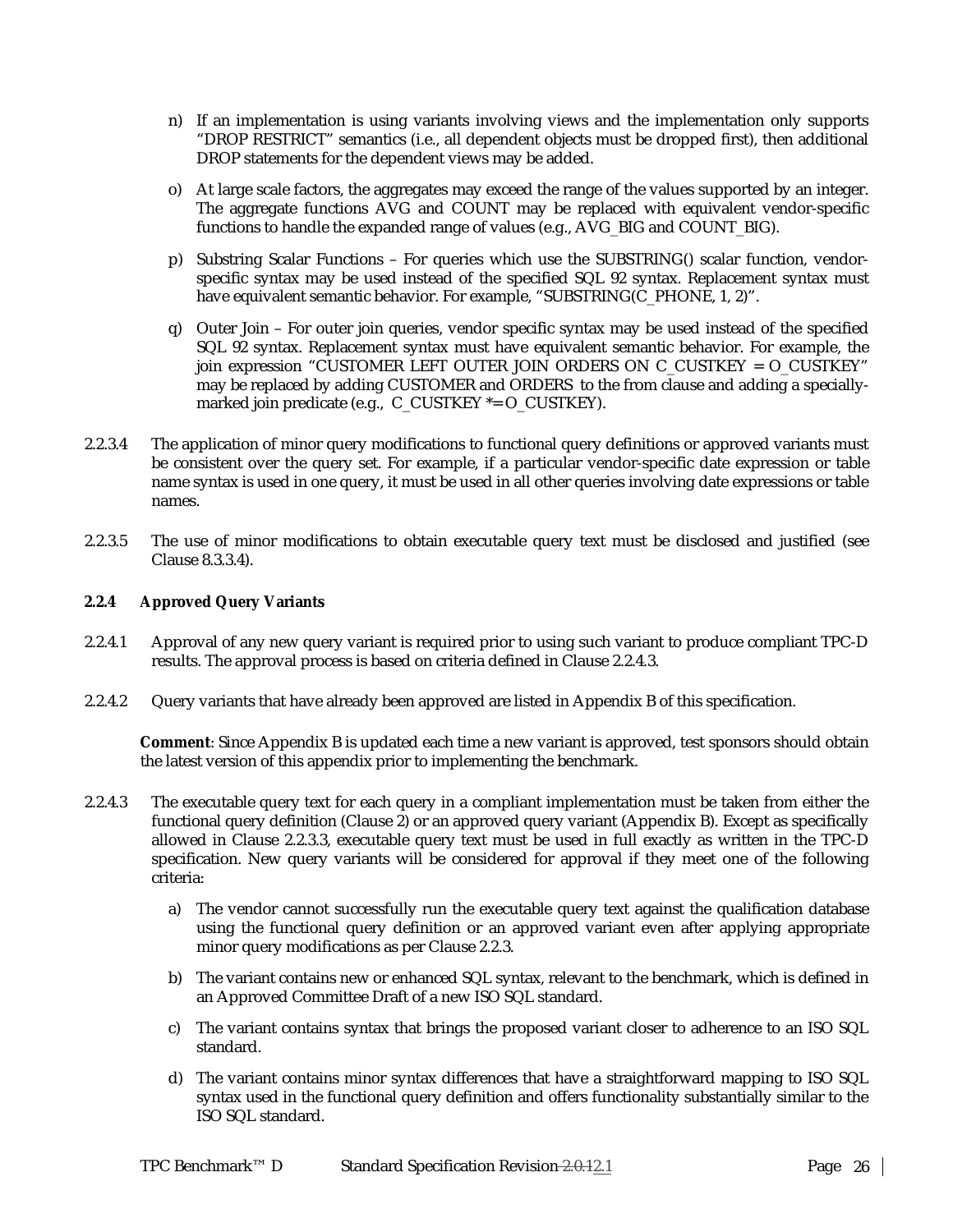- 2.2.4.4 To be approved, a proposed variant should have the following properties. Not all of the following properties are specifically required. Rather, the cumulative weight of each property satisfied by the proposed variant will be the determining factor in approving it.
	- a) Variant is syntactical only, seeking functional compatibility and not performance gain.
	- b) Variant is minimal and restricted to correcting a missing functionality.
	- c) Variant is based on knowledge of the business question rather than on knowledge of the system under test (SUT) or knowledge of specific data values in the test database.
	- d) Variant has broad applicability among different vendors.
	- e) Variant is non procedural.
	- f) Variant is an SQL-92 standard [ISO/IEC 9075:1992] implementation of the functional query definition.
	- g) Variant is sponsored by a vendor who can implement it and who intends on using it in an upcoming implementation of the benchmark.
- 2.2.4.5 Query variants that are submitted for approval will be recorded, along with a rationale describing why they were or were not approved.
- 2.2.4.6 Query variants listed in Appendix B are defined using the conventions defined for functional query definitions (see Clauses 2.1.2.3 to 2.1.2.6).

#### **2.2.5 Coding Style**

Implementers may code the executable query text in any desired coding style, including

- a) additional line breaks, tabs or white space
- b) choice of upper or lower case text

The coding style used must have no impact on the performance of the system under test, and must be consistently applied across the entire query set. Any coding style that differs from the functional query definitions in Clause 2 must be disclosed.

**Comment:** This does not preclude the auditor from verifying that the coding style does not affect performance.

### **2.3 Query Validation**

- 2.3.1 To validate the compliance of the executable query text, the following validation test must be executed by the test sponsor and the results reported in the full disclosure report:
	- 1. A qualification database must be built in a manner substantially the same as the test database (see Clause 4.1.2).
	- 2. The query validation test must be run using a qualification database that has not been modified by any update activity (e.g., RF1, RF2, or ACID Transaction executions).
	- 3. The query text used (see Clause 2.1.3) must be the same as that used in the performance test. The default substitution parameters provided for each query must be used. The refresh functions, RF1 and RF2, are not executed.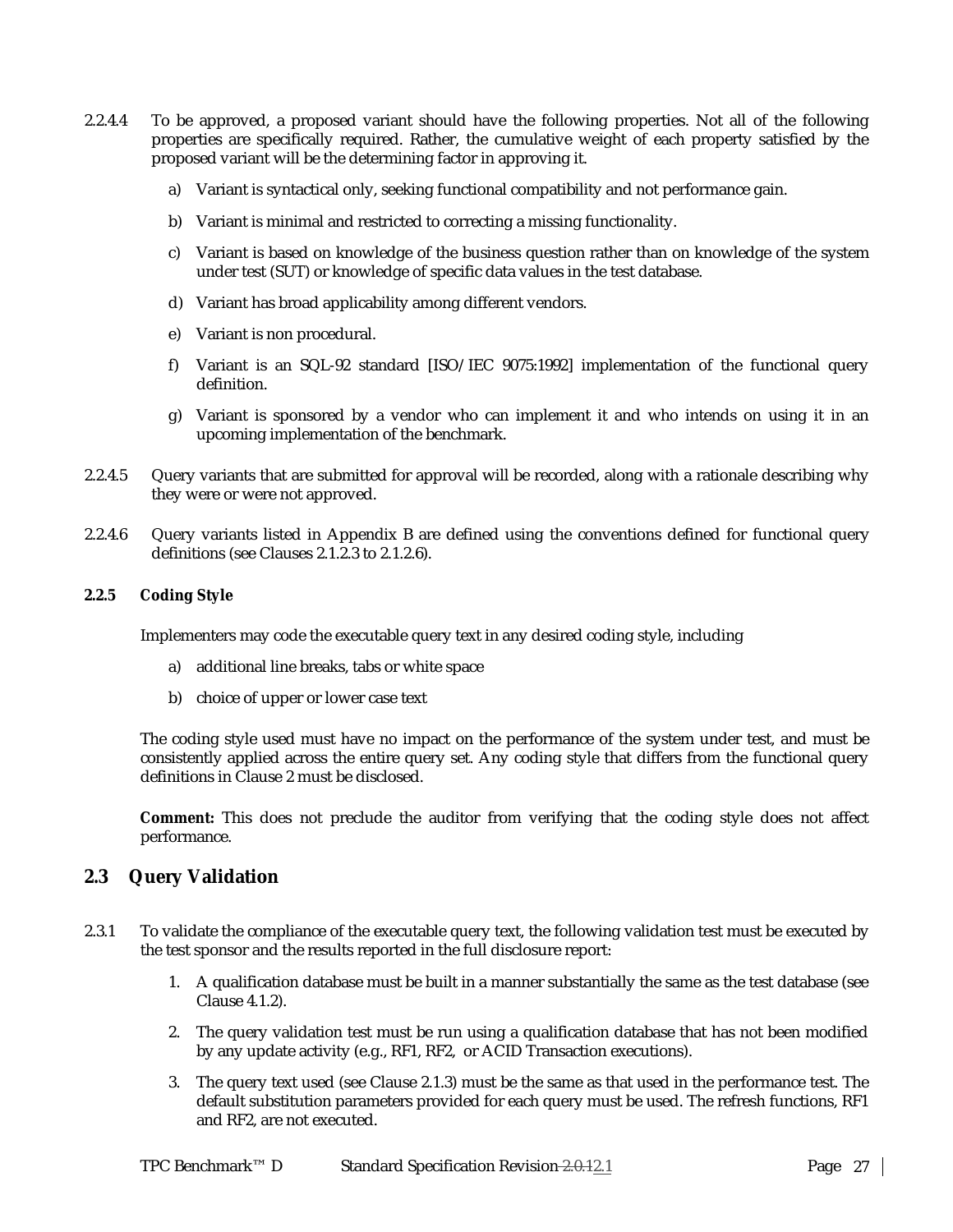- 4. The same driver and implementation specific layer used to execute the queries against the test database must be used for the validation of the qualification database.
- 5. The resulting output must match the output data specified for the query validation (see Appendix C). A subset of this output can be found as part of the definition of each query.
- 6. Any difference between the output obtained and the query validation output must satisfy the requirements of Clause 2.1.3.6

Any query whose output differs from the query validation output to a greater degree than allowed by Clause 2.1.3.6 when run against the qualification database as specified above is not compliant.

**Comment**: The validation test, above, provides a minimum level of assurance of compliance. The auditor may request additional assurance that the query texts execute in accordance with the benchmark requirements.

2.3.2 No aspect of the System Under Test (e.g., system parameters and conditional software features such as those listed in section 5.2.7, hardware configuration, software releases, etc.), may differ between this demonstration of compliance and the performance test.

**Comment**: While the intent of this validation test is that it be executed without any change to the hardware configuration, building the qualification database on additional disks (i.e., disks not included in the priced system) is allowed as long as this change has no impact on the results of the demonstration of compliance.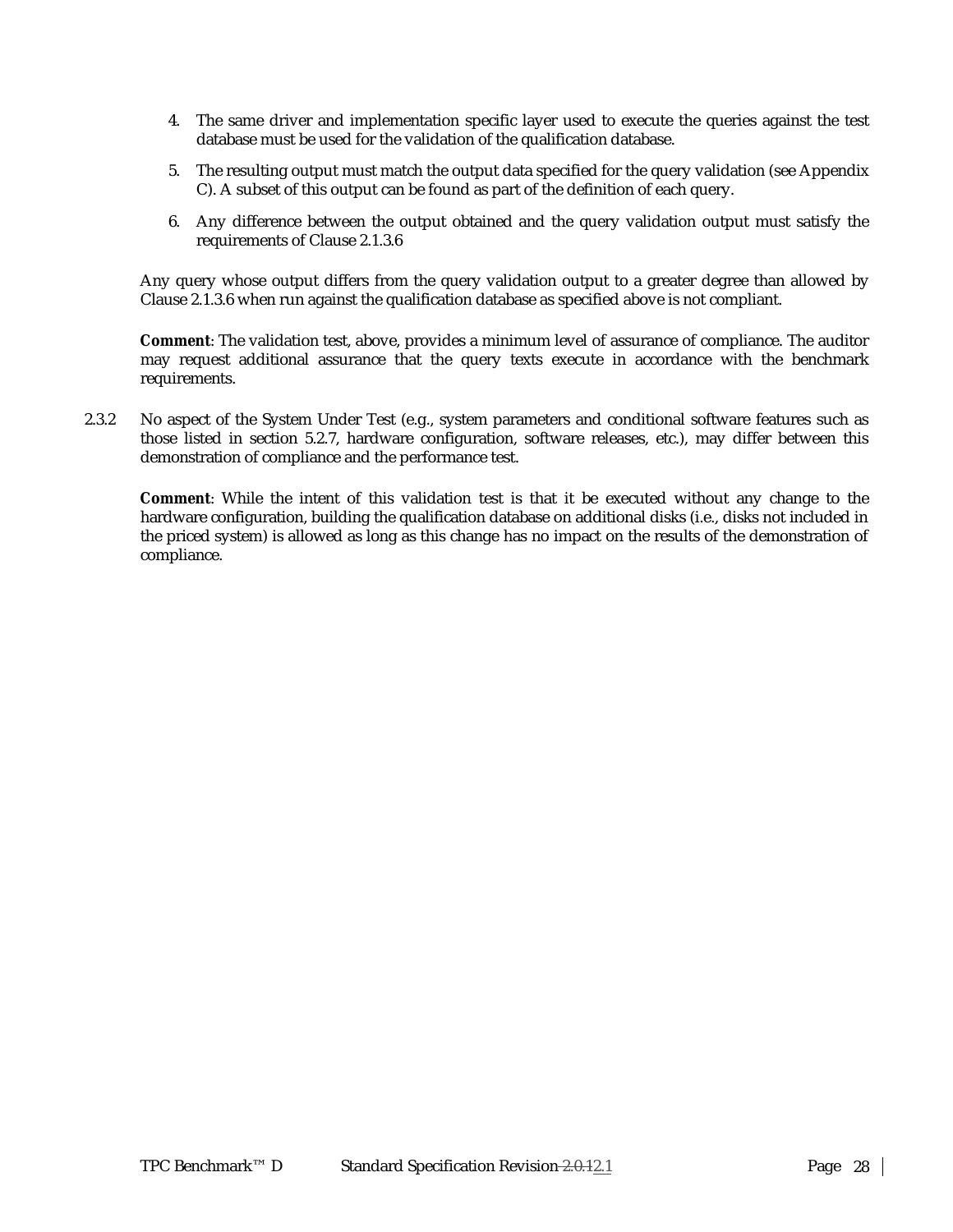# **2.4 Pricing Summary Report Query (Q1)**

This query reports the amount of business that was billed, shipped, and returned.

#### **2.4.1 Business Question**

The Pricing Summary Report Query provides a summary pricing report for all lineitems shipped as of a given date. The date is within 60 - 120 days of the greatest ship date contained in the database. The query lists totals for extended price, discounted extended price, discounted extended price plus tax, average quantity, average extended price, and average discount. These aggregates are grouped by RETURNFLAG and LINESTATUS, and listed in ascending order of RETURNFLAG and LINESTATUS. A count of the number of lineitems in each group is included.

#### **2.4.2 Functional Query Definition**

```
select
      l_returnflag,
      l_linestatus,
      sum(l_quantity) as sum_qty,
      sum(l_extendedprice) as sum_base_price,
      sum(1 extendedprice*(1-l discount)) as sum disc price,
      sum(l_extendedprice*(1-l_discount)*(1+l_tax)) as sum_charge,
      avg(1<sup>q</sup>uantity) as avg_qty,
      avg(1 extendedprice) as avg price,
      avg(l_discount) as avg_disc,
      count(*) as count_order
from
      lineitem
where
      l_shipdate <= date '1998-12-01' - interval '[DELTA]' day (3)
group by
      l_returnflag,
      l_linestatus
order by
      l_returnflag,
      l_linestatus;
```
#### **2.4.3 Substitution Parameters**

Values for the following substitution parameter must be generated and used to build the executable query text:

1. DELTA is randomly selected within [60 .. 120].

**Comment**: 1998-12-01 is the highest possible ship date as defined in the database population. (This is ENDDATE - 30). The query will include all lineitems shipped before this date minus DELTA days. The intent is to choose DELTA so that between 95% and 97% of the rows in the table are scannedeligible for the query.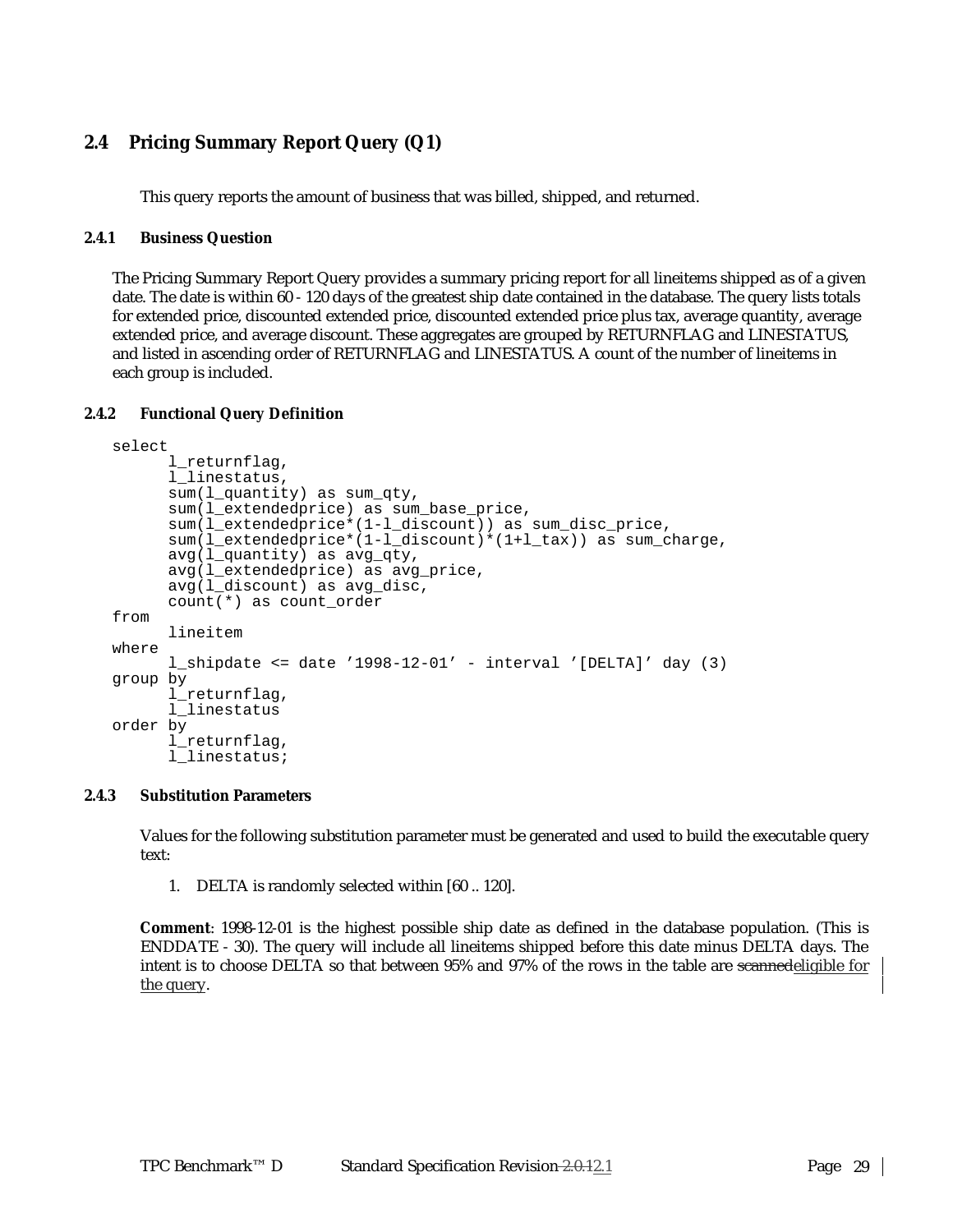### **2.4.4 Query Validation**

For validation against the qualification database the query must be executed using the following values for substitution parameters and must produce the following output data:

Values for substitution parameters:

1. DELTA = 90.

Query validation output data:

| L RETURNFLAG | L LINESTATUS | SUM OTY     | SUM BASE PRICE  | SUM DISC PRICE  |
|--------------|--------------|-------------|-----------------|-----------------|
| Α            |              | 37734107.00 | 56586554400.73  | 53758257134.87  |
| N            |              | 991417.00   | 1487504710.38   | 1413082168.05   |
| N            |              | 74476040.00 | 111701729697.74 | 106118230307.61 |
|              |              | 37719753.00 | 56568041380.90  | 53741292684.60  |

| SUM CHARGE      | AVG OTY | AVG PRICE | AVG DISC | COUNT ORDER |
|-----------------|---------|-----------|----------|-------------|
| 55909065222.83  | 25.52   | 38273.13  | 05       | 1478493     |
| 1469649223.19   | 25.52   | 38284.47  | 05       | 38854       |
| 110367043872.50 | 25.50   | 38249.12  | . 05     | 2920374     |
| 55889619119.83  | 25.51   | 38250.86  | 05       | 1478870     |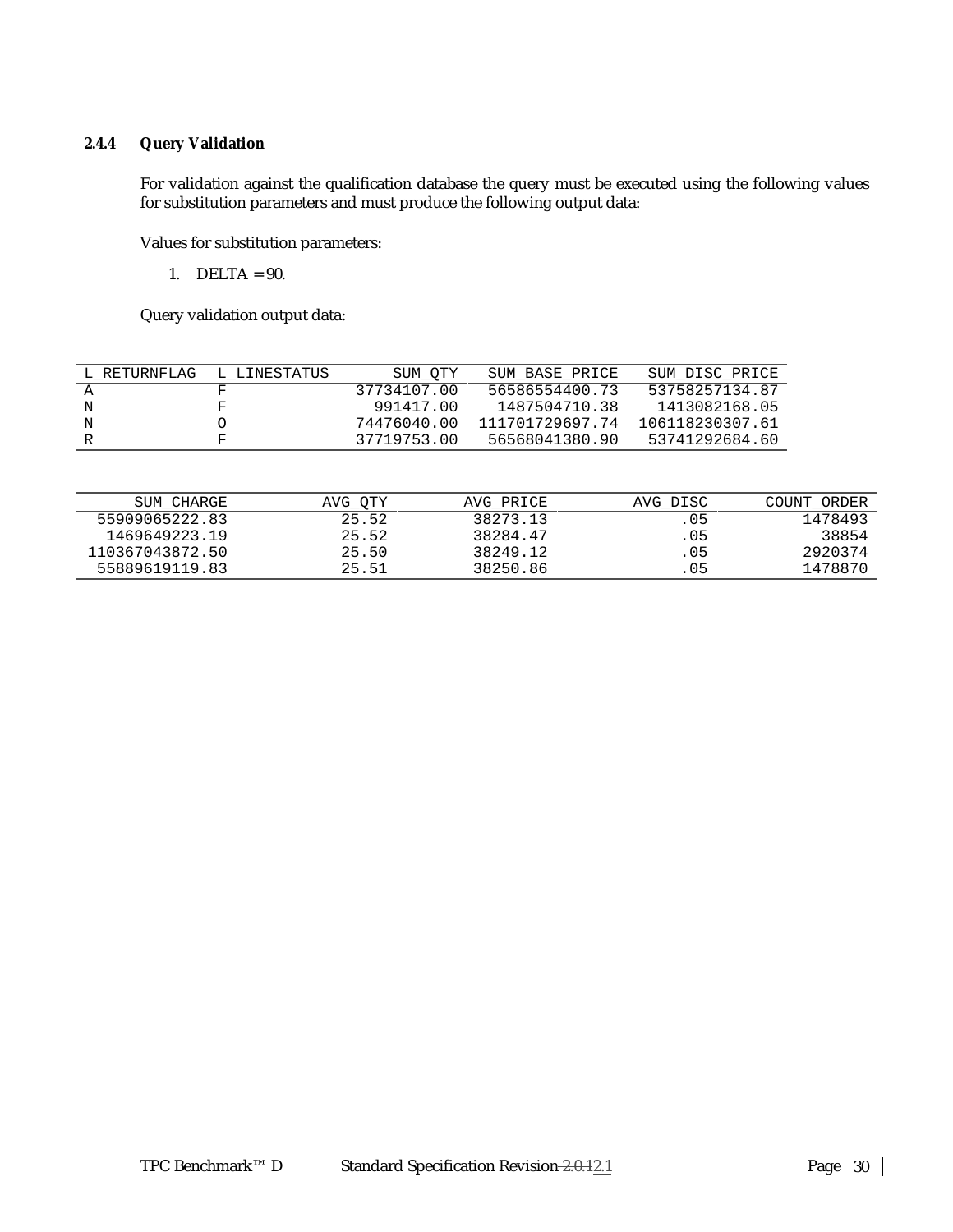# **2.5 Minimum Cost Supplier Query (Q2)**

This query finds which supplier should be selected to place an order for a given part in a given region.

#### **2.5.1 Business Question**

The Minimum Cost Supplier Query finds, in a given region, for each part of a certain type and size, the supplier who can supply it at minimum cost. If several suppliers in that region offer the desired part type and size at the same (minimum) cost, the query lists the parts from suppliers with the 100 highest account balances. For each supplier, the query lists the supplier's account balance, name and nation; the part's number and manufacturer; the supplier's address, phone number and comment information.

#### **2.5.2 Functional Query Definition**

```
Return the first 100 selected rows
select
      s_acctbal,
      s_name,
     n_name,
     p_partkey,
     p_mfgr,
      s_address,
      s_phone,
      s_comment
from
      part,
      supplier,
     partsupp,
     nation,
     region
where
      p_partkey = ps_partkey
      and s suppkey = ps suppkey
      and p size = [SIZE]and p_type like '%[TYPE]'
      and s_nationkey = n_nationkey
      and n regionkey = r regionkey
      and r_name = '[REGION]'and ps_supplycost = (
            select
                  min(ps_supplycost)
            from
                  partsupp, supplier,
                  nation, region
            where
                  p_partkey = ps_partkey
                  and s_suppkey = ps_suppkey
                  and s_nationkey = n_nationkey
                  and n_regionkey = r_regionkey
                  and r name = '[REGION]'
            )
```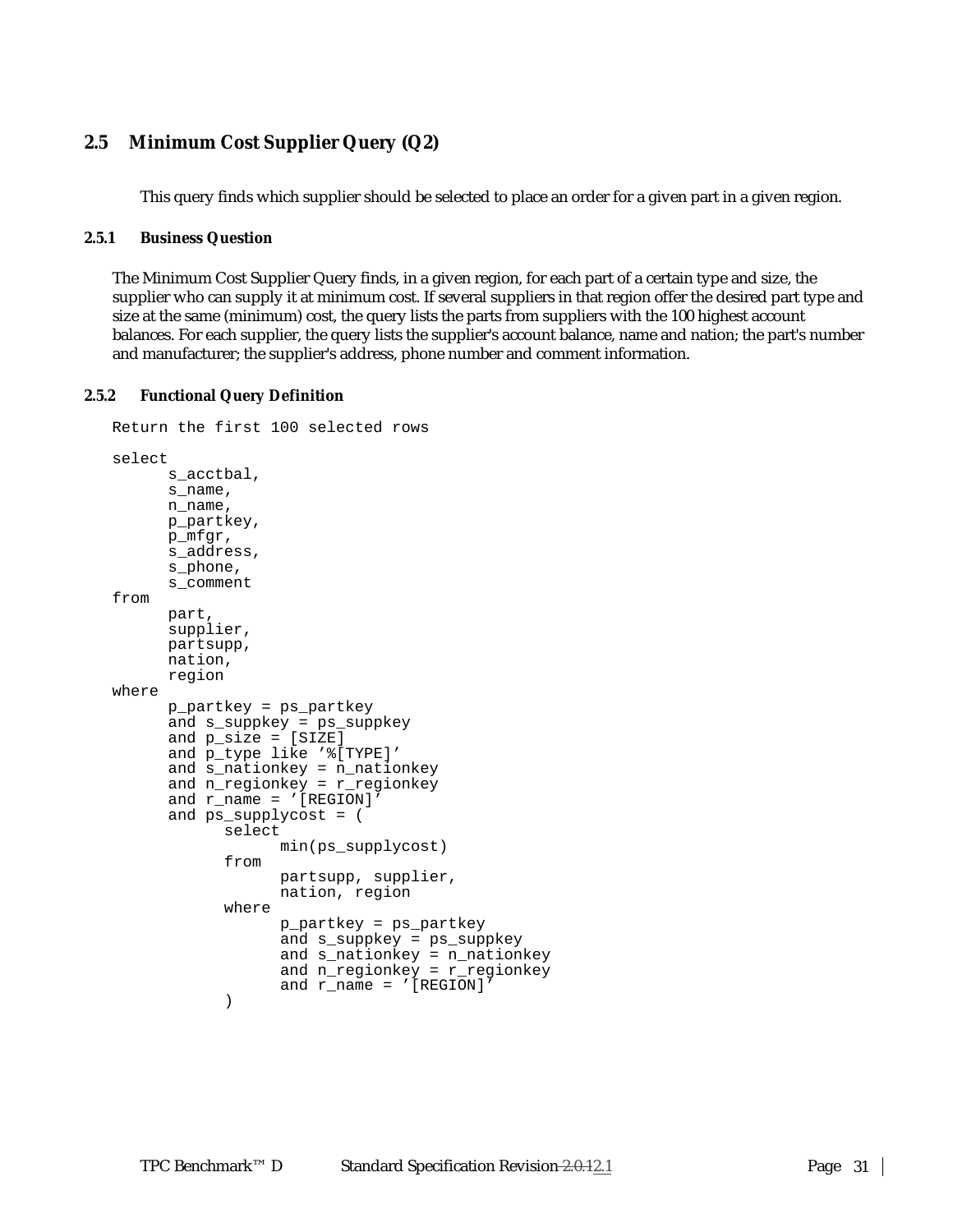order by s\_acctbal desc, n\_name, s\_name, p\_partkey;

#### **2.5.3 Substitution Parameters**

Values for the following substitution parameter must be generated and used to build the executable query text:

- 1. SIZE is randomly selected within [1 .. 50];
- 2. TYPE is randomly selected within the list Syllable 3 defined for Types in Clause 4.2.2.12;
- 3. REGION is randomly selected within the list of values defined for R\_NAME in Clause 4.2.3.

#### **2.5.4 Query Validation**

For validation against the qualification database the query must be executed using the following values for substitution parameters and must produce the following output data:

Values for substitution parameters:

- 1.  $SIZE = 15$ ;
- 2. TYPE = BRASS;
- 3. REGION = EUROPE.

Query validation output data:

| S ACCTBAL           | S NAME             | N NAME            | P PARTKEY | P MFGR         |
|---------------------|--------------------|-------------------|-----------|----------------|
| 9938.53             | Supplier#000005359 | KINGDOM<br>UNITED | 185358    | Manufacturer#4 |
| 9937.84             | Supplier#000005969 | ROMANIA           | 108438    | Manufacturer#1 |
| 9936.22             | Supplier#000005250 | UNITED<br>KINGDOM | 249       | Manufacturer#4 |
| 9923.77             | Supplier#000002324 | <b>GERMANY</b>    | 29821     | Manufacturer#4 |
| 9871.22             | Supplier#000006373 | <b>GERMANY</b>    | 43868     | Manufacturer#5 |
| more rows]<br>T 90. |                    |                   |           |                |
| 7887.08             | Supplier#000009792 | GERMANY           | 164759    | Manufacturer#3 |
| 7871.50             | Supplier#000007206 | RUSSIA            | 104695    | Manufacturer#1 |
| 7852.45             | Supplier#000005864 | RUSSIA            | 8363      | Manufacturer#4 |
| 7850.66             | Supplier#000001518 | UNITED<br>KINGDOM | 86501     | Manufacturer#1 |
| 7843.52             | Supplier#000006683 | FRANCE            | 11680     | Manufacturer#4 |

| S ADDRESS                         | S PHONE                 | S COMMENT                                        |
|-----------------------------------|-------------------------|--------------------------------------------------|
| OKuHYh, vZGiwu2FWE                | $33 - 429 - 790 - 6131$ | blithely silent pinto beans are furiously. slyly |
| JoLDx04                           |                         | final deposits acros                             |
| ANDENSOSmk, mig23X                | 29-520-692-3537         | carefully slow deposits use furiously. slyly     |
| fb5RWt6dvUcvt60a                  |                         | ironic platelets above the ironic                |
| B3rqp0xbSEim4Mpy2 33-320-228-2957 |                         | blithely special packages are. stealthily        |
| RH J                              |                         | express deposits across the closely final        |
|                                   |                         | instructi                                        |
| y30D9UywSTOk                      | $17 - 779 - 299 - 1839$ | quickly express packages breach quiet pinto      |
|                                   |                         | beans. regu                                      |
| J8fcXWsTqM                        | $17 - 813 - 485 - 8637$ | never silent deposits integrate furiously blit   |
| [90 More Rows]                    |                         |                                                  |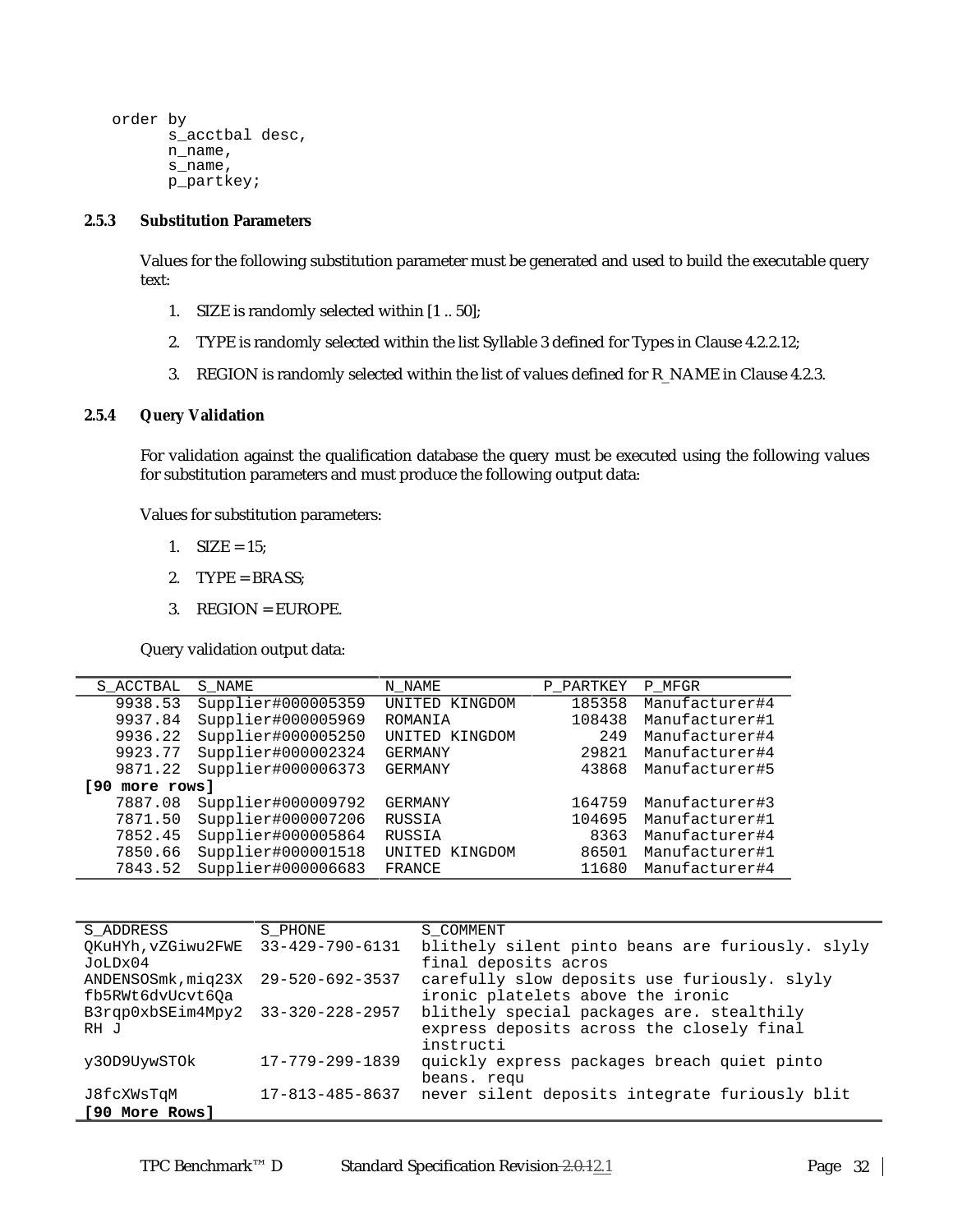| Y28ITVeYriT3kIGdV 17-988-938-4296<br>2K8fSZ<br>V2UqT5H1Otz |                         | pending, ironic packages sleep among the<br>carefully ironic accounts. quickly final<br>accounts |
|------------------------------------------------------------|-------------------------|--------------------------------------------------------------------------------------------------|
|                                                            |                         |                                                                                                  |
| 3w                                                         | $32 - 432 - 452 - 7731$ | furiously dogged pinto beans cajole. bold,                                                       |
| fNCnrVmvJjE95sqWZ                                          |                         | express notornis until the slyly pending                                                         |
| zvW                                                        |                         |                                                                                                  |
| WCNfBPZeSXh3h,c                                            | $32 - 454 - 883 - 3821$ | blithely regular deposits                                                                        |
| ONda3YJiHKJOC                                              | $33 - 730 - 383 - 3892$ | furiously final accounts wake carefully idle<br>requests. even dolphins wake acc                 |
| 2Z0JGkiv01Y00oCFw 16-464-517-8943                          |                         |                                                                                                  |
| UGfviIbhzCdy                                               |                         | carefully bold accounts doub                                                                     |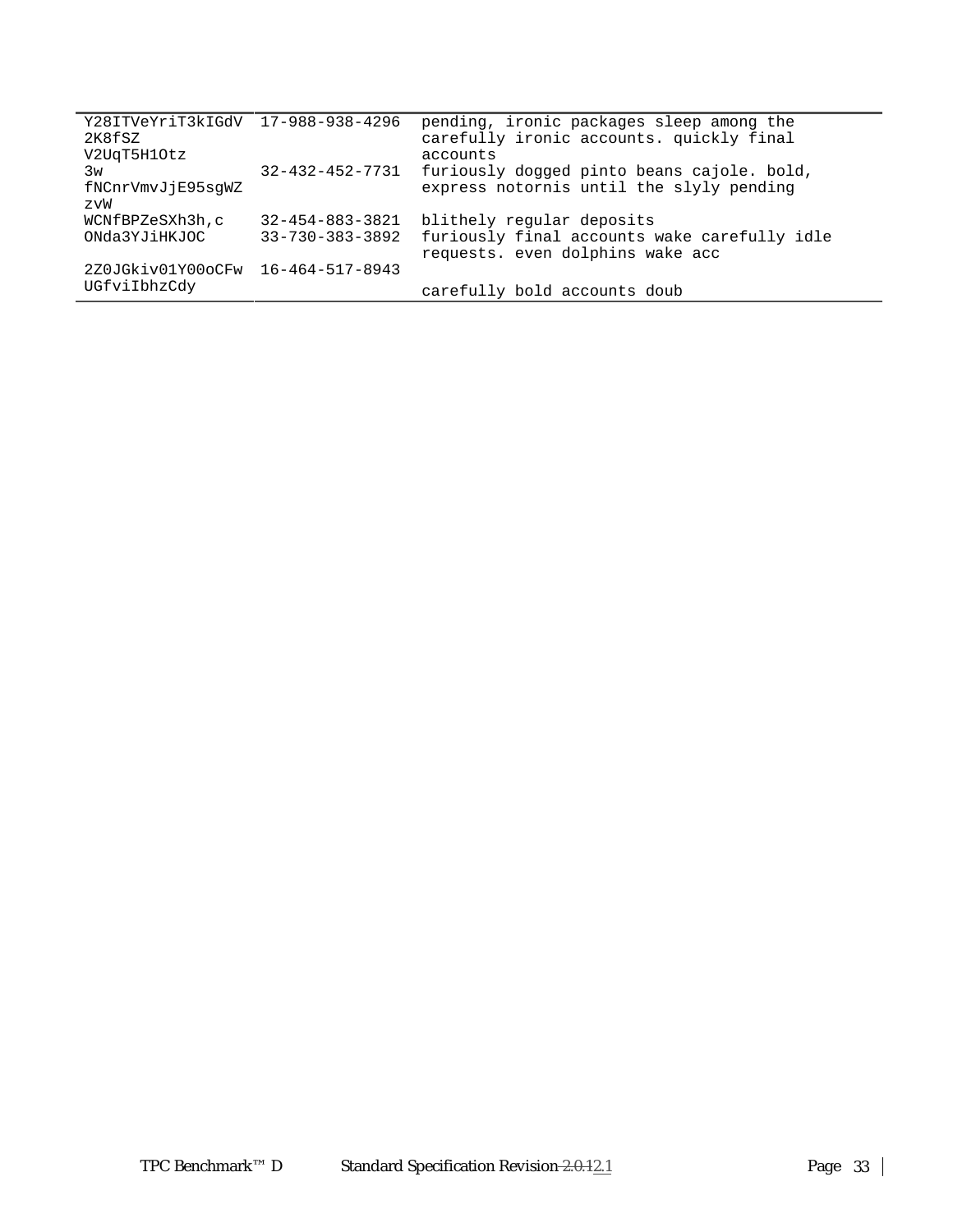# **2.6 Shipping Priority Query (Q3)**

This query retrieves the 10 unshipped orders with the highest value.

#### **2.6.1 Business Question**

The Shipping Priority Query retrieves the shipping priority and potential revenue, defined as the sum of l\_extendedprice \* (1-l\_discount), of the orders having the largest revenue among those that had not been shipped as of a given date. Orders are listed in decreasing order of revenue. If more than 10 unshipped orders exist, only the 10 orders with the largest revenue are listed.

#### **2.6.2 Functional Query Definition**

```
Return the first 10 selected rows
select
      l_orderkey,
      sum(l_extendedprice*(1-l_discount)) as revenue,
      o_orderdate,
      o_shippriority
from
      customer,
      orders,
      lineitem
where
      c_mktsegment = '[SEGMENT]'
      and c_custkey = o_custkey
      and l_orderkey = o_orderkey
      and o_orderdate < date '[DATE]'
      and l_shipdate > date '[DATE]'
group by
      l_orderkey,
      o_orderdate,
      o_shippriority
order by
      revenue desc,
      o_orderdate;
```
#### **2.6.3 Substitution Parameters**

Values for the following substitution parameters must be generated and used to build the executable query text:

- 1. SEGMENT is randomly selected within the list of values defined for Segments in Clause 4.2.2.12;
- 2. DATE is a randomly selected day within [1995-03-01 .. 1995-03-31].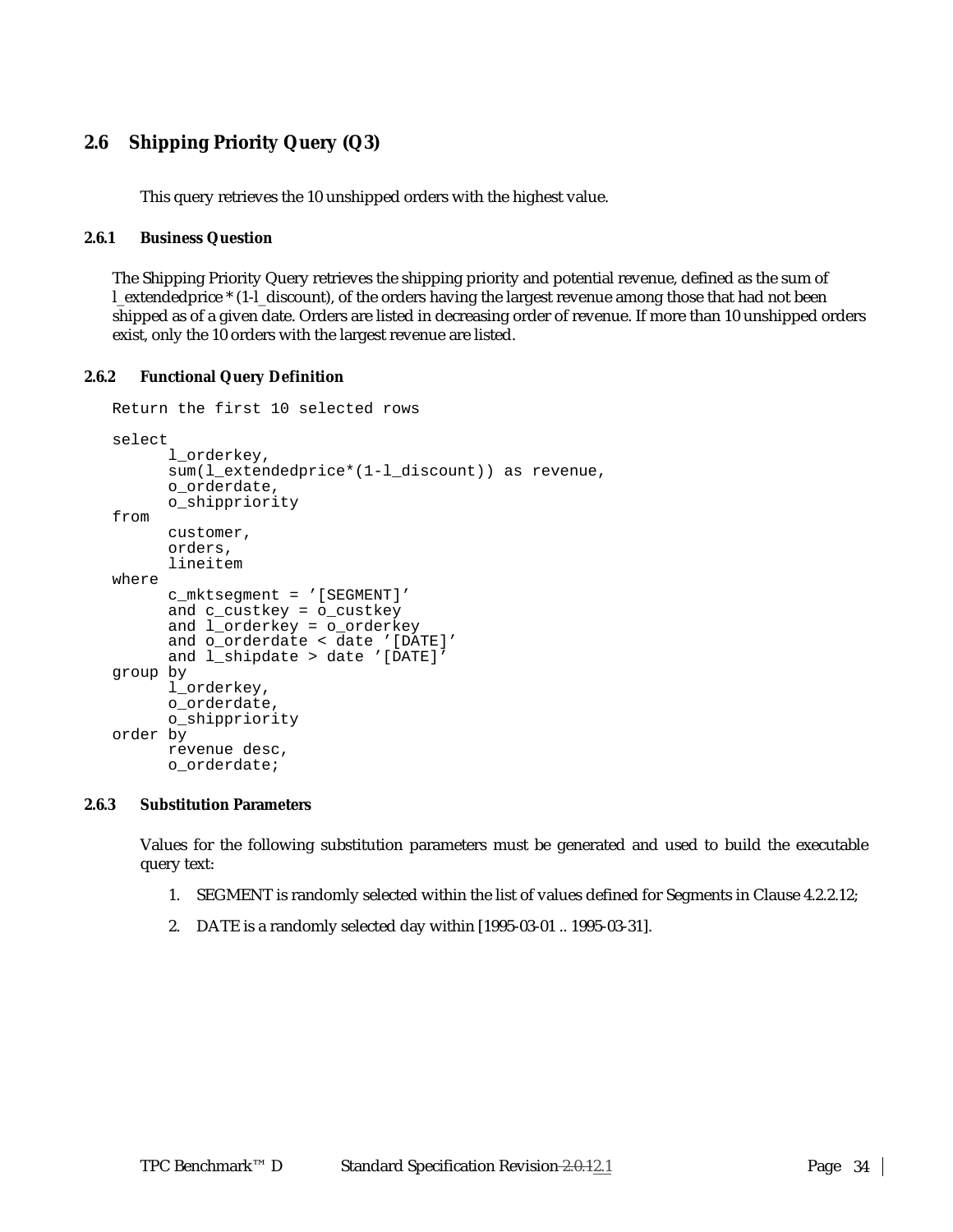### **2.6.4 Query Validation**

For validation against the qualification database the query must be executed using the following values for substitution parameters and must produce the following output data:

Values for substitution parameters:

- 1. SEGMENT = BUILDING;
- 2. DATE = 1995-03-15.

Query validation output data:

| O SHIPPRIORITY | O ORDERDATE      | REVENUE   | L ORDERKEY |
|----------------|------------------|-----------|------------|
|                | $1995 - 03 - 05$ | 406181.01 | 2456423    |
|                | $1995 - 03 - 04$ | 405838.70 | 3459808    |
|                | $1995 - 02 - 19$ | 390324.06 | 492164     |
|                | $1995 - 03 - 09$ | 384537.94 | 1188320    |
|                | $1995 - 02 - 26$ | 378673.06 | 2435712    |
|                | $1995 - 03 - 12$ | 378376.80 | 4878020    |
|                | $1995 - 03 - 13$ | 375153.92 | 5521732    |
|                | $1995 - 02 - 22$ | 373133.31 | 2628192    |
|                | $1995 - 03 - 05$ | 371407.46 | 993600     |
|                | $1995 - 03 - 13$ | 367371.15 | 2300070    |
|                |                  |           |            |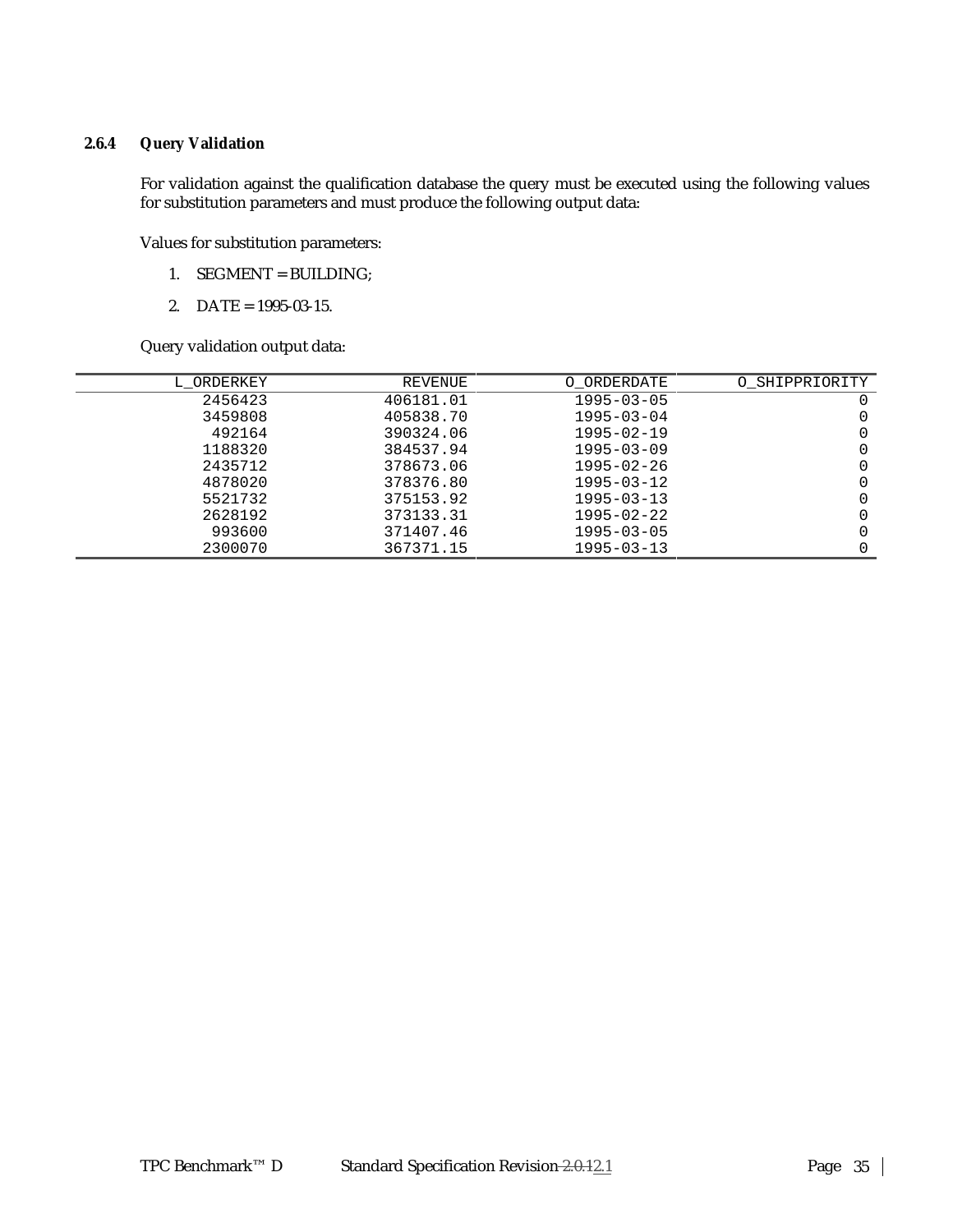## **2.7 Order Priority Checking Query (Q4)**

This query determines how well the order priority system is working and gives an assessment of customer satisfaction.

#### **2.7.1 Business Question**

The Order Priority Checking Query counts the number of orders ordered in a given quarter of a given year in which at least one lineitem was received by the customer later than its committed date. The query lists the count of such orders for each order priority sorted in ascending priority order.

#### **2.7.2 Functional Query Definition**

```
select
      o_orderpriority,
      count(*) as order_count
from orders
where
      o_orderdate >= date '[DATE]'
      and o_orderdate < date '[DATE]' + interval '3' month
      and exists (
            select
                   * from
                  lineitem
            where
                  l_orderkey = o_orderkey
                  and l_commitdate < l_receiptdate
      )
group by
      o_orderpriority
order by
      o_orderpriority;
```
#### **2.7.3 Substitution Parameters**

Values for the following substitution parameter must be generated and used to build the executable query text:

1. DATE is the first day of a randomly selected month between the first month of 1993 and the 10th month of 1997.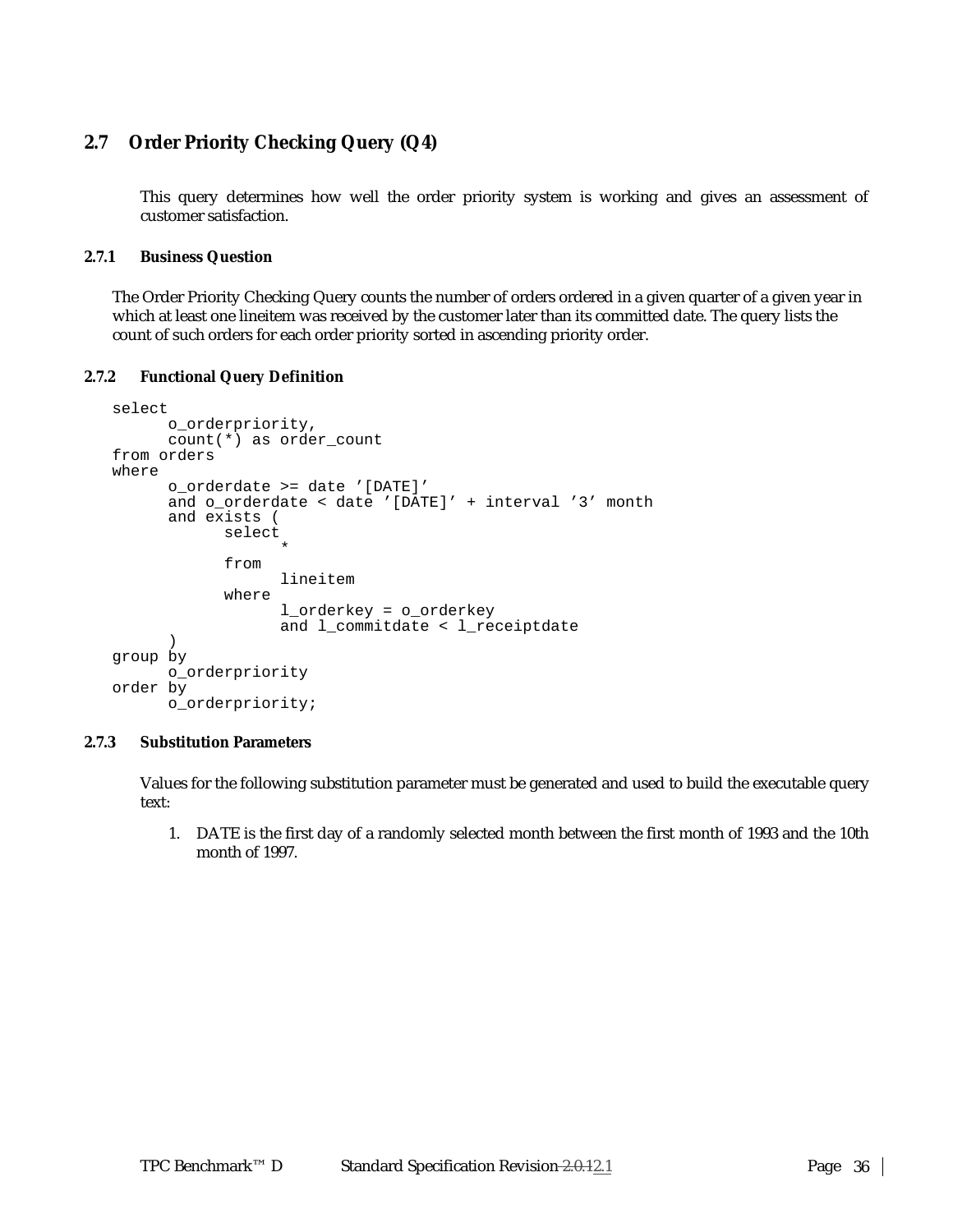## **2.7.4 Query Validation**

For validation against the qualification database the query must be executed using the following values for substitution parameters and must produce the following output data:

Values for substitution parameters:

1.  $DATA = 1993-07-01$ .

| O ORDERPRIORITY | ORDER COUNT |
|-----------------|-------------|
| $1$ -URGENT     | 10594       |
| $2-HIGH$        | 10476       |
| 3-MEDIUM        | 10410       |
| 4-NOT SPECIFIED | 10556       |
| $5 - LOW$       | 10487       |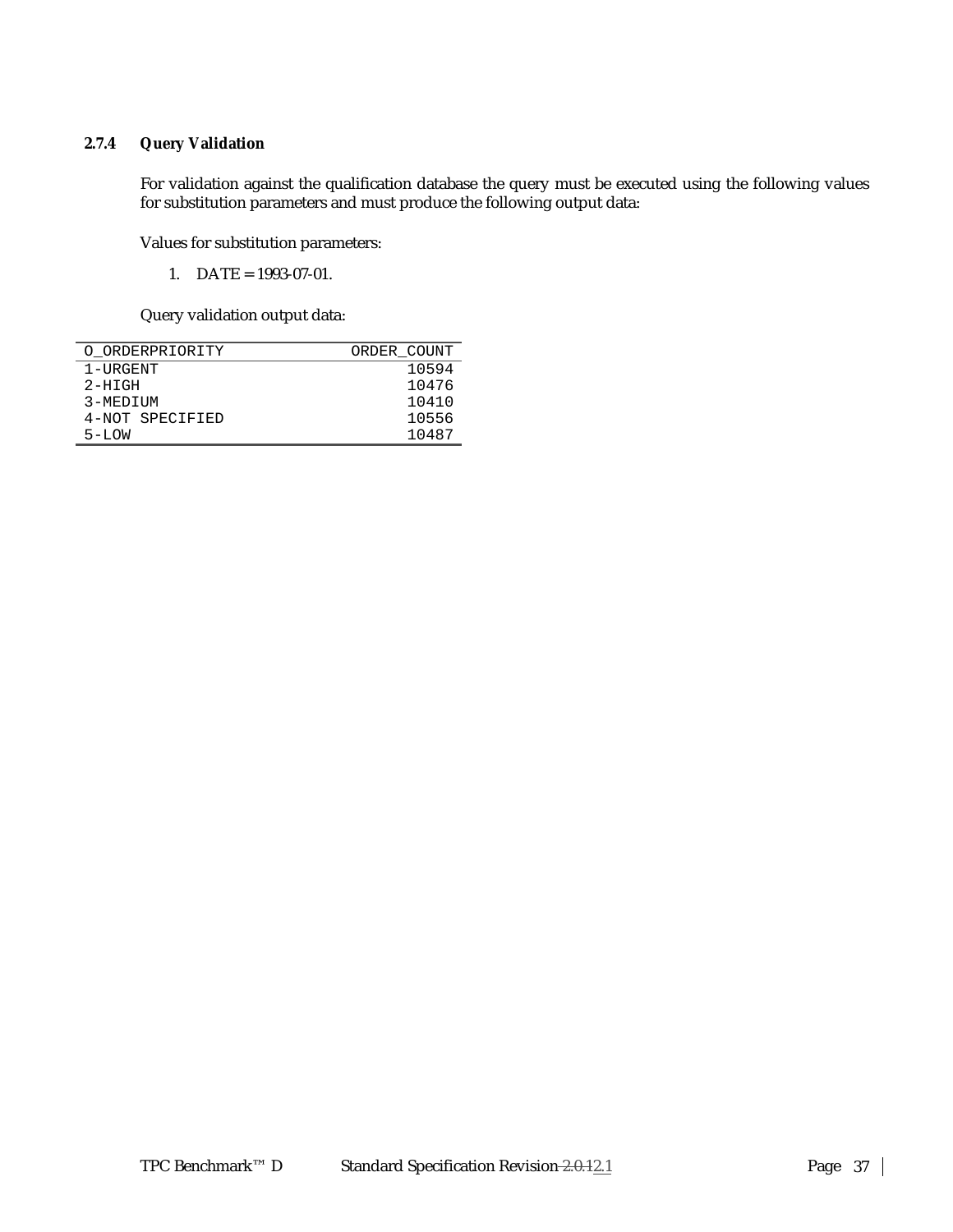# **2.8 Local Supplier Volume Query (Q5)**

This query lists the revenue volume done through local suppliers.

#### **2.8.1 Business Question**

The Local Supplier Volume Query lists for each nation in a region the revenue volume that resulted from lineitem transactions in which the customer ordering parts and the supplier filling them were both within that nation. The query is run in order to determine whether to institute local distribution centers in a given region. The query considers only parts ordered in a given year. The query displays the nations and revenue volume in descending order by revenue. Revenue volume for all qualifying lineitems in a particular nation is defined as sum(l\_extendedprice  $*(1 - l \text{ discount})).$ 

### **2.8.2 Functional Query Definition**

```
select
      n_name,
      sum(l_extendedprice * (1 - l_discount)) as revenue
from
      customer,
      orders,
      lineitem,
      supplier,
      nation,
      region
where
      c_custkey = o_custkey
      and o_orderkey = l_orderkey
      and l_suppkey = s_suppkey
      and c_nationkey = s_nationkey
      and s_nationkey = n_nationkey
      and n<sub>regionkey</sub> = r<sub>regionkey</sub>
      and r name = '[REGION]'
      and o_orderdate >= date '[DATE]'
      and o_orderdate < date '[DATE]' + interval '1' year
group by
      n_name
order by
      revenue desc;
```
#### **2.8.3 Substitution Parameters**

Values for the following substitution parameters must be generated and used to build the executable query text:

- 1. REGION is randomly selected within the list of values defined for R\_NAME in Clause 4.2.3;
- 2. DATE is the first of January of a randomly selected year within [1993 .. 1997].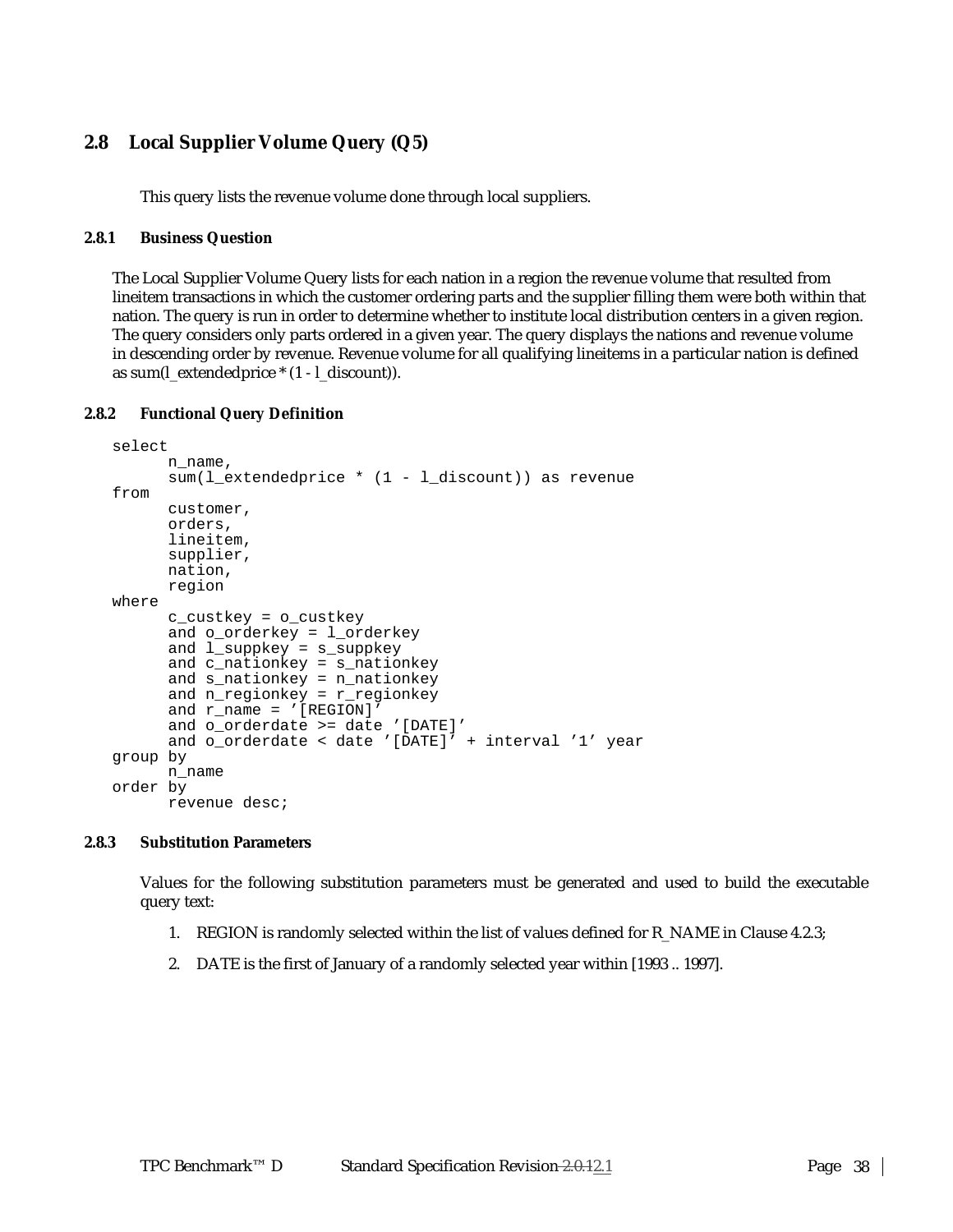## **2.8.4 Query Validation**

For validation against the qualification database the query must be executed using the following values for substitution parameters and must produce the following output data:

Values for substitution parameters:

- 1.  $REGION = ASIA;$
- 2. DATE = 1994-01-01.

| N NAME       | REVENUE     |
|--------------|-------------|
| INDONESIA    | 55502041.17 |
| VIETNAM      | 55295087.00 |
| <b>CHINA</b> | 53724494.26 |
| TNDTA        | 52035512.00 |
| JAPAN        | 45410175.70 |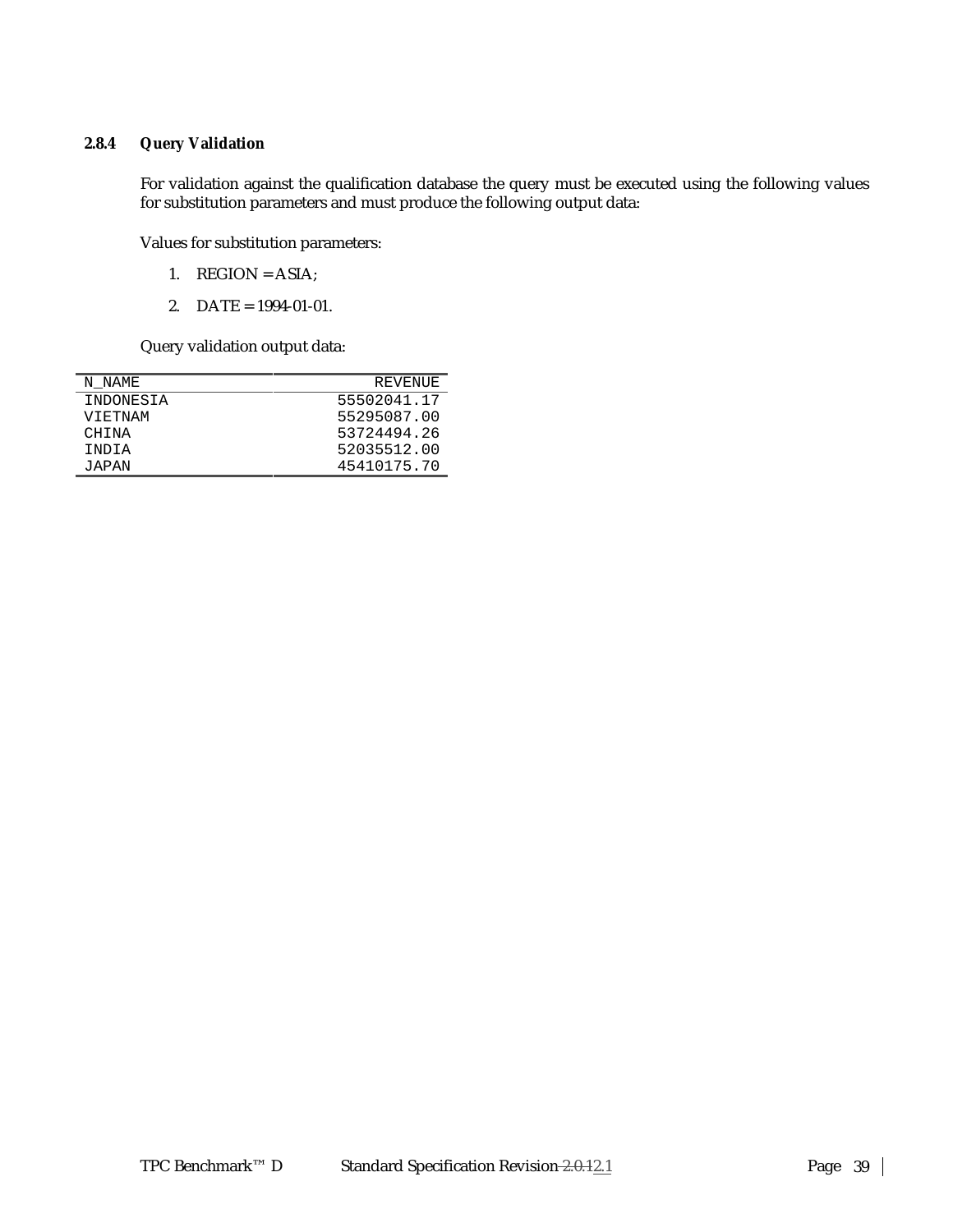## **2.9 Forecasting Revenue Change Query (Q6)**

This query quantifies the amount of revenue increase that would have resulted from eliminating certain company-wide discounts in a given percentage range in a given year. Asking this type of "what if" query can be used to look for ways to increase revenues.

### **2.9.1 Business Question**

The Forecasting Revenue Change Query considers all the lineitems shipped in a given year with discounts between DISCOUNT-0.01 and DISCOUNT+0.01. The query lists the amount by which the total revenue would have increased if these discounts had been eliminated for lineitems with l\_quantity less than quantity. Note that the potential revenue increase is equal to the sum of [L\_extendedprice \* l\_discount] for all lineitems with discounts and quantities in the qualifying range.

### **2.9.2 Functional Query Definition**

```
select
      sum(l_extendedprice*l_discount) as revenue
from
      lineitem
where
      l_shipdate >= date '[DATE]'
      and l_shipdate < date '[DATE]' + interval '1' year
      and l_discount between [DISCOUNT] - 0.01 and [DISCOUNT] + 0.01
      and l_qquantity < [QUANTITY];
```
#### **2.9.3 Substitution Parameters**

Values for the following substitution parameters must be generated and used to build the executable query text:

- 1. DATE is the first of January of a randomly selected year within [1993 .. 1997];
- 2. DISCOUNT is randomly selected within [0.02 .. 0.09];
- 3. QUANTITY is randomly selected within [24 .. 25].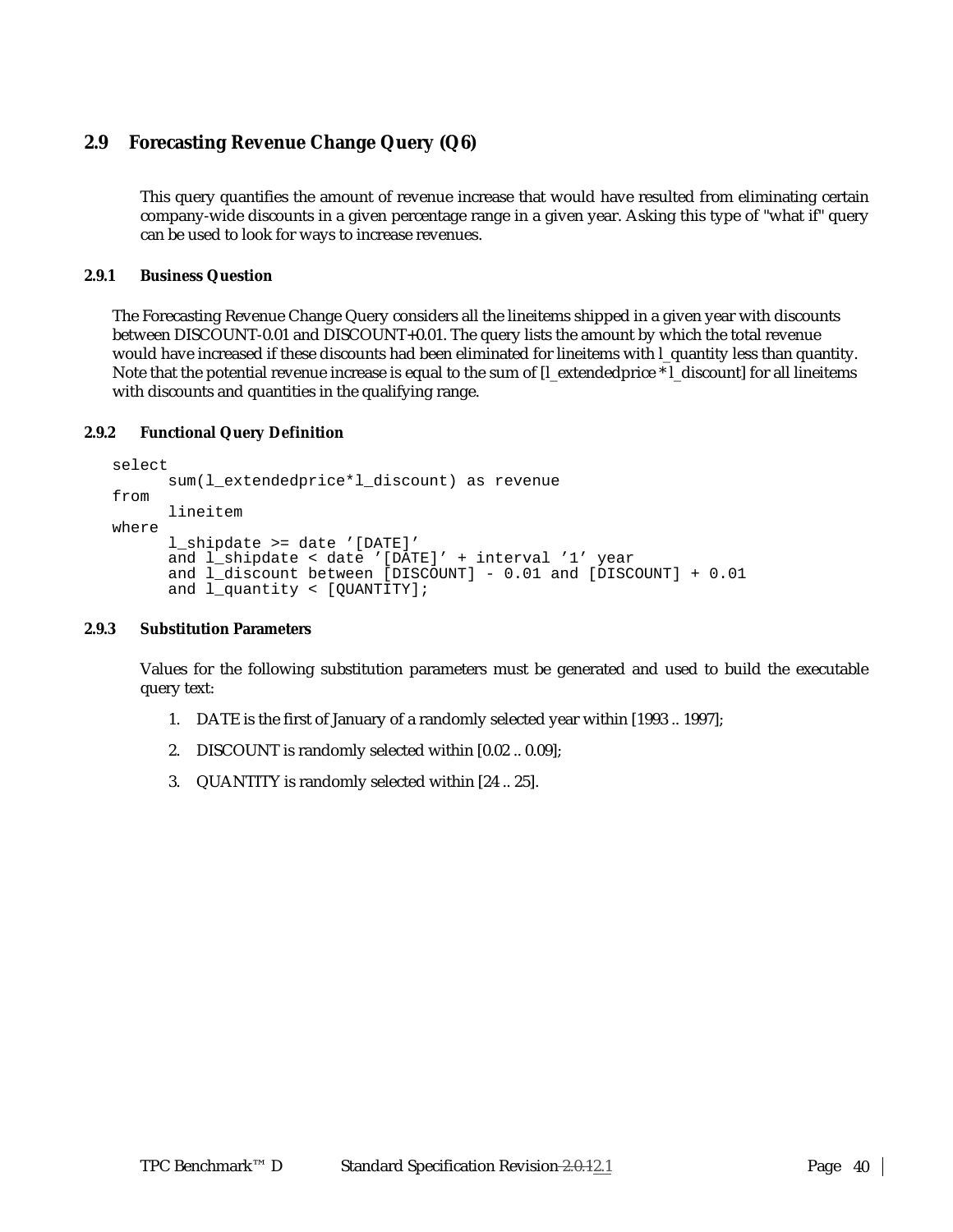## **2.9.4 Query Validation**

For validation against the qualification database the query must be executed using the following values for substitution parameters and must produce the following output data:

Values for substitution parameters:

- 1. DATE = 1994-01-01;
- 2. DISCOUNT =  $0.06$ ;
- 3.  $QUANTITY = 24$ .

Query validation output data:

REVENUE 123141078.23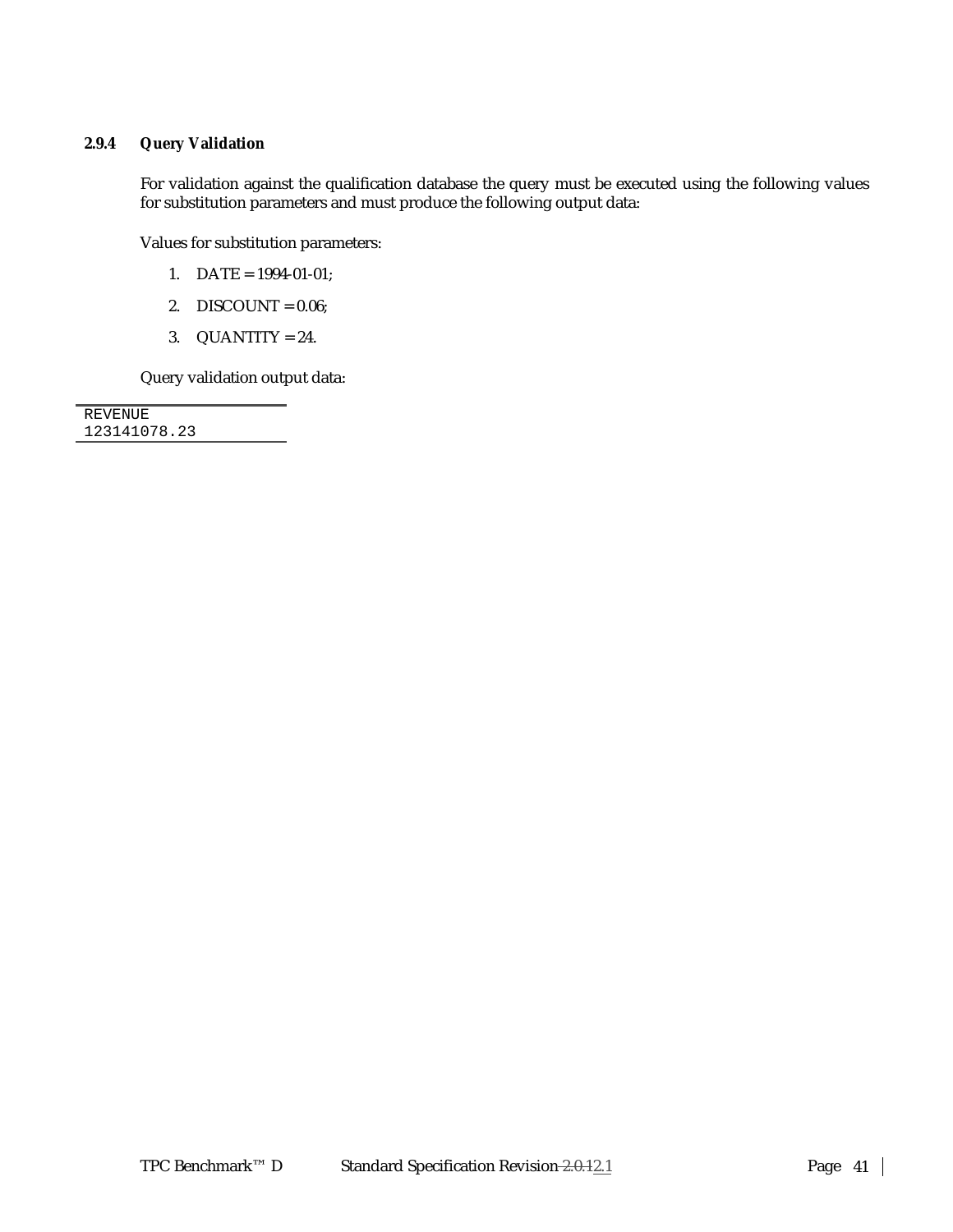# **2.10 Volume Shipping Query (Q7)**

This query determines the value of goods shipped between certain nations to help in the re-negotiation of shipping contracts.

#### **2.10.1 Business Question**

The Volume Shipping Query finds, for two given nations, the gross discounted revenues derived from lineitems in which parts were shipped from a supplier in either nation to a customer in the other nation during 1995 and 1996. The query lists the supplier nation, the customer nation, the year, and the revenue from shipments that took place in that year. The query orders the answer by Supplier nation, Customer nation, and year (all ascending).

### **2.10.2 Functional Query Definition**

```
select
      supp_nation,
      cust_nation,
      l_year, sum(volume) as revenue
from (
      select
            n1.n_name as supp_nation,
            n2.n_name as cust_nation,
            extract(year from 1 shipdate) as 1 year,
            l_extendedprice * (1 - l_discount) as volume
      from
            supplier,
            lineitem,
            orders,
            customer,
            nation n1,
            nation n2
      where
            s_suppkey = l_suppkey
            and o_orderkey = l_orderkey
            and c_custkey = o_custkey
            and s_nationkey = n1.n_nationkey
            and c_nationkey = n2.n_nationkey
            and (
                   (n1.n_name = '[NATION1]' and n2.n_name = '[NATION2]')
                  or (n1.n_name = '[NATION2]' and n2.n_name = '[NATION1]')
            )
            and l_shipdate between date '1995-01-01' and date '1996-12-31'
      ) as shipping
group by
      supp_nation,
      cust_nation,
      l_year
order by
      supp_nation,
      cust_nation,
      l_year;
```
#### **2.10.3 Substitution Parameters**

Values for the following substitution parameters must be generated and used to build the executable query text: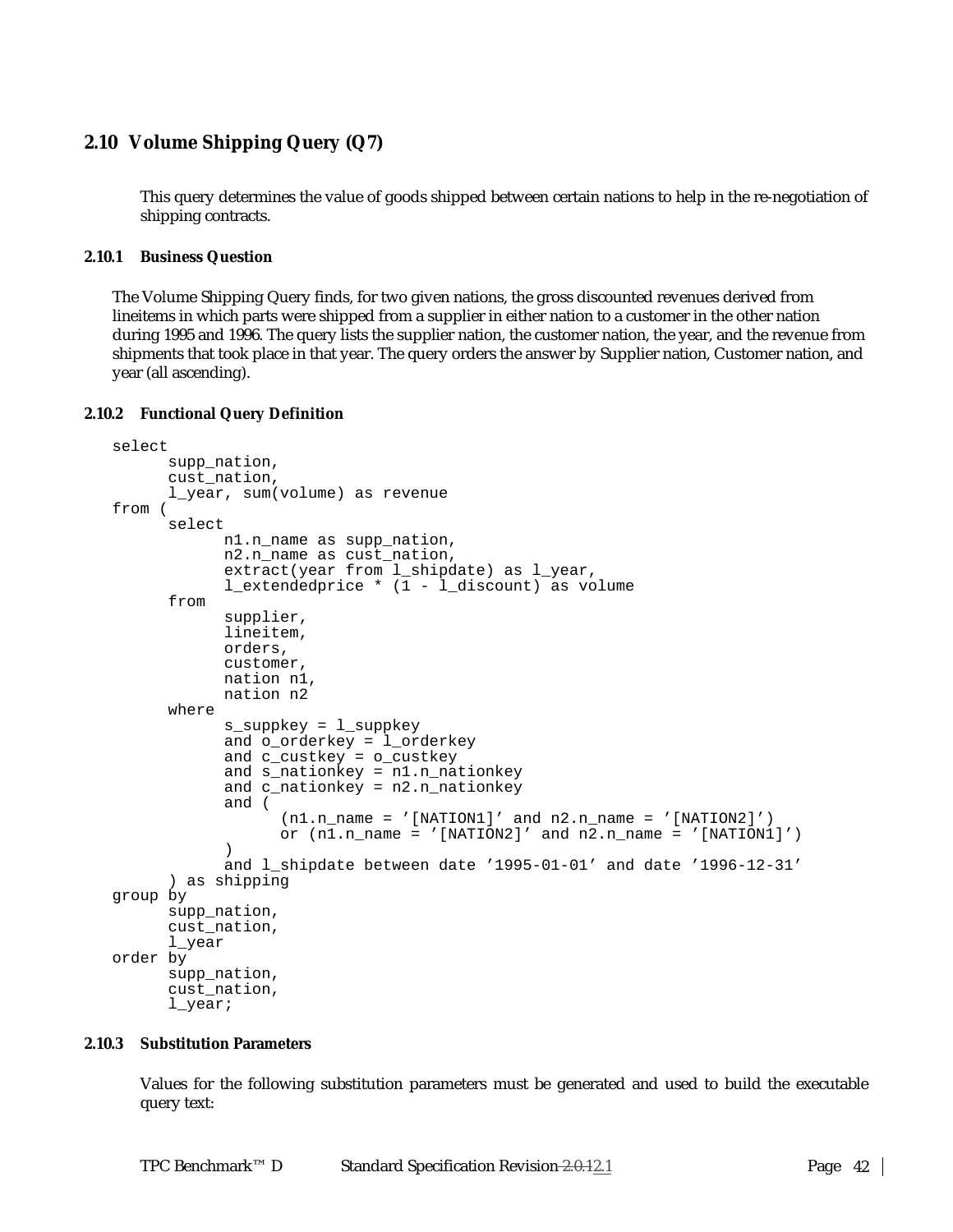- 1. NATION1 is randomly selected within the list of values defined for N\_NAME in Clause 4.2.3;
- 2. NATION2 is randomly selected within the list of values defined for N\_NAME in Clause 4.2.3 and must be different from the value selected for NATION1 in item 1 above.

### **2.10.4 Query Validation**

For validation against the qualification database the query must be executed using the following values for substitution parameters and must produce the following output data:

Values for substitution parameters:

- 1. NATION1 = FRANCE;
- 2. NATION2 = GERMANY.

| SUPP NATION | CUST NATION | YEAR | REVENUE     |
|-------------|-------------|------|-------------|
| FRANCE      | GERMANY     | 1995 | 54639732.73 |
| FRANCE      | GERMANY     | 1996 | 54633083.31 |
| GERMANY     | FRANCE      | 1995 | 52531746.67 |
| GERMANY     | FRANCE      | 1996 | 52520549.02 |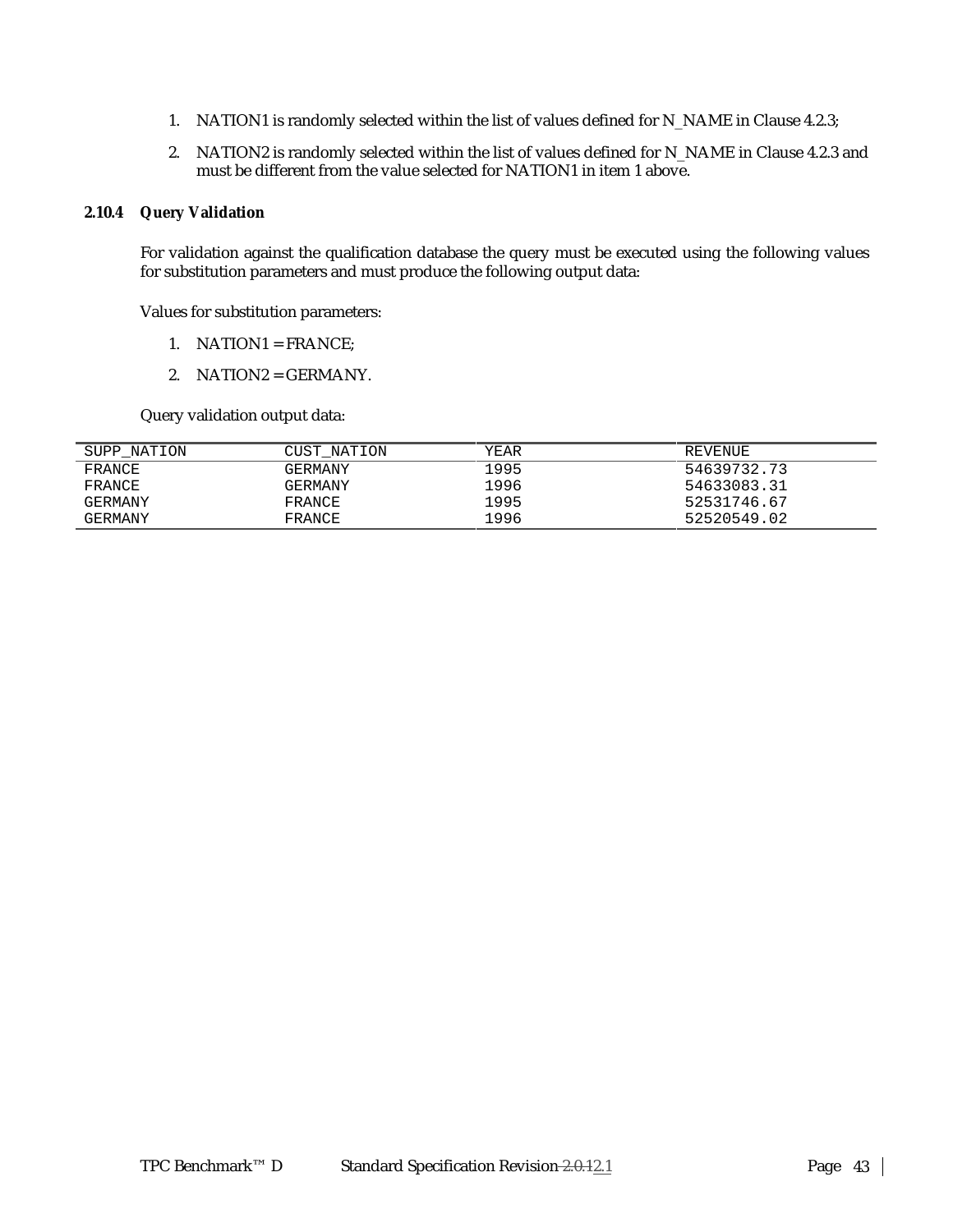## **2.11 National Market Share Query (Q8)**

This query determines how the market share of a given nation within a given region has changed over two years for a given part type.

#### **2.11.1 Business Question**

The market share for a given nation within a given region is defined as the fraction of the revenue, the sum of [l\_extendedprice \* (1-l\_discount)], from the products of a specified type in that region that was supplied by suppliers from the given nation. The query determines this for the years 1995 and 1996 presented in this order.

### **2.11.2 Functional Query Definition**

```
select
      o_year,
      sum(case
            when nation = '[NATION]'
            then volume
            else 0
      end) / sum(volume) as mkt share
from (
      select
            extract(year from o_orderdate) as o_year,
            l_extendedprice * (1-l_discount) as volume,
            n2.n_name as nation
      from
            part,
            supplier,
            lineitem,
            orders,
            customer,
            nation n1,
            nation n2,
            region
      where
            p_partkey = l_partkey
            and s_suppkey = l_suppkey
            and l_orderkey = o_orderkey
            and o_custkey = c_custkey
            and c_nationkey = n1.n_nationkey
            and n1.n_regionkey = r_regionkey
            and r_name = '[REGION]'and s nationkey = n2.n_nationkey
            and o_orderdate between date '1995-01-01' and date '1996-12-31'
            and p_type = '[TYPE]') as all_nations
group by
      o_year
order by
      o_year;
```
#### **2.11.3 Substitution Parameters**

Values for the following substitution parameters must be generated and used to build the executable query text:

1. NATION is randomly selected within the list of values defined for N\_NAME in Clause 4.2.3;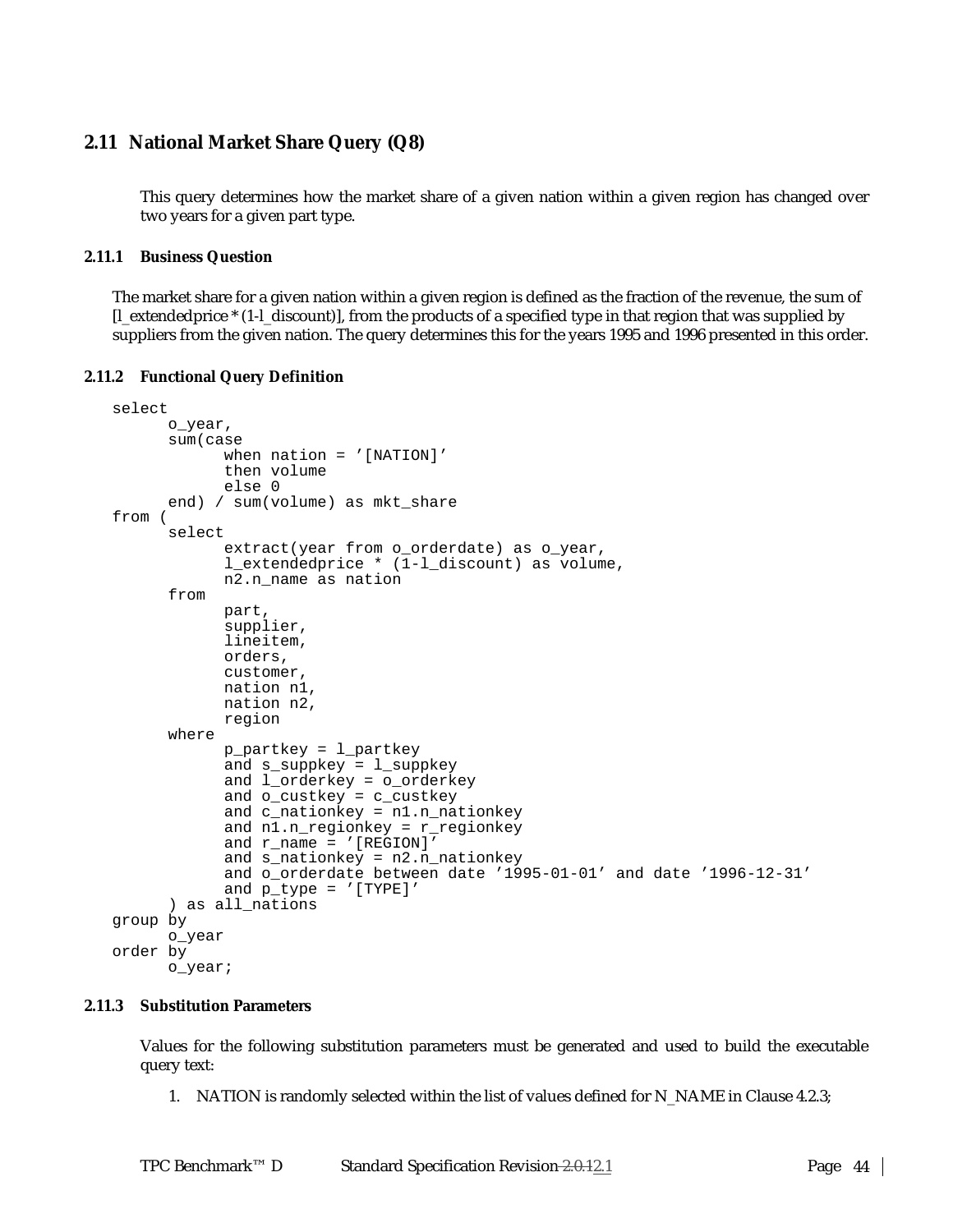- 2. REGION is the value defined in Clause 4.2.3 for R\_NAME where R\_REGIONKEY corresponds to N\_REGIONKEY for the selected NATION in item 1 above;
- 3. TYPE is randomly selected within the list of 3-syllable strings defined for Types in Clause 4.2.2.12.

### **2.11.4 Query Validation**

For validation against the qualification database the query must be executed using the following values for substitution parameters and must produce the following output data:

Values for substitution parameters:

- 1. NATION = BRAZIL;
- 2. REGION = AMERICA;
- 3. TYPE = ECONOMY ANODIZED STEEL.

| YEAR         | MKT<br>CUADE<br>ananc |  |
|--------------|-----------------------|--|
| 1995<br>1996 | ັບ ປ                  |  |
|              | בי<br>                |  |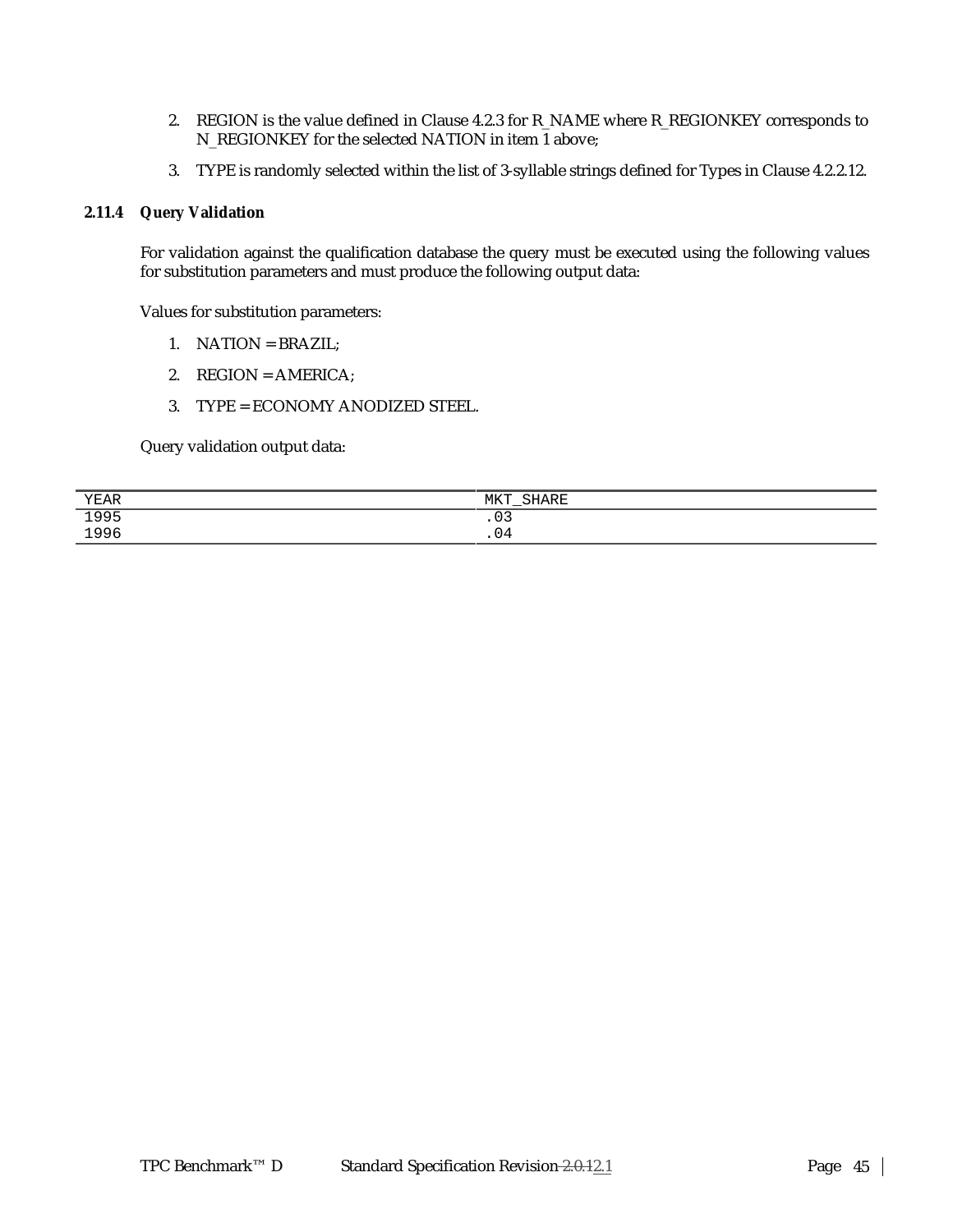## **2.12 Product Type Profit Measure Query (Q9)**

This query determines how much profit is made on a given line of parts, broken out by supplier nation and year.

### **2.12.1 Business Question**

The Product Type Profit Measure Query finds, for each nation and each year, the profit for all parts ordered in that year that contain a specified substring in their names and that were filled by a supplier in that nation. The profit is defined as the sum of  $[$ ( $]$  extendedprice<sup>\*</sup>(1- $]$  discount)) - (ps\_supplycost  $*$  l\_quantity)] for all lineitems describing parts in the specified line. The query lists the nations in ascending alphabetical order and, for each nation, the year and profit in descending order by year (most recent first).

#### **2.12.2 Functional Query Definition**

```
select
      nation,
      o_year,
      sum(amount) as sum_profit
from (
      select
            n_name as nation,
            extract(year from o_orderdate) as o_year,
            l_extendedprice * (1 - l_discount) - ps_supplycost * l_quantity as
                      amount
      from
            part,
            supplier,
            lineitem,
            partsupp,
            orders,
            nation
      where
            s_suppkey = l_suppkey
            and ps_suppkey = l_suppkey
            and ps_partkey = l_partkey
            and p_partkey = l_partkey
            and o_orderkey = l_orderkey
            and s_nationkey = n_nationkey
            and p_name like '%[COLOR]%'
      ) as profit
group by
      nation,
      o_year
order by
      nation,
      o_year desc;
```
#### **2.12.3 Substitution Parameters**

Values for the following substitution parameter must be generated and used to build the executable query text:

1. COLOR is randomly selected within the list of values defined for the generation of P\_NAME in Clause 4.2.3.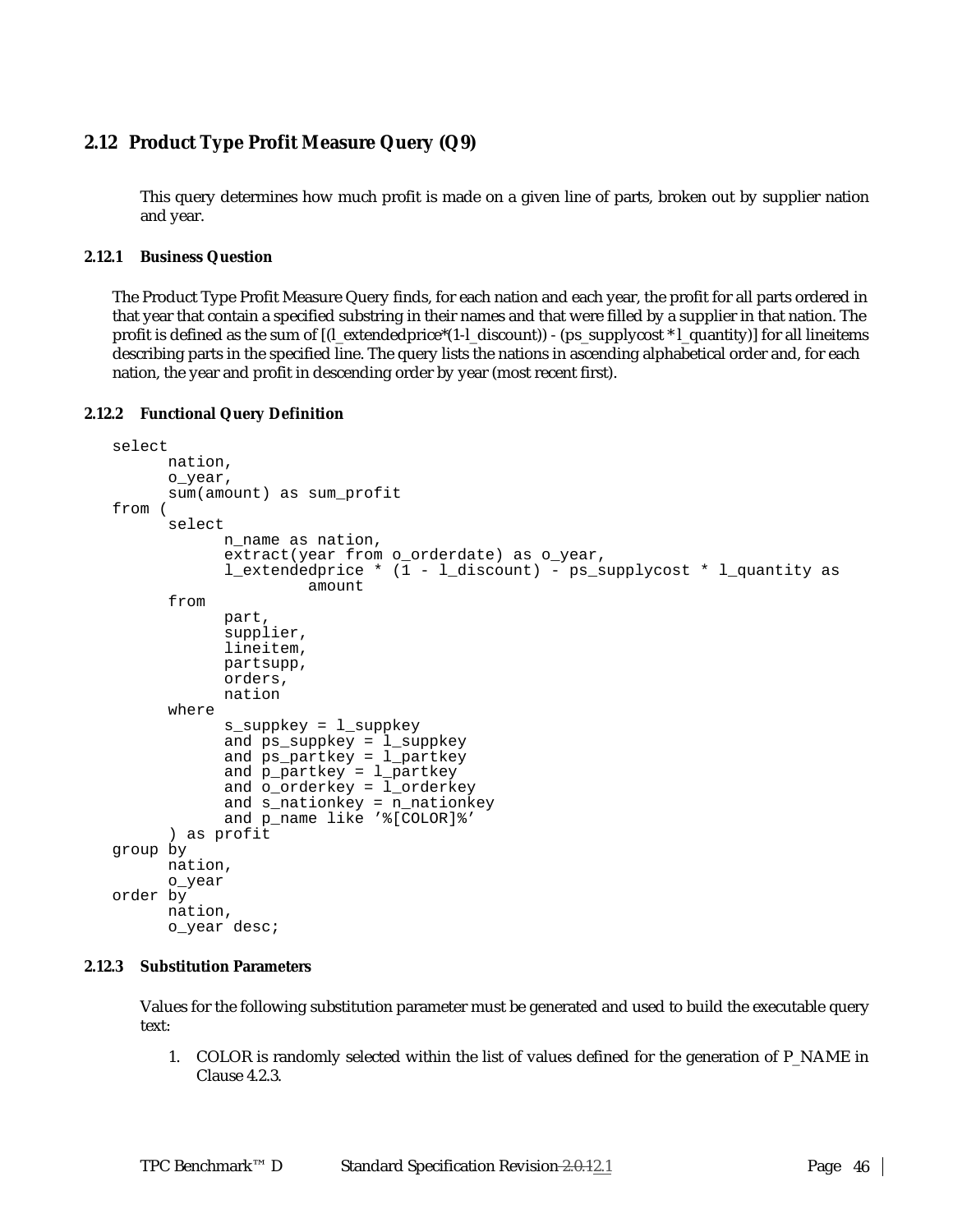## **2.12.4 Query Validation**

For validation against the qualification database the query must be executed using the following values for substitution parameters and must produce the following output data:

Values for substitution parameters:

1. COLOR = green.

| NATION            | YEAR | SUM PROFIT  |
|-------------------|------|-------------|
| ALGERIA           | 1998 | 31342867.24 |
| ALGERIA           | 1997 | 57138193.03 |
| ALGERIA           | 1996 | 56140140.13 |
| ALGERIA           | 1995 | 53051469.66 |
| ALGERIA           | 1994 | 53867582.12 |
| $[165$ more rows] |      |             |
| VIETNAM           | 1996 | 50488161.42 |
| VIETNAM           | 1995 | 49658284.61 |
| VIETNAM           | 1994 | 50596057.26 |
| VIETNAM           | 1993 | 50953919.14 |
| VIETNAM           | 1992 | 49613838.33 |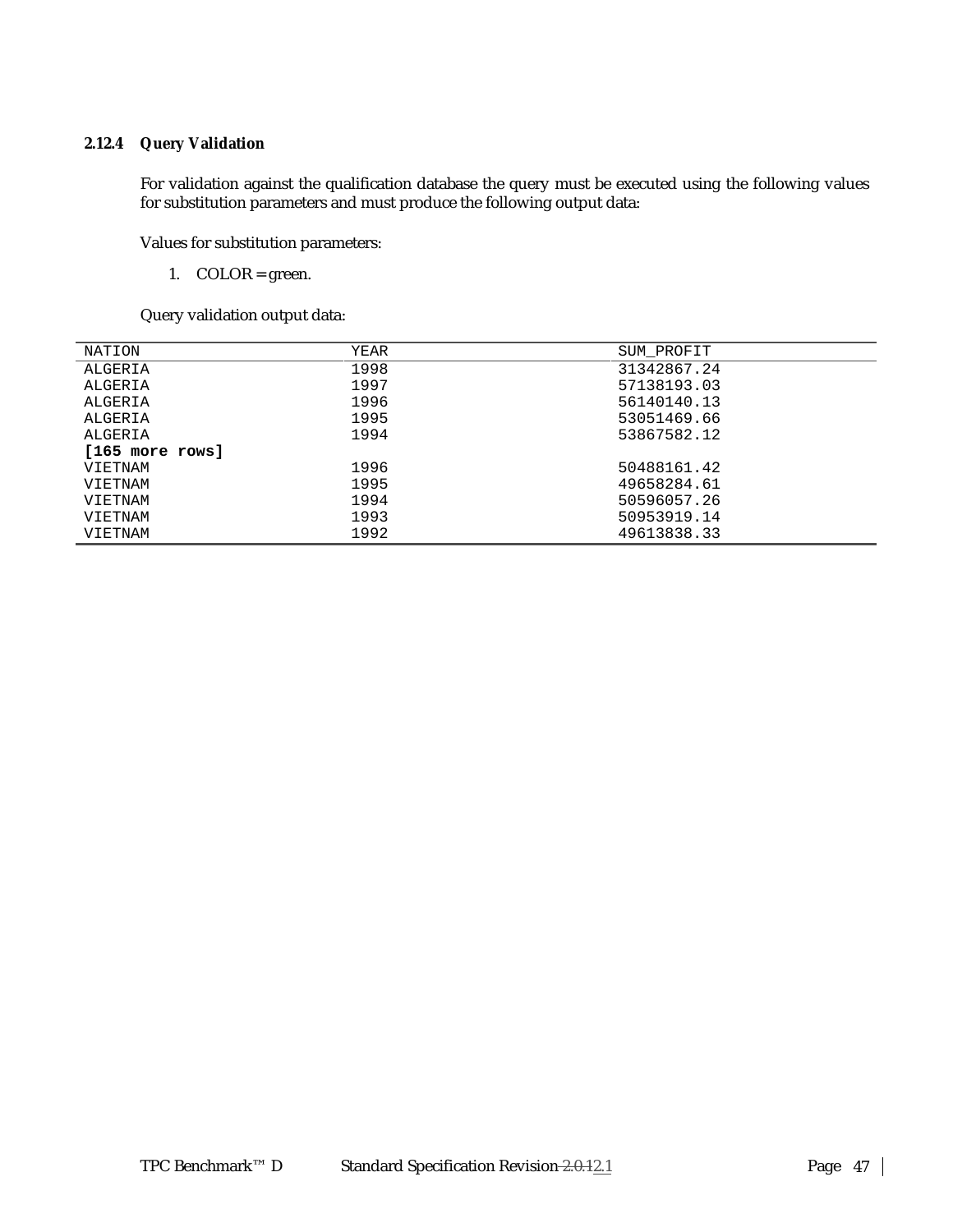# **2.13 Returned Item Reporting Query (Q10)**

The query identifies customers who might be having problems with the parts that are shipped to them.

#### **2.13.1 Business question**

The Returned Item Reporting Query finds the top 20 customers, in terms of their effect on lost revenue for a given quarter, who have returned parts. The query considers only parts that were ordered in the specified quarter. The query lists the customer's name, address, nation, phone number, account balance, comment information and revenue lost. The customers are listed in descending order of lost revenue. Revenue lost is defined as sum(l\_extendedprice\*(1-l\_discount)) for all qualifying lineitems.

### **2.13.2 Functional Query Definition**

```
Return the first 20 selected rows
select
      c_custkey,
      c_name,
      sum(1 extendedprice * (1 - l discount)) as revenue,
      c_acctbal,
      n_name,
      c_address,
      c_phone,
      c_comment
from
      customer,
      orders,
      lineitem,
     nation
where
      c_custkey = o_custkey
      and l_orderkey = o_orderkey
      and o orderdate >= date '[DATE]'
      and o_orderdate < date '[DATE]' + interval '3' month
      and l_returnflag = 'R'
      and c_nationkey = n_nationkey
group by
      c_custkey,
      c_name,
      c_acctbal,
      c_phone,
      n_name,
      c_address,
      c_comment
order by
      revenue desc;
```
#### **2.13.3 Substitution Parameters**

Values for the following substitution parameter must be generated and used to build the executable query text:

1. DATE is the first day of a randomly selected month between the first month of 1993 and the 12th month of 1994.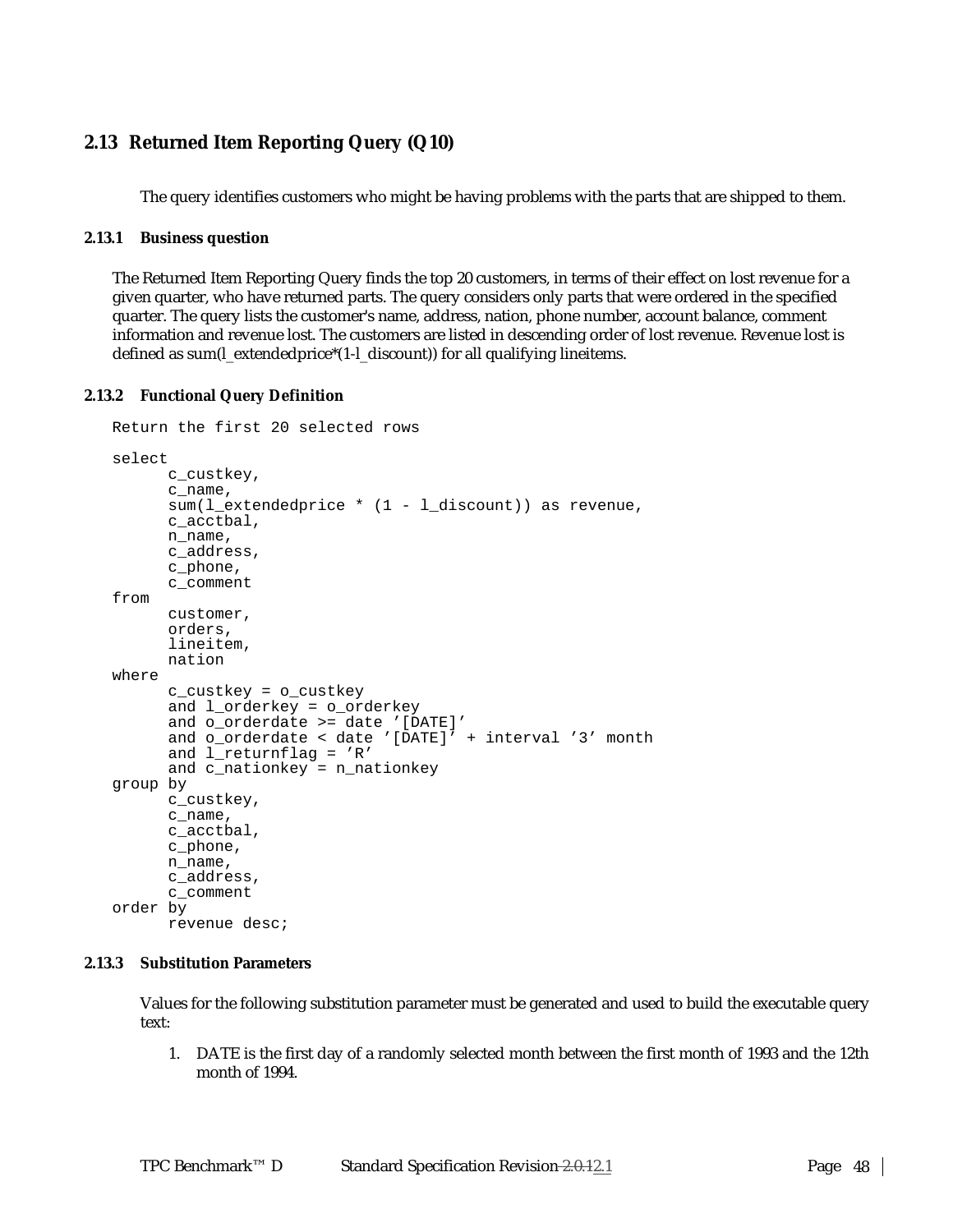## **2.13.4 Query Validation**

For validation against the qualification database the query must be executed using the following values for substitution parameters and must produce the following output data:

Values for substitution parameters:

1.  $DATA = 1993-10-01$ .

| C CUSTKEY          | C NAME             | REVENUE   | C ACCTBAL | N NAME            |
|--------------------|--------------------|-----------|-----------|-------------------|
| 57040              | Customer#000057040 | 734235.24 | 632.87    | <b>JAPAN</b>      |
| 143347             | Customer#000143347 | 721002.70 | 2557.47   | EGYPT             |
| 60838              | Customer#000060838 | 679127.31 | 2454.77   | <b>BRAZIL</b>     |
| 101998             | Customer#000101998 | 637029.57 | 3790.89   | UNITED<br>KINGDOM |
| 125341             | Customer#000125341 | 633508.09 | 4983.51   | GERMANY           |
| more rows]<br>T 10 |                    |           |           |                   |
| 110246             | Customer#000110246 | 566842.98 | 7763.35   | VIETNAM           |
| 142549             | Customer#000142549 | 563537.24 | 5085.99   | INDONESIA         |
| 146149             | Customer#000146149 | 557254.99 | 1791.55   | ROMANIA           |
| 52528              | Customer#000052528 | 556397.35 | 551.79    | ARGENTINA         |
| 23431              | Customer#000023431 | 554269.54 | 3381.86   | ROMANIA           |

| C ADDRESS         | C PHONE                 | C COMMENT                                                      |
|-------------------|-------------------------|----------------------------------------------------------------|
| Eioyzjf4pp        | $22 - 895 - 641 - 3466$ | requests sleep blithely about the furiously i                  |
| laReFYv, Kw4      | 14-742-935-3718         | fluffily bold excuses haggle finally after the u               |
| 64EaJ5vMAHWJ1BOxJ | $12 - 913 - 494 - 9813$ | furiously even pinto beans integrate under the                 |
| klpNc2RJiWE       |                         | ruthless foxes; ironic, even dolphins across the<br>slyl       |
| 01c9CILnNtf00YmZj | $33 - 593 - 865 - 6378$ | accounts doze blithely! enticing, final deposits               |
|                   |                         | sleep blithely special accounts. slyly express<br>accounts pla |
| S290DD6bceU80SuuE | 17-582-695-5962         | quickly express requests wake quickly blithely                 |
| JznkNaK           |                         |                                                                |
| [10 more rows]    |                         |                                                                |
| 7KzflgX MDOg7sOkI | $31 - 943 - 426 - 9837$ | dolphins sleep blithely among the slyly final                  |
| ChqEoK430ysjdHbtK | $19 - 955 - 562 - 2398$ | regular, unusual dependencies boost slyly;                     |
| Cp6dKqjNyvvi9     |                         | ironic attainments nag fluffily into the unusual<br>packages?  |
| s87fvzF0pU        | $29 - 744 - 164 - 6487$ | silent, unusual requests detect quickly slyly<br>regul         |
| NFztyTOR10UOJ     | $11 - 208 - 192 - 3205$ | unusual requests detect. slyly dogged                          |
|                   |                         | theodolites use slyly. deposit                                 |
| HgiV0phqhaIa9aydN | $29 - 915 - 458 - 2654$ | instructions nag quickly. furiously bold                       |
| oIlb              |                         | accounts cajol                                                 |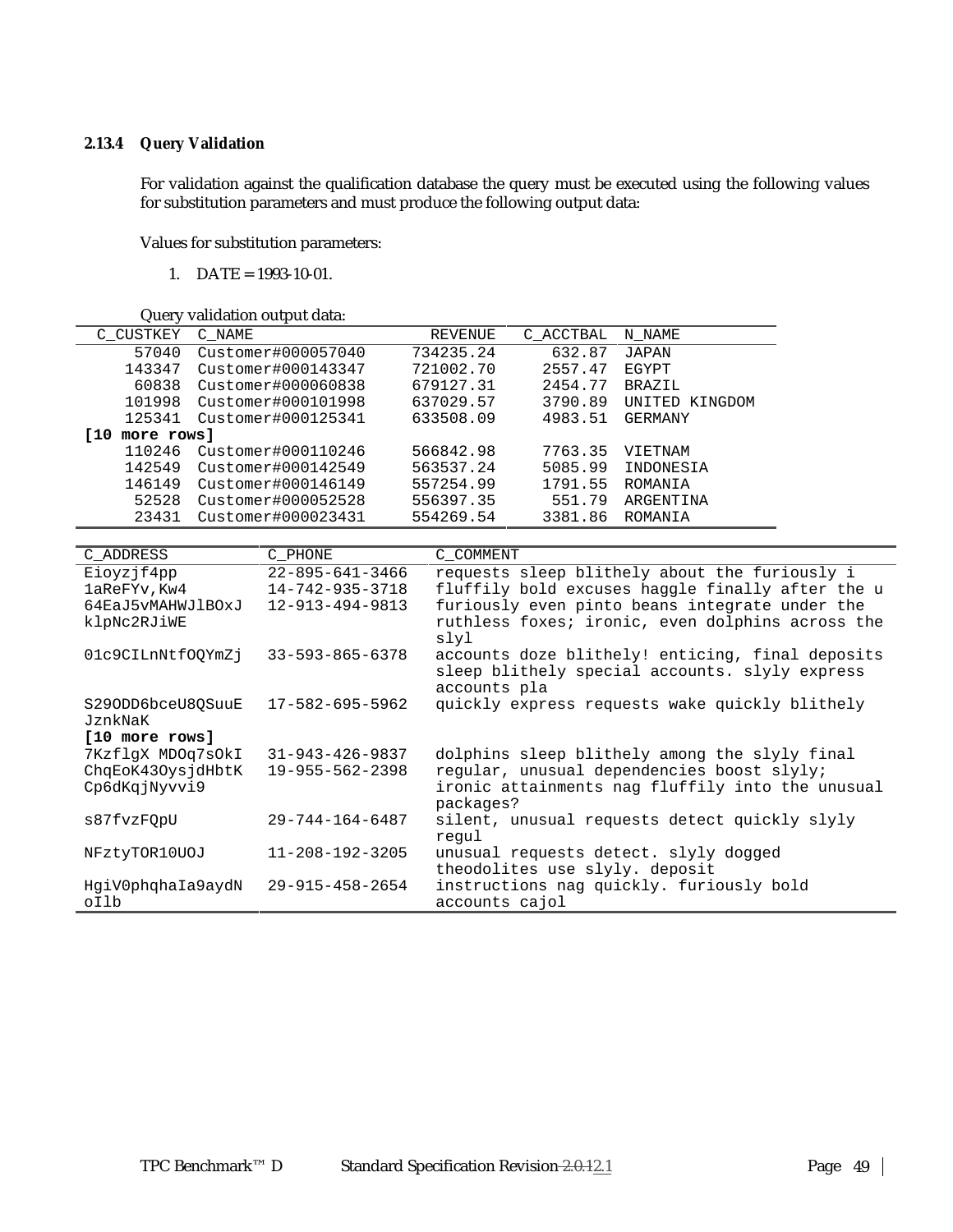# **2.14 Important Stock Identification Query (Q11)**

This query finds the most important subset of suppliers' stock in a given nation.

### **2.14.1 Business Question**

The Important Stock Identification Query finds, from scanning the available stock of suppliers in a given nation, all the parts that represent a significant percentage of the total value of all available parts. The query displays the part number and the value of those parts in descending order of value.

## **2.14.2 Functional Query Definition**

```
select
      ps_partkey,
      sum(ps_supplycost * ps_availqty) as value
from
      partsupp,
      supplier,
      nation
where
      ps_suppkey = s_suppkey
      and s_nationkey = n_nationkey
      and n<sup>n</sup> name = \sqrt{NATION}group by
      ps_partkey having
            sum(ps_supplycost * ps_availqty) > (
                   select
                         sum(ps_supplycost * ps_availqty) * [FRACTION]
                   from
                         partsupp,
                         supplier,
                         nation
                   where
                         ps_suppkey = s_suppkey
                         and s_nationkey = n_nationkey
                         and n name = '[NATION]')
order by
      value desc;
```
#### **2.14.3 Substitution Parameters**

Values for the following substitution parameter must be generated and used to build the executable query text:

- 1. NATION is randomly selected within the list of values defined for N\_NAME in Clause 4.2.3;
- 2. FRACTION is chosen as 0.0001 / SF.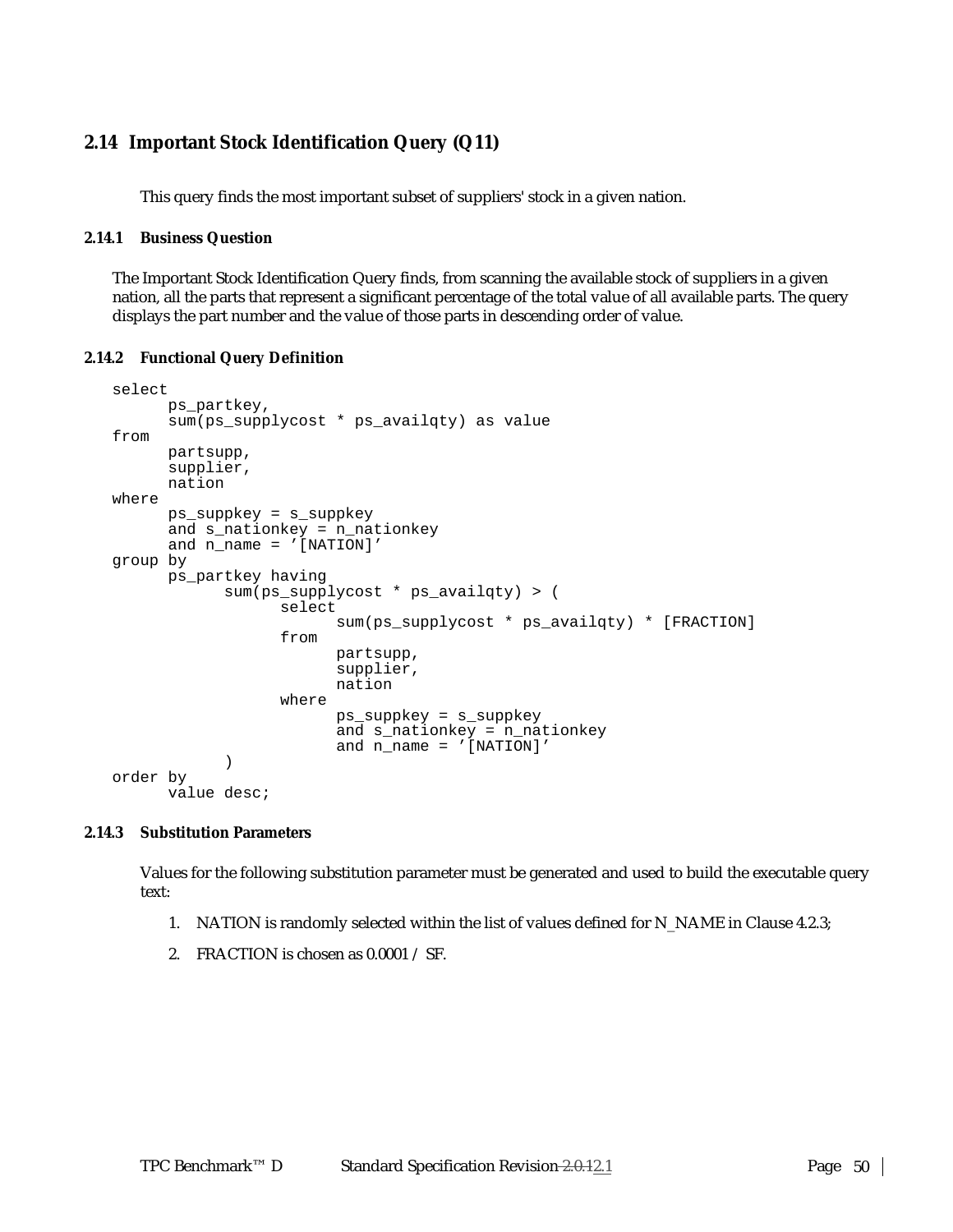## **2.14.4 Query Validation**

For validation against the qualification database the query must be executed using the following values for substitution parameters and must produce the following output data:

Values for substitution parameters:

- 1. NATION = GERMANY;
- 2. FRACTION = 0.0001.

| PS PARTKEY           | VALUE       |
|----------------------|-------------|
| 129760               | 17538456.86 |
| 166726               | 16503353.92 |
| 191287               | 16474801.97 |
| 161758               | 16101755.54 |
| 34452                | 15983844.72 |
| More Rows]<br>I 1038 |             |
| 154731               | 7888301.33  |
| 101674               | 7879324.60  |
| 51968                | 7879102.21  |
| 72073                | 7877736.11  |
| 5182                 | 7874521.73  |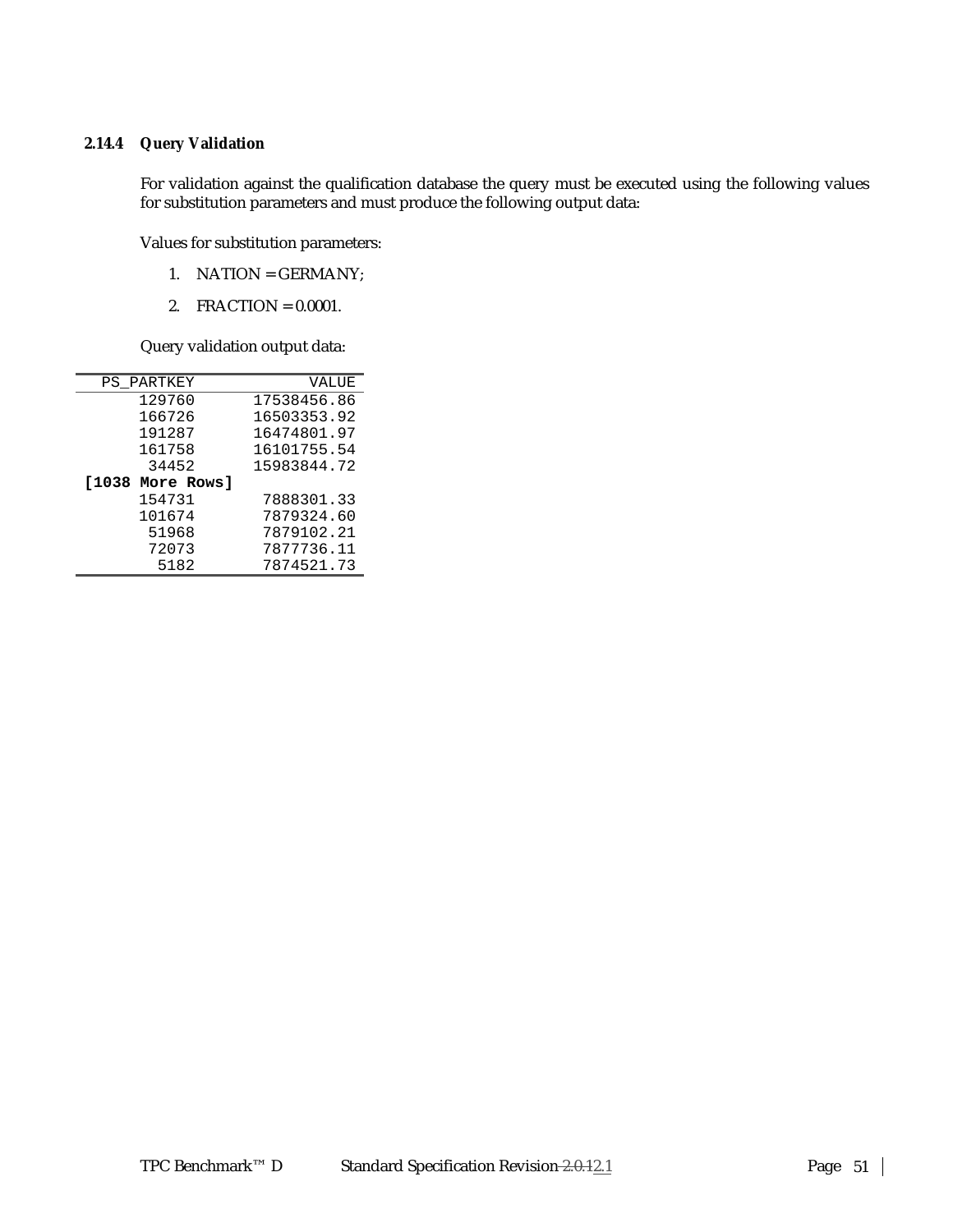# **2.15 Shipping Modes and Order Priority Query (Q12)**

This query determines whether selecting less expensive modes of shipping is negatively affecting the critical-priority orders by causing more parts to be received by customers after the committed date.

#### **2.15.1 Business Question**

The Shipping Modes and Order Priority Query counts, by ship mode, for lineitems actually received by customers in a given year, the number of lineitems belonging to orders for which the l\_receiptdate exceeds the l\_commitdate for two different specified ship modes. Only lineitems that were actually shipped before the l\_commitdate are considered. The late lineitems are partitioned into two groups, those with priority URGENT or HIGH, and those with a priority other than URGENT or HIGH.

### **2.15.2 Functional Query Definition**

```
select
      l_shipmode,
      sum(case
            when o orderpriority ='1-URGENT'
                  or o_orderpriority ='2-HIGH'
            then 1
            else 0
      end) as high_line_count,
      sum(case
            when o_orderpriority <> '1-URGENT'
                  and o orderpriority <> '2-HIGH'
            then 1
            else 0
      end) as low_line_count
from
      orders,
      lineitem
where
      o_orderkey = l_orderkey
      and l_shipmode in ('[SHIPMODE1]', '[SHIPMODE2]')
      and l_commitdate < l_receiptdate
      and l_shipdate < l_commitdate
      and l_receiptdate >= date '[DATE]'
      and l_receiptdate < date '[DATE]' + interval '1' year
group by
      l_shipmode
order by
      l_shipmode;
```
#### **2.15.3 Substitution Parameters**

Values for the following substitution parameters must be generated and used to build the executable query text:

- 1. SHIPMODE1 is randomly selected within the list of values defined for Modes in Clause 4.2.2.12;
- 2. SHIPMODE2 is randomly selected within the list of values defined for Modes in Clause 4.2.2.12 and must be different from the value selected for SHIPMODE1 in item 1;
- 3. DATE is the first of January of a randomly selected year within [1993 .. 1997].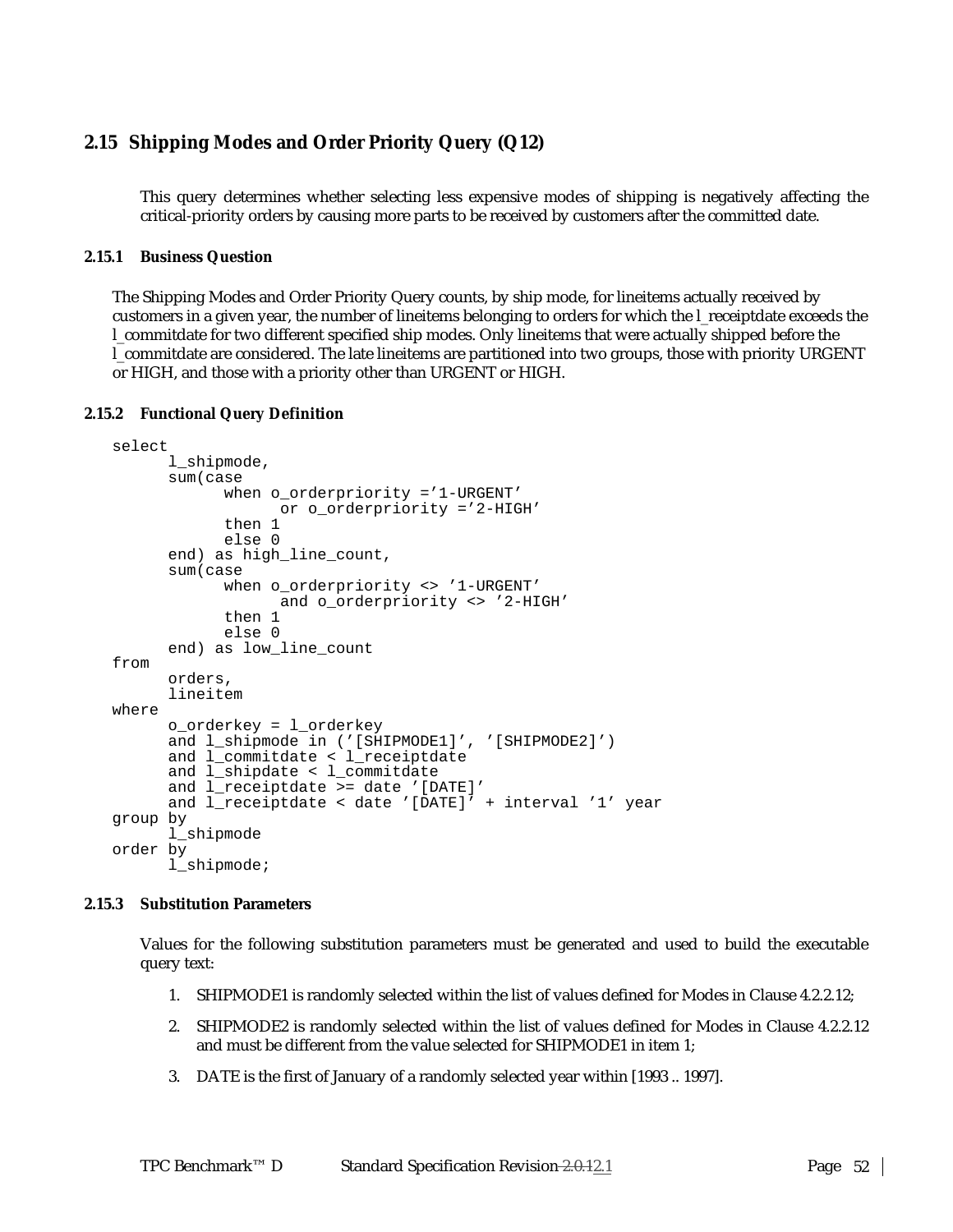## **2.15.4 Query Validation**

For validation against the qualification database the query must be executed using the following values for substitution parameters and must produce the following output data:

Values for substitution parameters:

- 1. SHIPMODE1 = MAIL;
- 2. SHIPMODE2 = SHIP;
- 3.  $DATA = 1994-01-01$ .

| -             | ΝF<br>TNTT<br>ЗF<br>ᅲ<br>◡      | TNT<br>∩™<br><b>NH</b><br>_   |
|---------------|---------------------------------|-------------------------------|
| MATT          | $\sim$ $\sim$ $\sim$<br>ے ت ک ب | ົາ ົ<br>24د -                 |
| -----<br>SHIP | $\sim$ $\sim$ $\sim$            | $\Omega$<br>' 4 0 4<br>$\sim$ |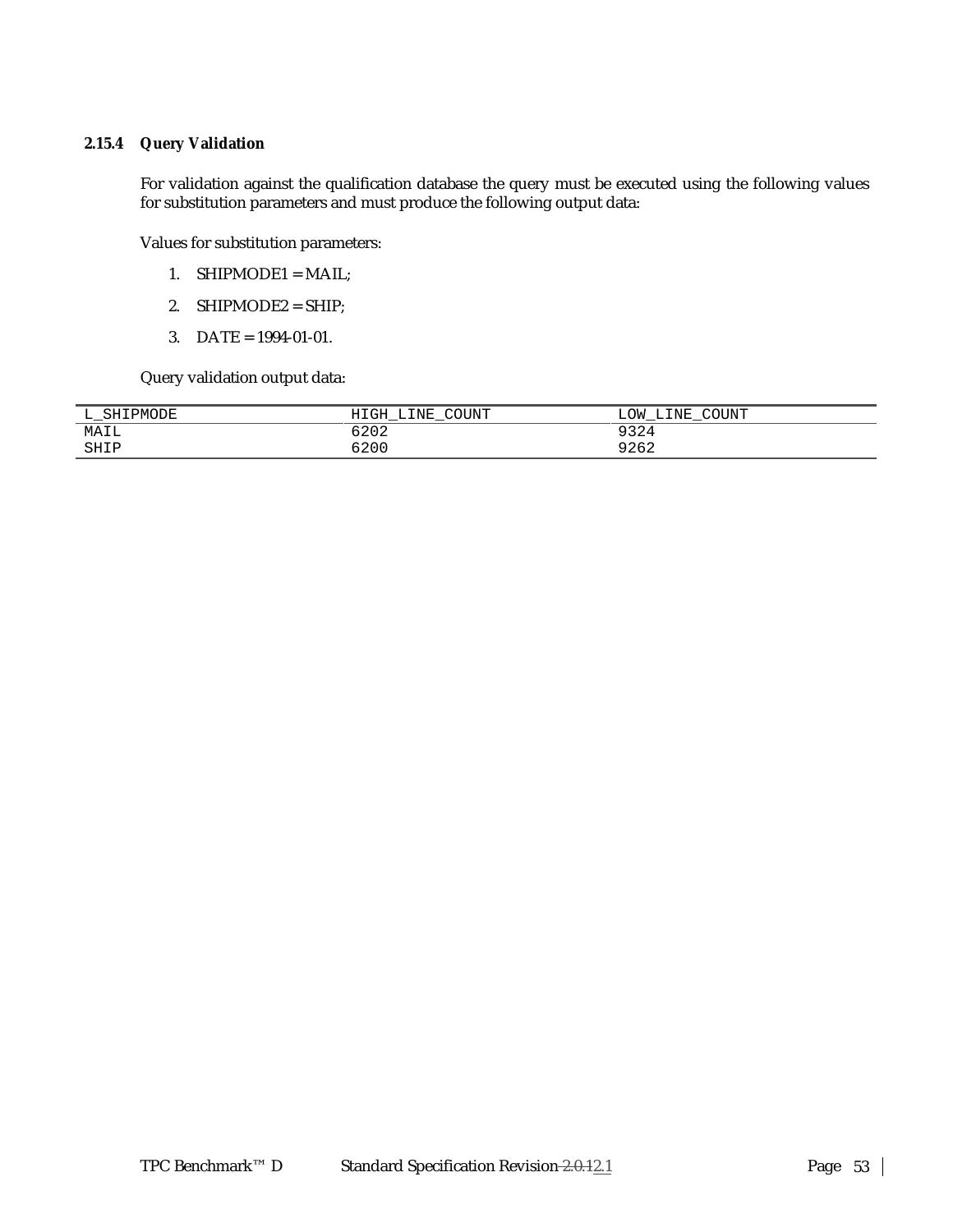# **2.16 Customer Distribution Query (Q13)**

This query seeks relationships between customers and the size of their orders.

### **2.16.1 Business Question**

This query determines the distribution of customers by the number of orders they have made, including customers who have no record of orders, past or present. It counts and reports how many customers have no orders, how many have 1, 2, 3, etc. A check is made to ensure that the orders counted do not fall into one of several special categories of orders. Special categories are identified in the order comment column by looking for a particular pattern.

### **2.16.2 Functional Query Definition**

```
select
      c_count, count(*) as custdist
from (
      select
            c_custkey,
            count(o_orderkey)
      from
            customer left outer join orders on
                  c_custkey = o_custkey
                  and o_comment not like '%[WORD1]%[WORD2]%'
      group by
            c_custkey
      )as c_orders (c_custkey, c_count)
group by
      c_count
order by
      custdist desc,
      c_count desc;
```
#### **2.16.3 Substitution Parameters**

- 1. WORD1 is randomly selected from 4 possible values: special, pending, unusual, express.
- 2. WORD2 is randomly selected from 4 possible values: packages, requests, accounts, deposits.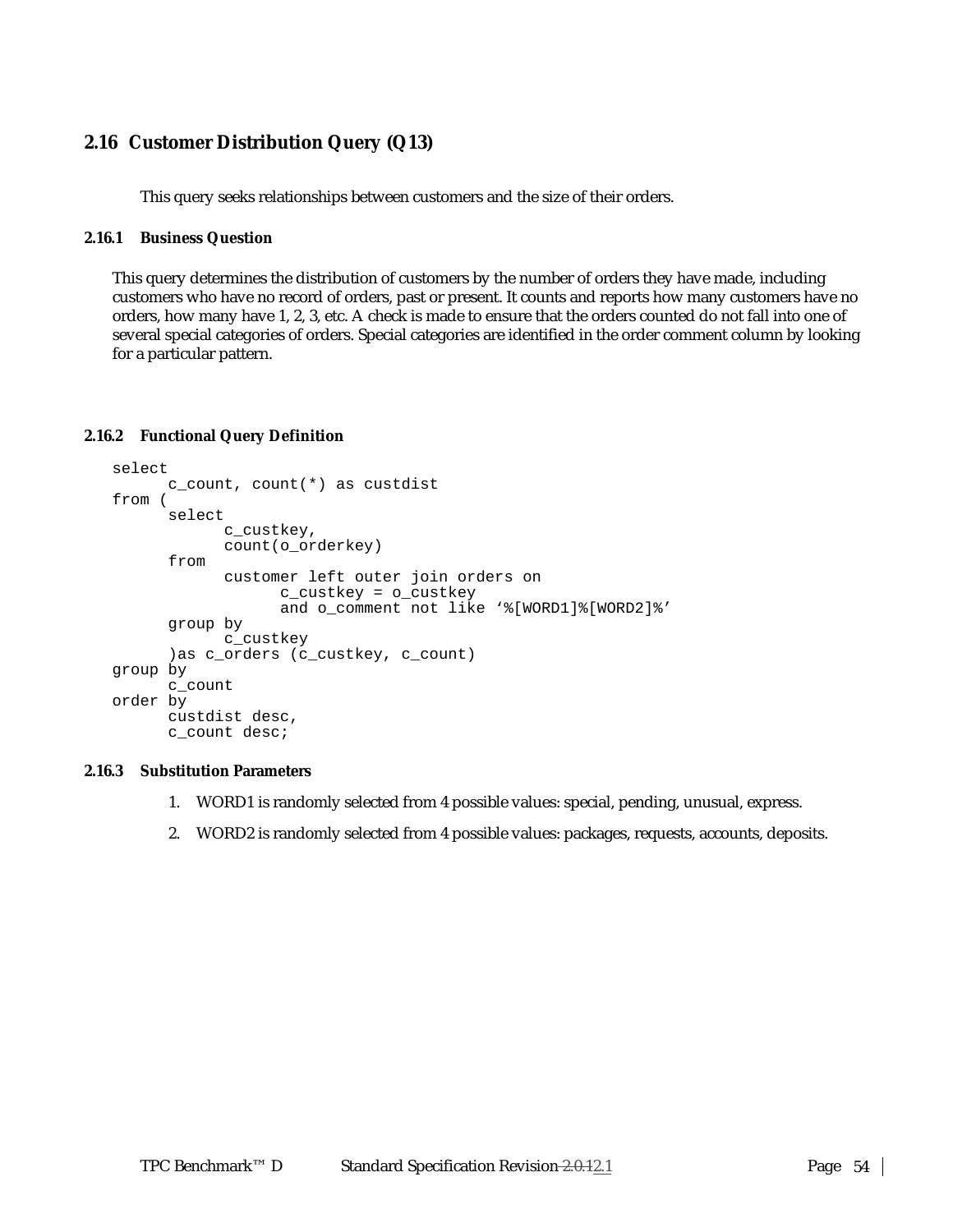## **2.16.4 Query Validation**

For validation against the qualification database the query must be executed using the following substitution parameters and must produce the following output data:

Values for substitution parameters:

- 1. WORD1 = special.
- 2. WORD2 = requests.

| C COUNT        | CUSTDIST |
|----------------|----------|
| O              | 50004    |
| 9              | 6641     |
| 10             | 6566     |
| 11             | 6059     |
| 8              | 5949     |
| [32 more rows] |          |
| 37             | 7        |
| 40             |          |
| 38             | 4        |
| 39             | 2        |
| 41             |          |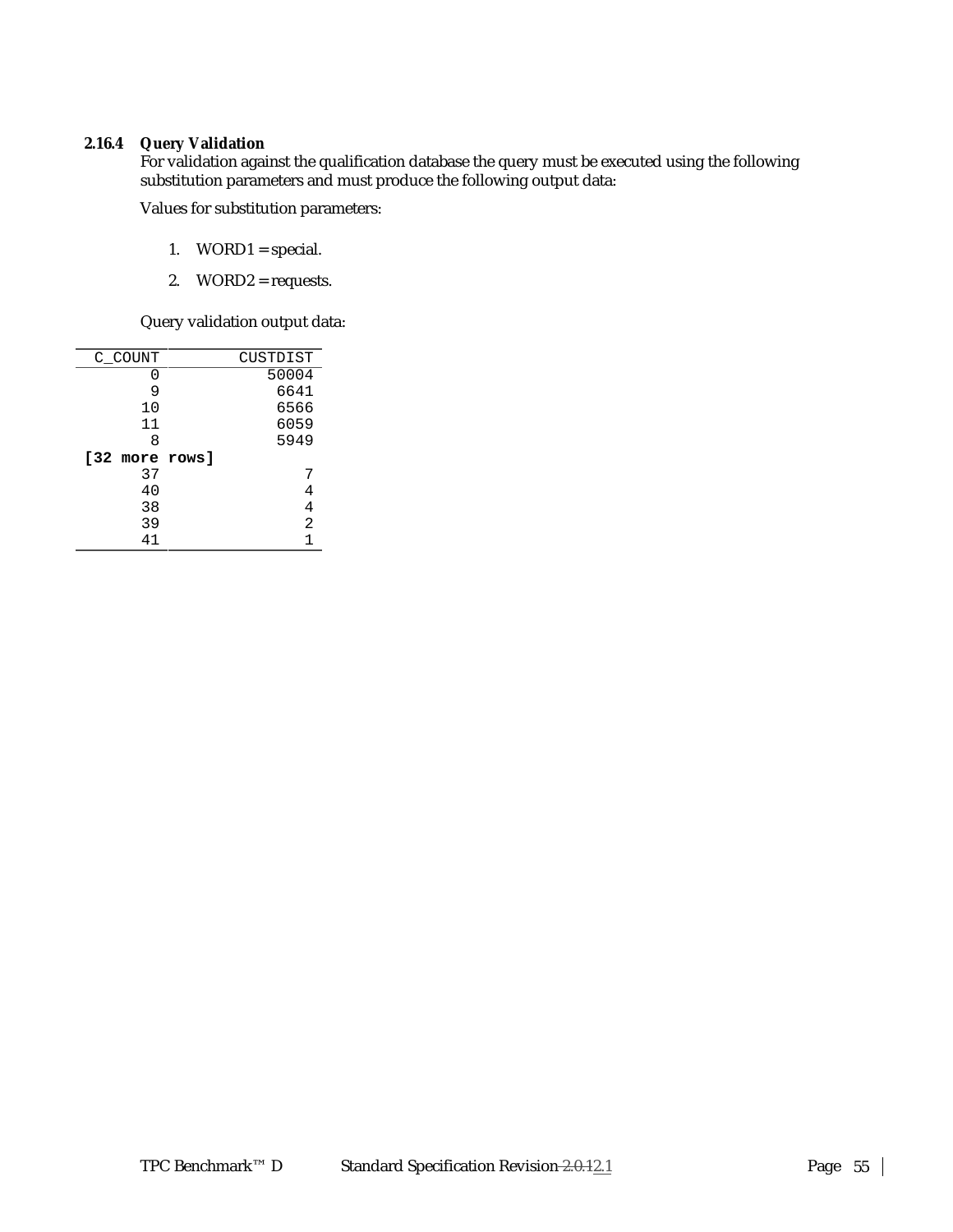## **2.17 Promotion Effect Query (Q14)**

This query monitors the market response to a promotion such as TV advertisements or a special campaign.

### **2.17.1 Business Question**

The Promotion Effect Query determines what percentage of the revenue in a given year and month was derived from promotional parts. The query considers only parts actually shipped in that month and gives the percentage. Revenue is defined as (l\_extendedprice \* (1-l\_discount)).

## **2.17.2 Functional Query Definition**

```
select
      100.00 * sum(case
            when p type like 'PROMO%'
            then l_extendedprice*(1-l_discount)
            else 0
      end) / sum(l_extendedprice * (1 - l_discount)) as promo_revenue
from
      lineitem,
      part
where
      l_partkey = p_partkey
      and l_shipdate >= date '[DATE]'
      and l shipdate < date '[DATE]' + interval '1' month;
```
## **2.17.3 Substitution Parameters**

Values for the following substitution parameter must be generated and used to build the executable query text:

1. DATE is the first day of a month randomly selected from a random year within [1993 .. 1997].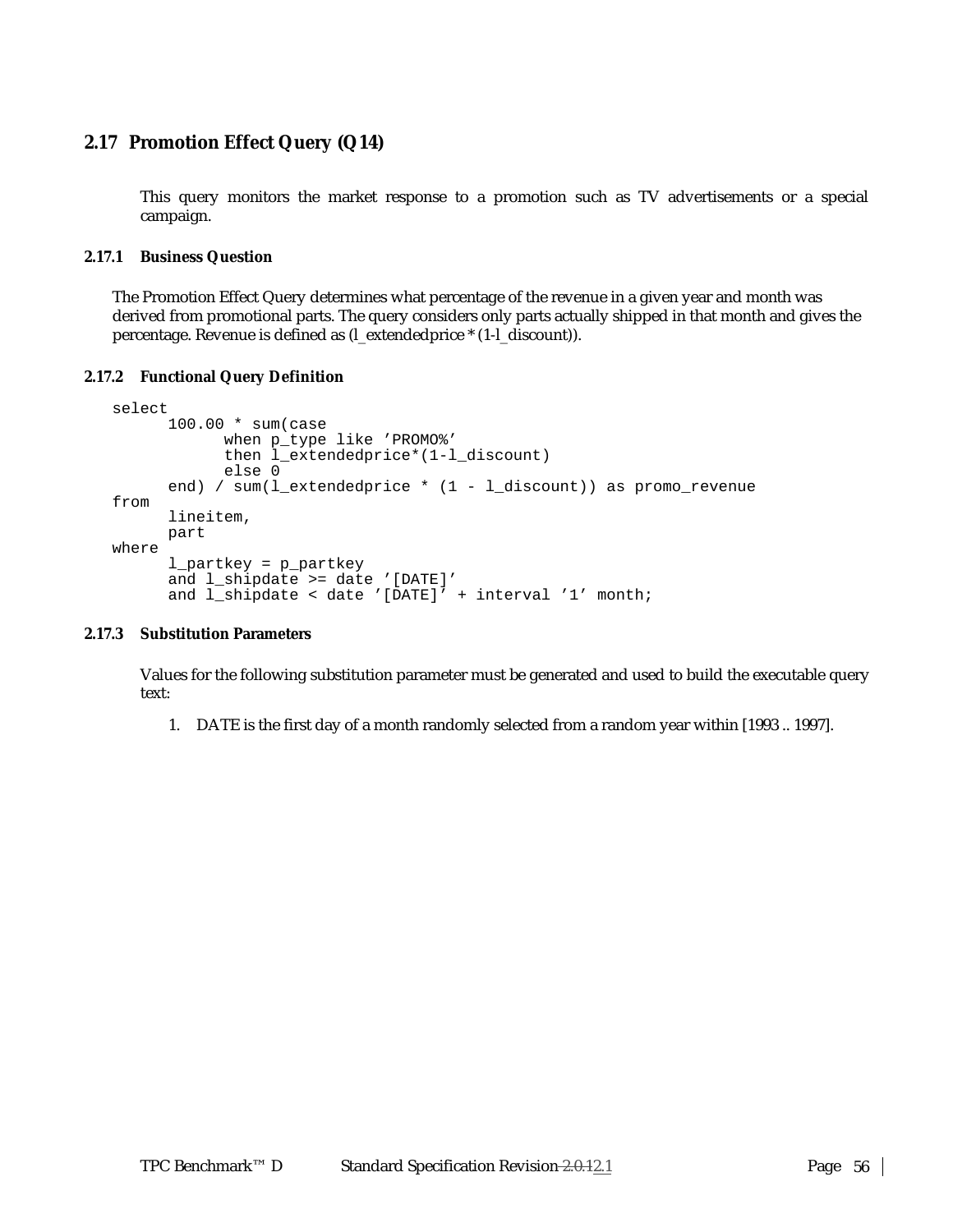## **2.17.4 Query Validation**

For validation against the qualification database the query must be executed using the following values for substitution parameters and must produce the following output data:

Values for substitution parameters:

1.  $DATA = 1995-09-01$ .

Query validation output data:

PROMO\_REVENUE 16.38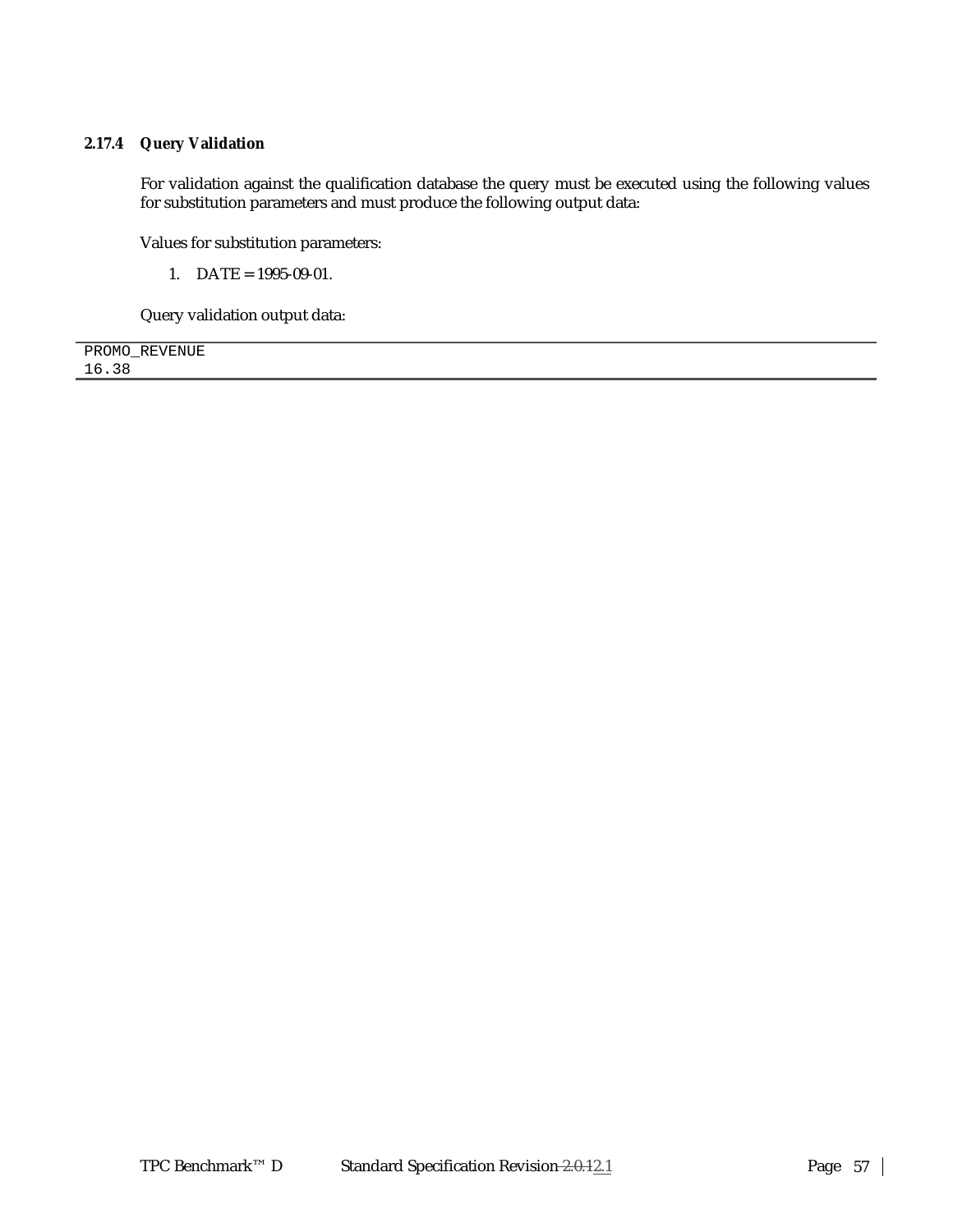# **2.18 Top Supplier Query (Q15)**

This query determines the top supplier so it can be rewarded, given more business, or identified for special recognition.

### **2.18.1 Business Question**

The Top Supplier Query finds the supplier who contributed the most to the overall revenue for parts shipped during a given quarter of a given year. In case of a tie, the query lists all suppliers whose contribution was equal to the maximum, presented in supplier number order.

### **2.18.2 Functional Query Definition**

```
create view revenue[STREAM_ID] (supplier_no, total_revenue) as
      select
            l_suppkey,
            sum(l_extendedprice * (1 - l_discount))
      from
            lineitem
      where
            l_shipdate >= date '[DATE]'
            and l shipdate < date '[DATE]' + interval '3' month
      group by
            l_suppkey;
select
      s_suppkey,
      s_name,
      s_address,
      s_phone,
      total_revenue
from
      supplier,
      revenue[STREAM_ID]
where
      s_suppkey = supplier_no
      and total_revenue = (
            select
                  max(total_revenue)
            from
                  revenue[STREAM_ID]
      )
order by
      s_suppkey;
drop view revenue[STREAM_ID];
```
#### **2.18.3 Substitution Parameters**

Values for the following substitution parameter must be generated and used to build the executable query text:

1. DATE is the first day of a randomly selected month between the first month of 1993 and the 10th month of 1997.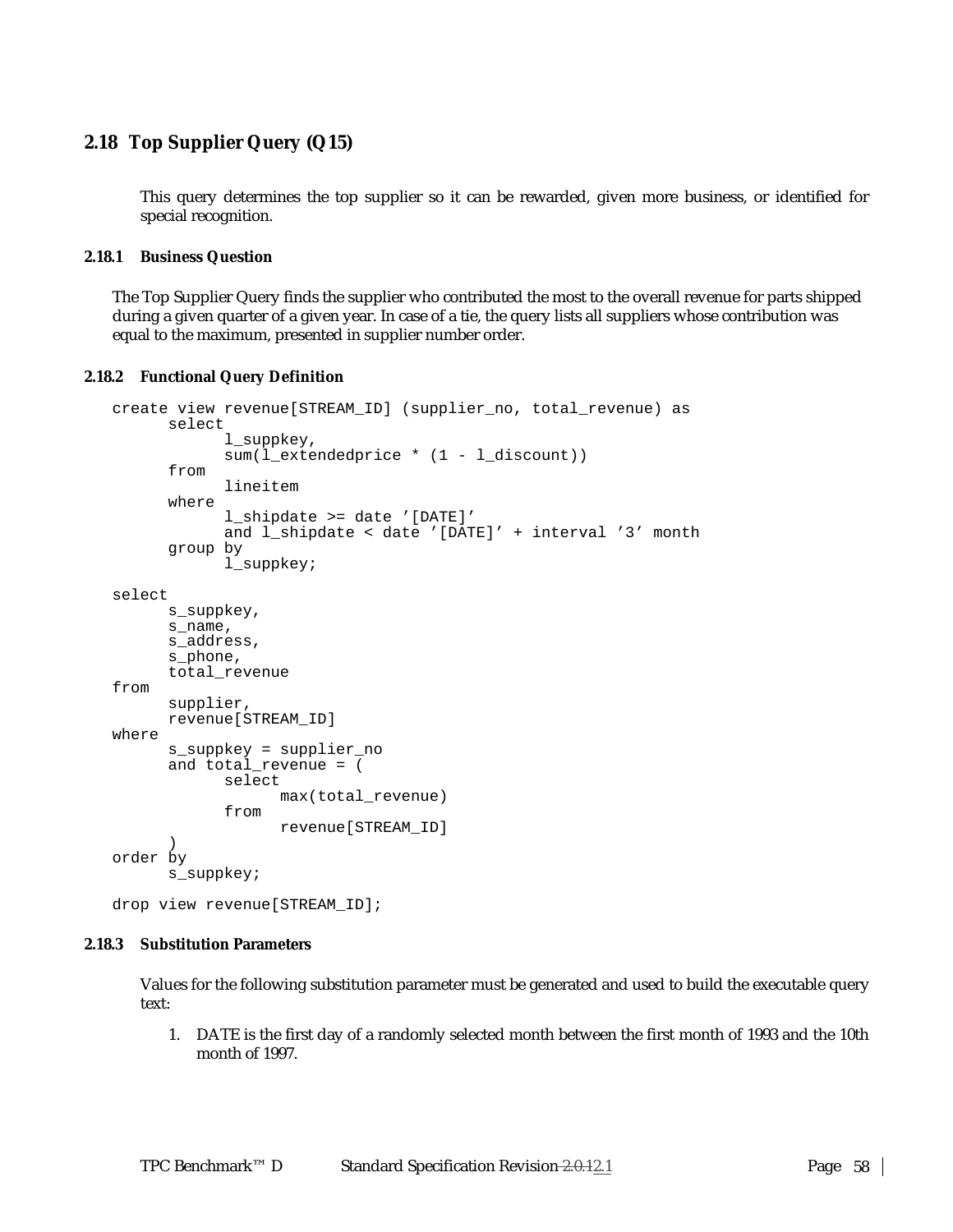## **2.18.4 Query Validation**

For validation against the qualification database the query must be executed using the following values for substitution parameters and must produce the following output data:

Values for substitution parameters:

1.  $DATA = 1996-01-01$ .

| S SUPPKEY S NAME | S ADDRESS | S PHONE | TOTAL REVENUE |
|------------------|-----------|---------|---------------|
| 8449             |           |         |               |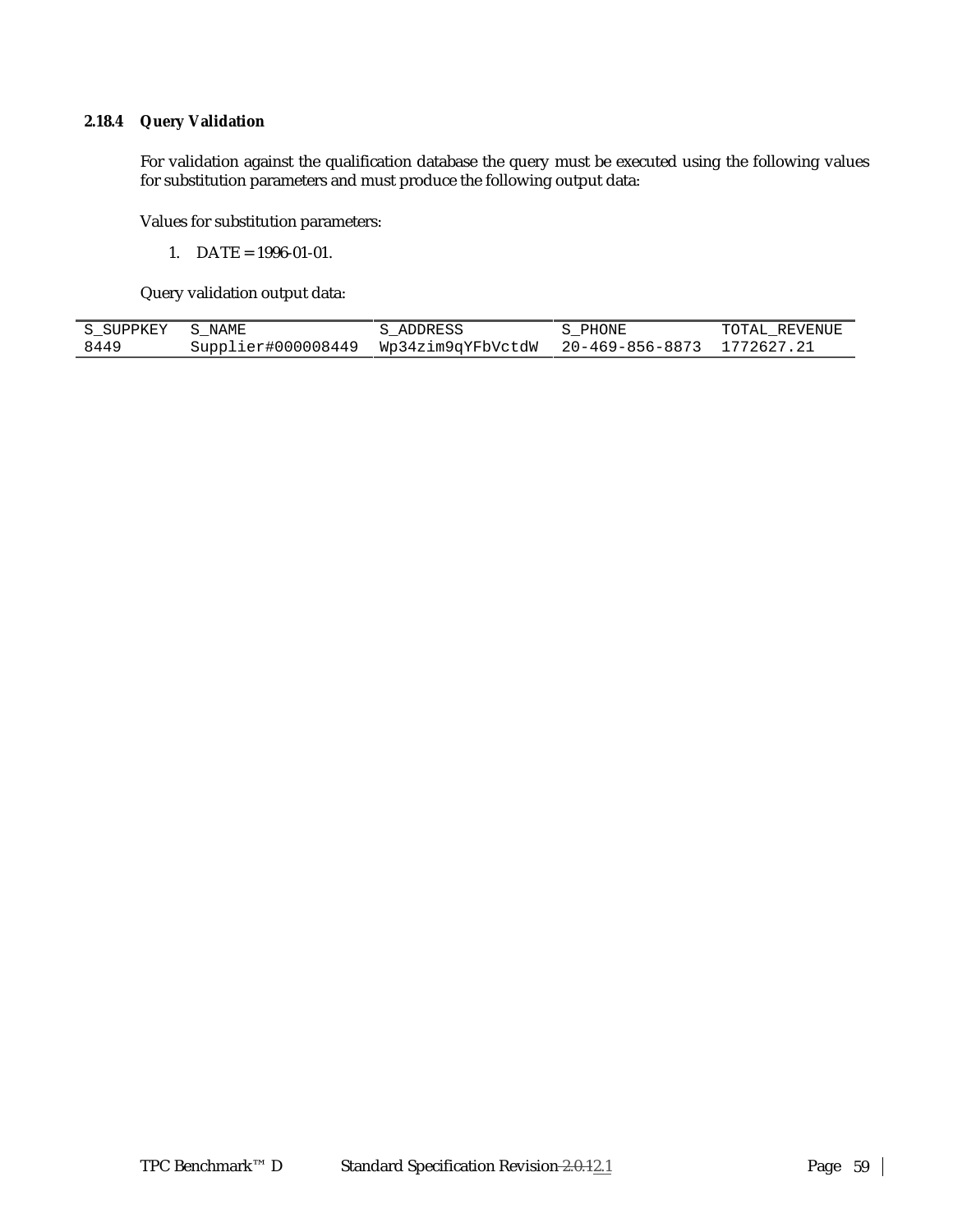# **2.19 Parts/Supplier Relationship Query (Q16)**

This query finds out how many suppliers can supply parts with given attributes. It might be used, for example, to determine whether there is a sufficient number of suppliers for heavily ordered parts.

#### **2.19.1 Business Question**

The Parts/Supplier Relationship Query counts the number of suppliers who can supply parts that satisfy a particular customer's requirements. The customer is interested in parts of eight different sizes as long as they are not of a given type, not of a given brand, and not from a supplier who has had complaints registered at the Better Business Bureau. Results must be presented in descending count and ascending brand, type, and size.

### **2.19.2 Functional Query Definition**

```
select
      p_brand,
      p_type,
      p_size,
      count(distinct ps_suppkey) as supplier_cnt
from
      partsupp,
      part
where
      p_partkey = ps_partkey
      and p_brand <> '[BRAND]'
      and p_type not like '[TYPE]%'
      and p_size in ([SIZE1], [SIZE2], [SIZE3], [SIZE4], [SIZE5], [SIZE6],
               [SIZE7], [SIZE8])
      and ps_suppkey not in (
            select
                  s_suppkey
            from
                  supplier
            where
                  s_comment like '%Customer%Complaints%'
      )
group by
      p_brand,
      p_type,
      p_size
order by
      supplier cnt desc,
      p_brand,
      p_type,
      p_size;
```
#### **2.19.3 Substitution Parameters**

Values for the following substitution parameters must be generated and used to build the executable query text:

- 1. BRAND = Brand#MN where M and N are two single character strings representing two numbers randomly and independently selected within [1 .. 5];
- 2. TYPE is made of the first 2 syllables of a string randomly selected within the list of 3-syllable strings defined for Types in Clause 4.2.2.12;
- 3. SIZE1 is randomly selected as a set of eight different values within [1 .. 50];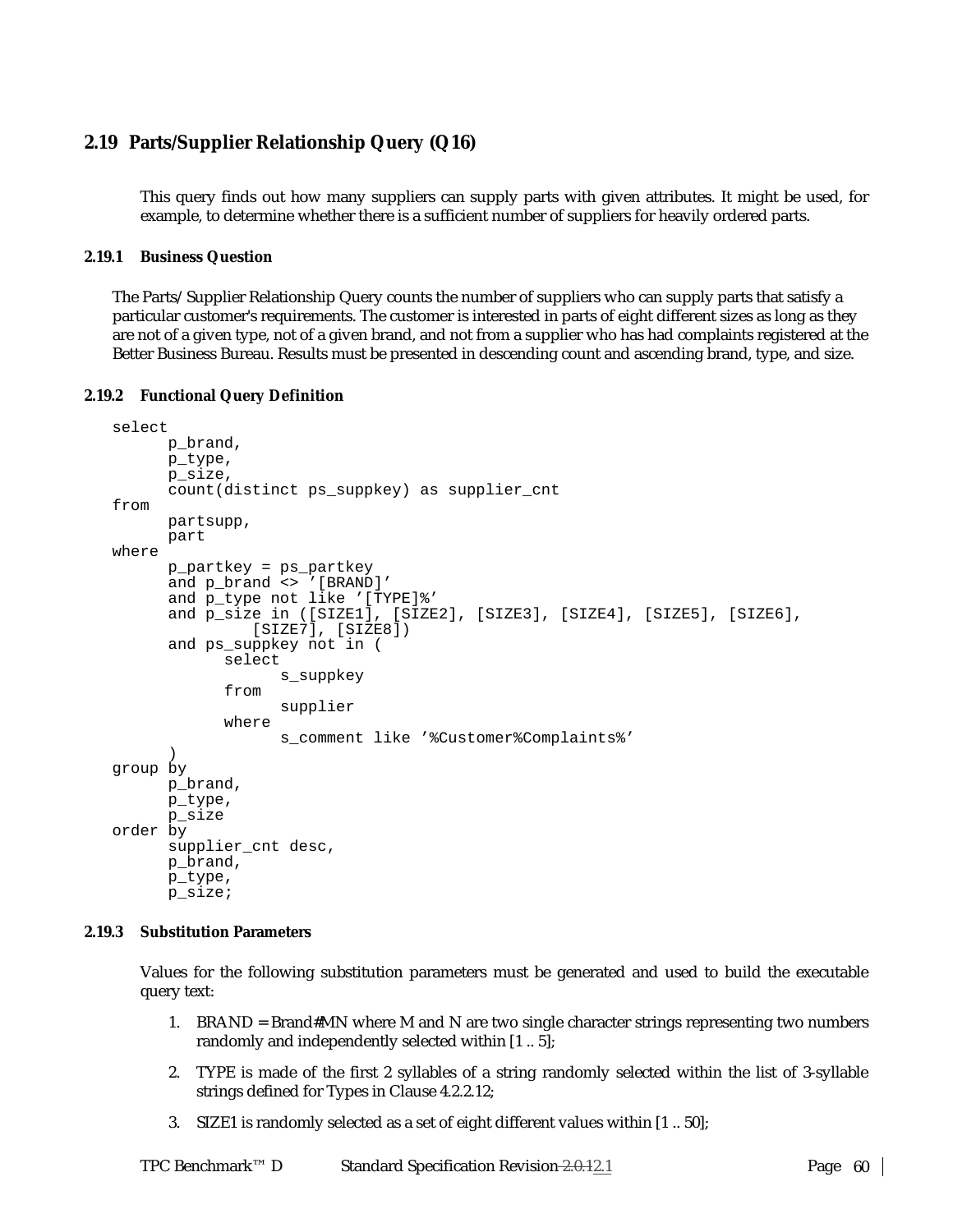- 4. SIZE2 is randomly selected as a set of eight different values within [1 .. 50];
- 5. SIZE3 is randomly selected as a set of eight different values within [1 .. 50];
- 6. SIZE4 is randomly selected as a set of eight different values within [1 .. 50];
- 7. SIZE5 is randomly selected as a set of eight different values within [1 .. 50];
- 8. SIZE6 is randomly selected as a set of eight different values within [1 .. 50];
- 9. SIZE7 is randomly selected as a set of eight different values within [1 .. 50];
- 10. SIZE8 is randomly selected as a set of eight different values within [1 .. 50].

## **2.19.4 Query Validation**

For validation against the qualification database the query must be executed using the following values for substitution parameters and must produce the following output data:

Values for substitution parameters:

- 1.  $BRAND = Brand#45$ .
- 2. TYPE = MEDIUM POLISHED .
- 3.  $SIZE1 = 49$
- 4.  $SIZE2 = 14$
- 5.  $SIZE3 = 23$
- 6.  $SIZE4 = 45$
- 7.  $SIZE5 = 19$
- 8.  $SIZE6 = 3$
- 9.  $SIZE7 = 36$
- 10.  $SIZE8 = 9$ .

| P BRAND               | P TYPE                   | P SIZE | SUPPLIER CNT |
|-----------------------|--------------------------|--------|--------------|
| Brand#41              | MEDIUM BRUSHED TIN       |        | 28           |
| Brand#54              | STANDARD BRUSHED COPPER  | 14     | 27           |
| Brand#11              | STANDARD BRUSHED TIN     | 23     | 24           |
| Brand#11              | STANDARD BURNISHED BRASS | 36     | 24           |
| Brand#15              | MEDIUM ANODIZED NICKEL   | 3      | 24           |
| $[18, 304$ more rows] |                          |        |              |
| Brand#52              | MEDIUM BRUSHED BRASS     | 45     |              |
| Brand#53              | MEDIUM BRUSHED TIN       | 45     |              |
| Brand#54              | ECONOMY POLISHED BRASS   | 9      |              |
| Brand#55              | PROMO PLATED BRASS       | 19     |              |
| Brand#55              | STANDARD PLATED TIN      | 49     |              |
|                       |                          |        |              |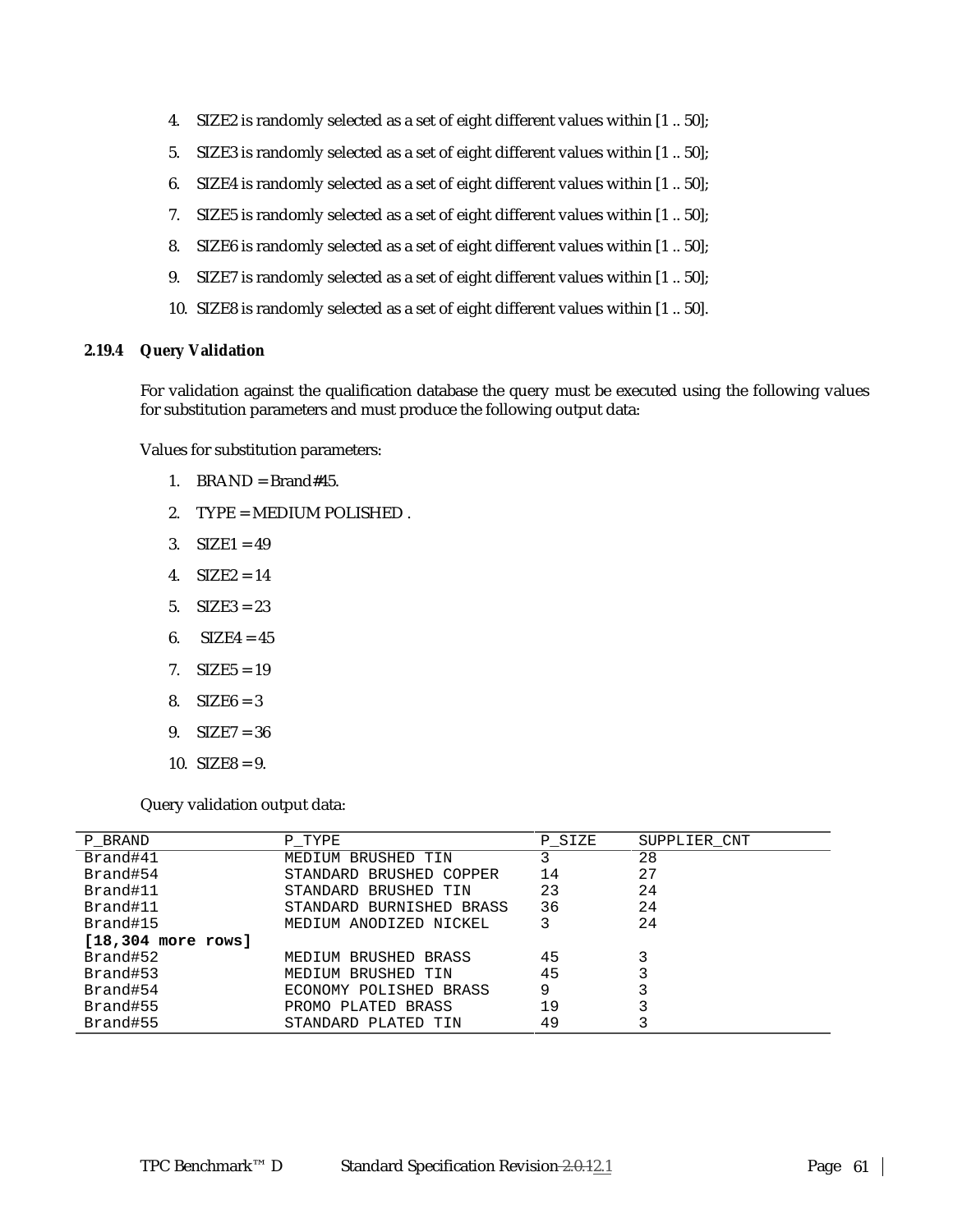# **2.20 Small-Quantity-Order Revenue Query (Q17)**

This query determines how much average yearly revenue would be lost if orders were no longer filled for small quantities of certain parts. This may reduce overhead expenses by concentrating sales on larger shipments.

## **2.20.1 Business Question**

The Small-Quantity-Order Revenue Query considers parts of a given brand and with a given container type and determines the average lineitem quantity of such parts ordered for all orders (past and pending) in the 7 year database. What would be the average yearly gross (undiscounted) loss in revenue if orders for these parts with a quantity of less than 20% of this average were no longer taken?

### **2.20.2 Functional Query Definition**

```
select
      sum(l_extendedprice) / 7.0 as avg_yearly
from
      lineitem,
      part
where
      p_partkey = l_partkey
      and p\_brand = ' [BRAND]'and p container = '[CONTAINER]'
      and l_quantity < (
            select
                  0.2 * avg(1_quantity)from
                  lineitem
            where
                  l_partkey = p_partkey
      );
```
## **2.20.3 Substitution Parameters**

Values for the following substitution parameter must be generated and used to build the executable query text:

- 1. BRAND = 'Brand#MN' where MN is a two character string representing two numbers randomly and independently selected within [1 .. 5];
- 2. CONTAINER is randomly selected within the list of 2-syllable strings defined for Containers in Clause 4.2.2.12.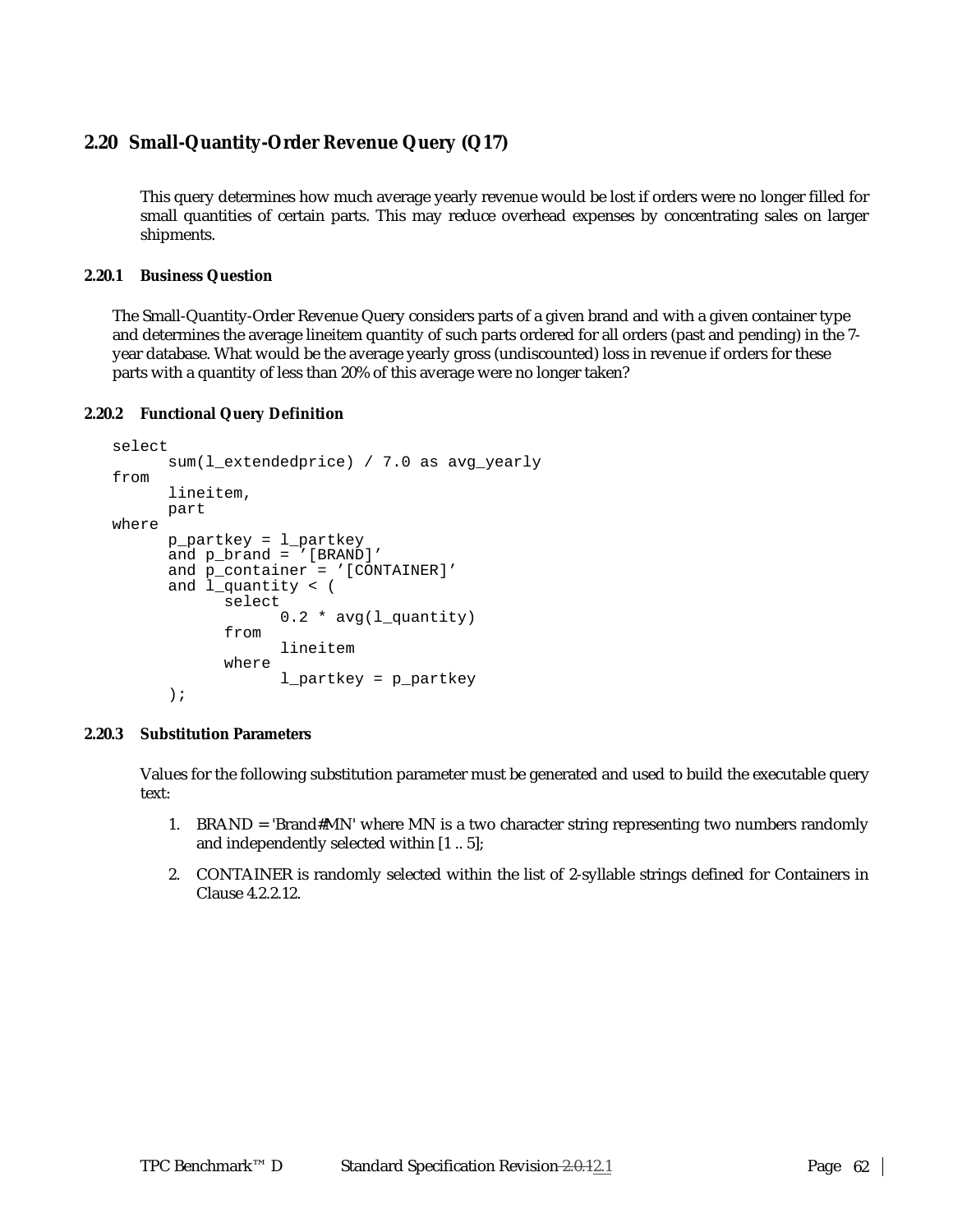## **2.20.4 Query Validation**

For validation against the qualification database the query must be executed using the following values for substitution parameters and must produce the following output data:

Values for substitution parameters:

- 1.  $BRAND = Brand#23;$
- 2. CONTAINER = MED BOX.

Query validation output data:

AVG\_YEARLY 348406.05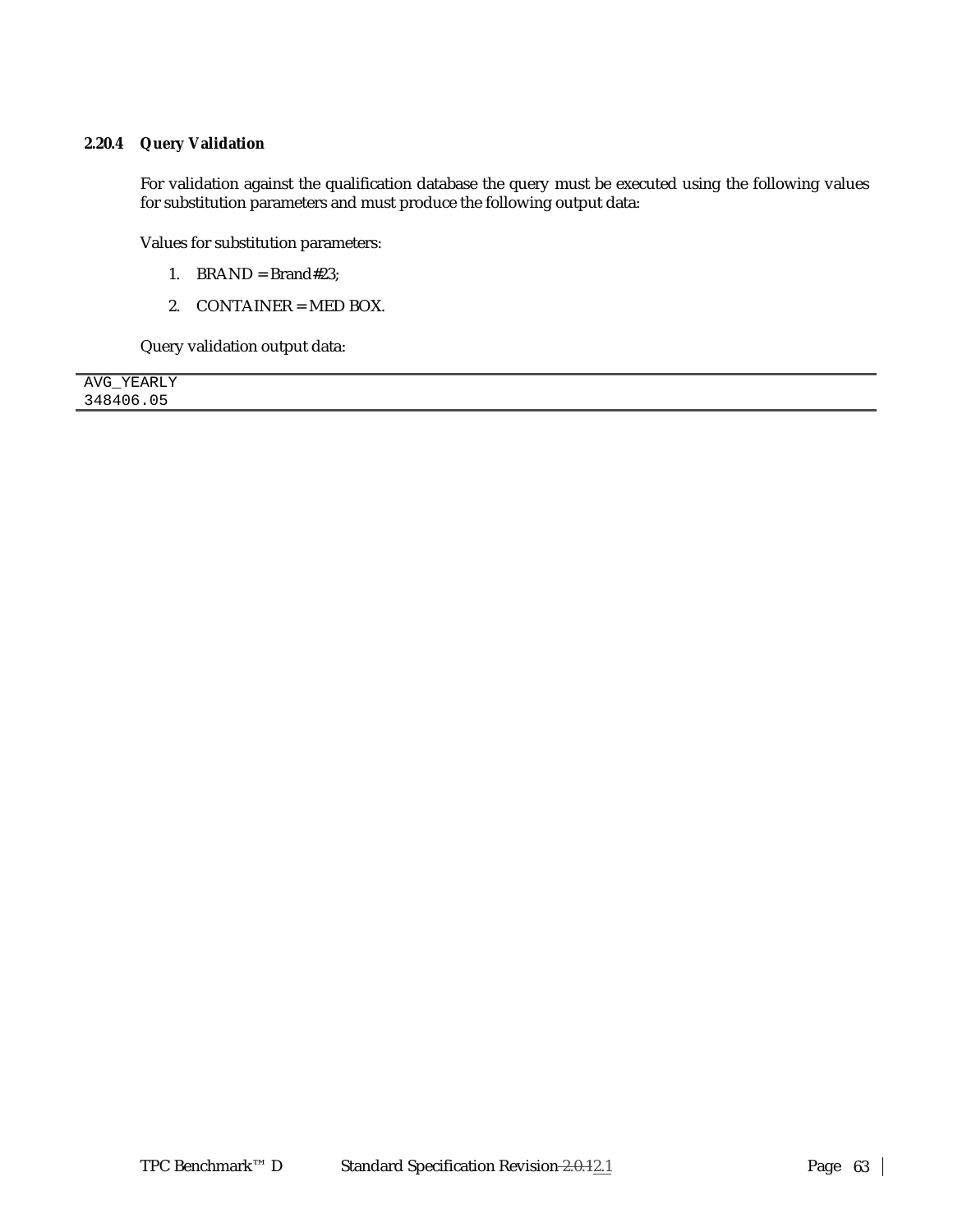## **2.21 Large Volume Customer Query (Q18)**

The Large Volume Customer Query ranks customers based on their having placed a large quantity order. Large quantity orders are defined as those orders whose total quantity is above a certain level.

#### **2.21.1 Business Question**

The Large Volume Customer Query finds a list of the top 100 customers who have ever placed large quantity orders. The query lists the customer name, customer key, the order key, date and total price and the quantity for the order.

### **2.21.2 Functional Query Definition**

```
Return the first 100 selected rows
select
      c_name,
      c_custkey,
      o_orderkey,
      o_orderdate,
      o_totalprice,
      sum(1 quantity)
from
      customer,
      orders,
      lineitem
where
      o_orderkey in (
            select
                   l_orderkey
            from
                  lineitem
            group by
                  l_orderkey having
                        sum(l_quantity) > [QUANTITY]
      )
      and c_custkey = o_custkey
      and o orderkey = 1 orderkey
group by
      c_name,
      c_custkey,
      o_orderkey,
      o_orderdate,
      o_totalprice
order by
      o_totalprice desc,
      o_orderdate;
```
## **2.21.3 Substitution Parameters**

Values for the following substitution parameter must be generated and used to build the executable query text:

1. QUANTITY is randomly selected within [300..315].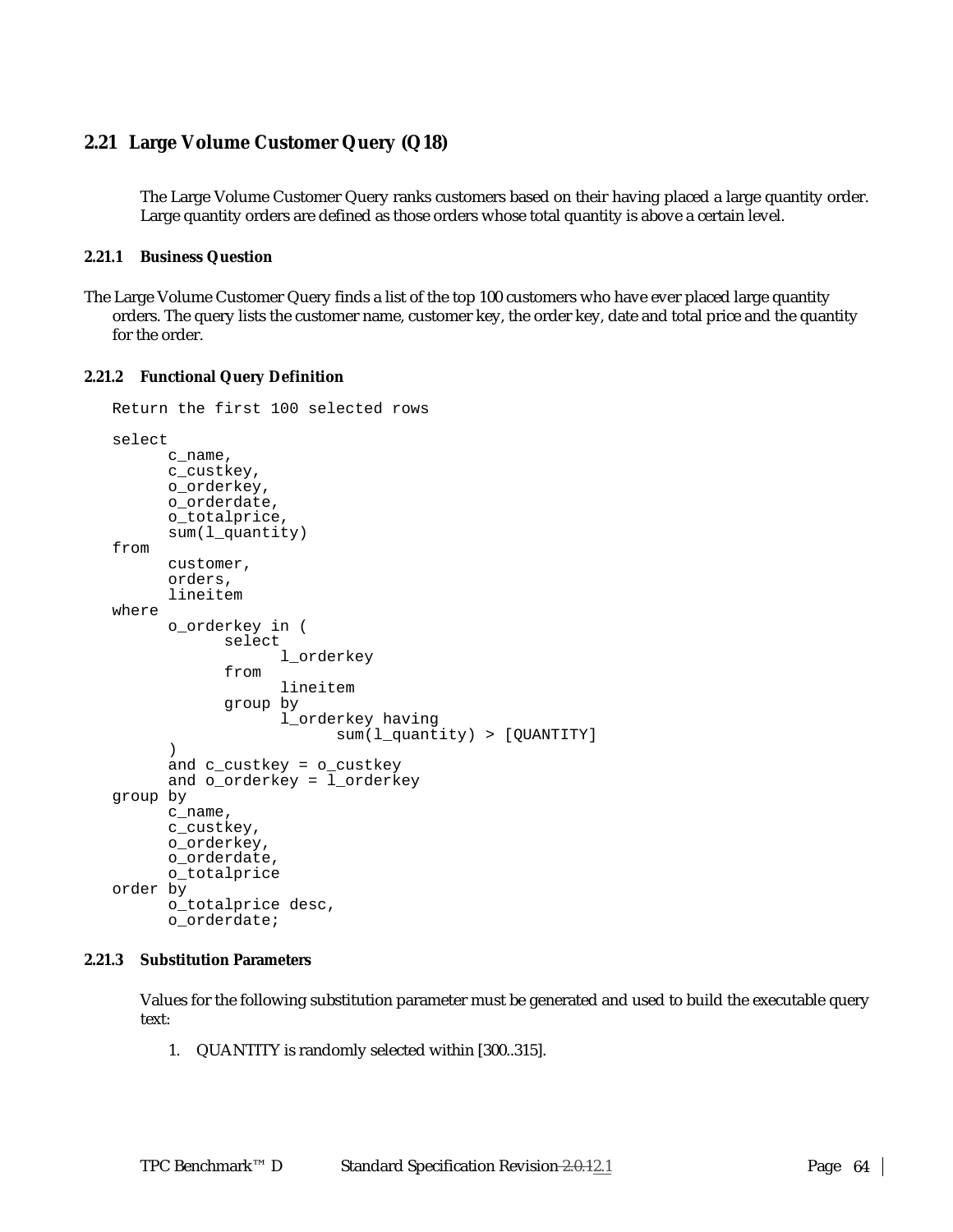## **2.21.4 Query Validation**

For validation against the qualification database the query must be executed using the following values for substitution parameters and must produce the following output data:

Values for substitution parameters:

1.  $QUANTITY = 300$ 

| C NAME             | C CUSTKEY | O ORDERKEY | O ORDERDATE      | O TOTALPRICE | Sum(L OUANTITY) |
|--------------------|-----------|------------|------------------|--------------|-----------------|
| Customer#000128120 | 128120    | 4722021    | $1994 - 04 - 07$ | 544089.09    | 323.00          |
| Customer#000144617 | 144617    | 3043270    | $1997 - 02 - 12$ | 530604.44    | 317.00          |
| Customer#000013940 | 13940     | 2232932    | $1997 - 04 - 13$ | 522720.61    | 304.00          |
| Customer#000066790 | 66790     | 2199712    | $1996 - 09 - 30$ | 515531.82    | 327.00          |
| Customer#000046435 | 46435     | 4745607    | $1997 - 07 - 03$ | 508047.99    | 309.00          |
| [47 more rows]     |           |            |                  |              |                 |
| Customer#000069904 | 69904     | 1742403    | $1996 - 10 - 19$ | 408513.00    | 305.00          |
| Customer#000017746 | 17746     | 6882       | $1997 - 04 - 09$ | 408446.93    | 303.00          |
| Customer#000013072 | 13072     | 1481925    | $1998 - 03 - 15$ | 399195.47    | 301.00          |
| Customer#000082441 | 82441     | 857959     | $1994 - 02 - 07$ | 382579.74    | 305.00          |
| Customer#000088703 | 88703     | 2995076    | $1994 - 01 - 30$ | 363812.12    | 302.00          |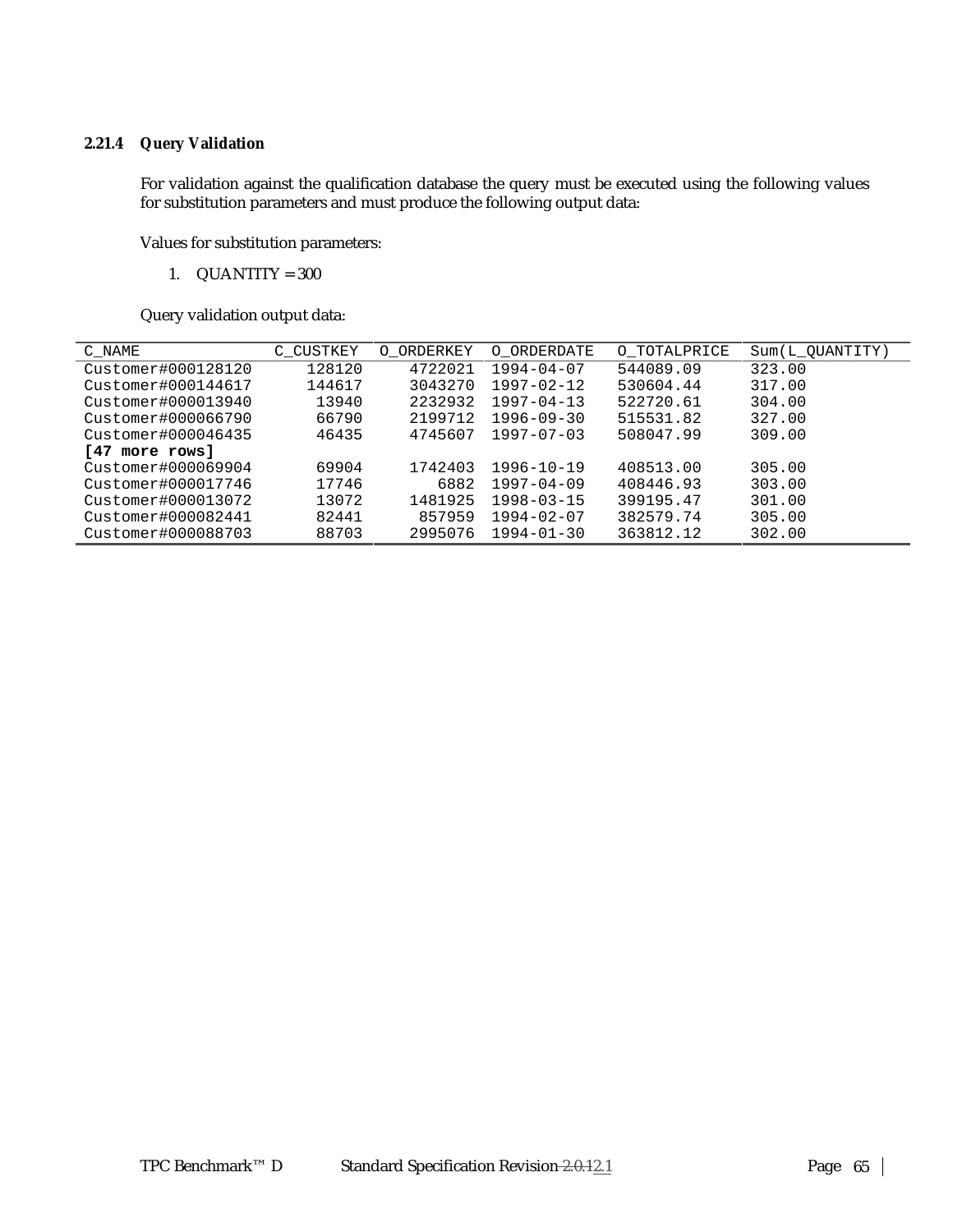## **2.22 Discounted Revenue Query (Q19)**

The Discounted Revenue Query reports the gross discounted revenue attributed to the sale of selected parts handled in a particular manner. This query is an example of code such as might be produced programmatically by a data mining tool.

### **2.22.1 Business Question**

The Discounted Revenue query finds the gross discounted revenue for all orders for three different types of parts that were shipped by air or delivered in person . Parts are selected based on the combination of specific brands, a list of containers, and a range of sizes.

### **2.22.2 Functional Query Definition**

```
select
      sum(l_extendedprice * (1 - l_discount) ) as revenue
from
      lineitem,
      part
where
      (
            p_partkey = l_partkey
            and p_brand = '[BRAND1]'
            and p_container in ( 'SM CASE', 'SM BOX', 'SM PACK', 'SM PKG')
            and l_quantity >= [QUANTITY1] and l_quantity <= [QUANTITY1] + 10
            and p_size between 1 and 5
            and l_shipmode in ('AIR', 'AIR REG')
            and l_shipinstruct = 'DELIVER IN PERSON'
      )
      or
      (
            p_partkey = l_partkey
            and p brand = '[BRAND2]'and p_container in ('MED BAG', 'MED BOX', 'MED PKG', 'MED PACK')
            and l_quantity >= [QUANTITY2] and l_quantity <= [QUANTITY2] + 10
            and p_size between 1 and 10
            and l_shipmode in ('AIR', 'AIR REG')
            and 1 shipinstruct = 'DELIVER IN PERSON'
      )
      or
            (
            p_partkey = l_partkey
            and p brand = '[BRAND3]'and p_container in ( 'LG CASE', 'LG BOX', 'LG PACK', 'LG PKG')
            and 1 quantity >= [QUANTITY3] and 1 quantity <= [QUANTITY3] + 10
            and p_size between 1 and 15
            and l_shipmode in ('AIR', 'AIR REG')
            and l_shipinstruct = 'DELIVER IN PERSON'
      );
```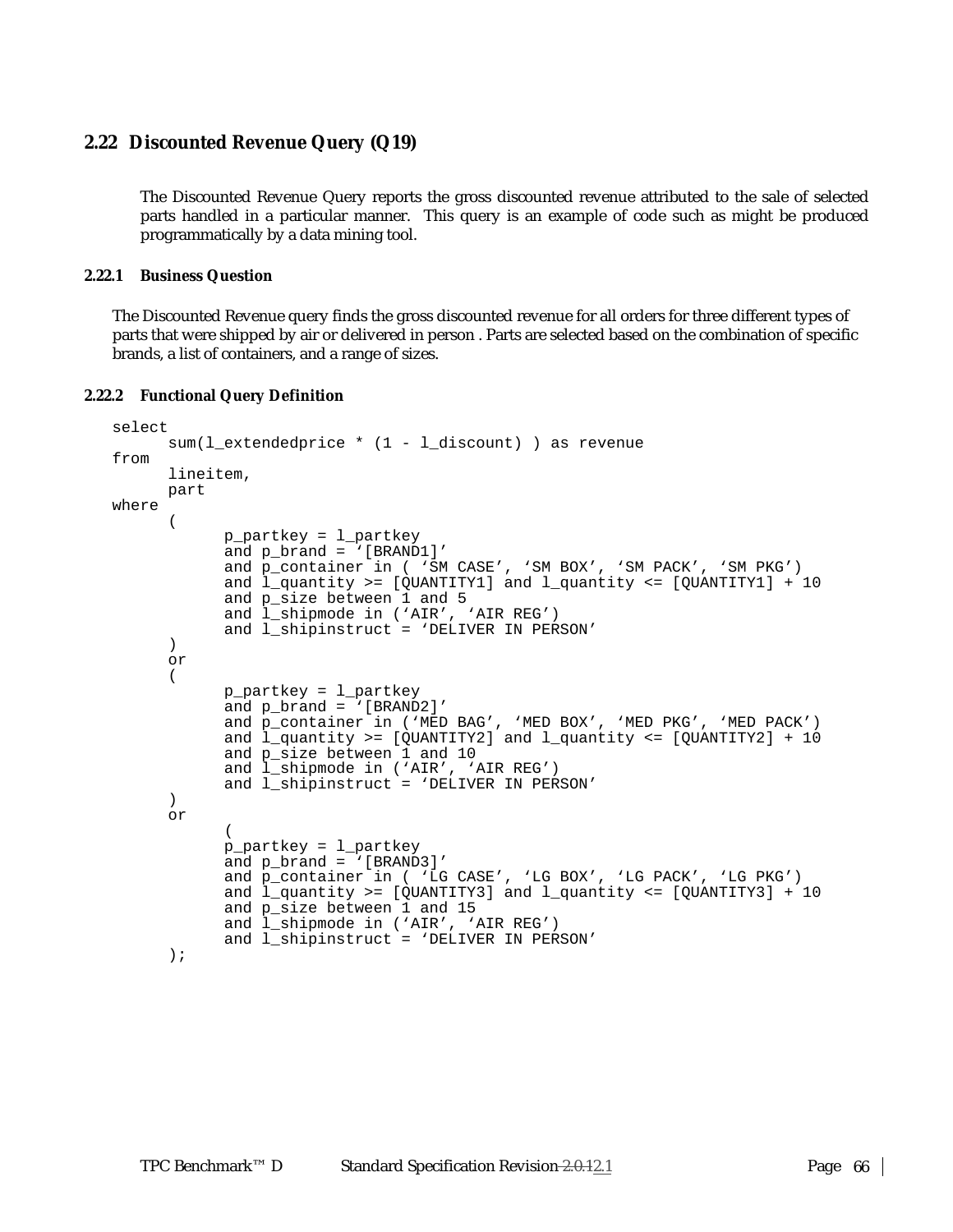#### **2.22.3 Substitution Parameters**

- 1. QUANTITY1 is randomly selected within [1..10].
- 2. QUANTITY2 is randomly selected within [10..20].
- 3. QUANTITY3 is randomly selected within [20..30].
- 4. BRAND1, BRAND2, BRAND3 = 'Brand#MN' where each MN is a two character string representing two numbers randomly and independently selected within [1 .. 5]

#### **2.22.4 Query Validation**

For validation against the qualification database the query must be executed using the following values for substitution parameters and must produce the following output data:

Values for substitution parameters:

- 1.  $QUANTITY1 = 1$ .
- 2. QUANTITY2 = 10.
- 3. QUANTITY3 = 20.
- 4.  $BRAND1 = Brand#12$ .
- 5.  $BRAND2 = Brand#23$ .
- 6. BRAND3 = Brand#34.

Query validation output data:

REVENUE 3083843.0578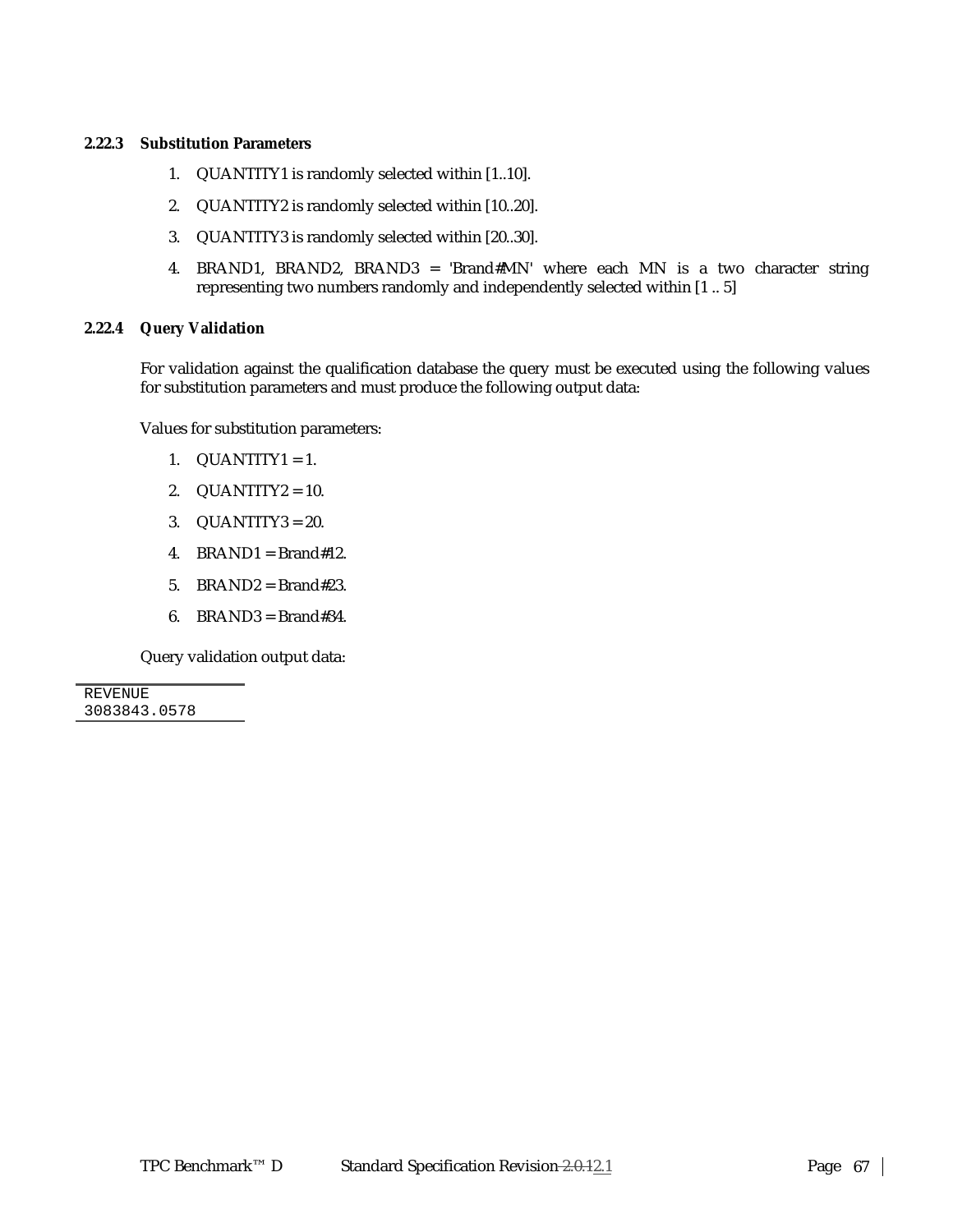## **2.23 Potential Part Promotion Query (Q20)**

The Potential Part Promotion Query identifies suppliers in a particular nation having selected parts that may be candidates for a promotional offer.

#### **2.23.1 Business Question**

The Potential Part Promotion query identifies suppliers who have an excess of a given part available; an excess is defined to be more than 50% of the parts like the given part that the supplier shipped in a given year for a given nation. Only parts whose names share a certain naming convention are considered.

## **2.23.2 Functional Query Definition**

```
select
      s_name,
      s_address
from
      supplier, nation
where
      s_suppkey in (
            select
                   ps_suppkey
            from
                   partsupp
            where
                  ps_partkey in (
                         select
                               p_partkey
                         from
                               part
                         where
                               p_name like '[COLOR]%'
                   )
            and ps_availqty > (
                   select
                         0.5 * sum(l_quantity)
                   from
                         lineitem
                   where
                         l_partkey = ps_partkey
                         and l_suppkey = ps_suppkey
                         and l_shipdate >= date('[DATE]')
                         and l shipdate < date('[DATE]') + interval '1' year
            )
      )
      and s_nationkey = n_nationkey
      and n name = '[NATION]'
order by
      s_name;
```
### **2.23.3 Substitution Parameters**

- 1. COLOR is randomly selected within the list of values defined for the generation of P\_NAME.
- 2. DATE is the first of January of a randomly selected year within 1993..1997.
- 3. NATION is randomly selected within the list of values defined for N\_NAME in Clause 4.2.3.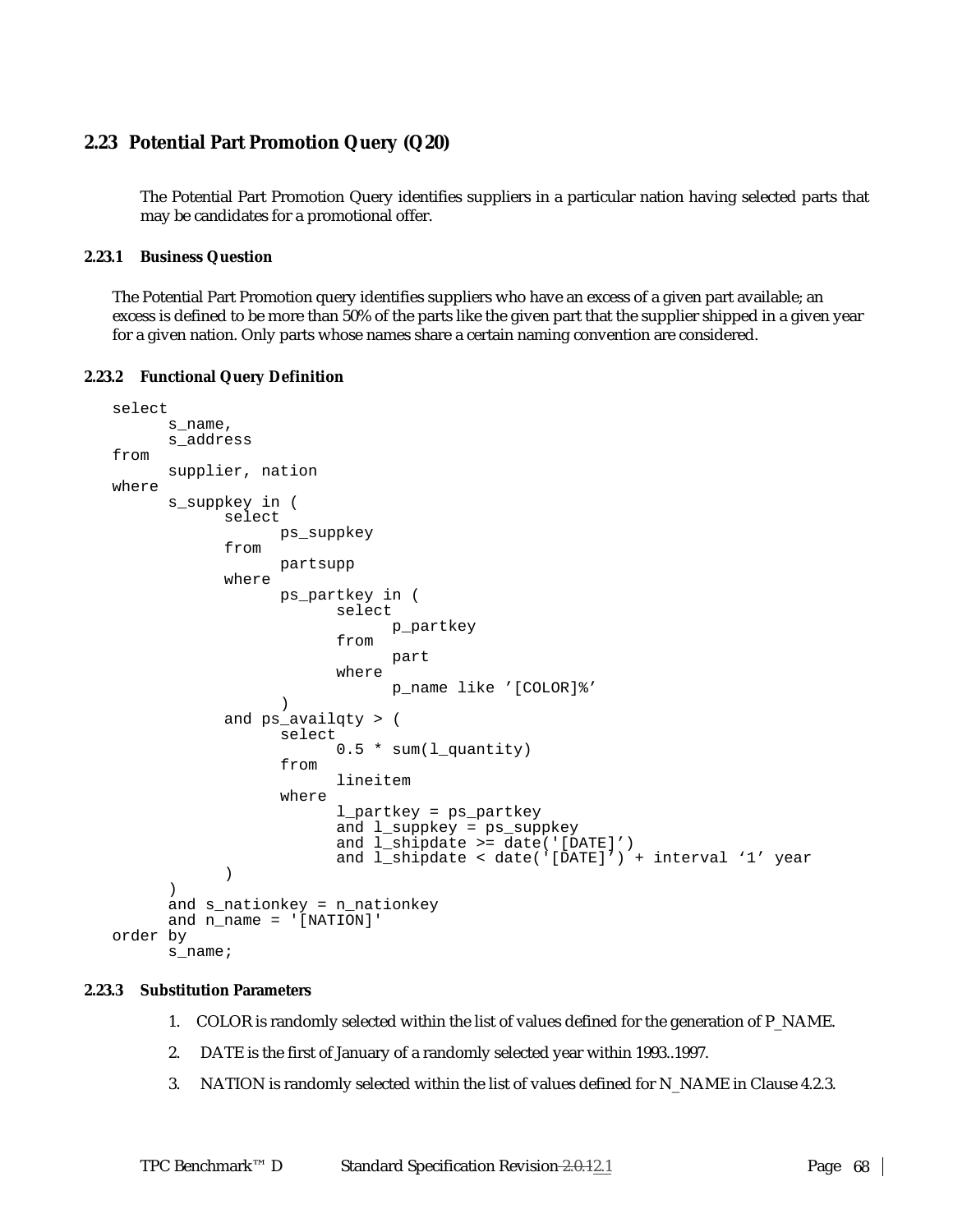## **2.23.4 Query Validation**

For validation against the qualification database the query must be executed using the following values for substitution parameters and must produce the following output data:

Values for substitution parameters:

- 1. COLOR = forest.
- 2. DATE = 1994-01-01.
- 3. NATION = CANADA.

| S NAME             | S ADDRESS                                |
|--------------------|------------------------------------------|
| Supplier#000000020 | iybAE, RmTymrZVYaFZva2SH, j              |
| Supplier#000000091 | YV45D7TkfdQan00Z7q9QxkyGUapU1o0WU6q3     |
| Supplier#000000197 | YC2Acon6kjY3zj3Fbxs2k4Vdf7X0cd2F         |
| Supplier#000000226 | 83qOdU2EYRdPQAQhEtn GRZEd                |
| Supplier#000000285 | Br7e1nnt1yxrw6ImgpJ7YdhFDjuBf            |
| [194 more rows]    |                                          |
| Supplier#000009862 | rJzweWeN58                               |
| Supplier#000009868 | ROjGgx5gvtkmnUUoeyy7v                    |
| Supplier#000009869 | ucLqxzrpBTRMewGSM29t0rNTM30g1Tu3Xgg3mKag |
| Supplier#000009899 | 7XdpAHrzr1t, UOFZE                       |
| Supplier#000009974 | 7wJ, J5DKcxSU4Kp1cQLpbcAvB5AsvKT         |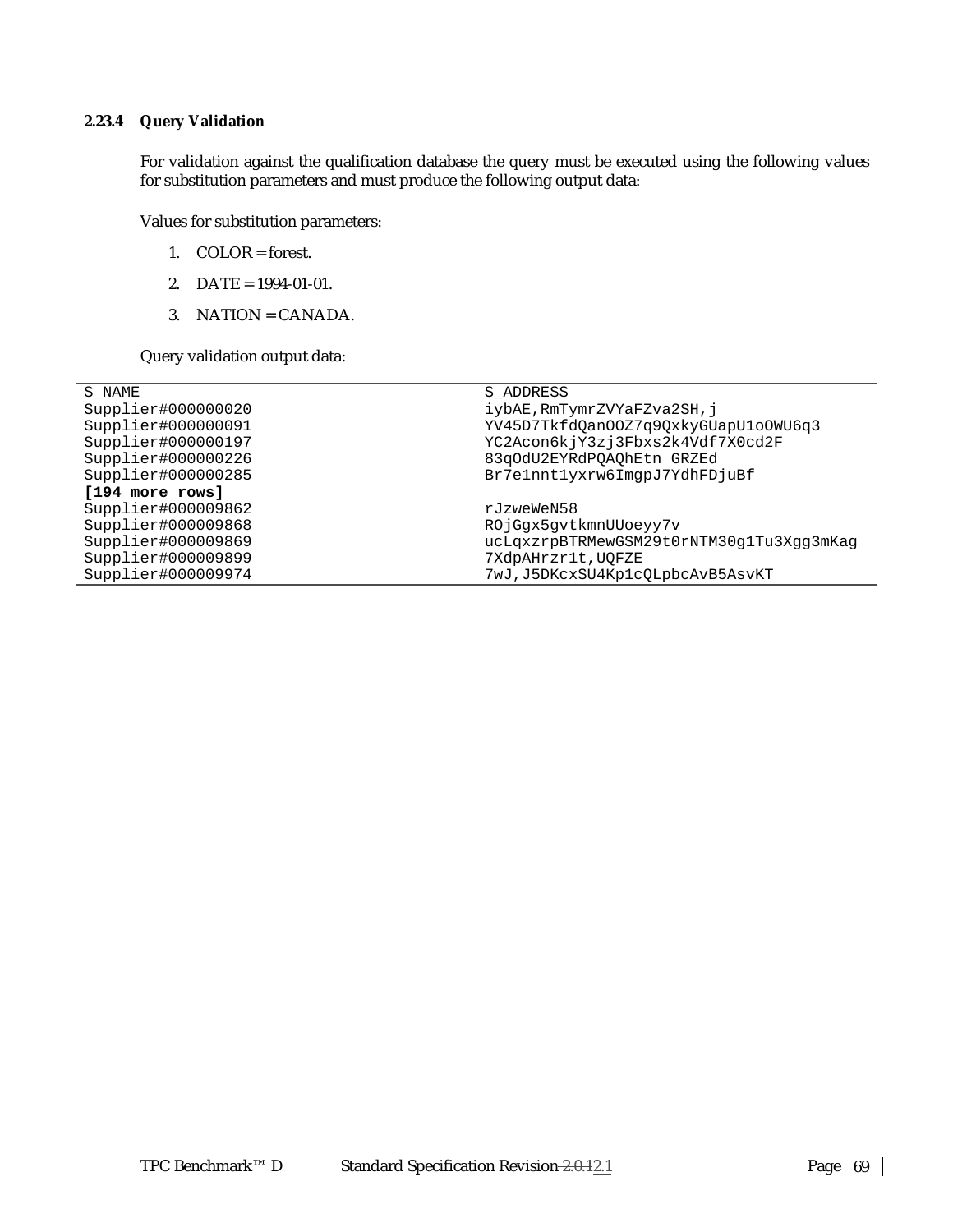## **2.24 Suppliers Who Kept Orders Waiting Query (Q21)**

This query identifies certain suppliers who were not able to ship required parts in a timely manner.

#### **2.24.1 Business Question**

The Suppliers Who Kept Orders Waiting query identifies suppliers, for a given nation, whose product was part of a multi-supplier order (with current status of 'F') where they were the only supplier who failed to meet the committed delivery date.

#### **2.24.2 Functional Query Definition**

```
Return the first 100 selected rows.
select
      s_name,
      count(*) as numwait
from
      supplier,
      lineitem l1,
      orders,
      nation
where
      s_suppkey = l1.l_suppkey
      and o_orderkey = l1.l_orderkey
      and o_orderstatus = '\overline{F}'
      and l1.l_receiptdate > l1.l_commitdate
      and exists (
             select
                    *
             from
                   lineitem l2
             where
                   l2.l_orderkey = l1.l_orderkey
                   and \overline{1}2.1_suppkey <> \overline{1}1.1_suppkey
      )
      and not exists (
             select*
             from
                   lineitem l3
             where
                   l3.l_orderkey = l1.l_orderkey
                   and 13.1_suppkey <> 11.1_suppkey
                   and 13.1 receiptdate > 13.1 commitdate
      )
      and s_nationkey = n_nationkey
      and n_name = '[NATION]'
group by
      s_name
order by
      numwait desc,
      s name;
```
#### **2.24.3 Substitution Parameters**

1. NATION is randomly selected within the list of values defined for N\_NAME in Clause 4.2.3.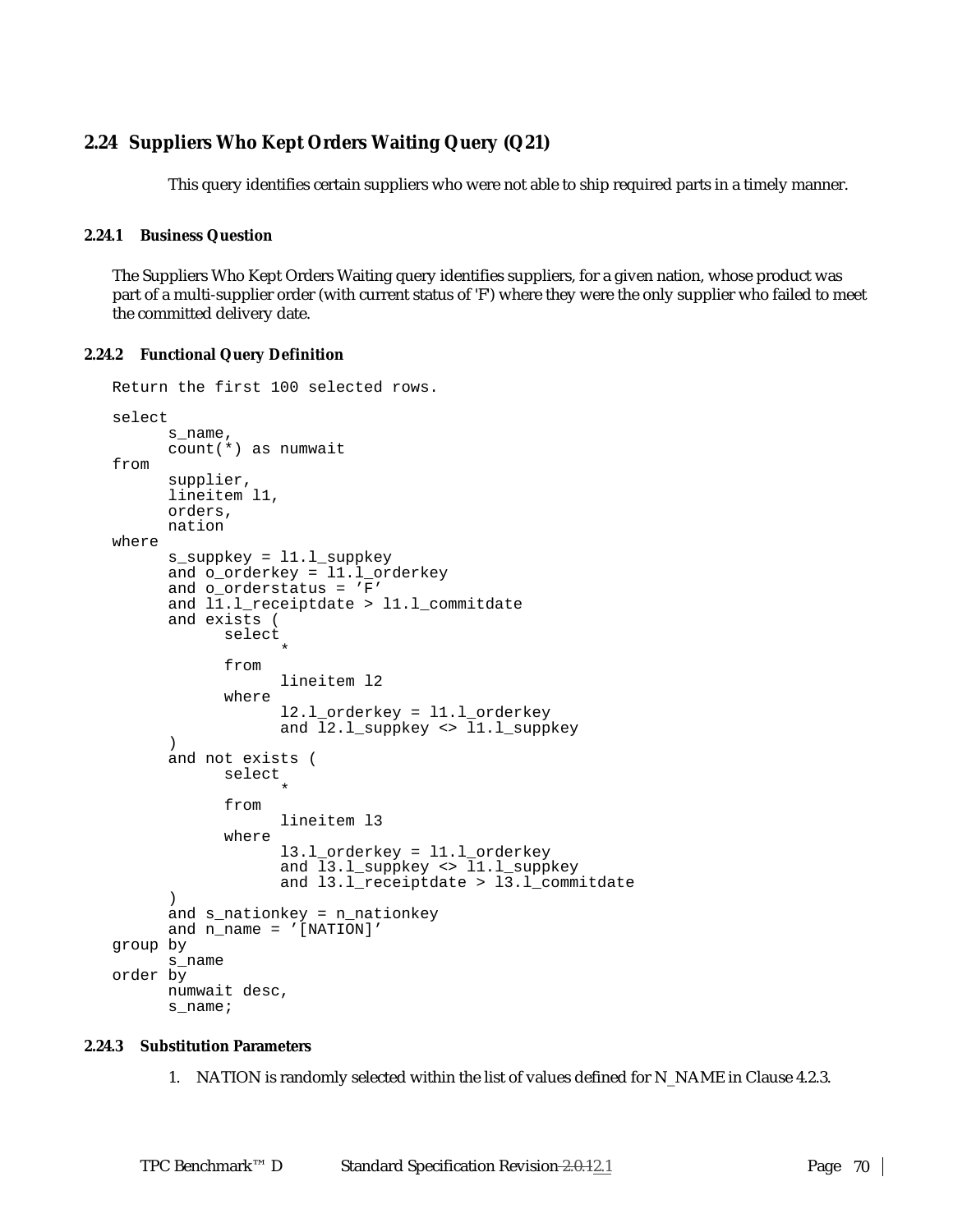## **2.24.4 Query Validation**

For validation against the qualification database the query must be executed using the following values for substitution parameters and must produce the following output data:

Values for substitution parameters:

1. NATION = SAUDI ARABIA.

| S NAME             | NUMWAIT |
|--------------------|---------|
| Supplier#000002829 | 20      |
| Supplier#000005808 | 18      |
| Supplier#000000262 | 17      |
| Supplier#000000496 | 17      |
| Supplier#000002160 | 17      |
| [90 more rows]     |         |
| Supplier#000001916 | 12      |
| Supplier#000001925 | 12      |
| Supplier#000002039 | 12      |
| Supplier#000002357 | 12      |
| Supplier#000002483 | 12      |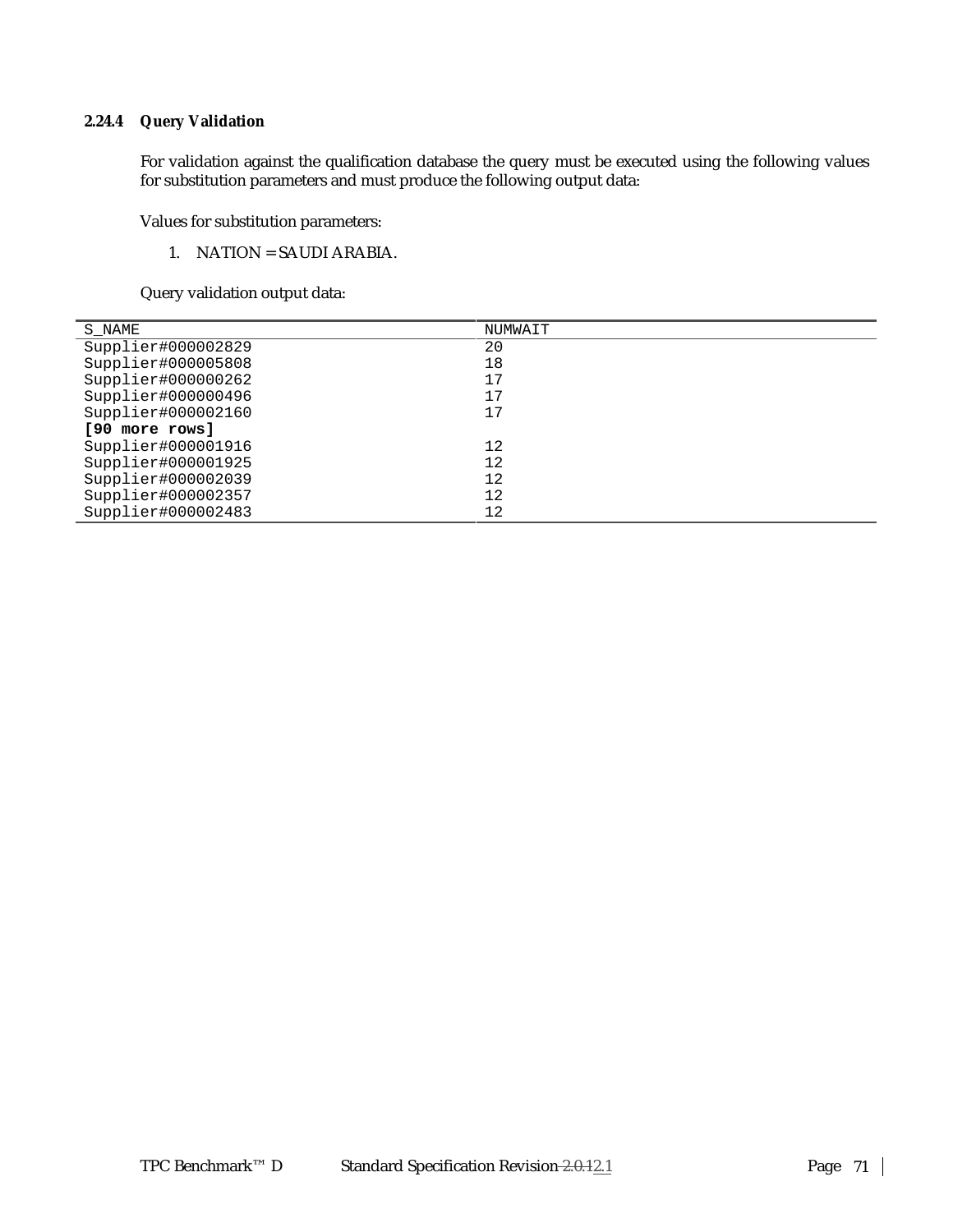## **2.25 Global Sales Opportunity Query (Q22)**

The Global Sales Opportunity Query identifies geographies where there are customers who may be likely to make a purchase.

#### **2.25.1 Business Question**

This query counts how many customers within a specific range of country codes have not placed orders for 7 years but who have a greater than average "positive" account balance. It also reflects the magnitude of that balance. Country code is defined as the first two characters of c\_phone.

#### **2.25.2 Functional Query Definition**

```
select
      cntrycode,
      count(*) as numcust,
      sum(c_acctbal) as totacctbal
from (
      select
            substring(c_phone from 1 for 2) as cntrycode,
            c_acctbal
      from
            customer
      where
            substring(c_phone from 1 for 2) in
                   ('[I1]','[I2]','[I3]','[I4]','[I5]','[I6]','[I7]')
            and c_acctbal > (
                   select
                         avg(c_acctbal)
                  from
                         customer
                   where
                         c_acctbal > 0.00and substr (c_phone from 1 for 2) in
                               ('[I1]','[I2]','[I3]','[I4]','[I5]','[I6]','[I7]')
            )
            and not exists (
                   select*
                   from
                         orders
                   where
                         o_custkey = c_custkey
            \lambda) as custsale
group by
      cntrycode
order by
      cntrycode;
```
#### **2.25.3 Substitution Parameters**

1. I1 … I7 are randomly selected without repetition from the possible values for Country code as defined in Clause 4.2.2.9.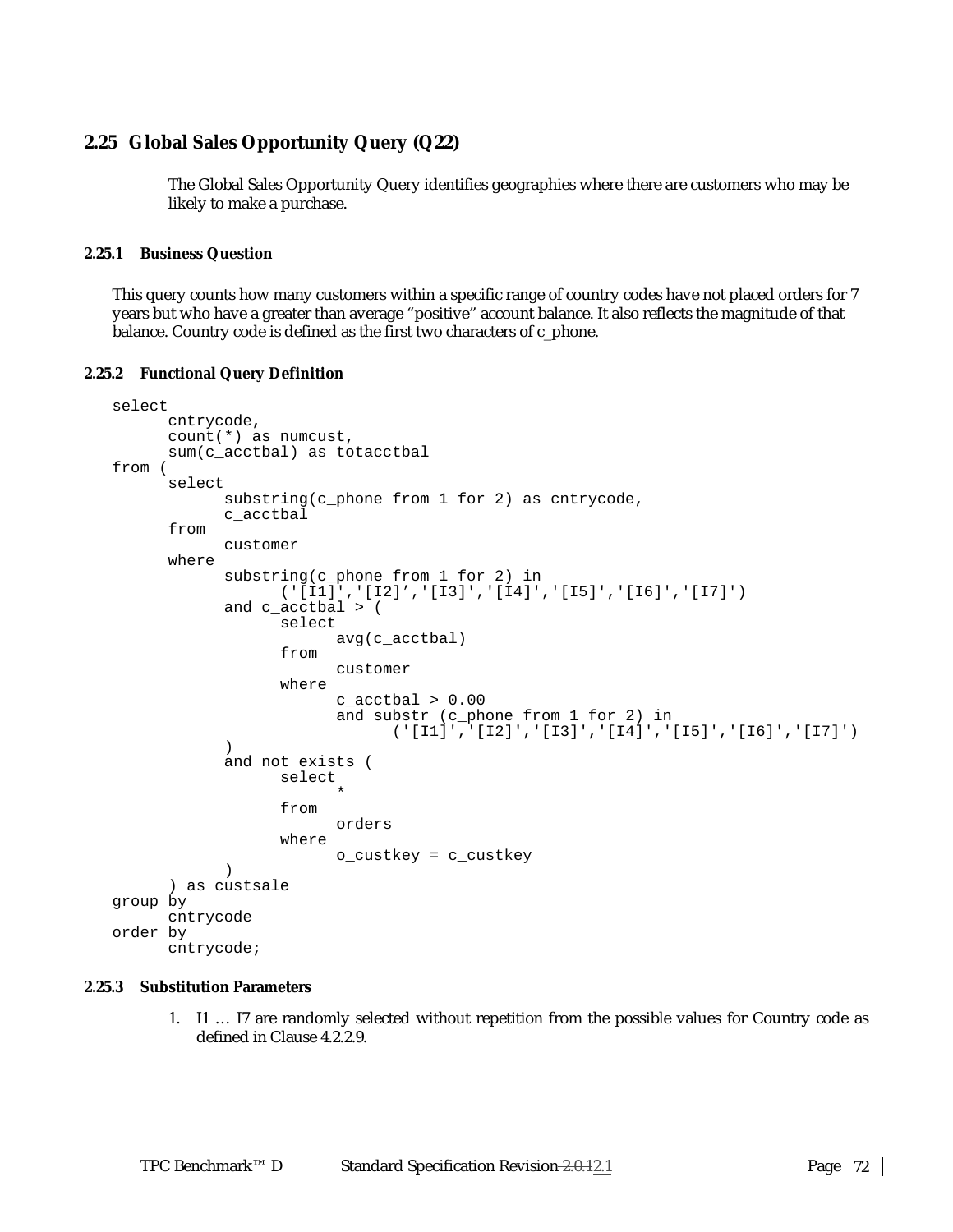## **2.25.4 Query Validation**

For validation against the qualification database the query must be executed using the following substitution parameters and must produce the following output data:

- 1.  $I1 = 13$ .
- 2.  $I2 = 35$ .
- 3.  $I3 = 31$ .
- 4.  $I4 = 23$ .
- 5.  $I5 = 29$ .
- 6.  $I6 = 30$ .
- 7.  $I7 = 18$ .
- 8.  $I8 = 17$ .

Query validation output data:

| CNTRYCODE | NUMCUST | TOTACCTBAL |  |
|-----------|---------|------------|--|
| 13        | 888     | 6737713.99 |  |
| 17        | 861     | 6460573.72 |  |
| 18        | 965     | 7241690.83 |  |
| 23        | 893     | 6706461.62 |  |
| 29        | 948     | 7158866.63 |  |
| 30        | 909     | 6808436.13 |  |
| 31        | 922     | 6806670.18 |  |
|           |         |            |  |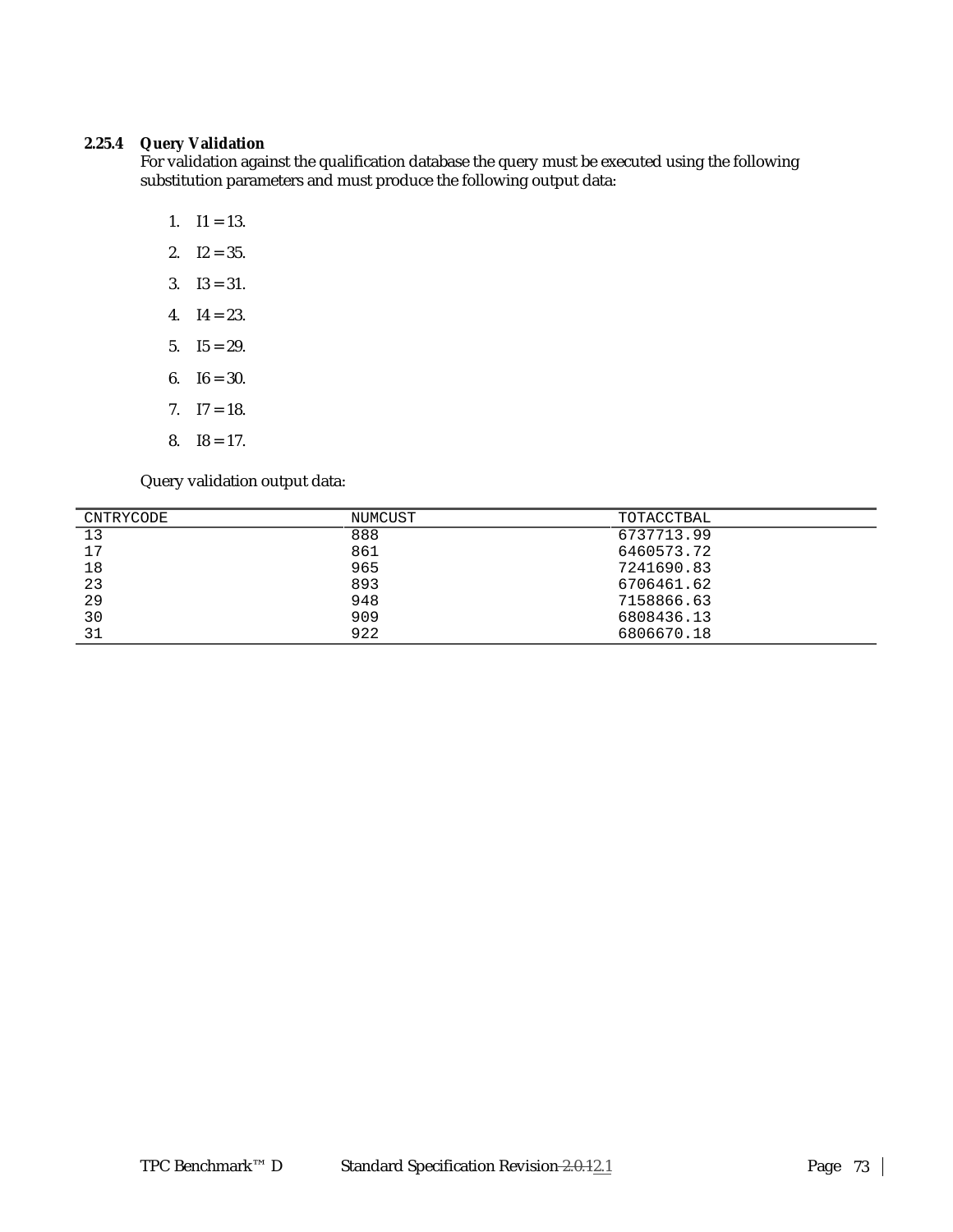# **2.26 General Requirements for Refresh functions**

## **2.26.1 Refresh Function Overview**

Each refresh function is defined by the following components:

- The **business rationale,** which illustrates the business context in which the refresh functions could be used;
- The **refresh function definition,** which defines in pseudo-code the function to be performed by the refresh function;
- The **refresh data set,** which defines the set of rows to be inserted or deleted by each execution of the refresh function into or from the ORDERS and LINEITEM tables. This set of rows represents 0.1% of the initial population of these two tables (see Clause 4.2.5.2).

## **2.26.2 Transaction Requirements for Refresh functions**

The execution of each refresh function (RF1 or RF2) can be decomposed into any number of database transactions as long as the following conditions are met:

- All ACID properties are met;
- Each atomic transaction includes a sufficient number of data modifications to maintain the logical database consistency. For example, when adding or deleting a new order, the LINEITEM and the ORDERS tables are both modified within the same transaction;
- An output message is sent when the last transaction of the refresh function has completed successfully.

#### **2.26.3 Refresh Function Compliance**

- 2.26.3.1 The benchmark specification does not place any requirements on the implementation of the refresh functions other than their functional equivalence to the refresh function definition and compliance with Clause 2.26.2. For RF1 and RF2 only, the implementation is permitted to:
	- Use any language to write the code for the refresh functions;
	- Pre-process, compile and link the executable code on the SUT at any time prior to or during the measurement interval;
	- Provide the SUT with the data to be inserted by RF1 or the set of keys for the rows to be deleted by RF2 prior to the execution of the benchmark (this specifically does not allow pre-execution of the refresh functions).

**Comment**: The intent is to separate the resources required to generate the data to be inserted (or the set of key for the rows to be deleted) from the resources required to execute insert and delete operations against the database.

• Group the individual refresh functions into transactions and organize their execution serially or in parallel. This grouping may be different in the power test and in the throughput test.

2.26.3.2 The refresh functions do not produce any output other than a message of successful completion.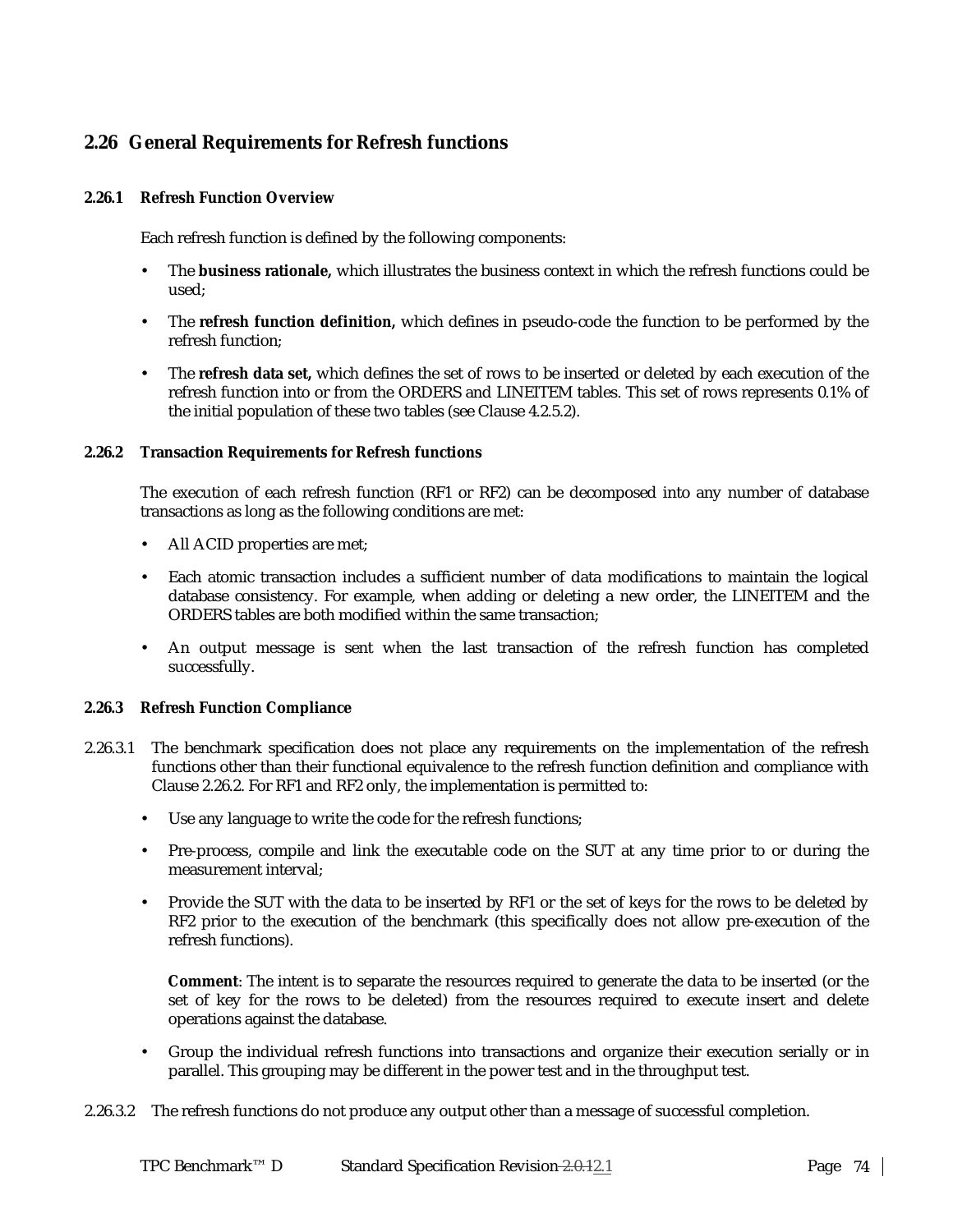2.26.3.3 The proper implementation of the refresh functions must be validated by the independent auditor who may request additional tests to ascertain that the refresh functions execute in accordance with the benchmark requirements.

## **2.27 New Sales Refresh Function (RF1)**

This refresh function adds new sales information to the database.

#### **2.27.1 Business Rationale**

The New Sales refresh function inserts new rows into the ORDERS and LINEITEM tables in the database following the scaling and data generation methods used to populate the database.

#### **2.27.2 Refresh Function Definition**

```
LOOP (SF * 1500) TIMES
   INSERT a new row into the ORDERS table
  LOOP RANDOM(1, 7) TIMES
        INSERT a new row into the LINEITEM table
  END LOOP
END LOOP
```
**Comment:** The refresh functions can be implemented with much greater flexibility than the queries (see Clause 2.26.3). The definition provided here is an example only. Test sponsors may wish to explore other implementations.

## **2.27.3 Refresh Data Set**

The set of rows to be inserted must be produced by DBGEN (or a modified version of DBGEN, see Clause 4.2.1) using the -U option. This option will produce as many sets of rows as required for use in multistream tests.

## **2.28 Old Sales Refresh Function (RF2)**

This refresh function removes old sales information from the database.

## **2.28.1 Business Rationale**

The Old Sales refresh function removes rows from the ORDERS and LINEITEM tables in the database to emulate the removal of stale or obsolete information.

#### **2.28.2 Refresh Function Definition**

```
LOOP (SF * 1500) TIMES
  DELETE FROM ORDERS WHERE O_ORDERKEY = [value]
  DELETE FROM LINEITEM WHERE L ORDERKEY = [value]
END LOOP
```
**Comment:** The refresh functions can be implemented with much greater flexibility than the queries (see Clause 2.26.3). The definition provided here is an example only. Test sponsors may wish to explore other implementation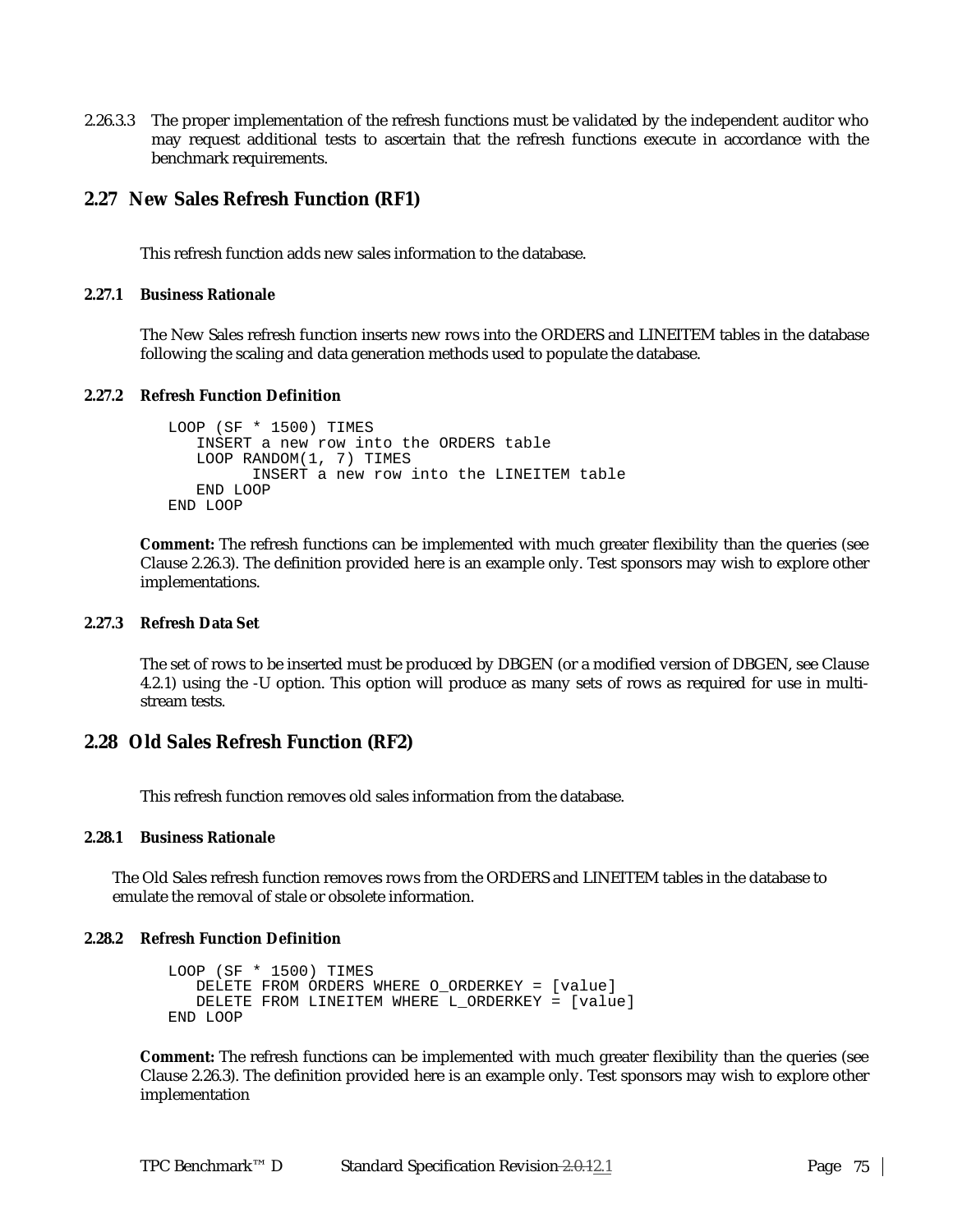## **2.28.3 Refresh Data Set**

The primary key values for the set of rows to be deleted must be produced by DBGEN (or a modified version of DBGEN, see Clause 4.2.1) using the -U option. This option will produce as many sets of primary keys as required for use in multi-stream throughput tests. The rows being deleted begin with the first row of each of the two targeted tables.

## **2.29 Database Evolution Process**

The test sponsor must assure the correctness of the database for each run within the performance test.

This is accomplished by "evolving" the test database, keeping track of which set of inserted and deleted rows should be used by RF1 and RF2 for each run (see Clause 5.1.1.4).

**Comment**: It is explicitly not permitted to rebuild or reload the test database during the performance test (see Clause 5.1.1.3).

2.29.1 The test database may be endlessly reused if the test sponsor keeps careful track of how many pairs of refresh functions RF1/RF2 have been executed and completed successfully. For example, a test sponsor running five streams would execute one RF1/RF2 pair during the power test using the first set of insert/delete rows produced by DBGEN (see Clause 4.2.1). The throughput test would then execute the next five RF1/RF2 pairs using the second through the sixth sets of inset/delete rows produced by DBGEN. The next run would use the sets of insert/delete rows produced by DBGEN for the seventh RF1/RF2 pair, and continue from there.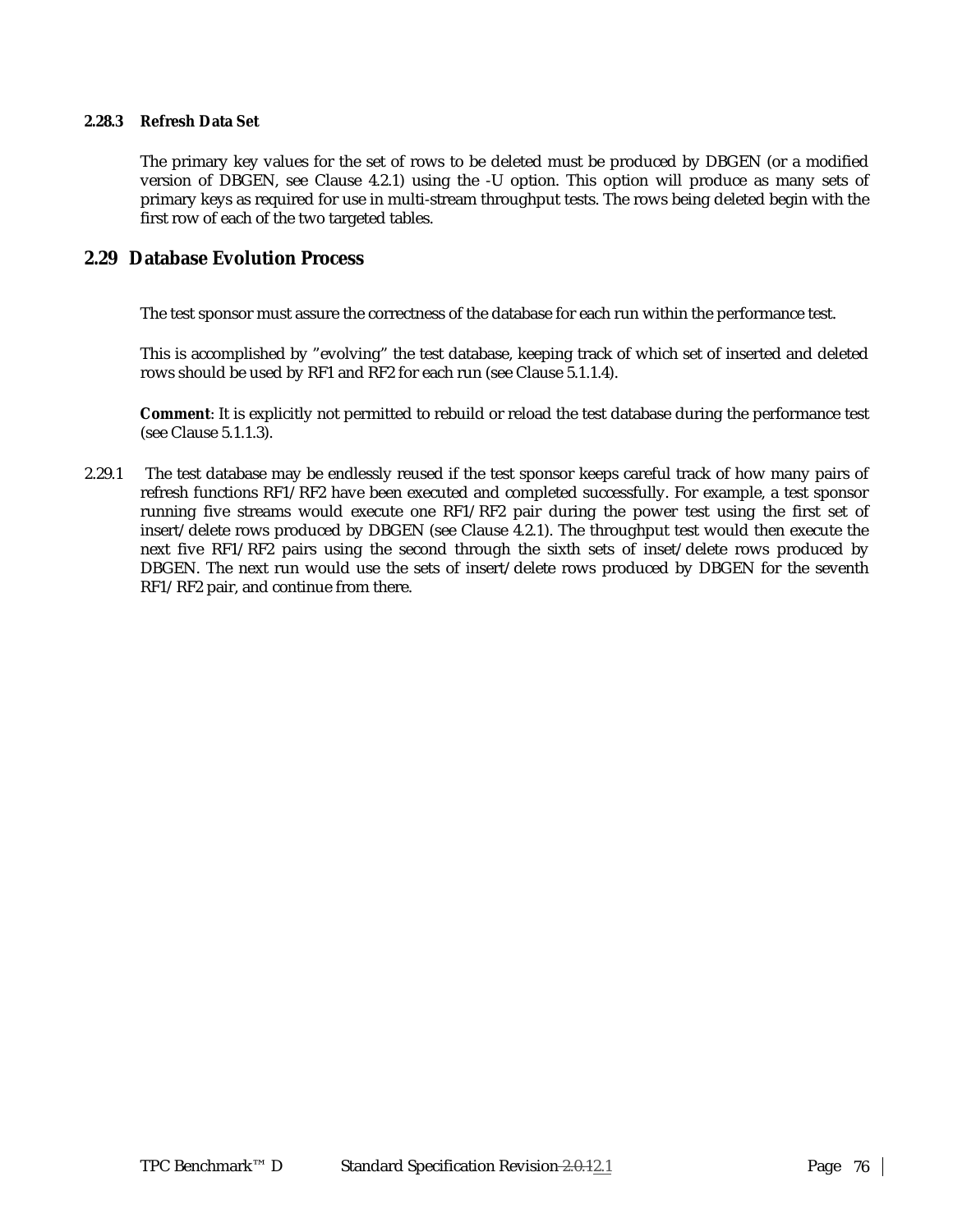# **3 DATABASE SYSTEM PROPERTIES**

# **3.1 The ACID Properties**

- 3.1.1 The ACID (Atomicity, Consistency, Isolation, and Durability) properties of transaction processing systems must be supported by the system under test during the timed portion of this benchmark. Since TPC-D is not a transaction processing benchmark, the ACID properties must be evaluated outside the timed portion of the test. It is the intent of this section to informally define the ACID properties and to specify a series of tests that can be performed to demonstrate that these properties are met.
- 3.1.2 While it is required for the system under test (SUT) to support the ACID properties defined in this Clause, the execution of the corresponding ACID tests is only required in lieu of supplying other sufficient evidence of the SUT's support for these ACID properties. The existence of another published TPC-D benchmark for which support for the ACID properties have been demonstrated using the tests defined in this Clause may be sufficient evidence that the new SUT supports some or all of the required ACID properties. The determination of whether previously published TPC-D test results are sufficient evidence of the above is left to the discretion of the auditor.

**Comment 1**: No finite series of tests can prove that the ACID properties are fully supported. Being able to pass the specified tests is a necessary, but not sufficient, condition for meeting the ACID requirements.

**Comment 2**: The ACID tests are intended to demonstrate that the ACID properties are supported by the SUT and enabled during the performance measurements. They are not intended to be an exhaustive quality assurance test.

- 3.1.3 The ACID tests must be performed against the qualification database. The same set of mechanisms used to ensure full ACID properties of the qualification database during the ACID tests must be used/enabled for the test database during the performance test. This applies both to attributes of the database and to attributes of the database session(s) used to execute the ACID and performance tests. The attributes of the session executing the ACID Query (see Clause 3.1.6.3) must be the same as those used in the performance test query stream(s) (see Clause 5.1.2.3), and the attributes of the session executing the ACID transaction (see Clause 3.1.6.2) must be the same as those used in the performance test refresh stream (see Clause 5.1.2.4).
- 3.1.4 The mechanisms used to ensure durability of the qualification database must be enabled for the test database. For example:
	- a) If the qualification database relies on undo logs to ensure atomicity, then such logging must also be enabled for the test database during the performance test, even though no transactions are aborted.
	- b) If the qualification database relies on a database backup to meet the durability requirement (see Clause 3.5), a backup must be taken of the test database.
	- c) If the qualification database relies on RAID or mirroring to meet the durability requirement (see Clause 3.5), these mechanisms must be active during the execution of the performance test.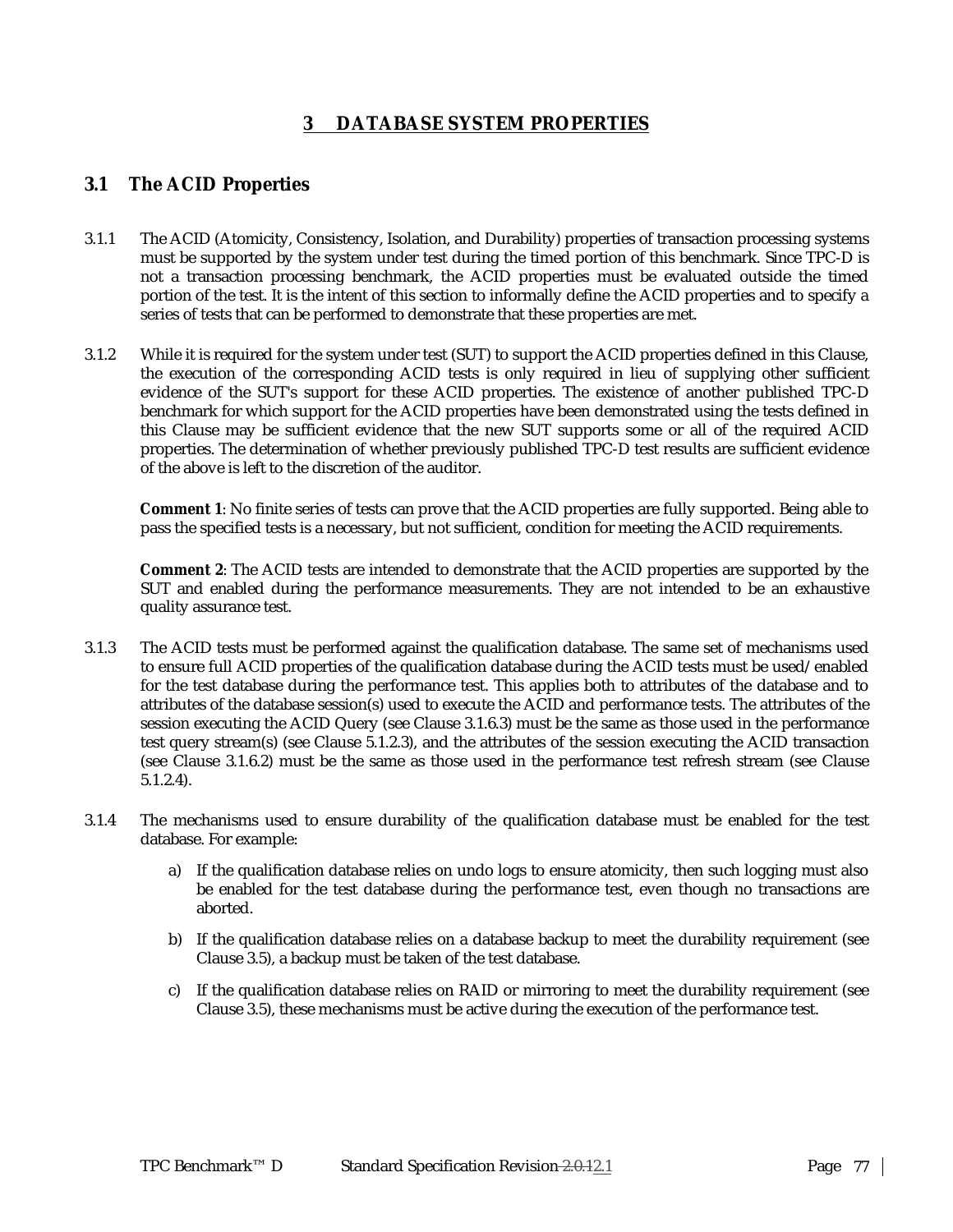3.1.5 The test sponsor must attest that the reported configuration would also pass the ACID tests with the test database.

### **3.1.6 The ACID Transaction and The ACID Query**

Since this benchmark does not contain any OLTP transaction, a special **ACID Transaction** is defined for use in some of the ACID tests. In addition, to simplify the demonstration that ACID properties are enabled while read-only queries are executing concurrently with other activities, a special **ACID Query** is defined.

3.1.6.1 Both the ACID transaction and the ACID Query utilize a **truncation function** to guarantee arithmetic function portability and consistency of results. Define trunc(n,p) as

$$
trunc(n, p) = \left\lfloor n^* 10^p \, \text{J} \right\rfloor 10^p
$$

which truncates n to the p<sup>th</sup> decimal place (e.g., trunc(1.357,2) = 1.35).

**Comment:** The intent of this clause is to specify the required functionality without dictating a particular implementation.

3.1.6.2 The ACID Transaction must be implemented to conform to the following transaction profile:

Given the set of input data (O\_KEY, L\_KEY, [delta]), with

- O\_KEY selected at random from the same distribution as that used to populate L\_ORDERKEY in the qualification database (see Clause 4.2.3),
- L KEY selected at random from [1 .. M] where

 $M =$  SELECT MAX(L\_LINENUMBER) FROM LINEITEM WHERE L\_ORDERKEY = O\_KEY

using the qualification database, and

[delta] selected at random within [1 .. 100] :

```
BEGIN TRANSACTION
```

```
Read O TOTALPRICE from ORDERS into [ototal]
   where O ORDERKEY = [o \text{key}]Read L_QUANTITY, L_EXTENDEDPRICE, L_PARTKEY, L_SUPPKEY, L_TAX, L_DISCOUNT into
   [quantity], [extprice], [pkey], [skey], [tax], [disc]
   where L_ORDERKEY = [o key] and L_LINENUMBER = [1 \text{ key}]Set [ototal] = [ototal] - trunc( trunc([extprice] * (1 - [disc]), 2) *(1 + [tax]), 2)Set [rprice] = trunc([extprice]/[quantity], 2)
Set [cost] = trunc([rprice] * [delta], 2)Set [new_extprice] = [extprice] + [cost]
Set [new\_ototal] = trunc([new\_extprice] * (1.0 - [disc]), 2)Set [new\_ototal] = trunc([new\_ototal] * (1.0 + [tax]), 2)Set [new_ototal] = [ototal] + [new_ototal]
   Update LINEITEM
   where L<sup>ORDERKEY = [o_ke_y] and L<sup>LINENUMBER = [1_ke_y]</sup></sup>
Set L EXTENDEDPRICE = [new extprice]
Set L QUANTITY = [quantity] + [delta]Write L_EXTENDEDPRICE, L_QUANTITY to LINEITEM
   Update ORDERS where O_ORDERKEY = [o\;key]Set O TOTALPRICE = [new ototal]
```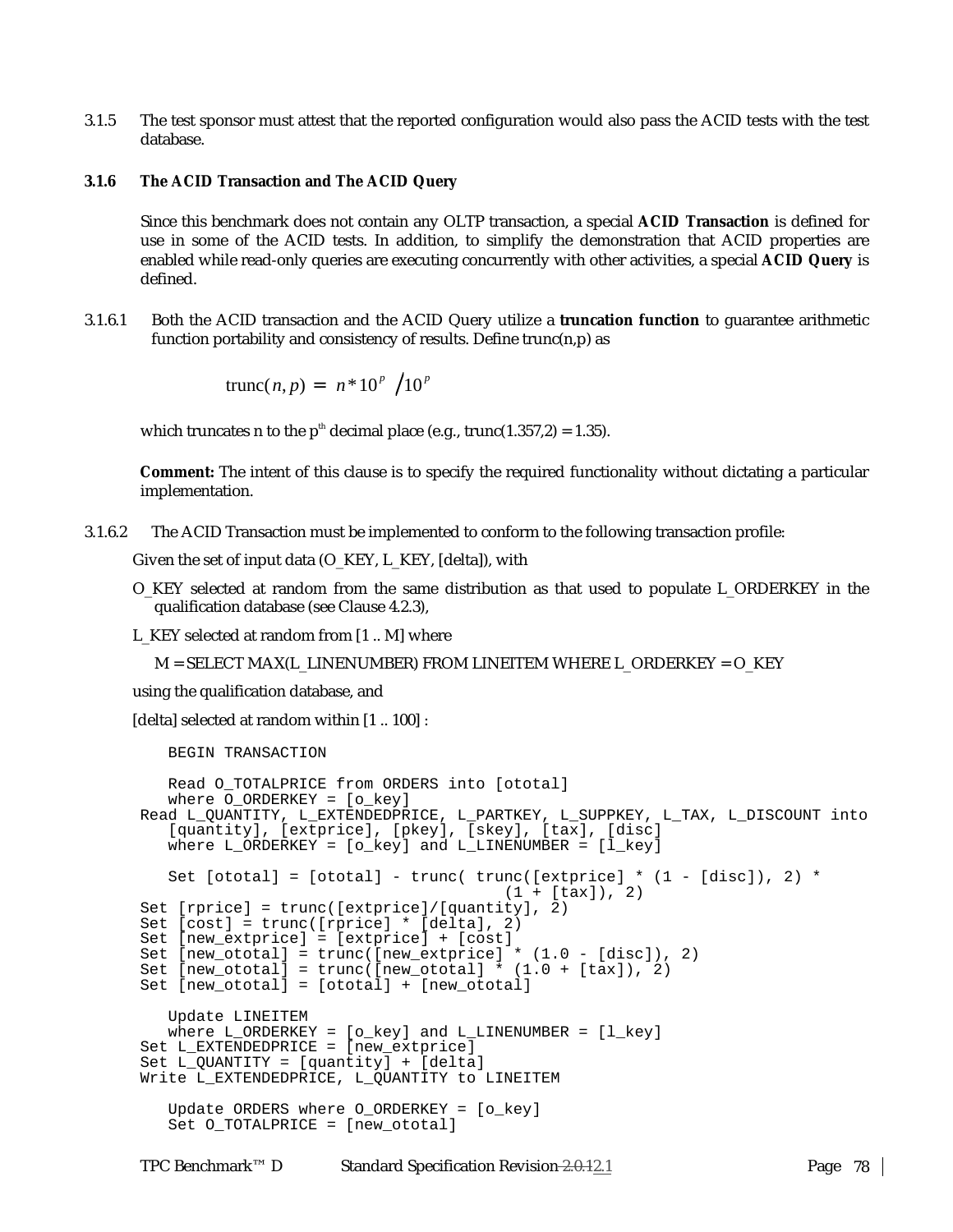```
Write O_TOTALPRICE to ORDERS
Insert Into HISTORY
Values ([pkey], [skey], [o_key], [l_key], [delta], [current_date_time])
COMMIT TRANSACTION
Return [rprice], [quantity], [tax], [disc], [extprice], [ototal] to driver
```
Where HISTORY is a table required only for the ACID tests and defined as follows:

| <b>Column Name</b> | <b>Datatype Requirements</b> |                                 |
|--------------------|------------------------------|---------------------------------|
| H_P_KEY            | identifier                   | Foreign reference to P_PARTKEY  |
| H S KEY            | identifier                   | Foreign reference to S_SUPPKEY  |
| H O KEY            | identifier                   | Foreign reference to O_ORDERKEY |
| <b>H_L_KEY</b>     | integer                      |                                 |
| H DELTA            | integer                      |                                 |
| H DATE T           | date and time to second      |                                 |

**Comment**: The values returned by the ACID Transaction are the old values, as read before the updates.

3.1.6.3 The ACID Query must be implemented to conform to the following functional query definition:

## Given the input data:

O\_KEY, selected within the same distributions as those used for the population of L\_ORDERKEY in the qualification database:

```
SELECT SUM(trunc(
         trunc(L_EXTENDEDPRICE
            * (1 - L DISCOUNT), 2)
         * (1 + L TAX), 2))
FROM LINEITEM
WHERE L_ORDERKEY = [o_key]
```
- 3.1.6.4 The ACID Transaction and the ACID Query must be used to demonstrate that the ACID properties are fully supported by the system under test.
- 3.1.6.5 Although the ACID Transaction and the ACID Query do not involve all the tables of the TPC-D database, the ACID properties must be supported for all tables of the TPC-D database.

## **3.2 Atomicity Requirements**

## **3.2.1 Atomicity Property Definition**

The system under test must guarantee that transactions are atomic; the system will either perform all individual operations on the data, or will assure that no partially-completed operations leave any effects on the data.

## **3.2.2 Atomicity Tests**

3.2.2.1 Perform the ACID Transaction (see Clause 3.1.5) for a randomly selected set of input data and verify that the appropriate rows have been changed in the ORDERS, LINEITEM, and HISTORY tables.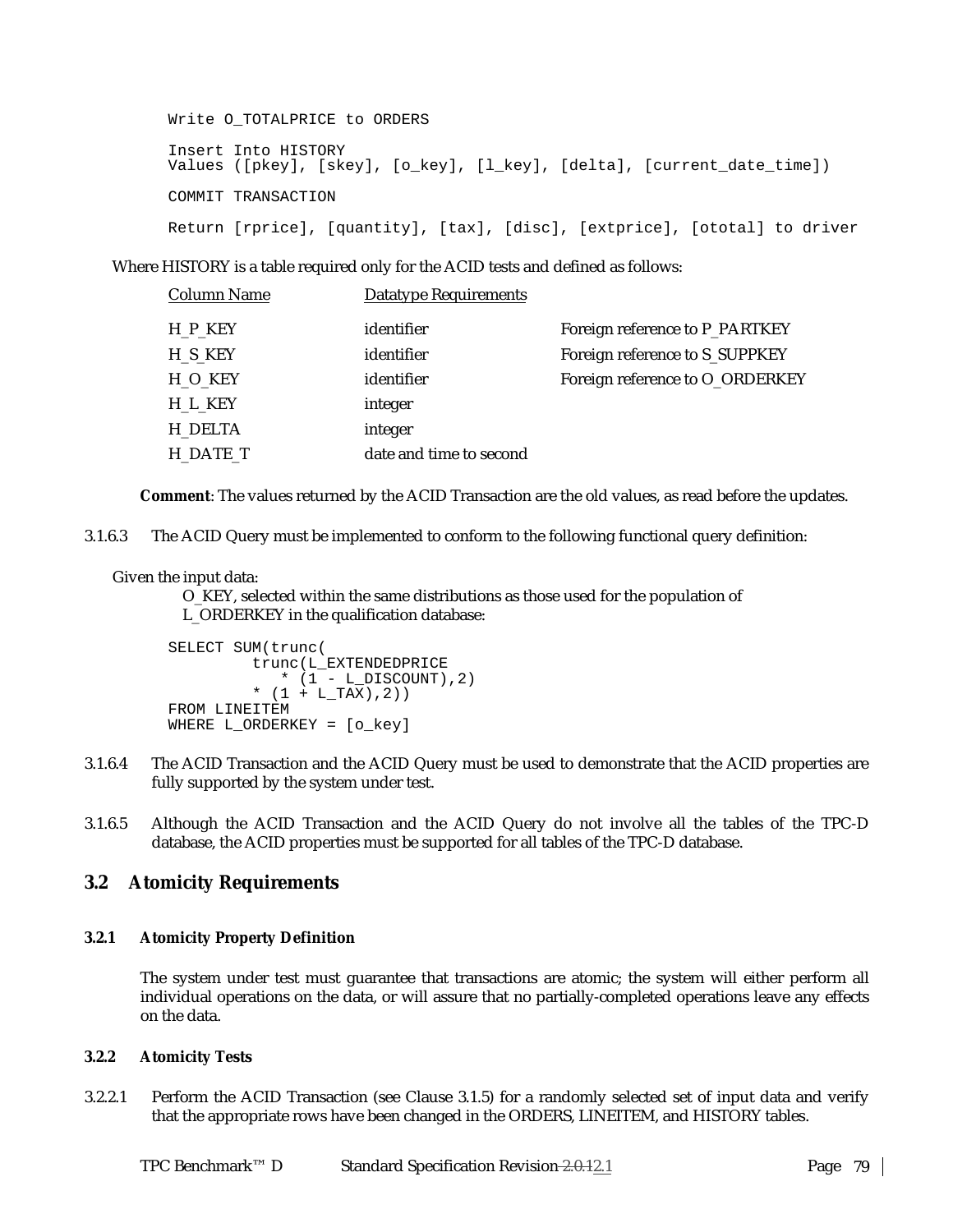3.2.2.2 Perform the ACID Transaction for a randomly selected set of input data, substituting a ROLLBACK of the transaction for the COMMIT of the transaction. Verify that the appropriate rows have not been changed in the ORDERS, LINEITEM, and HISTORY tables.

## **3.3 Consistency Requirements**

## **3.3.1 Consistency Property Definition**

Consistency is the property of the application that requires any execution of transactions to take the database from one consistent state to another.

## **3.3.2 Consistency Condition**

3.3.2.1 A consistent state for the TPC-D database is defined to exist when:

```
O_TOTALPRICE = SUM(trunc(
                   trunc(L_EXTENDEDPRICE
                      *(1 - L_{DISCOUNT}), 2)* (1+L TAX), 2))
```
for each ORDERS and LINEITEM defined by (O\_ORDERKEY = L\_ORDERKEY)

- 3.3.2.2 A TPC-D database, when populated as defined in Clause 4.2, must meet the consistency condition defined in Clause 3.3.2.1.
- 3.3.2.3 If data is replicated, as permitted under Clause 1.5.6, each copy must meet the consistency condition defined in Clause 3.3.2.1.

## **3.3.3 Consistency Tests**

To verify the consistency between the ORDERS, and LINEITEM tables, perform the following steps:

- Step 1: Verify that the ORDERS, and LINEITEM tables are initially consistent as defined in Clause 3.3.2.1, based on a random sample of at least 10 distinct values of O\_ORDERKEY.
- Step 2: Submit at least 100 ACID Transactions from each of at least the number of execution streams ( # query streams + 1 refresh stream) used in the reported throughput test (see Clause 5.3.4). Each transaction must use values of (O\_KEY, L\_KEY, DELTA) randomly generated within the ranges defined in Clause 3.1.6.2. Ensure that all the values of O\_ORDERKEY chosen in Step 1 are used by some transaction in Step 2.
- Step 3: Re-verify the consistency of the ORDERS, and LINEITEM tables as defined in Clause 3.3.2.1 based on the same sample values of O\_ORDERKEY selected in Step 1.

## **3.4 Isolation Requirements**

## **3.4.1 Isolation Property Definition**

Isolation can be defined in terms of the following phenomena that may occur during the execution of concurrent database transactions (i.e., read-write transactions or read-only queries):

P0 ("Dirty Write"): Database transaction T1 reads a data element and modifies it. Database transaction T2 then modifies or deletes that data element, and performs a COMMIT. If T1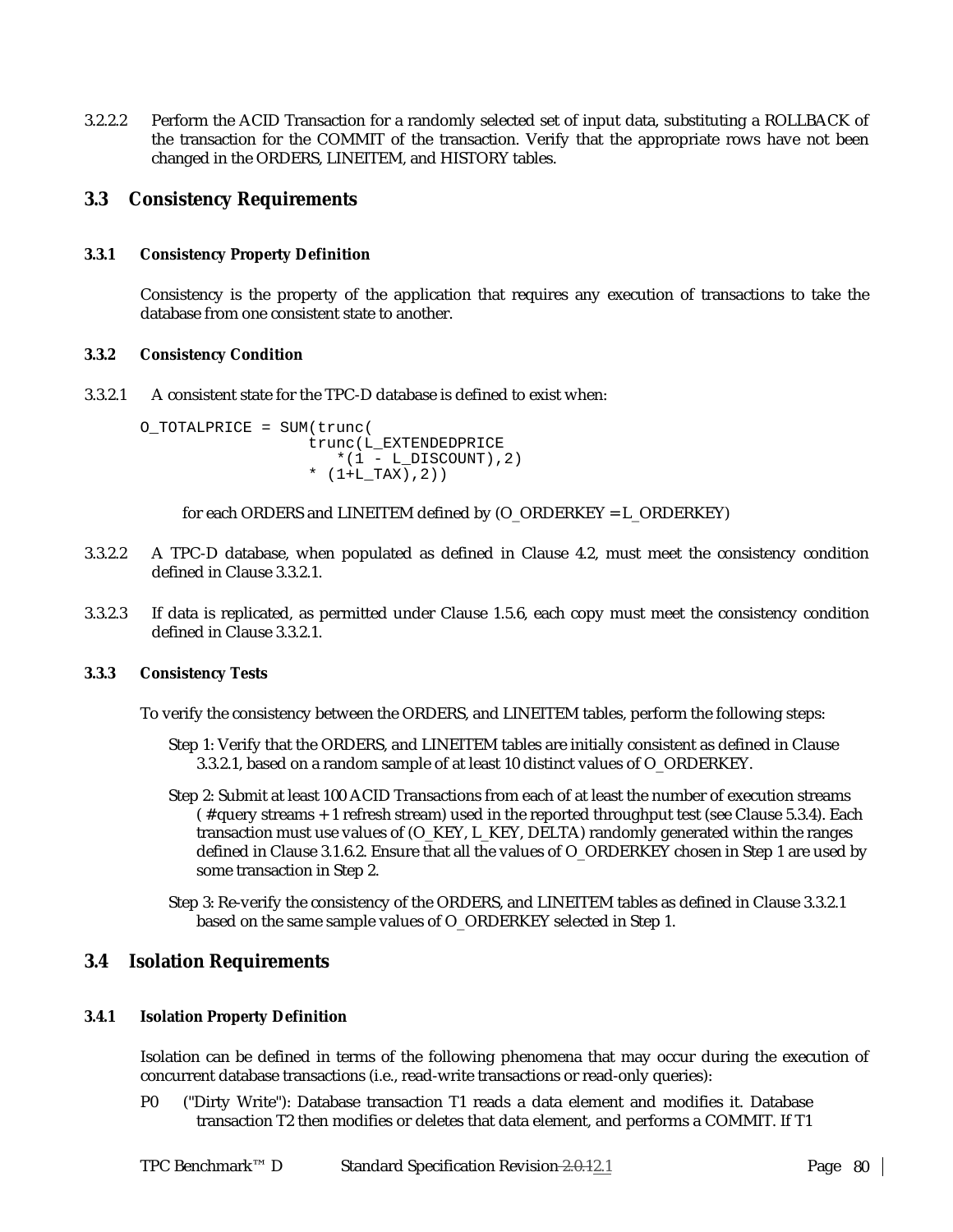were to attempt to re-read the data element, it may receive the modified value from T2 or discover that the data element has been deleted.

- P1 ("Dirty Read"): Database transaction T1 modifies a data element. Database transaction T2 then reads that data element before T1 performs a COMMIT. If T1 were to perform a ROLLBACK, T2 will have read a value that was never committed and that may thus be considered to have never existed.
- P2 ("Non-repeatable Read"): Database transaction T1 reads a data element. Database transaction T2 then modifies or deletes that data element, and performs a COMMIT. If T1 were to attempt to re-read the data element, it may receive the modified value or discover that the data element has been deleted.
- P3 ("Phantom"): Database transaction T1 reads a set of values N that satisfy some <search condition>. Database transaction T2 then executes statements that generate one or more data elements that satisfy the <search condition> used by database transaction T1. If database transaction T1 were to repeat the initial read with the same <search condition>, it obtains a different set of values.

Each database transaction T1 and T2 above must be executed completely or not at all.

|                | <b>Phenomena PO</b> | <b>Phenomena P1</b> | <b>Phenomena P2</b> | <b>Phenomena P3</b> |
|----------------|---------------------|---------------------|---------------------|---------------------|
| Level 0        | Not Possible        | Possible            | Possible            | Possible            |
| Level 1        | Not Possible        | Not Possible        | Possible            | Possible            |
| <b>Level 2</b> | Not Possible        | Not Possible        | Not Possible        | Possible            |
| Level 3        | Not Possible        | Not Possible        | Not Possible        | Not Possible        |

The following table defines four isolation levels with respect to the phenomena P0, P1, P2, and P3.

## **Table 1: Isolation Levels**

The following terms are defined:

- $T_1$  = An instance of the ACID Transaction;
- $T_2$  = An instance of the ACID Transaction;
- $T_3$  = Any of the TPC-D queries 1 to 22 or an instance of the ACID query;
- $T_n$  = Any arbitrary transaction.

Although arbitrary, the transaction  $T_n$  shall not do dirty writes.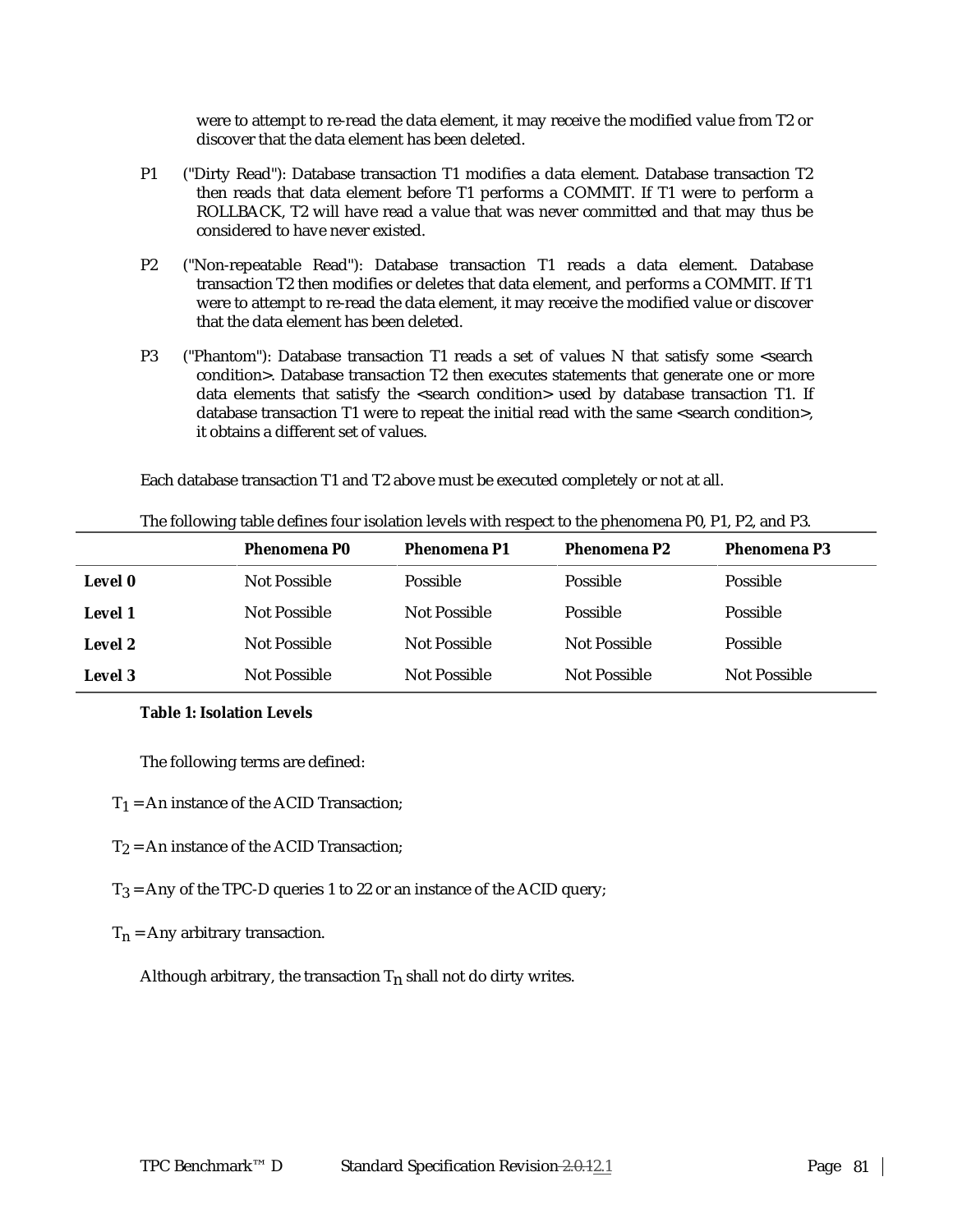| Req. $#$ | For transactions in<br>this set: | these<br>phenomena:                                               | must NOT be seen by<br>this transaction: | <b>Textual Description:</b>                                                                                                 |
|----------|----------------------------------|-------------------------------------------------------------------|------------------------------------------|-----------------------------------------------------------------------------------------------------------------------------|
| 1.       | ${T_i, T_j} 1 \le i, j \le 2$    | P <sub>0</sub> , P <sub>1</sub> , P <sub>2</sub> , P <sub>3</sub> | Ti                                       | Level 3 isolation between any two<br><b>ACID</b> Transactions.                                                              |
| 2.       | ${T_i, T_n}1 \le i \le 2$        | P0, P1, P2                                                        | $T_i$                                    | Level 2 isolation for any ACID<br>Transaction relative to any arbitrary<br>transaction.                                     |
| 3.       | ${T_i, T_3}1 \le i \le n$        | <b>PO. P1</b>                                                     | $T_3$                                    | Level 1 isolation for any of TPC-D<br>queries 1 to 22 relative to any ACID<br>Transaction and any arbitrary<br>transaction. |

The following table defines the isolation requirements that must be met by TPC-D implementations.

#### **Table 2: Isolation Requirements**

Sufficient conditions must be enabled at either the system or application level to ensure the required isolation defined above is obtained.

However, the required isolation levels must not be obtained by the use of configurations or explicit session-level options that give a particular session or transaction a priori exclusive access to the database.

The intent is not to preclude automatic mechanisms such as lock escalation, but to disallow configurations and options that would a priori preclude queries and update transactions against the same database from making progress concurrently.

In addition, the configuration of the database or session-level options must be such that the continuous submission of arbitrary (read-only) queries against one or more tables could not indefinitely delay update transactions affecting those tables from making progress.

#### **3.4.2 Isolation Tests**

For conventional locking schemes, isolation shall be tested as described below. Systems that implement other isolation schemes may require different validation techniques. It is the responsibility of the test sponsor to disclose those techniques and the tests for them. If isolation schemes other than conventional locking are used, it is permissible to implement these tests differently provided full details are disclosed.

The six tests described here are designed to verify that the system under test is configured to support the required isolation levels, as defined in Clause 3.4.1. All Isolation Tests are performed using a randomly selected set of values (P\_KEY, S\_KEY, O\_KEY, L\_KEY, DELTA).

**Comment**: In the isolation tests, the values returned by the ACID Transaction are the old values, as read before the updates.

## 3.4.2.1 Isolation Test 1

This test demonstrates isolation for the read-write conflict of a read-write transaction and a read-only transaction when the read-write transaction is committed. Perform the following steps:

Step1: Start an ACID Transaction Txn1 for a randomly selected O\_KEY, L\_KEY, and DELTA.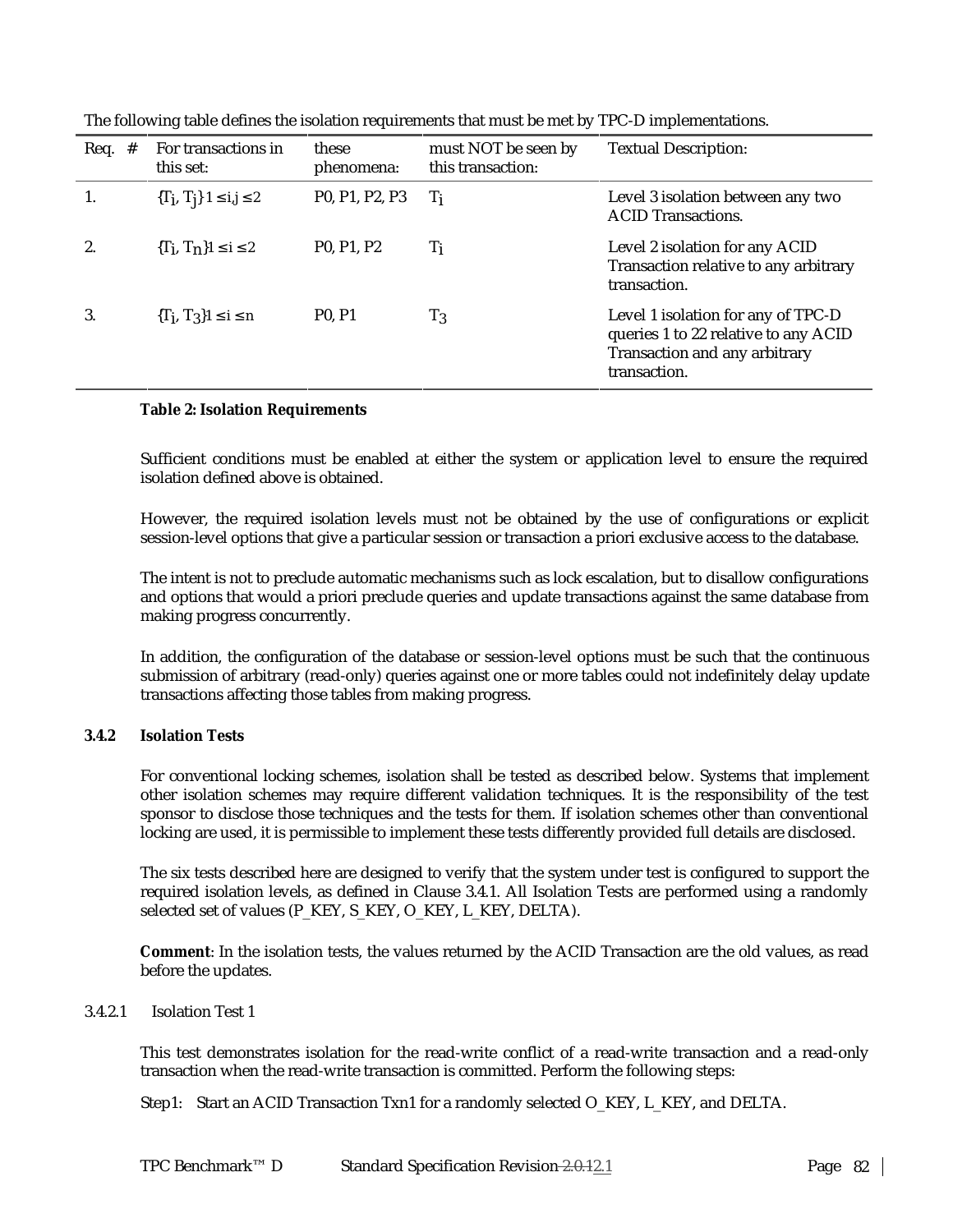- Step2: Suspend Txn1 immediately prior to COMMIT.
- Step3: Start an ACID Query Txn2 for the same O\_KEY as in Step 1. (Txn2 attempts to read the data that has just been updated by Txn1.)
- Step4: Verify that Txn2 does not see Txn1's updates.
- Step5: Allow Txn1 to complete.
- Step6: Txn2 should now have completed.

#### 3.4.2.2 Isolation Test 2

This test demonstrates isolation for the read-write conflict of a read-write transaction and a read-only transaction when the read-write transaction is rolled back. Perform the following steps:

- Step1: Start an ACID Transaction Txn1 for a randomly selected O\_KEY, L\_KEY, and DELTA.
- Step2: Suspend Txn1 immediately prior to COMMIT.
- Step3: Start an ACID Query Txn2 for the same O\_KEY as in Step 1. (Txn2 attempts to read the data that has just been updated by Txn1.)
- Step4: Verify that Txn2 does not see Txn1's updates.
- Step5: Force Txn1 to rollback.
- Step6: Txn2 should now have completed.

#### 3.4.2.3 Isolation Test 3

This test demonstrates isolation for the write-write conflict of two update transactions when the first transaction is committed. Perform the following steps:

- Step1: Start an ACID Transaction Txn1 for a randomly selected O\_KEY, L\_KEY, and DELTA1.
- Step2: Stop Txn1 immediately prior to COMMIT.
- Step3: Start another ACID Transaction Txn2 for the same O\_KEY, L\_KEY and for a randomly selected DELTA2. (Txn2 attempts to read and update the data that has just been updated by Txn1.)
- Step4: Verify that Txn2 waits.
- Step5: Allow Txn1 to complete. Txn2 should now complete.
- Step6: Verify that Txn2.L\_EXTENDEDPRICE = Txn1.L\_EXTENDEDPRICE+ (DELTA1 \* (Txn1.L\_EXTENDEDPRICE / Txn1.L\_QUANTITY))

## 3.4.2.4 Isolation Test 4

This test demonstrates isolation for the write-write conflict of two update transactions when the first transaction is rolled back. Perform the following steps:

- Step1: Start an ACID Transaction Txn1 for a randomly selected O\_KEY, L\_KEY, and DELTA1.
- Step2: Stop Txn1 immediately prior to COMMIT.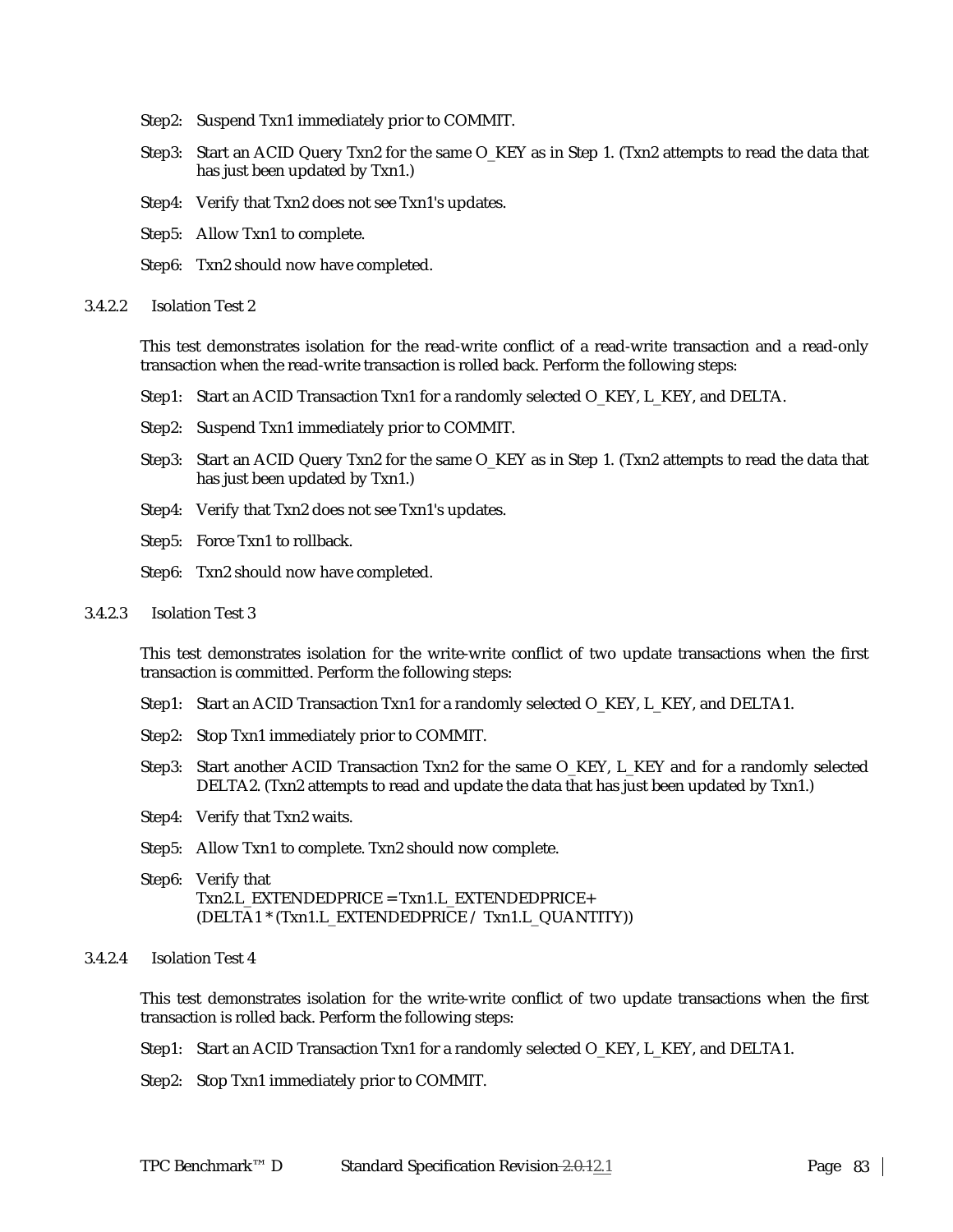- Step3: Start another ACID Transaction Txn2 for the same O\_KEY, L\_KEY and for a randomly selected DELTA2. (Txn2 attempts to read and update the data that has just been updated by Txn1.)
- Step4: Verify that Txn2 waits.
- Step5: Force Txn1 to rollback. Txn2 should now complete.
- Step6: Verify that Txn2.L\_EXTENDEDPRICE = Txn1.L\_EXTENDEDPRICE
- 3.4.2.5 Isolation Test 5

This test demonstrates the ability of read and write transactions affecting different database tables to make progress concurrently.

- Step1: Start an ACID Transaction Txn1 with randomly selected values of O\_KEY, L\_KEY and DELTA.
- Step2: Suspend Txn1 immediately prior to COMMIT.
- Step3: Start a transaction Txn2 that does the following: Select random values of PS\_PARTKEY and PS\_SUPPKEY. Return all columns of the PARTSUPP table for which PS\_PARTKEY and PS\_SUPPKEY are equal to the selected values.
- Step4: Verify that Txn2 completes.
- Step5: Allow Txn1 to complete. Verify that the appropriate rows in the ORDERS, LINEITEM and HISTORY tables have been changed.
- 3.4.2.6 Isolation Test 6

This test demonstrates that the continuous submission of arbitrary (read-only) queries against one or more tables of the database does not indefinitely delay update transactions affecting those tables from making progress.

Step1: Start a transaction Txn1. Txn1 executes Q1 (from Clause 2.4) against the qualification database where the substitution parameter [delta] is chosen from the interval [0 .. 2159] so that the query runs for a sufficient length of time.

**Comment**: Choosing [delta] = 0 will maximize the run time of Txn1.

Step2: Before Txn1 completes, submit an ACID Transaction Txn2 with randomly selected values of O\_KEY, L\_KEY and DELTA.

If Txn2 completes before Txn1 completes, verify that the appropriate rows in the ORDERS, LINEITEM and HISTORY tables have been changed. In this case, the test is complete with only Steps 1 and 2. If Txn2 will not complete before Txn1 completes, perform Steps 3 and 4:

- Step3: Ensure that Txn1 is still active. Submit a third transaction Txn3, which executes Q1 against the qualification database with a test-sponsor selected value of the substitution parameter [delta] that is not equal to the one used in Step 1.
- Step4: Verify that Txn2 completes before Txn3, and that the appropriate rows in the ORDERS, LINEITEM and HISTORY tables have been changed.

**Comment**: In some implementations Txn2 will not queue behind Txn1. If Txn2 completes prior to Txn1 completion, it is not necessary to run Txn3 in order to demonstrate that updates will be processed in a timely manner as required by 3.4.2.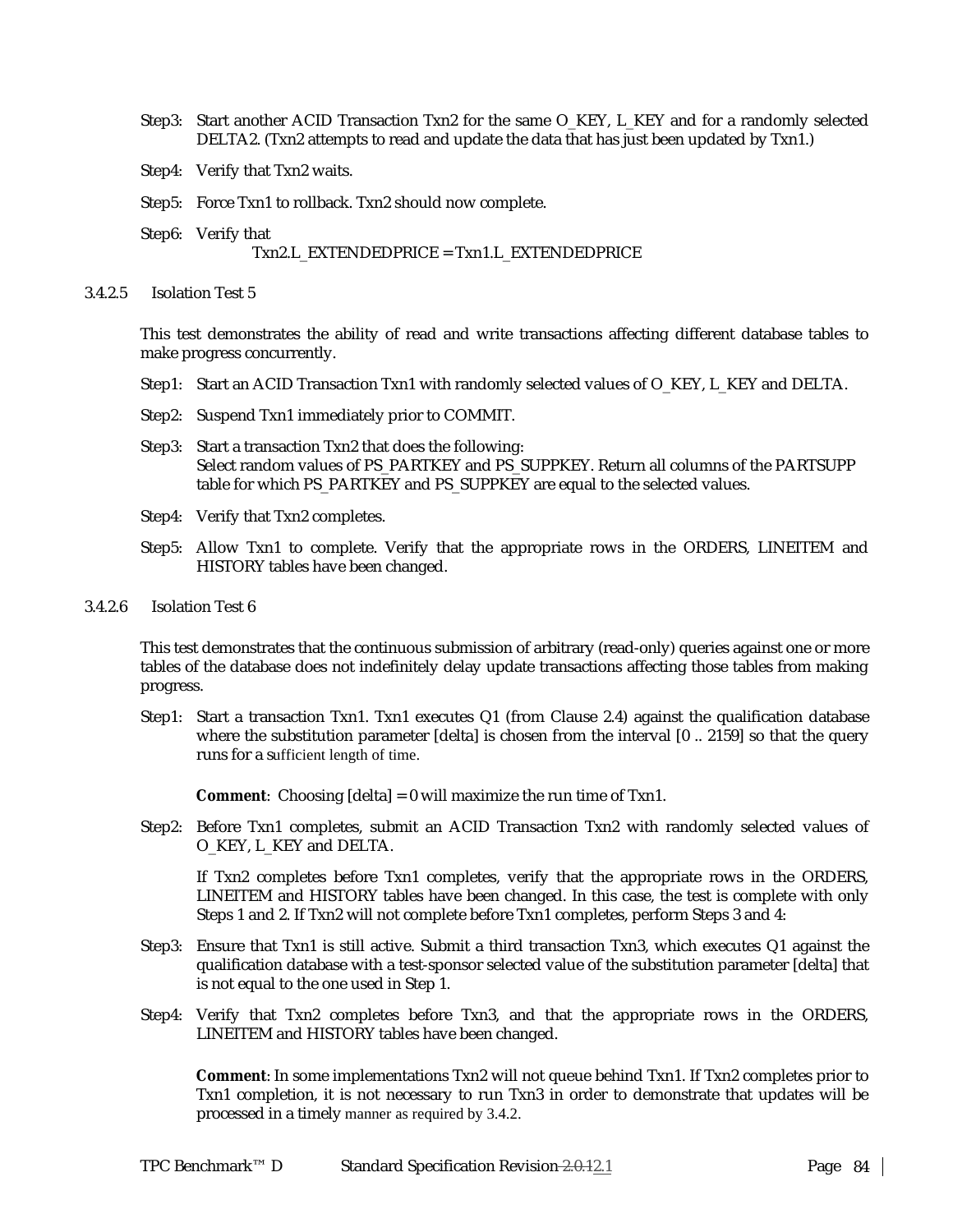# **3.5 Durability Requirements**

The SUT must guarantee durability: the ability to preserve the effects of committed transactions and ensure database consistency after recovery from any one of the failures listed in Clause 3.5.3.

**Comment**: No system provides complete durability (i.e., durability under all possible types of failures). The specific set of single failures addressed in Clause 3.5.3 is deemed sufficiently significant to justify demonstration of durability across such failures.

## **3.5.1 Durable Medium Definition**

A durable medium is a data storage medium that is either:

- a) An inherently non-volatile medium (e.g., magnetic disk, magnetic tape, optical disk, etc.) or;
- b) A volatile medium with its own self-contained power supply that will retain and permit the transfer of data, before any data is lost, to an inherently non-volatile medium after the failure of external power.

A configured and priced Uninterruptible Power Supply (UPS) is not considered external power.

**Comment**: A durable medium can fail; this is usually protected against by replication on a second durable medium (e.g., mirroring) or logging to another durable medium. Memory can be considered a durable medium if it can preserve data long enough to satisfy the requirement (b) above, for example, if it is accompanied by an Uninterruptible Power Supply, and the contents of memory can be transferred to an inherently non-volatile medium during the failure. Note that no distinction is made between main memory and memory performing similar permanent or temporary data storage in other parts of the system (e.g., disk controller caches).

#### **3.5.2 Committed Property Definition**

3.5.2.1 A transaction is considered committed when the transaction manager component of the system has either written the log or written the data for the committed updates associated with the transaction to a durable medium.

**Comment 1**: Transactions can be committed without the user subsequently receiving notification of that fact, since message integrity is not required for TPC-D.

**Comment 2:** Although the order of operations in the ACID Transaction is immaterial, the actual return of data cannot begin until the commit operation has successfully completed.

3.5.2.2 To facilitate the execution of the durability tests the driver must maintain a durable success file that records the details of each transaction which has successfully completed and whose message has been returned to the driver. At the time of an induced failure this success file must contain a record of all transactions which have been committed, except for transactions whose commit notification message to the driver was interrupted by the failure.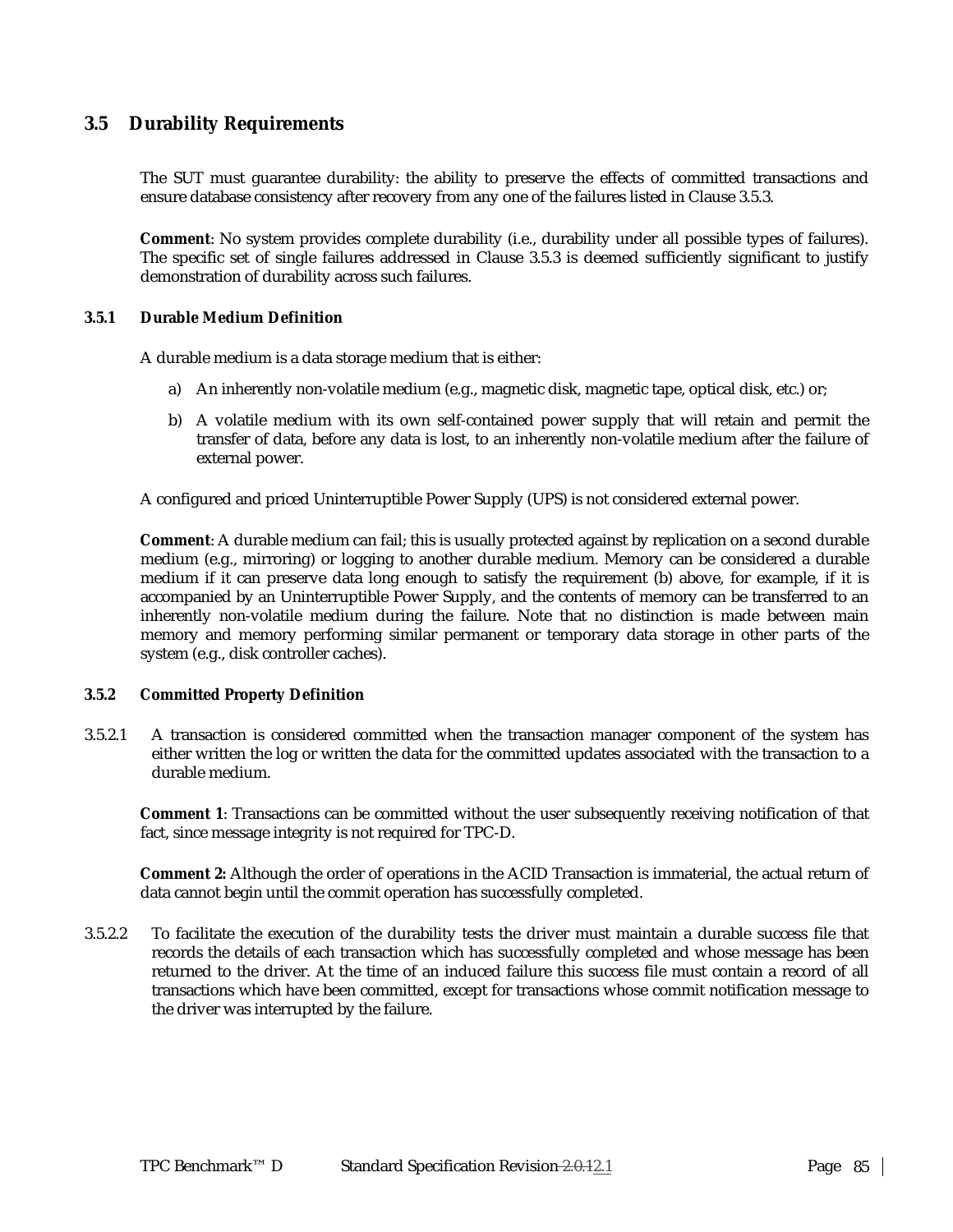The durability success file is required only for the durability tests and must contain the following fields:

| Fields       | <b>Datatype Definition</b> |                                 |
|--------------|----------------------------|---------------------------------|
| P_KEY        | identifier                 | Foreign reference to P_PARTKEY  |
| S KEY        | identifier                 | Foreign reference to S_SUPPKEY  |
| O KEY        | identifier                 | Foreign reference to O_ORDERKEY |
| L KEY        | integer                    |                                 |
| <b>DELTA</b> | integer                    |                                 |
| DATE T       | date and time to second    |                                 |

**Comment**: If the driver resides on the SUT, the success file must be isolated from the TPC-D database. For example, the success file must be written outside of the ACID Transaction, and if the durability of the success file is provided by the same data manager as the TPC-D database, it must use a different log file.

## **3.5.3 Durability Across Single Failures**

The test sponsor is required to guarantee that the test system will preserve the database and the effects of committed updates after recovery from any of the failures listed below:

1. Permanent irrecoverable failure of any single durable medium containing TPC-D database tables or recovery log data. The media to be failed is to be chosen at random by the auditor, and cannot be specially prepared.

**Comment**: If main memory is used as a durable medium, then it must be considered as a potential single point of failure. Sample mechanisms to survive single durable medium failures are database archiving in conjunction with a redo (after image) log, and mirrored durable media. If memory is the durable medium and mirroring is the mechanism used to ensure durability, then the mirrored memories must be independently powered.

2. Instantaneous interruption (system crash/system hang) in processing which requires system re-boot to recover.

**Comment**: This implies abnormal system shutdown, which requires loading of a fresh copy of the operating system from the boot device. It does not necessarily imply loss of volatile memory. When the recovery mechanism relies on the pre-failure contents of volatile memory, the means used to avoid the loss of volatile memory (e.g., an Uninterruptible Power Supply) must be included in the system cost calculation. A sample mechanism to survive an instantaneous interruption in processing is an undo/redo log.

3. Failure of all or part of memory (loss of contents).

**Comment**: This implies that all or part of memory has failed. This may be caused by a loss of external power or the permanent failure of a memory board.

## **3.5.4 Durability Tests**

The intent of these tests is to demonstrate that all transactions whose output messages have been received by the driver have in fact been committed in spite of any single failure from the list in Clause 3.5.3 and that all consistency conditions are still met after the database is recovered.

For each of the failure types defined in Clause 3.5.3 perform the following steps: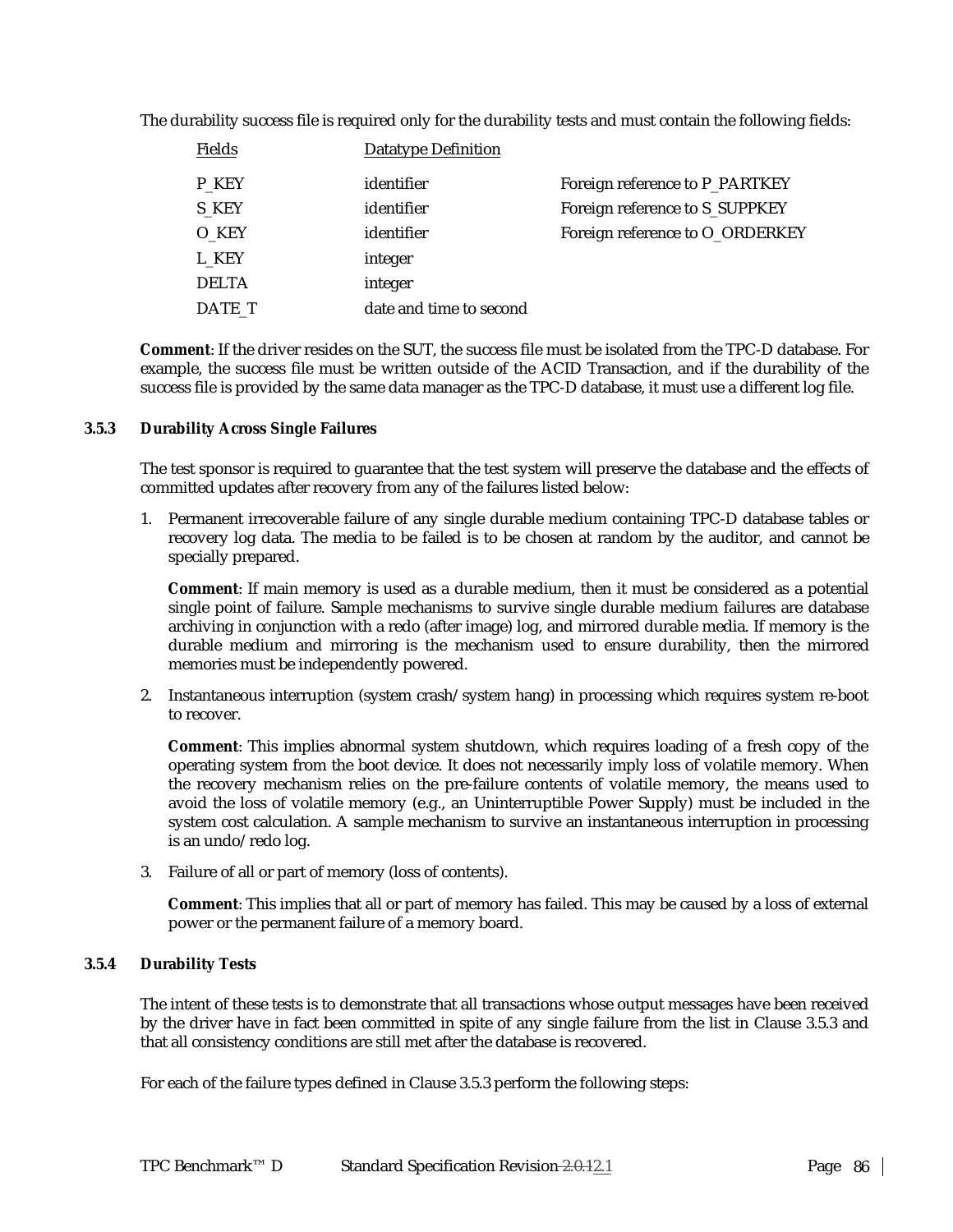- 1. Verify that the ORDERS, and LINEITEM tables are initially consistent as defined in Clause 3.3.2.1, based on a random sample of at least 10 distinct values of O\_ORDERKEY.
- 2. Asynchronously submit a minimum of 200 ACID Transactions from each of at least the number of the execution streams (# query streams + 1 refresh stream) used in the reported throughput test. Each transaction must use values of (O\_KEY, L\_KEY, DELTA) randomly generated within the ranges defined in Clause 3.1.6.2. Ensure that all the values of O\_ORDERKEY chosen in Step 1 are used by some transaction in Step 2. It must be demonstrated that transactions are in progress at the time of the failure.
- 3. Wait until at least 100 of the ACID transactions from each stream submitted in Step 2 have completed. Cause the failure selected from the list in Clause 3.5.3. At the time of the failure, it must be demonstrated that:
	- At least one transaction is in flight.
	- No stream has completed submission of the required minimum number of ACID transactions as defined in Step 2.

**Comment**: The intent is that the failure is induced while all streams are continuously submitting and executing transactions. If the number of in-flight transactions at the point of failure is less than the number of streams, this is assumed to be a random consequence of interrupting some streams during the very small interval between committing one transaction and submitting the next.

- Step1: Restart the system under test using normal recovery procedures.
- Step2: Compare the contents of the durability success file and the HISTORY table to verify that records in the success file for a committed ACID Transaction have a corresponding record in the HISTORY table and that no success record exists for uncommitted transactions. Count the number of entries in the success file and in the HISTORY table and report any difference.

**Comment**: This difference can only be due to transactions that were committed on the system under test, but for which the data was not written in the success file before the failure.

Step3: Re-verify the consistency of the ORDERS, and LINEITEM tables as defined in Clause 3.3.2.1.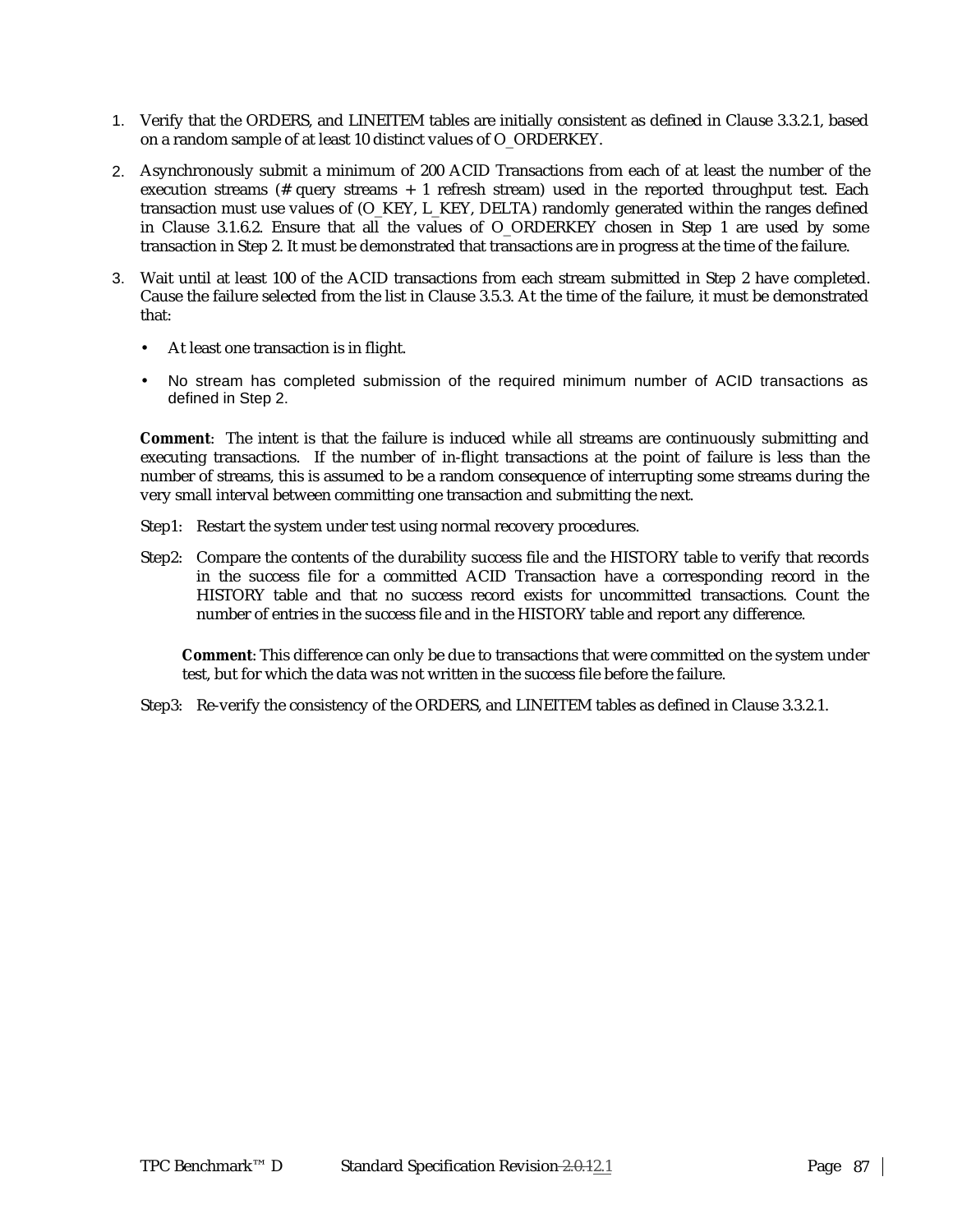# **4 SCALING AND DATABASE POPULATION**

# **4.1 Database Definition and Scaling**

## **4.1.1 Test Database**

- 4.1.1.1 The test database is the database used to execute the load test and the performance test (see Clause 5.1.1.4).
- 4.1.1.2 The test database must be scaled as defined in Clause 4.1.3.
- 4.1.1.3 The test database must be populated according to Clause 4.2.

## **4.1.2 Qualification Database**

- 4.1.2.1 A qualification database must be created and populated for use in the query validation test described in Clause 2.3. The intent is that the functionality exercised by running the validation queries against the qualification database be the same as that exercised against the test database during the performance test. To this end, the qualification database must be identical to the test database in virtually every regard except size, including but not limited to:
	- Column definitions;
	- Method of data generation and loading;
	- Statistics gathering method;
	- ACID property implementation;
	- Type of partitioning (but not degree of partitioning);
	- Replication
	- Table type (if there is a choice);
	- Auxiliary data structures (e.g., indices).

The qualification database may differ from the test database only if the difference is directly related to the difference in sizes. For example, if the test database employs horizontal partitioning (see Clause 1.5.3), then the qualification database must also employ horizontal partitioning, though the number of partitions may differ in each case. As another example, the qualification database could be configured such that it uses a representative sub-set of the CPUs, memory and disks used by the test database configuration. If the qualification database configuration differs from the test database configuration in any way, the differences must be disclosed (see Clause 8.3.5.10).

4.1.2.2 The population of the qualification database must be exactly equal to a scale factor, SF, of 1 (see Clause 4.1.3 for a definition of SF).

## **4.1.3 Database Scaling Requirements**

4.1.3.1 Scale factors used for the test database must be chosen from the set of fixed scale factors defined as follows: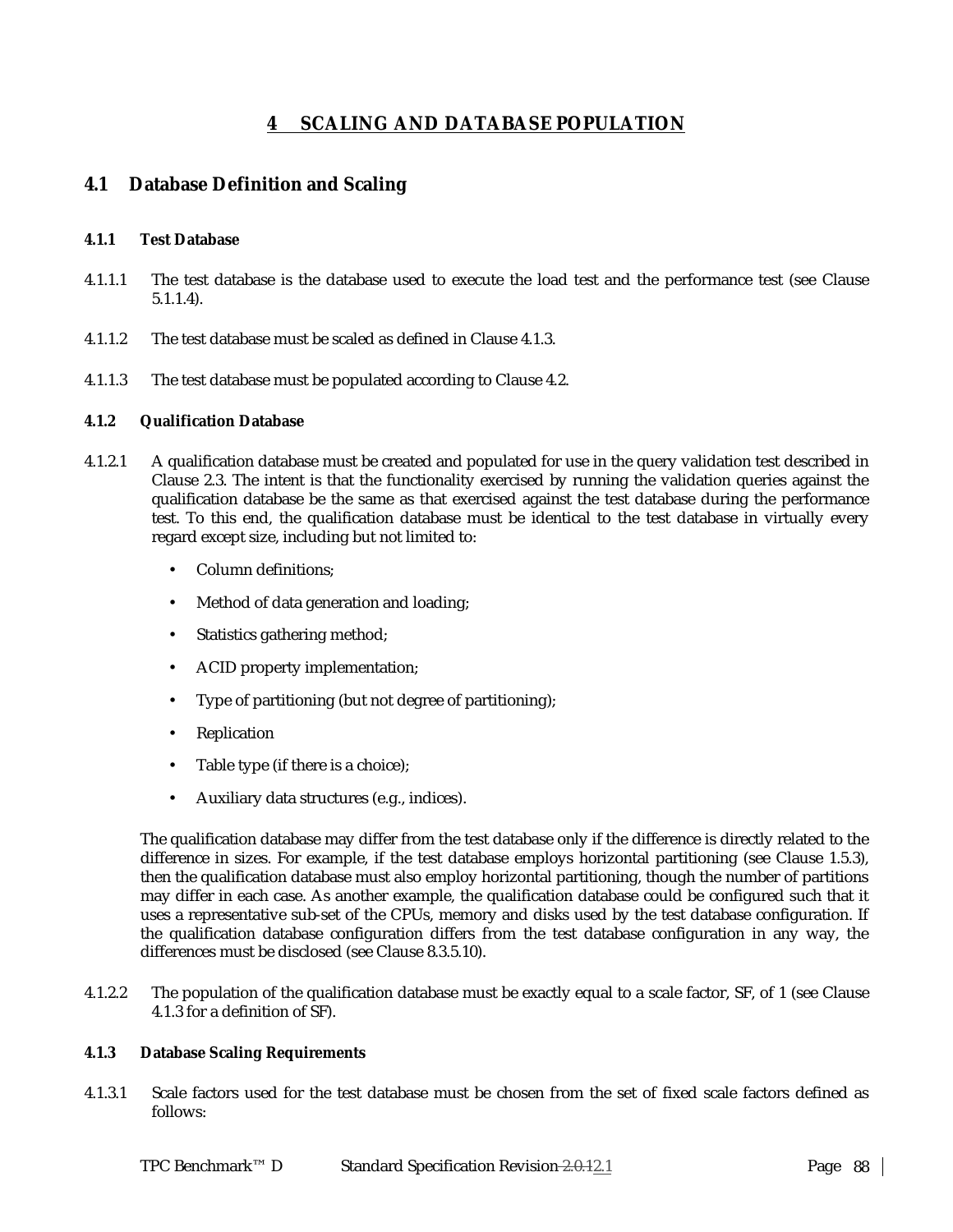1, 10, 30, 100, 300, 1,000, 3,000, 10,000

The database size is defined with reference to scale factor 1 (i.e.,  $SF = 1$ ; approximately 1GB as per Clause 4.2.5), the minimum required size for a test database. Therefore, the following series of database sizes corresponds to the series of scale factors and must be used in the metric names QphD@Size and Price-per-QphD@Size (see Clause 5.4), as well as in the executive summary statement (see Appendix E):

1GB, 10GB, 30GB, 100GB, 300GB, 1000GB, 3000GB, 10000GB

Where GB stands for gigabyte, defined to be  $2^{30}$  bytes.

**Comment 1**: Although the minimum size of the test database for a valid performance test is  $1GB$  (i.e.,  $SF =$ 1), a test database of 3GB (i.e.,  $SF = 3$ ) is not permitted. This requirement is intended to encourage comparability of results at the low end and to ensure a substantial actual difference in test database sizes.

**Comment 2**: The maximum size of the test database for a valid performance test is currently set at 10,000GB (i.e., SF = 10,000). The TPC recognizes that additional benchmark development work is necessary to allow TPC-D to scale beyond that limit.

- 4.1.3.2 Test sponsors must choose the database size they want to execute against by selecting a size and corresponding scale factor from the defined series.
- 4.1.3.3 The ratio of total data storage to database size must be computed by dividing the total durable data storage of the priced configuration (expressed in GB) by the size chosen for the test database as defined in 4.1.3.1. The ratio must be reported to the nearest 1/100th, rounded up. The ratio must be included in both the Full Disclosure Report and the Executive Summary..

## **4.2 DBGEN and Database Population**

## **4.2.1 The DBGEN Program**

4.2.1.1 The test database and the qualification database must be populated with data that meets the requirements of Clauses 4.2.2 and 4.2.3. The **DBGEN** source code provided in Appendix D is a sample implementation of a database population generator. It has been written in ANSI 'C' and has been ported to a large number of platforms. If DBGEN is used, its version must match the version of the benchmark specification.

**Comment**: Use of DBGEN is strongly recommended. Exact query answer set compliance is required and this may not be possible unless data is identical to DBGEN's output. This, in turn, may not be possible without duplicating the exact sequence of random numbers generated by DBGEN.

- 4.2.1.2 The data generated by DBGEN are meant to be compliant with Clauses 4.2.2 and 4.2.3. In case of differences between the content of these two Clauses and the data generated by DBGEN, the latter prevails.
- 4.2.1.3 If a program other than DBGEN is used to populate the database, the resultant data must meet the following requirements in order to be considered correct:
	- The content of individual columns must match that produced by DBGEN;
	- The data format of individual columns must be identical to that produced by DBGEN;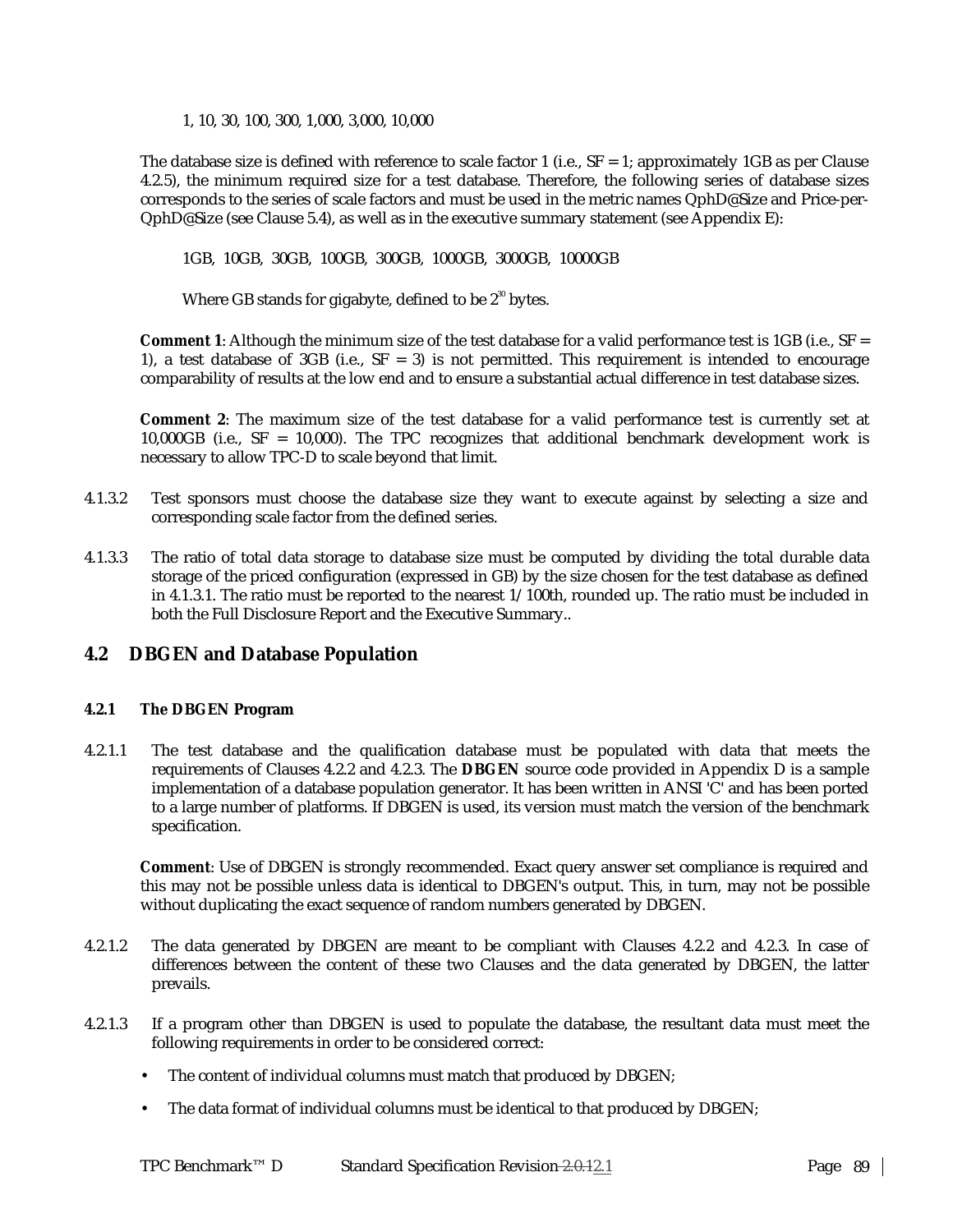• The number of rows generated for a given scale factor must match that produced by DBGEN.

**Comment 1**: The intent of this clause is to allow for modification of the DBGEN code required for portability or speed, while precluding any change that effects the resulting data.

**Comment 2**: If a program other than DBGEN is used to populate the database, its complete source code must be included in the full disclosure report. Alternatively, if a modified version of DBGEN is used, the modified source files must be disclosed in full.

## **4.2.2 Definition Of Terms**

- 4.2.2.1 The term **random** means independently selected and uniformly distributed over the specified range of values.
- 4.2.2.2 The term **unique within [x]** represents any one value within a set of x values between 1 and x, unique within the scope of rows being populated.
- 4.2.2.3 The notation **random value [x .. y]** represents a random value between x and y inclusively, with a mean of  $(x+y)/2$ , and with the same number of digits of precision as shown. For example, [0.01 .. 100.00] has 10,000 unique values, whereas [1..100] has only 100 unique values.
- 4.2.2.4 The notation **random string [list\_name]** represents a string selected at random within the list of strings list name as defined in Clause 4.2.2.12. Each string must be selected with equal probability.
- 4.2.2.5 The notation **text appended with digit [text, x]** represents a string generated by concatenating the substring text, the character "# ", and the sub-string representation of the number x.
- 4.2.2.6 The notation **random a-string [x]** represents a string of length x comprised of randomly generated alphanumeric characters within a character set of at least 64 symbols.
- 4.2.2.7 The notation **random v-string [x]** represents a string comprised of randomly generated alphanumeric characters within a character set of at least 64 symbols. The length of the string is a random value [0.4 x .. 1.6 x] rounded up to the next integer.
- 4.2.2.8 The term **date** represents a string of numeric characters separated by hyphens and comprised of a 4 digit year, 2 digit month and 2 digit day of the month.
- 4.2.2.9 The term **phone number** represents a string of numeric characters separated by hyphens and generated as follows:

Let i be an index into the list of strings Nations (i.e., ALGERIA is 0, ARGENTINA is 1, etc., see Clause 4.2.3), Let country code be the sub-string representation of the number  $(i + 10)$ , Let local\_number1 be random [100 .. 999]. Let local\_number2 be random [100 .. 999], Let local\_number3 be random [1000 .. 9999],

The phone number string is obtained by concatenating the following sub-strings:

country\_code, "-", local\_number1, "-", local\_number2, "-", local\_number3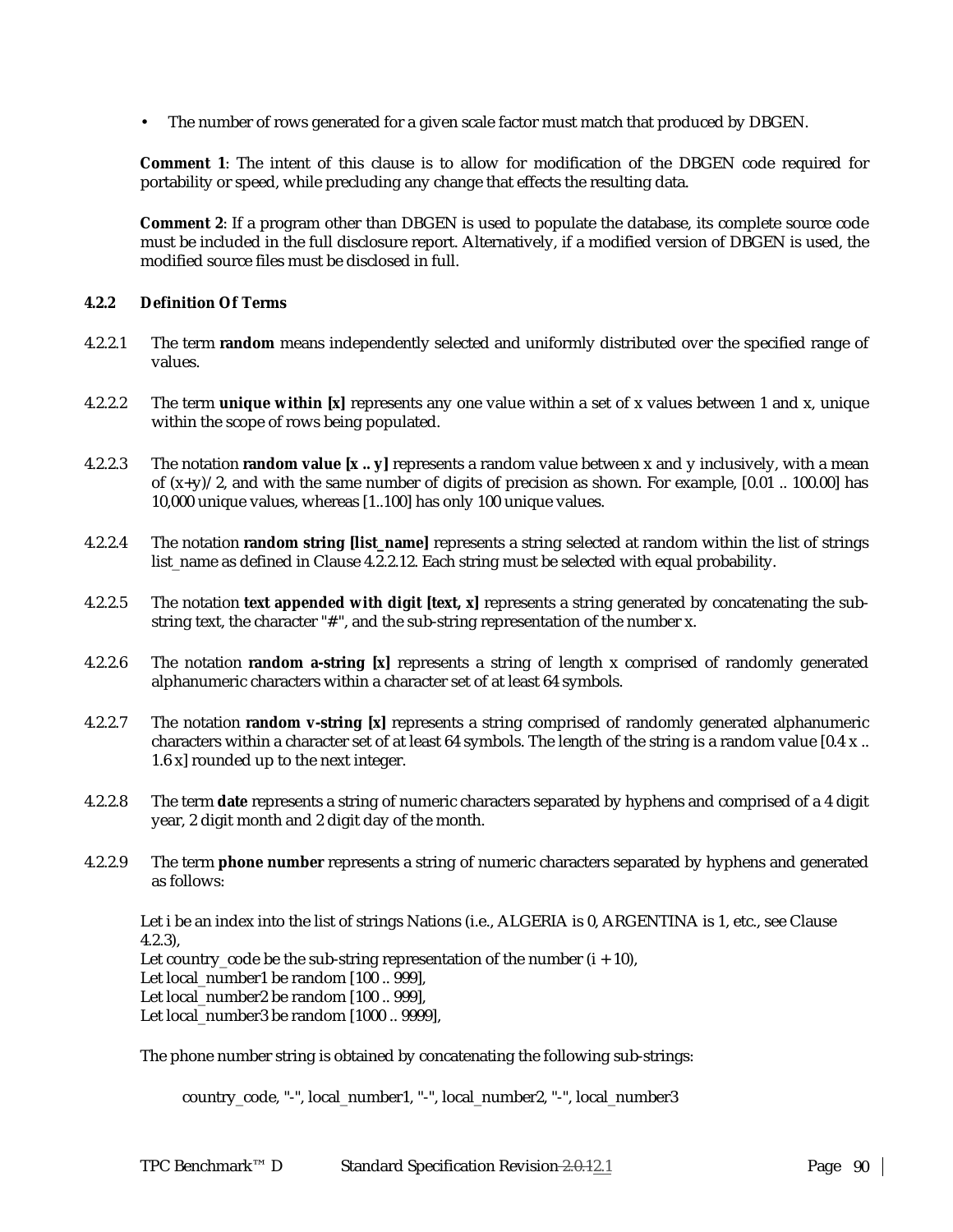- 4.2.2.10 The term **text string[x]** represents a string generated by the pseudo text grammar defined in Clause 4.2.2.13. The length of the string is a random value  $[0.4 \times 0.16 \times 1.6 \times 1.6 \times 1.6 \times 1.6 \times 1.6 \times 1.6 \times 1.6 \times 1.6 \times 1.6 \times 1.6 \times 1.6 \times 1.6 \times 1.6 \times 1.6 \times 1.6 \times 1.6 \times 1.6 \times 1.6 \times 1.6 \times 1.6 \times 1.6 \times 1.6 \times 1.6 \times 1.6 \times 1.6 \times 1.6$ output of the pseudo text grammar is truncated at the selected length.
- 4.2.2.11 All dates must be computed using the following values:

STARTDATE = 1992-01-01 CURRENTDATE = 1995-06-17 ENDDATE = 1998-12-31

4.2.2.12 The following list of strings must be used to populate the database:

## List name: **Types**

Each string is generated by the concatenation of a variable length syllable selected at random from each of the three following lists and separated by a single space (for a total of 150 combinations).

| Syllable 1 | Syllable 2       | Syllable 3   |
|------------|------------------|--------------|
| STANDARD   | ANODIZED         | TIN          |
| SMALL      | <b>BURNISHED</b> | NICKEL       |
| MEDIUM     | PLATED           | <b>BRASS</b> |
| LARGE      | POLISHED         | STEEL        |
| ECONOMY    | <b>BRUSHED</b>   | COPPER       |
| PROMO      |                  |              |

#### List name: **Containers**

Each string is generated by the concatenation of a variable length syllable selected at random from each of the two following lists and separated by a single space (for a total of 40 combinations).

| Syllable 1    | Syllable 2 |
|---------------|------------|
| SΜ            | CASE       |
| T G           | <b>BOX</b> |
| MF.D          | <b>BAG</b> |
| <b>JTIMBO</b> | JAR        |
| WRAP          | PKG        |
|               | PACK       |
|               | CAN        |
|               | DRUM       |

| List name: | <b>Segments</b>   |           |                 |
|------------|-------------------|-----------|-----------------|
| AUTOMOBILE | BUILDING          | FURNITURE | MACHINERY       |
| HOUSEHOLD  |                   |           |                 |
|            |                   |           |                 |
| List name: | <b>Priorities</b> |           |                 |
| 1-URGENT   | $2-HIGH$          | 3-MEDIUM  | 4-NOT SPECIFIED |
| $5 - LOW$  |                   |           |                 |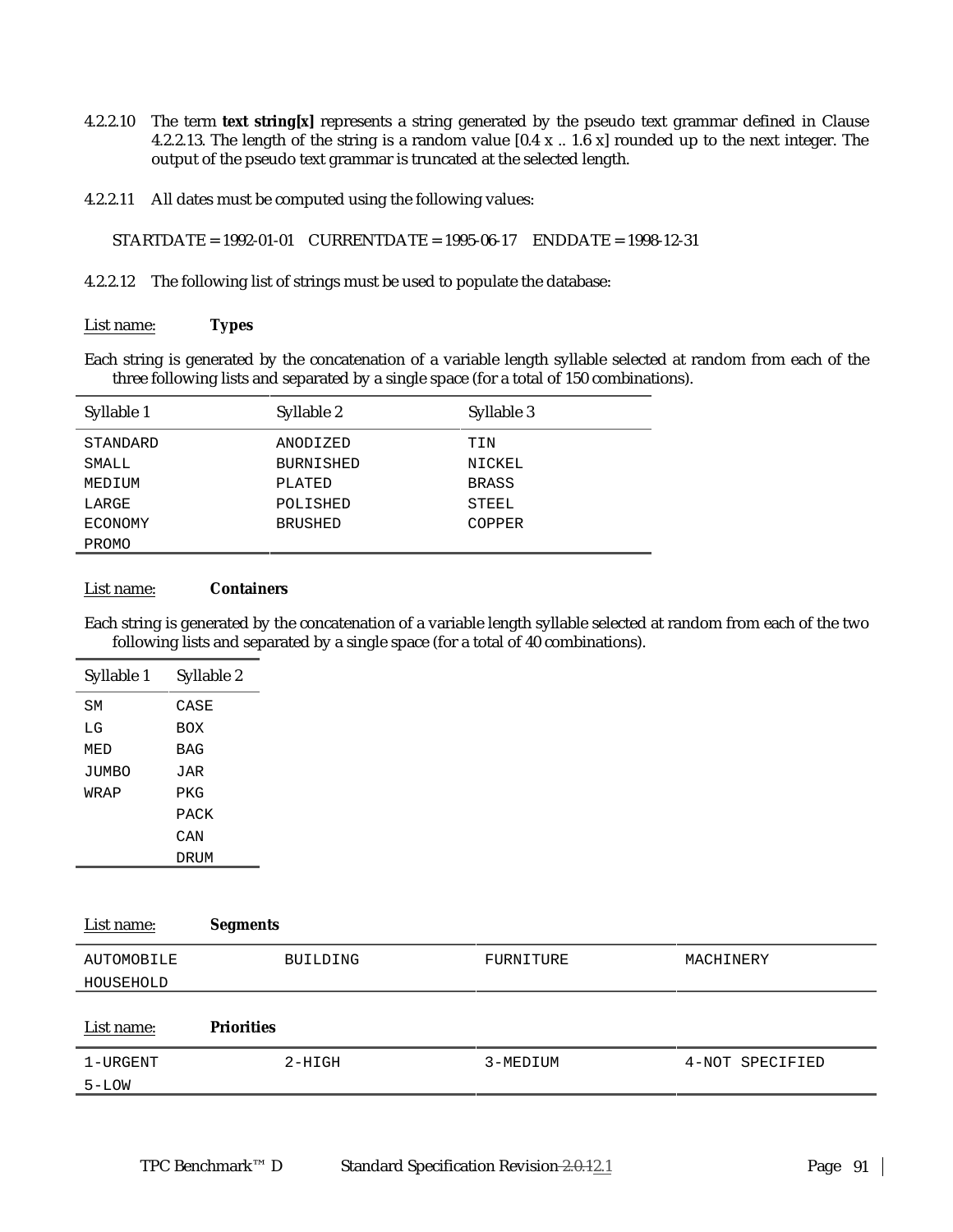| List name:        | <b>Instructions</b> |              |                |                  |
|-------------------|---------------------|--------------|----------------|------------------|
| DELIVER IN PERSON |                     | COLLECT COD  | NONE           | TAKE BACK RETURN |
| List name:        | <b>Modes</b>        |              |                |                  |
| REG AIR           |                     | AIR          | RAIL           | SHIP             |
| TRUCK             |                     | MAIL         | FOB            |                  |
| List name:        | <b>Nouns</b>        |              |                |                  |
| foxes             |                     | ideas        | theodolites    | pinto beans      |
| instructions      |                     | dependencies | excuses        | platelets        |
| asymptotes        |                     | courts       | dolphins       | multipliers      |
| sauternes         |                     | warthogs     | frets          | dinos            |
| attainments       |                     | somas        | Tiresias'      | patterns         |
| forges            |                     | braids       | hockey players | frays            |
| warhorses         |                     | dugouts      | notornis       | epitaphs         |
| pearls            |                     | tithes       | waters         | orbits           |
| gifts             |                     | sheaves      | depths         | sentiments       |
| decoys            |                     | realms       | pains          | grouches         |
| escapades         |                     |              |                |                  |

| Verbs<br>List name: |        |           |          |
|---------------------|--------|-----------|----------|
| sleep               | wake   | are       | cajole   |
| haqqle              | naq    | use       | boost    |
| affix               | detect | integrate | maintain |
| nod                 | was    | lose      | sublate  |
| solve               | thrash | promise   | engage   |
| hinder              | print  | x-ray     | breach   |
| eat                 | grow   | impress   | mold     |
| poach               | serve  | run       | dazzle   |
| snooze              | doze   | unwind    | kindle   |
| play                | hang   | believe   | doubt    |

# List name: **Adjectives**

| furious  | sly    | careful  | blithe    |
|----------|--------|----------|-----------|
| quick    | fluffy | slow     | quiet     |
| ruthless | thin   | close    | dogged    |
| daring   | brave  | stealthy | permanent |
| enticing | idle   | busy     | regular   |
| final    | ironic | even     | bold      |
| silent   |        |          |           |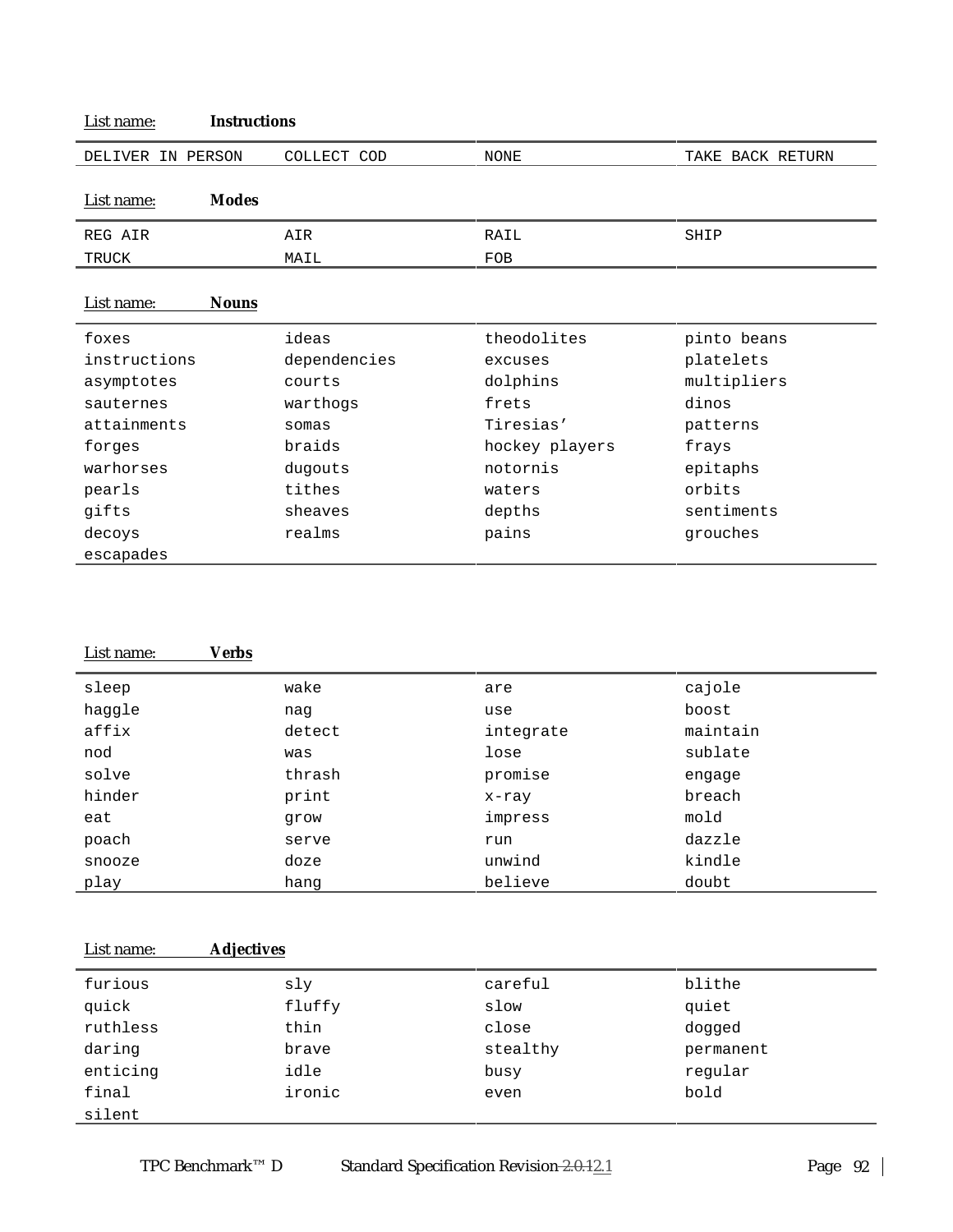| List name: | <b>Adverbs</b> |             |            |  |
|------------|----------------|-------------|------------|--|
| sometimes  | always         | never       | furiously  |  |
| slyly      | carefully      | blithely    | quickly    |  |
| fluffily   | slowly         | quietly     | ruthlessly |  |
| thinly     | closely        | doggedly    | daringly   |  |
| bravely    | stealthily     | permanently | enticingly |  |
| idly       | busily         | regularly   | finally    |  |
| ironically | evenly         | boldly      | silently   |  |

| List name:    | <b>Prepositions</b> |                |              |  |
|---------------|---------------------|----------------|--------------|--|
| about         | above               | according to   | across       |  |
| after         | against             | along          | alongside of |  |
| among         | around              | at             | atop         |  |
| before        | behind              | beneath        | beside       |  |
| besides       | between             | beyond         | by           |  |
| despite       | during              | except         | for          |  |
| from          | in place of         | inside         | instead of   |  |
| into          | near                | оf             | on           |  |
| outside       | over                | past           | since        |  |
| through       | throughout          | to             | toward       |  |
| under         | until               | up             | upon         |  |
| without       | with                | within         |              |  |
| List name:    | <b>Auxiliaries</b>  |                |              |  |
| do            | may                 | might          | shall        |  |
| will          | would               | can            | could        |  |
| should        | ought to            | must           | will have to |  |
| shall have to | could have to       | should have to | must have to |  |
| need to       | try to              |                |              |  |

| List name: | <b>Terminators</b> |  |  |
|------------|--------------------|--|--|
|            |                    |  |  |
|            | $- -$              |  |  |

4.2.2.13 Pseudo text used in the data population (see Clause 4.2.2.10) must conform to the following grammar:

text: <sentence> <sentence> <sent> <sent>> <sent>> <sent> | <text> <sentence> ;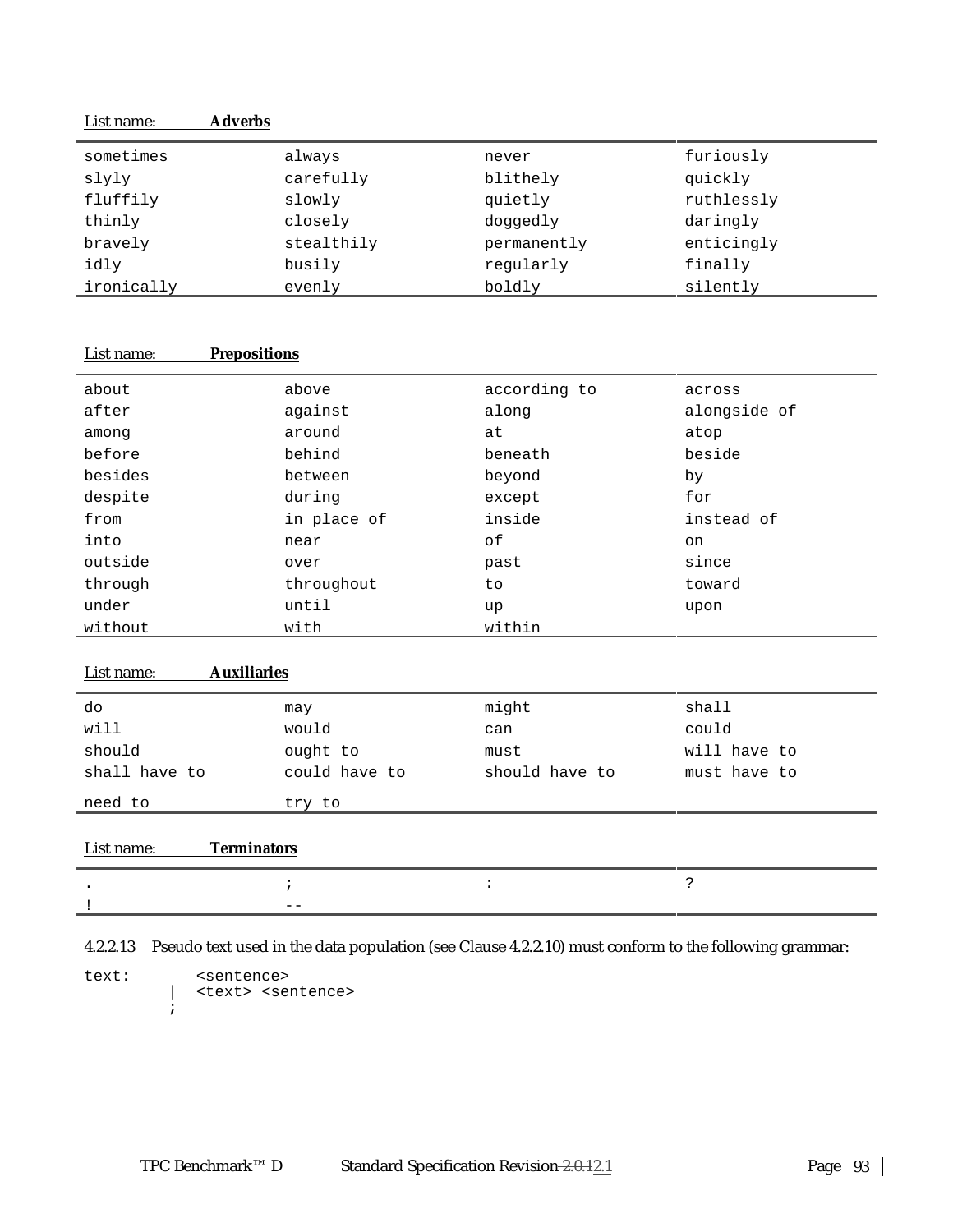sentence: <noun phrase> <verb phrase> <terminator> | <noun phrase> <verb phrase> <prepositional phrase> <terminator> | <noun phrase> <verb phrase> <noun phrase> <terminator> | <noun phrase> <prepositional phrase> <verb phrase> <noun phrase> <terminator> | <noun phrase> <prepositional phrase> <verb phrase> <prepositional phrase> <terminator> ; noun phrase: <noun> | <adjective> <noun> | <adjective>, <adjective> <noun> | <adverb> <adjective> <noun> ; verb phrase: <verb> | <auxiliary> <verb> | <verb> <adverb> | <auxiliary> <verb> <adverb> ; prepositional phrase: <preposition> the <noun phrase> ; noun: selected from Nouns (as defined in Clause 4.2.2.12) verb: selected from Verbs (as defined in Clause 4.2.2.12)

adjective: selected from Adjectives (as defined in Clause 4.2.2.12) adverb: selected from Adverbs (as defined in Clause 4.2.2.12) preposition: selected from Prepositions (as defined in Clause 4.2.2.12) terminator: selected from Terminators (as defined in Clause 4.2.2.12) auxiliary: selected from Auxiliary (as defined in Clause 4.2.2.12)

4.2.2.14 The grammar defined in Clause 4.2.2.13 relies on the weighted, non-uniform distribution of its constituent distributions (nouns, verbs, auxiliaries, etc.). A sponsor wishing to use a means of data generation other than DBGEN must assure that the distributions defined in the DBGEN source code are reproduced exactly.

## **4.2.3 Test Database Data Generation**

The data generated by DBGEN (see Clause 4.2.1) must be used to populate the database as follows (where SF is the scale factor, see Clause 4.1.3.1):

• SF \* 10,000 rows in the SUPPLIER table with:

S\_SUPPKEY unique within [SF \* 10,000].

S\_NAME text appended with digit ["Supplier", S\_SUPPKEY].

S\_ADDRESS random v-string[25].

S\_NATIONKEY random value  $[0.. 24]$ .

- S\_PHONE generated according to Clause 4.2.2.9.
- S\_ACCTBAL random value [-999.99 .. 9,999.99].

S\_COMMENT text string [63].

- $SF * 5$  rows are randomly selected to hold at a random position a string matching "Customer%Complaints"
- Another SF \* 5 rows are randomly selected to hold at a random position a string matching "Customer%Recommends".

Where % is a wildcard that denotes zero or more characters.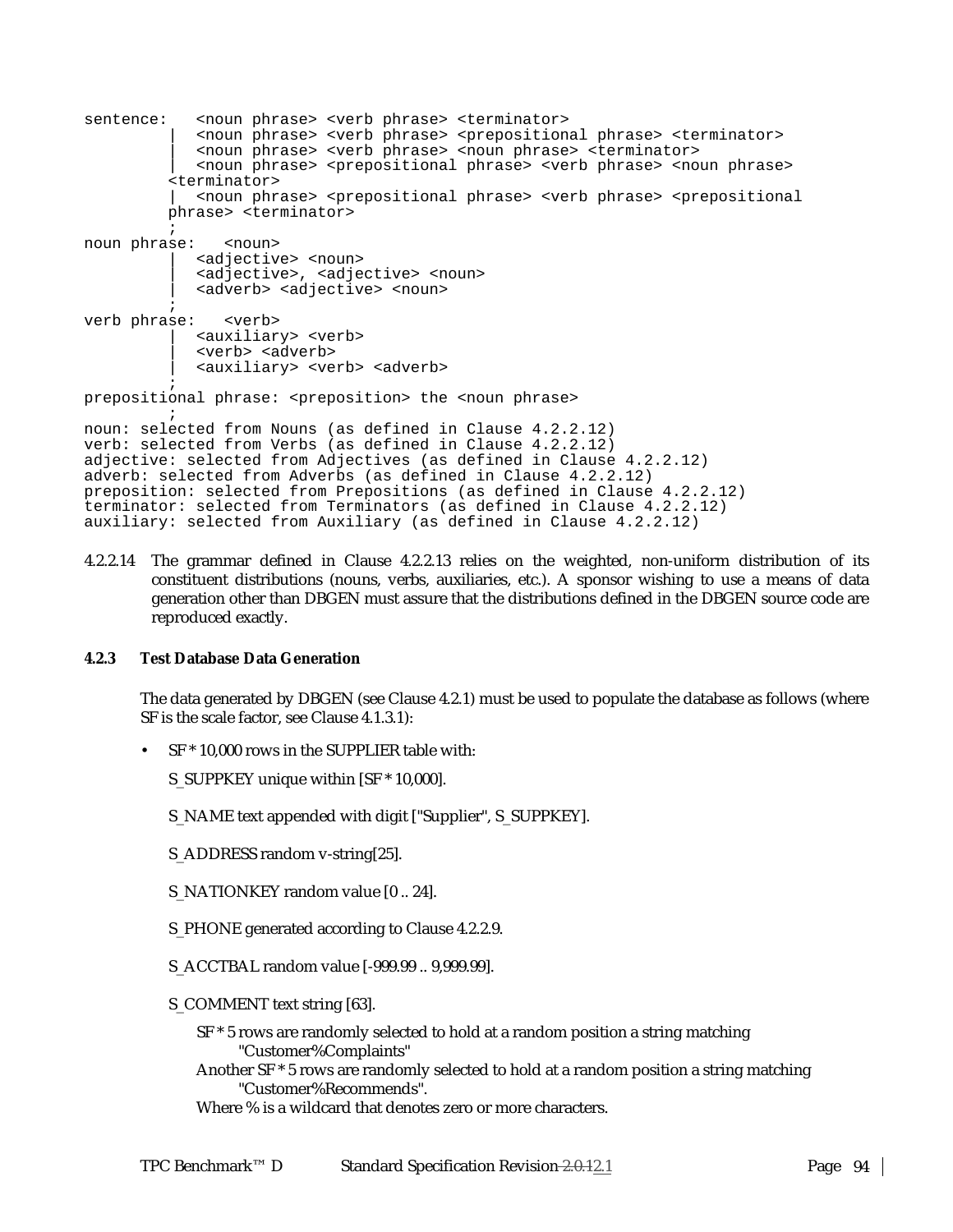• SF \* 200,000 rows in the PART table with:

P\_PARTKEY unique within [SF \* 200,000].

P\_NAME generated by concatenating five unique randomly selected strings from the following list, separated by a single space:

{"almond", "antique", "aquamarine", "azure", "beige", "bisque", "black", "blanched", "blue", "blush", "brown", "burlywood", "burnished", "chartreuse", "chiffon", "chocolate", "coral", "cornflower", "cornsilk", "cream", "cyan", "dark", "deep", "dim", "dodger", "drab", "firebrick", "floral", "forest", "frosted", "gainsboro", "ghost", "goldenrod", "green", "grey", "honeydew", "hot", "indian", "ivory", "khaki", "lace", "lavender", "lawn", "lemon", "light", "lime", "linen", "magenta", "maroon", "medium", "metallic", "midnight", "mint", "misty", "moccasin", "navajo", "navy", "olive", "orange", "orchid", "pale", "papaya", "peach", "peru", "pink", "plum", "powder", "puff", "purple", "red", "rose", "rosy", "royal", "saddle", "salmon", "sandy", "seashell", "sienna", "sky", "slate", "smoke", "snow", "spring", "steel", "tan", "thistle", "tomato", "turquoise", "violet", "wheat", "white", "yellow"}.

P\_MFGR text appended with digit ["Manufacturer",M], where M = random value [1,5].

P\_BRAND text appended with digit ["Brand", MN], where  $N =$  random value [1,5] and M is defined while generating P\_MFGR.

P\_TYPE random string [Types].

P\_SIZE random value [1 .. 50].

P\_CONTAINER random string [Containers].

 $P$  RETAILPRICE = (90000 + ((P\_PARTKEY/10) modulo 20001 ) + 100 \* (P\_PARTKEY modulo 1000))/100

P\_COMMENT text string [14].

• For each row in the PART table, four rows in PARTSUPP table with:

PS\_PARTKEY = P\_PARTKEY.

PS\_SUPPKEY =  $(PS_PARTKEY + (i * ((S/4) + (int) (PS_PARTKEY - 1)/S))))$  modulo S + 1 where i is the i<sup>th</sup> supplier within  $[0 \, . \, 3]$  and  $S = SF * 10,000$ .

PS\_AVAILQTY random value [1 .. 9,999].

PS\_SUPPLYCOST random value [1.00 .. 1,000.00].

PS\_COMMENT text string [124].

• SF \* 150,000 rows in CUSTOMER table with:

C\_CUSTKEY unique within [SF \* 150,000].

C\_NAME text appended with digit ["Customer", C\_CUSTKEY].

C\_ADDRESS random v-string [25].

C\_NATIONKEY random value [0 .. 24].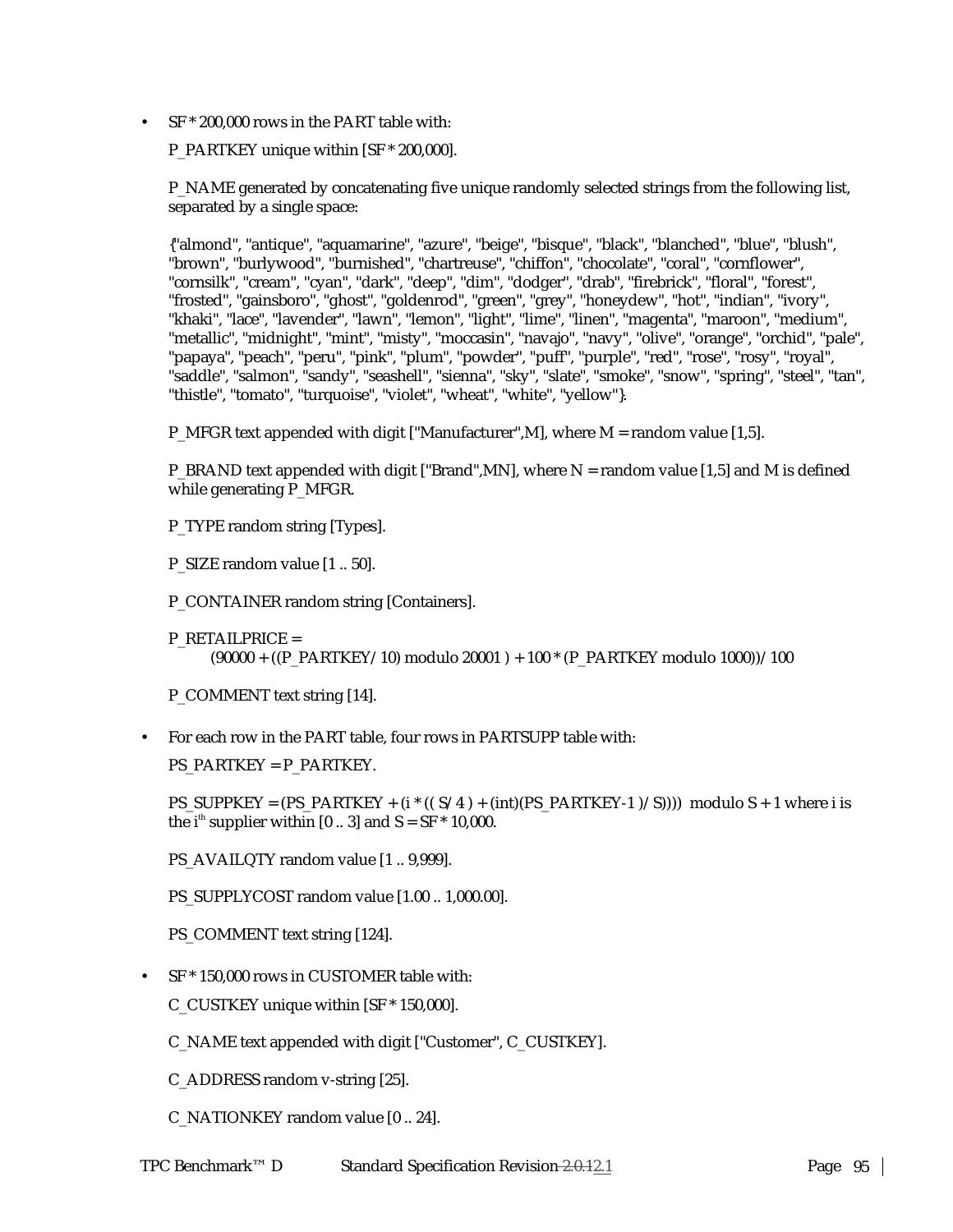C\_PHONE generated according to Clause 4.2.2.9.

C\_ACCTBAL random value [-999.99 .. 9,999.99].

C\_MKTSEGMENT random string [Segments].

C\_COMMENT text string [73].

• For each row in the CUSTOMER table, ten rows in the ORDERS table with:

O\_ORDERKEY unique within [SF \* 1,500,000 \* 4].

**Comment**: The ORDERS and LINEITEM tables are sparsely populated by generating a key value that causes the first 8 keys of each 32 to be populated, yielding a 25% use of the key range. Test sponsors must not take advantage of this aspect of the benchmark. For example, horizontally partitioning the test database onto different devices in order to place unused areas onto separate peripherals is prohibited.

O\_CUSTKEY = random value [1 .. (SF \* 150,000)]. The generation of this random value must be such that O\_CUSTKEY modulo 3 is not zero.

**Comment:** Orders are not present for all customers. Every third customer (in C\_CUSTKEY order) is not assigned any order.

O\_ORDERSTATUS set to the following value:

"F" if all lineitems of this order have L\_LINESTATUS set to "F". "O" if all lineitems of this order have L\_LINESTATUS set to "O". "P" otherwise.

O\_TOTALPRICE computed as:

sum (L\_EXTENDEDPRICE  $*(1+L_TAX) * (1-L_DISCOUNT)$ ) for all LINEITEM of this order.

O\_ORDERDATE uniformly distributed between STARTDATE and (ENDDATE - 151 days).

O\_ORDERPRIORITY random string [Priorities].

O\_CLERK text appended with digit ["Clerk", C] where  $C =$  random value  $[000000001$  .. (SF  $*$  1000)].

O\_SHIPPRIORITY set to 0.

O\_COMMENT text string [49].

• For each row in the ORDERS table, a random number of rows within [1 .. 7] in the LINEITEM table with:

L\_ORDERKEY = O\_ORDERKEY.

L\_PARTKEY random value  $[1$  .. (SF  $*$  200,000)].

L\_SUPPKEY =  $(L$ \_PARTKEY +  $(i^* ((S/4) + (int)(L$ \_PARTKEY-1 $)/S$ )))) modulo S + 1 where i is the corresponding supplier within  $[0 \, . \, 3]$  and  $S = SF * 10,000$ .

L\_LINENUMBER unique within [7].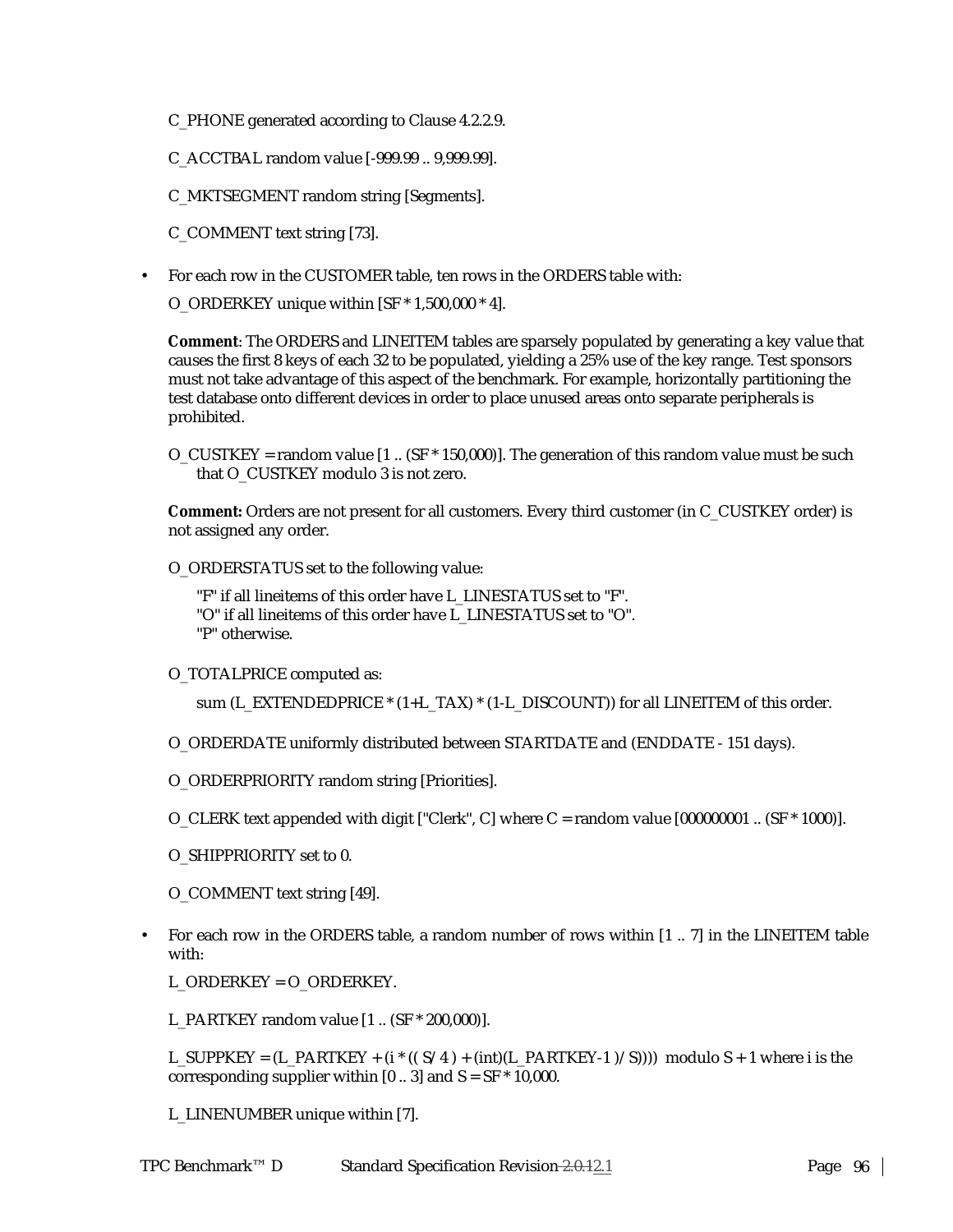L\_QUANTITY random value [1 .. 50].

L\_EXTENDEDPRICE =  $l$ \_quantity \* p\_retailprice where p\_retailprice is from the part with P\_PARTKEY = L\_PARTKEY.

- L\_DISCOUNT random value  $[0.00.. 0.10]$ .
- L\_TAX random value [0.00 .. 0.08].
- L\_RETURNFLAG set to a value selected as follows: If L\_RECEIPTDATE <= CURRENTDATE then either "R" or "A" is selected at random else "N" is selected.
- L\_LINESTATUS set the following value: "O" if L\_SHIPDATE > CURRENTDATE "F" otherwise.
- L\_SHIPDATE = O\_ORDERDATE + random value  $[1.. 121]$ .
- L\_COMMITDATE = O\_ORDERDATE + random value [30 .. 90].
- L\_RECEIPTDATE = L\_SHIPDATE + random value  $[1..30]$ .
- L\_SHIPINSTRUCT random string [Instructions].
- L\_SHIPMODE random string [Modes].
- L\_COMMENT text string [27].
- 25 rows in the NATION table with:

N\_NATIONKEY unique value between 0 and 24.

N\_NAME string from the following series of (N\_NATIONKEY, N\_NAME, N\_REGIONKEY).

```
(0, ALGERIA, 0); (1, ARGENTINA, 1); (2, BRAZIL, 1);
(3, CANADA, 1); (4, EGYPT, 4); (5, ETHIOPIA, 0);
(6, FRANCE, 3); (7, GERMANY, 3); (8, INDIA, 2);
(9, INDONESIA, 2); (10, IRAN, 4); (11, IRAQ, 4);
(12, JAPAN, 2); (13, JORDAN, 4); (14, KENYA, 0);
(15, MOROCCO, 0); (16, MOZAMBIOUE, 0); (17, PERU, 1);(18, CHINA, 2); (19, ROMANIA, 3); (20, SAUDI ARABIA, 4);
(21, VIETNAM, 2); (22, RUSSIA, 3); (23, UNITED KINGDOM, 3);(24, UNITED STATES, 1)
```
N\_REGIONKEY is taken from the series above.

N\_COMMENT text string [95].

• 5 rows in the REGION table with:

R\_REGIONKEY unique value between 0 and 4.

R\_NAME string from the following series of (R\_REGIONKEY, R\_NAME).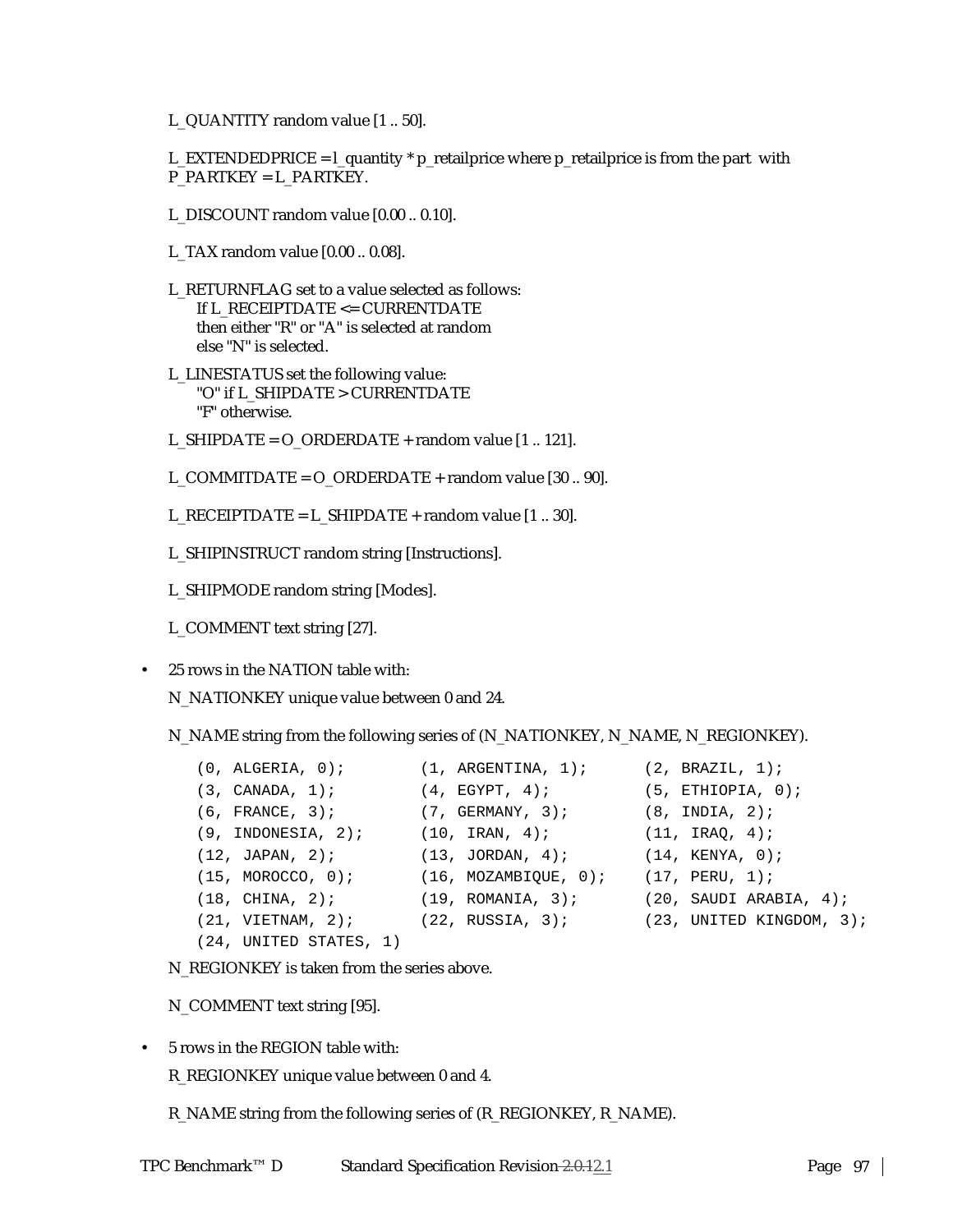| (0. AFRICA);   | $(1, AMERICA)$ ; |  |
|----------------|------------------|--|
| $(3,$ EUROPE); | (4, MIDDLE EAST) |  |

 $(2, ASIA);$ 

R\_COMMENT text string [95].

### **4.2.4 Refresh Function Data Generation**

- 4.2.4.1 The test database is initially populated with 75% sparse primary keys for the ORDERS and LINEITEM tables (see Clause 4.2.3) where only the first eight key values of each group of 32 keys are used. Subsequently, the refresh function RF1 uses the 'holes' in the key ranges for inserting new rows.
- 4.2.4.2 DBGEN generates refresh data sets for the refresh functions such that:
	- For the first through the 1,000th execution of RF1 data sets are generated for inserting 0.1% new rows with a primary key within the second 8 key values of each group of 32 keys;
	- For the first through the 1,000th execution of RF2 data sets are generated for deleting 0.1% existing rows with a primary key within the original first 8 key values of each group of 32 keys.

**Comment**: As a result, after 1,000 executions of RF1/RF2 pairs the test database is still populated with 75% sparse primary keys, but the second 8 key values of each group of 32 keys are now used.

4.2.4.3 The refresh function data set generation scheme can be repeated until 4000 RF1/RF2 pairs have been executed, at which point the population of the test database is once again in its initial state.

## **4.2.5 Database Size**

4.2.5.1 Table 3Table 3Table 3Table 3 shows the test database size for a scale factor, SF, of 1.

#### **Table 3: Estimated Database Size**

| <b>Table Name</b> |                       | Cardinality<br>(in rows) | Length (in bytes)<br>of Typical Row | Typical <sup>2</sup> Table<br>Size (in MB) |
|-------------------|-----------------------|--------------------------|-------------------------------------|--------------------------------------------|
|                   | <b>SUPPLIER</b>       | 10,000                   | 159                                 | $\boldsymbol{2}$                           |
|                   | <b>PART</b>           | 200,000                  | 155                                 | 30                                         |
|                   | <b>PARTSUPP</b>       | 800,000                  | 144                                 | 110                                        |
|                   | <b>CUSTOMER</b>       | 150,000                  | 179                                 | 26                                         |
|                   | <b>ORDERS</b>         | 1,500,000                | 104                                 | 149                                        |
|                   | LINEITEM <sup>3</sup> | 6,001,215                | 112                                 | 641                                        |
|                   | NATION <sup>1</sup>   | 25                       | 128                                 | < 1                                        |
|                   | REGION <sup>1</sup>   | 5                        | 124                                 | < 1                                        |
| Total             |                       | 14,662,460               |                                     | 956                                        |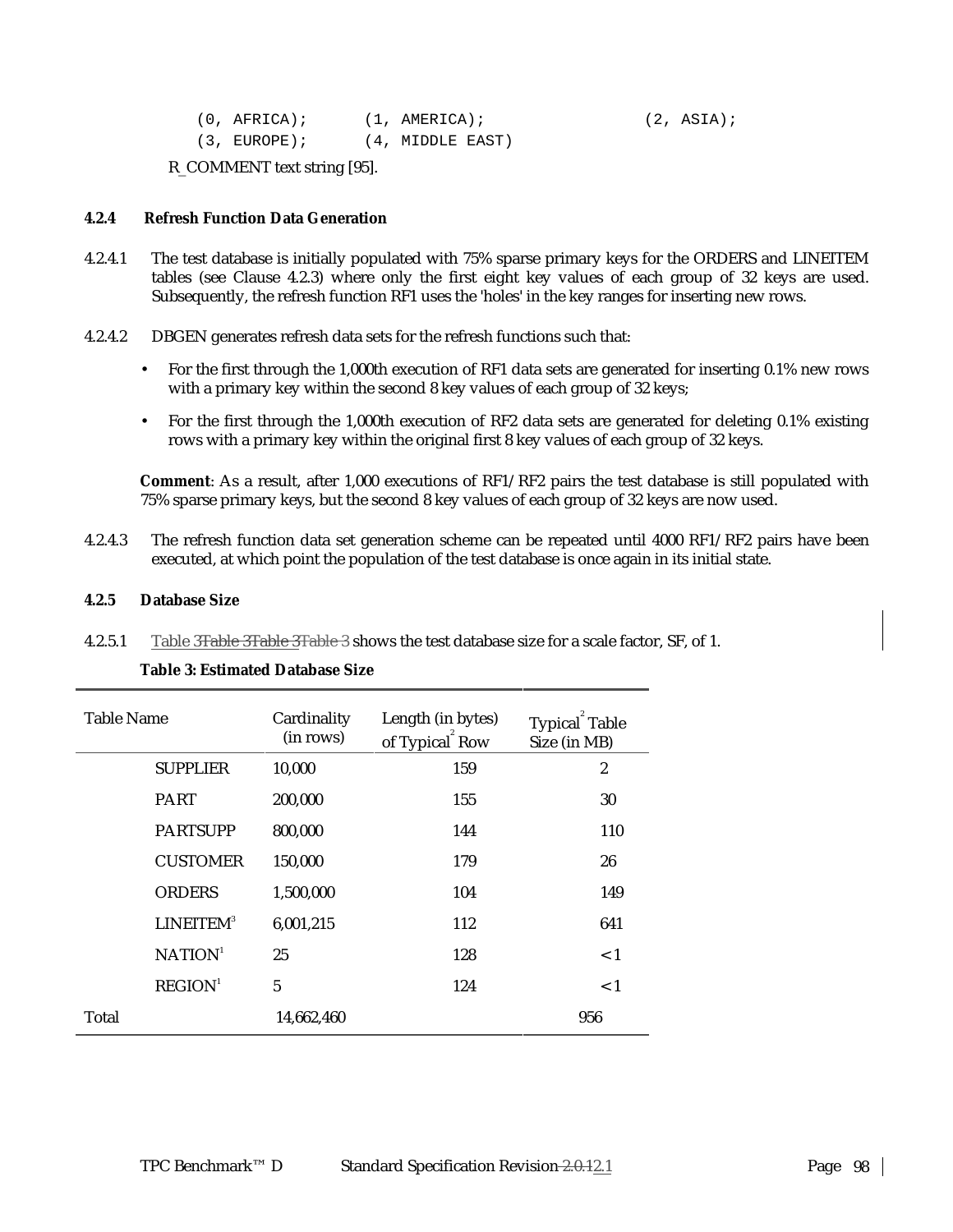- 1 Fixed cardinality: does not scale with SF.
- 2 Typical lengths and sizes given here are examples, not requirements, of what could result from an implementation (sizes do not include storage/access overheads).
- 3 The cardinality of the LINEITEM table is not a strict multiple of SF since the number of lineitems in an order is chosen at random with an average of four (see Clause 4.2.5.2).

**Note:** 1 MB is defined to be  $2^{20}$  bytes.

Datatypes are sized as follows: 4-byte integers, 8-byte decimals, 4-byte dates.

4.2.5.2 Table 4Table 4Table 4Table 4 shows the cardinality of the LINEITEM table at all authorized scale factors.

| Scale Factor (SF) | Cardinality of LINEITEM Table |
|-------------------|-------------------------------|
|                   | 6001215                       |
| 10                | 59986052                      |
| 30                | 179998372                     |
| 100               | 600037902                     |
| 300               | 1799989091                    |
| 1000              | 5999989709                    |
| 3000              | 18000048306                   |
| 10000             | 59999994267                   |

## **Table 4: LINEITEM Cardinality**

## **4.3 Database Load Time**

- 4.3.1 The process of building the test database is known as database load. Database load consists of timed and untimed components. However, all components must be fully disclosed (see Clause 8.3.5.9).
- 4.3.2 The total elapsed time to prepare the test database for the execution of the performance test is called the database load time, and must be reported. This includes all of the elapsed time to create the tables defined in Clause 1.4, load data, create indices, define and validate constraints, gather statistics for the test database, configure the system under test as it will be during the performance test, and ensure that the test database meets the ACID requirements including syncing loaded data on RAID devices and the taking of a backup of the database, when necessary.
- 4.3.3 The population of the test database, as defined in Clause 4.1, consists of two logical phases:
	- 1. **Generation**: the process of using DBGEN or a similar program to create data in a format suitable for presentation to the DBMS load facility. The generated data may be stored in memory, or in flat files on tape or disk.
	- 2. **Loading**: the process of storing the generated data into the database tables.

Generation and loading of the data can be accomplished in two ways: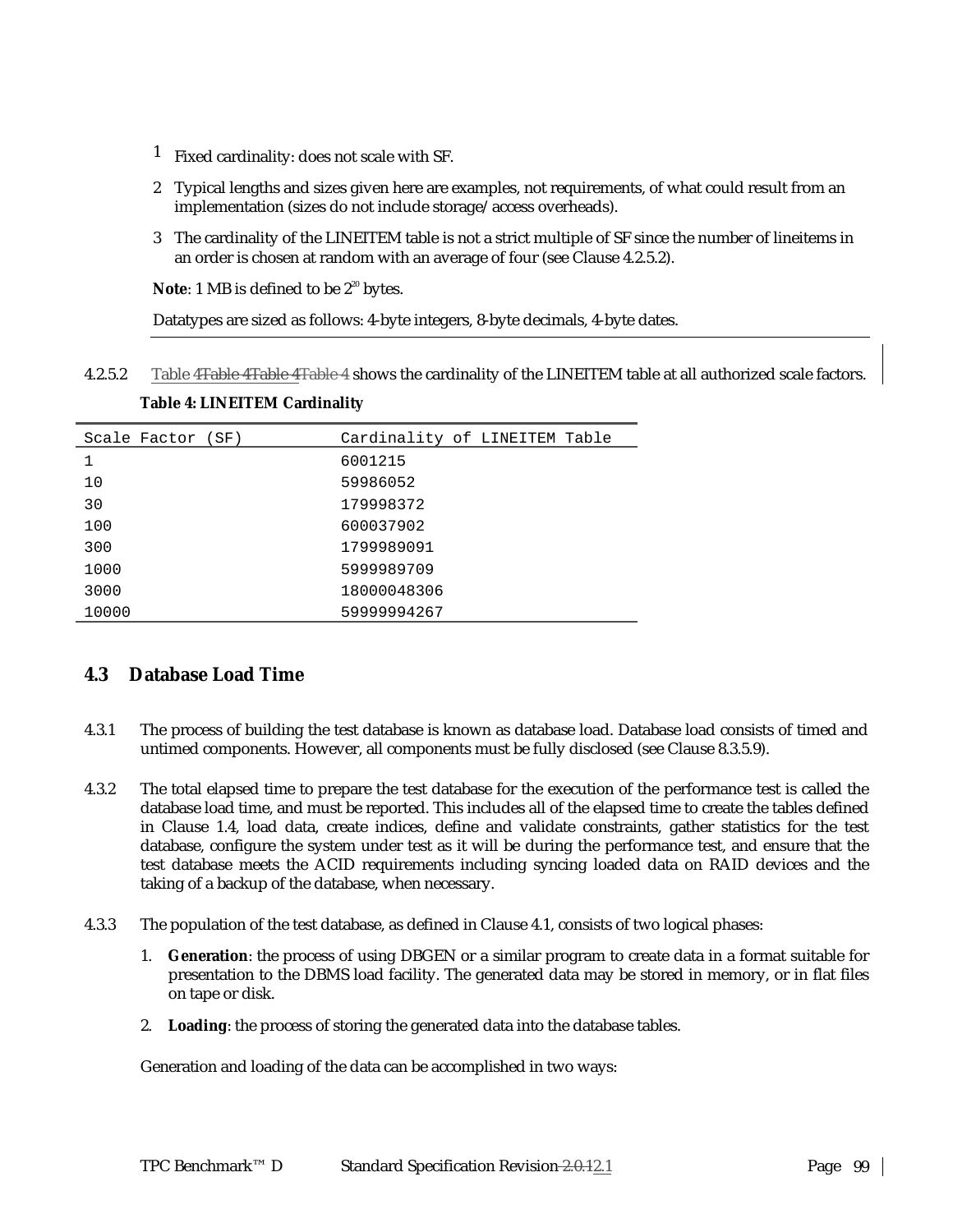1. DBGEN (or a similar program) is used to generate flat files stored on disk or tape. The records in these files may optionally be permuted and relocated to the SUT. After table creation on the SUT, data is loaded from the flat files into the database.

In this case, called **load from flat files**, only the loading phase contributes to the database load time.

2. DBGEN (or a similar program) is used to generate data that is directly loaded into the database tables using an "in-line" load facility.

In this case, called **in-line load**, generation and loading occur concurrently and both contribute to the database load time.

- 4.3.4 The database load time must be measured on the system under test (SUT).
- 4.3.5 The timing of the database load time begins with the creation of the tables defined in Clause 1.4.
- 4.3.6 There are five classes of operations which may be excluded from database load time:
	- Any operation that does not affect the state of the DBMS (e.g., data generation into flat files, relocation of flat files to the SUT, permutation of data in flat files, operating-system-level disk partitioning or configuration);
	- Any modification to the state of the DBMS that is not specific to the TPC-D workload (e.g. logical tablespace creation or database block formatting);
	- The time required to install or remove physical resources (e.g. CPU, memory or disk) on the SUT that are not priced (see Clause 4.3.9);
	- An optional backup of the test database performed at the test sponsor's discretion. However, if a backup is required to ensure that the ACID properties can be met it must be included in the load time;
	- Operations that create RAID devices.

**Comment**: The time required to perform any necessary software reconfiguration (such as DBMS or operating system parameters) must be included in the database load time.

4.3.7 The timing of the database load ends when the database is fully populated and the SUT is configured as it will be during the performance test.

**Comment**: The intent of this Clause is that when the timing ends the system under test be capable of executing the performance test without any further change. The database load may be decomposed into several phases. Database load time is the sum of the elapsed times of all phases during which activity other than that detailed in Clause 4.3.6 occurred on the SUT. The timing of a load phase completes only when any change to the test database has been written to durable media (see Clause 3.5.1).

**Comment 2:** Since the time of the end of the database load is used to seed the random number generator for the substitution parameter, that time cannot be delayed in any way that would make it predictable to the test sponsor.

- 4.3.8 The resources used to generate, permute, relocate to the SUT or hold DBGEN data may optionally be distinct from those used to run the actual benchmark. For example:
	- For load from flat files, a separate system or a distinct storage subsystem may be used to generate, store and permute DBGEN data into the flat files used for the database load.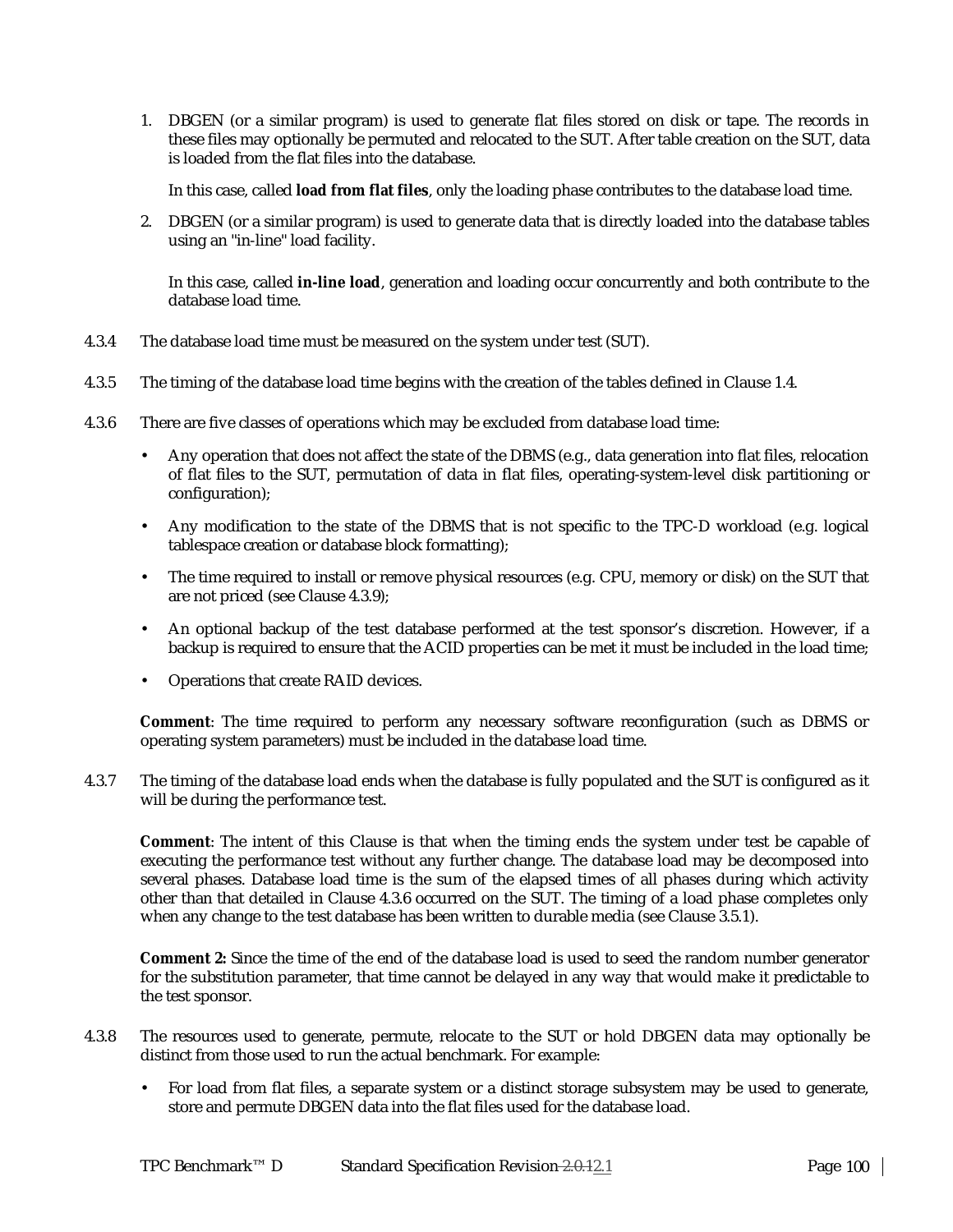- For in-line load, separate and distinct processing elements may be used to generate and permute data and to deliver it to the DBMS.
- 4.3.9 Resources used only in the generation phase of the population of the test database must be treated as follows:

For load from flat files,

- Any processing element (e.g., CPU or memory) used exclusively to generate and hold DBGEN data or relocate it to the SUT prior to the load phase shall not be included in the total priced system (see Clause 7.1) and must be physically removed from or made inaccessible to the SUT prior to the start of the load phase;
- Any storage facility (e.g., disk drive, tape drive or peripheral controller) used exclusively to generate and deliver data to the SUT during the load phase shall not be included in the total priced system. The test sponsor must demonstrate to the satisfaction of the auditor that this facility is not being used in the performance tests.

For in-line load,

• Any processing element (e.g., CPU or memory) or storage facility (e.g., disk drive, tape drive or peripheral controller) used exclusively to generate and deliver DBGEN data to the SUT during the load phase shall not be included in the total priced system and must be physically removed from or made inaccessible to the SUT prior to the start of the measurement tests.

**Comment**: The intent is to isolate the cost of resources required to generate data from those required to load data into the database tables.

- 4.3.10 An implementation may require additional programs to transfer DBGEN data into the database tables (from either flat file or in-line load). If non-commercial programs are used for this purpose, their source code must be disclosed. If commercially available programs are used for this purpose, their invocation and configuration must be disclosed. Whether or not the software is commercially available, use of the software's functionality's must be limited to:
	- 1. Permutation of the data generated by DBGEN;
	- 2. Delivery of the data generated by DBGEN to the DBMS.
- 4.3.11 The database load must be implemented using commercially available utilities (invoked at the command level or through an API) or an SQL programming interface (such as embedded SQL or ODBC).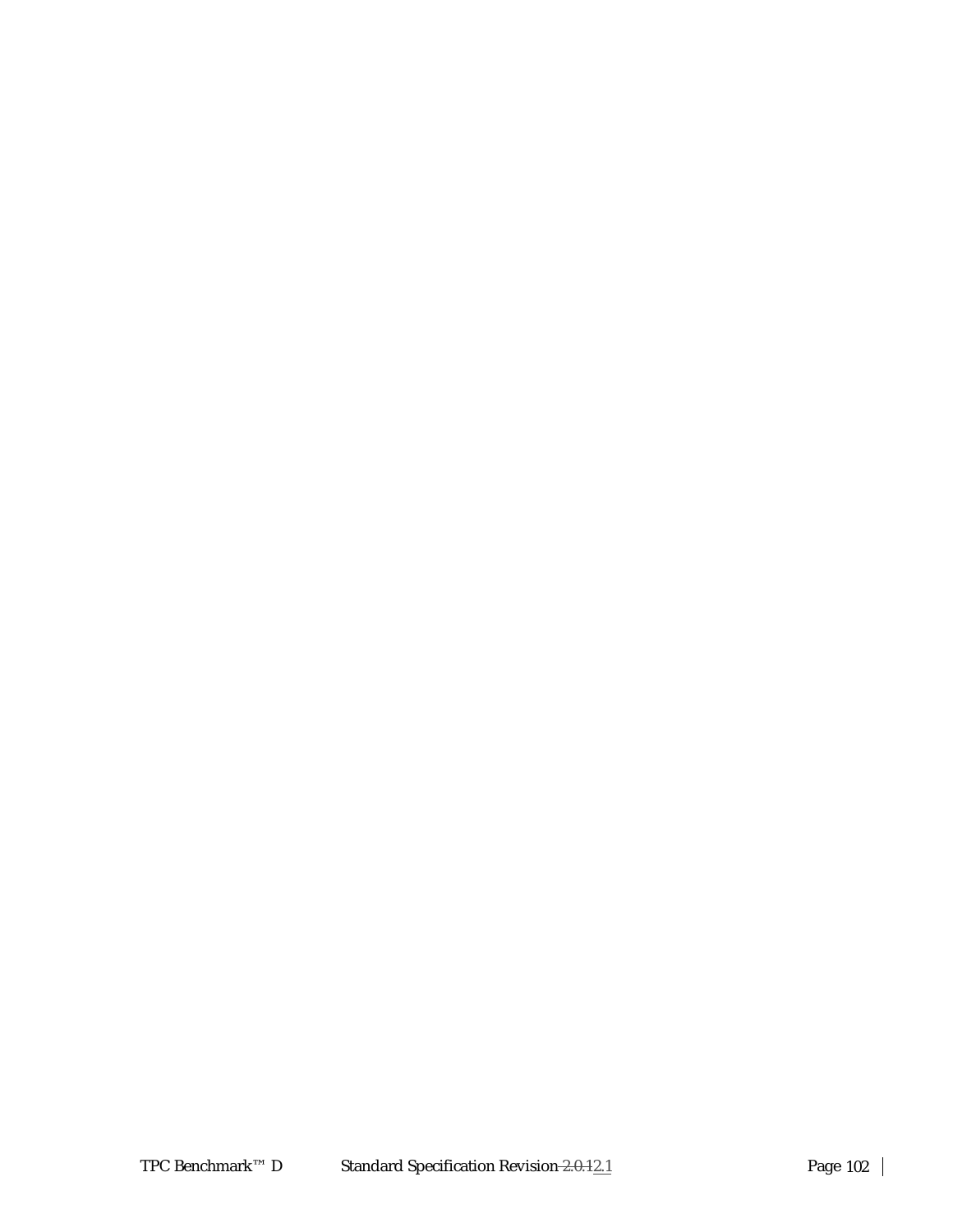# **5 PERFORMANCE METRICS AND EXECUTION RULES**

# **5.1 Definition of Terms**

## **5.1.1 Components of the Benchmark**

- 5.1.1.1 The **benchmark** is defined as the execution of the load test followed by the performance test.
- 5.1.1.2 The **load test** begins with the creation of the database tables and includes all activity required to bring the system under test to the configuration that immediately precedes the beginning of the performance test (see Clause 4.1.3). The load test may not include the execution of any of the queries in the performance test (see Clause 5.1.2) or any similar query clause other than those required for the creation of auxiliary data structures (e.g., aggregates).
- 5.1.1.3 The **performance test** consists of two runs.
- 5.1.1.4 A **run** consists of one execution of the Power test described in Clause 5.3.3 followed by one execution of the Throughput test described in Clause 5.3.4.
- 5.1.1.5 Run 1 is the first run following the load test (see Clause 5.3.1.4). Run 2 is the run following Run 1.
- 5.1.1.6 A failed run is defined as a run that did not complete successfully due to unforeseen system failures.

## **5.1.2 Components of a Run**

- 5.1.2.1 A **query** is defined as any one of the 22 TPC-D queries specified in Clause 2.
	- The symbol " $Q_i$ ", with i in lowercase and from 1 to 22, represents a given query.
- 5.1.2.2 A **query set** is defined as the sequential execution of each and every one of the queries.
- 5.1.2.3 A **query stream** is defined as the sequential execution of a single query set submitted by a single emulated user.
	- The symbol "S", in uppercase, is used to represent the number of query streams used during the throughput test;
	- The symbol "s", in lowercase and from 1 to S, is used to represent a given query stream.
- 5.1.2.4 A **refresh stream** is defined as the sequential execution of an integral number of pairs of refresh functions submitted from within a batch program.
- 5.1.2.5 A **pair of refresh functions** is defined as one of each of the two TPC-D refresh functions specified in Clause 2.
	- The symbol "RF $_j$ ", with j in lowercase and from 1 to 2, represents a given refresh function.
- 5.1.2.6 A **session** is defined as the process context capable of supporting the execution of either a query stream or a refresh stream.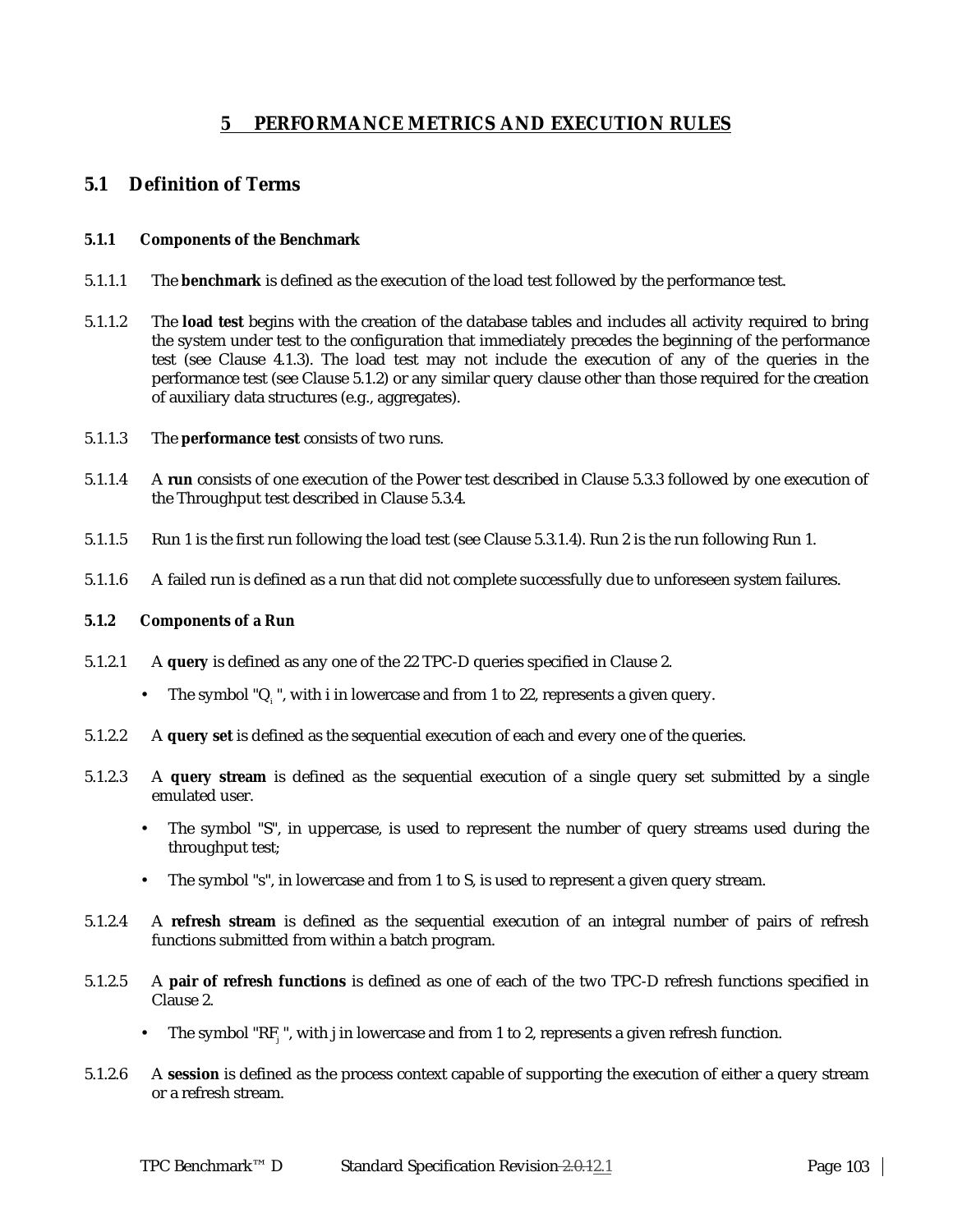# **5.2 Configuration Rules**

- 5.2.1 The mechanism used to submit queries and refresh functions to the system under test (SUT) and measure their execution time is called a driver. The driver is a logical entity that can be implemented using one or more physical programs, processes, or systems (see Clause 6.3).
- 5.2.2 The communication between the driver and the SUT must be limited to one session per query stream or per refresh stream. These sessions are prohibited from communicating with one another except for the purpose of scheduling refresh functions (see Clause 5.3.7.8).
- 5.2.3 All sessions supporting the execution of a query stream must be initialized in exactly the same way. The initialization of the session supporting the execution of the refresh stream may be different than that of the query streams. All session initialization parameters, settings and commands must be disclosed.

**Comment 1**: The attributes of the session used in the query stream(s) (see Clause 5.1.2.3) must be the same as the attributes of the session used by the ACID Query (see Clause 3.1.6.3). Similarly, the attributes of the session used in the refresh stream (see Clause 5.1.2.4) must be the same as the attributes of the session used by the ACID Transaction (see Clause 3.1.6.2)

**Comment 2**: The intent of this Clause is to provide the information needed to precisely recreate the execution environment of any given stream prior to the submission of the first query or refresh function.

- 5.2.4 The driver submits each TPC-D query for execution by the SUT via the session associated with the corresponding query stream.
- 5.2.5 In the case of the two refresh functions (RF1 and RF2), the driver is only required to submit the commands necessary to cause the execution of each refresh function.
- 5.2.6 The driver's submittal to the SUT of the queries in the performance test (see Clause 5.1.2.1) is constrained by the following restrictions:
	- It must comply with the query compliance requirements of Clause 2.2;
	- No part of the interaction between the driver and the SUT can have the purpose of indicating to the DBMS or operating system an execution strategy or priority that is time dependent or query specific;

**Comment**: Automatic priority adjustment performed by the operating system is not prohibited, but specifying a varying priority to the operating system on a query by query basis is prohibited.

- The settings of the SUT's components, such as DBMS (including tables and tablespaces) and operating system, are not to be modified on a query by query basis. These parameters have to be set once before any query or refresh function is run and left in that setting for the duration of the performance test.
- 5.2.7 The configuration and initialization of the SUT, the database, or the session, including any relevant parameter, switch or option settings, must be based only on externally documented capabilities of the system that can be reasonably interpreted as useful for an ad-hoc decision support workload. This workload is characterized by:
	- Common reuse of intermediate results (e.g., revenue calculations) Sequential scans of large amounts of data;
	- Aggregation of large amounts of data;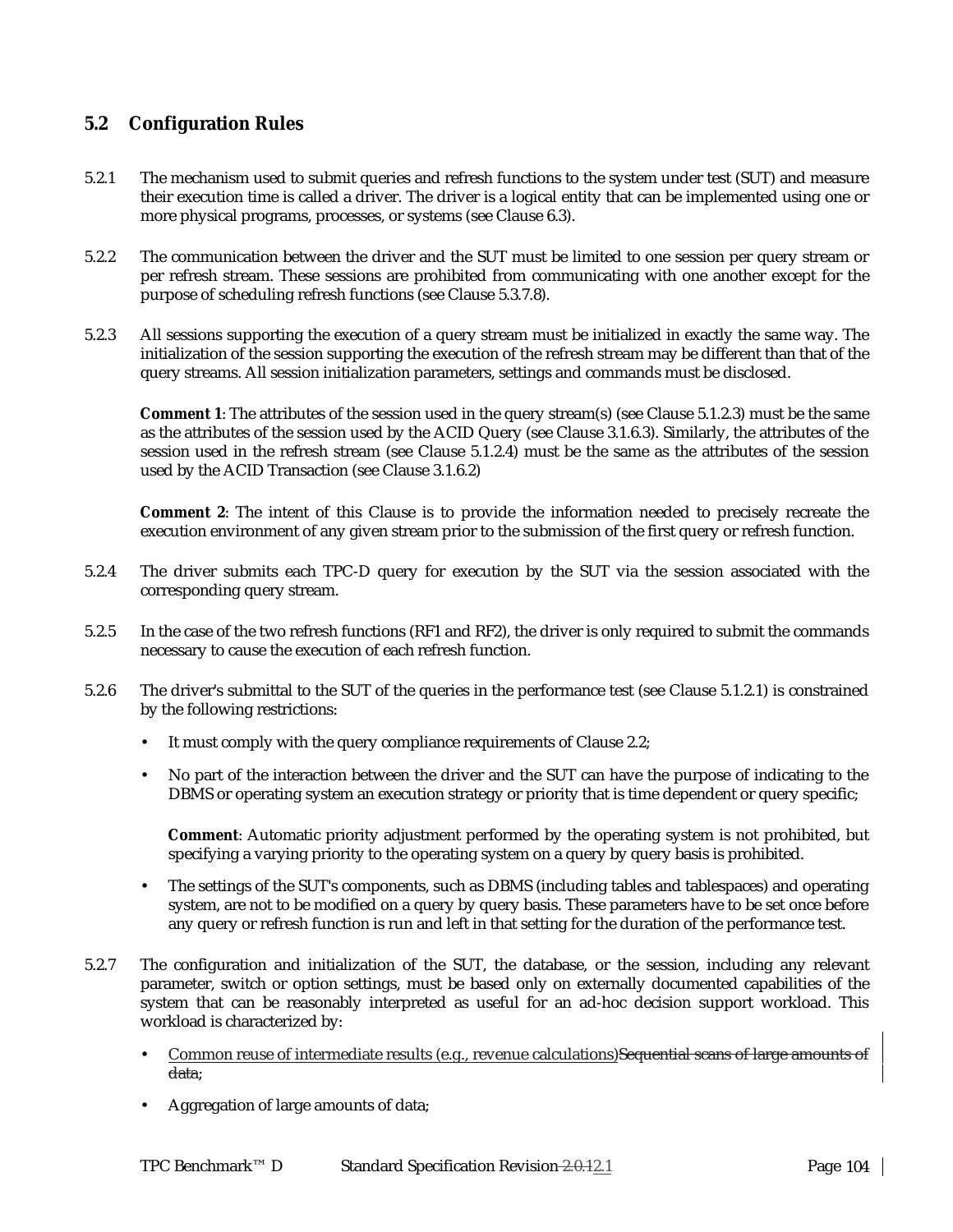- Multi-table joins;
- Possibly extensive sorting.

While the configuration and initialization can reflect the general nature of this expected workload, it shall not take special advantage of the limited functions actually exercised by the benchmark. In general, the effect of the configuration on benchmark performance should be representative of its expected effect on the performance of the class of applications modeled by the benchmark(see Clause 1.1).

Furthermore, the features, switches or parameter settings that comprise the configuration of the operating system, the DBMS or the session must be such that it would be reasonable to expect a database administrator with the following characteristics be able to decide to use them:

- Knowledge of the general characteristics of the workload as defined above;
- Knowledge of the logical and physical database layout;
- Access to operating system and database documentation;
- No knowledge of product internals beyond what is documented externally.

Each feature, switch or parameter setting used in the configuration and initialization of the operating system, the DBMS or the session must meet the following criteria:

- It shall remain in effect without change throughout the performance test;
- It shall not make reference to specific tables, indices or queries for the purpose of providing hints to the query optimizer.
- 5.2.8 The gathering of statistics is part of the database load (see Clause 4.3) but it also serves as an important configuration vehicle, particularly for the query optimizer. In order to satisfy the requirements of Clause 5.2.7, it is desirable to collect the same quality of statistics for every column of every table. However, in order to reduce processing requirements, it is permissible to segment columns into distinct classes and base the level of statistics collection for a particular column on class membership. Class definitions must rely solely on schema-related attributes of a column and must be applied consistently across all tables. For example:
	- membership in an index;
	- leading or other position in an index;
	- use in a constraint (including a primary or foreign key relationships).

Statistics that operate in sets, such as distribution statistics, should employ a fixed set appropriate to the scale factor used. Knowledge of the cardinality, values or distribution of a non-key column as specified in Clause 4 cannot be used to tailor statistics gathering.

- 5.2.9 Special rules apply to the use of so-called profile-directed optimization (PDO), in which binary executables are reordered or otherwise optimized to best suit the needs of a particular workload. These rules do not apply to the routine use of PDO by a database vendor in the course of building commercially available and supported database products; such use is not restricted. Rather, the rules apply to the use of PDO by a test sponsor to optimize executables of a database product for a particular workload. Such optimization is permissible if all of the following conditions are satisfied:
	- 1. The use of PDO or similar procedures by the test sponsor must be disclosed.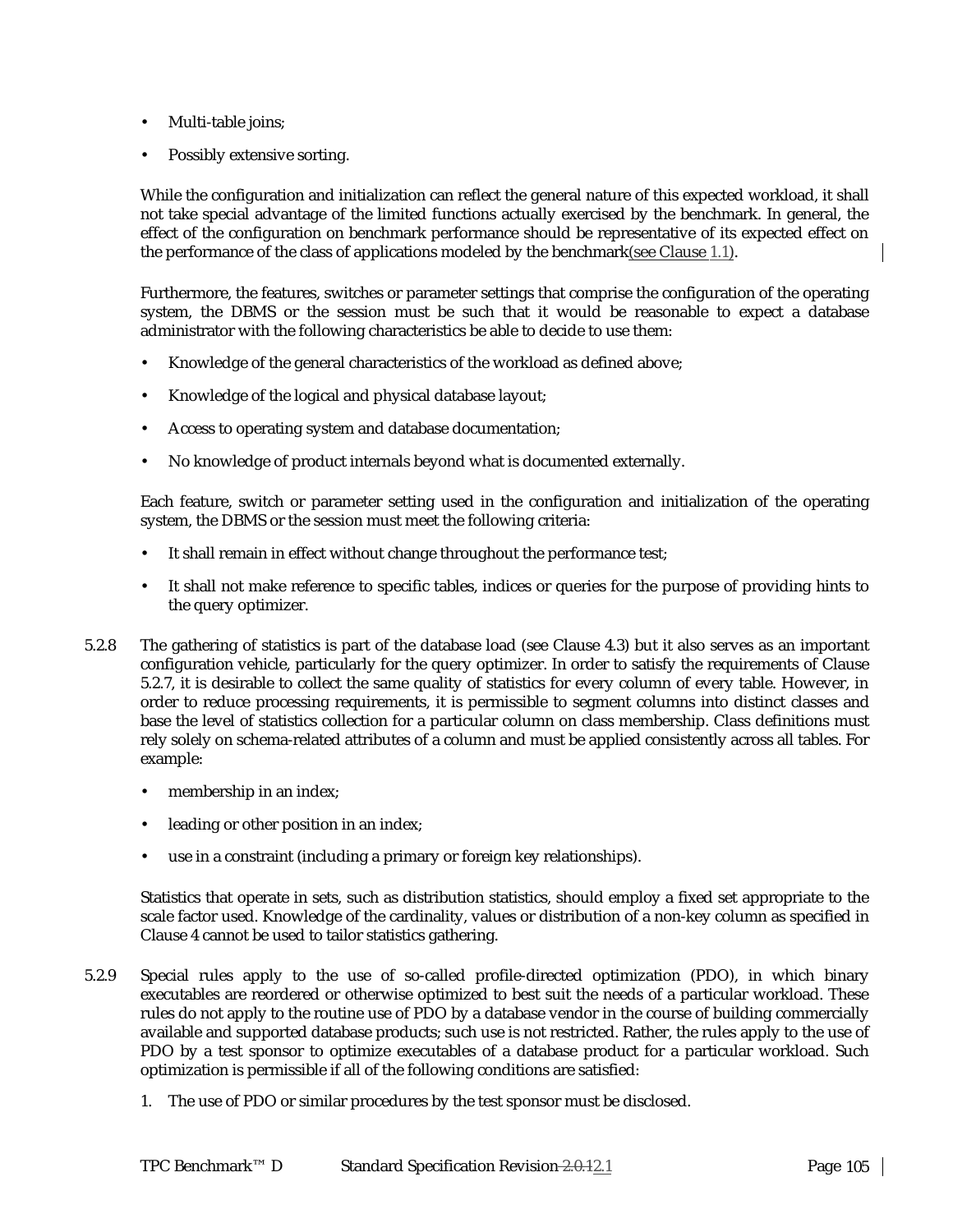- 2. The procedure and any scripts used to perform the optimization must be disclosed.
- 3. The procedure used by the test sponsor could reasonably be used by a customer on a shipped database executable.
- 4. The optimized database executables resulting from the application of the procedure must be supported by the database software vendor.
- 5. The workload used to drive the optimization is as described in Clause 5.2.10.
- 6. The same set of DBMS executables must be used for all phases of the benchmark.
- 5.2.10 If profile-directed optimization is used under the circumstances described in Clause 5.2.9, the workload used to drive it must be the (possibly repeated) execution of Queries 1,2,4 and 5 in any order, against a TPC-D database of any desired Scale Factor with default substitution parameters applied.

## **5.3 Execution Rules**

#### **5.3.1 General Rules**

- 5.3.1.1 The driver must submit queries through one or more sessions on the SUT. Each session corresponds to one, and only one, query stream on the SUT.
- 5.3.1.2 Parallel activity within the SUT directed toward the execution of a single query (i.e., intra-query parallelism) is not restricted.
- 5.3.1.3 To measure the performance of a system using the TPC Benchmark™ D, the test sponsor will execute runs composed of:
	- A **power test**, to measure the raw query execution power of the system when connected with a single active user. In this test, a single pair of refresh functions are executed exclusively by a separate refresh stream and scheduled before and after the execution of the queries (see Clause 5.3.3);
	- A **throughput test**, to measure the ability of the system to process the most queries in the least amount of time. In this test, several pairs of refresh functions are executed exclusively by a separate refresh stream. and scheduled as defined by the test sponsor.

**Comment**: The throughput test is where test sponsors can demonstrate the performance of their systems against a multi-user workload.

- 5.3.1.4 The performance test follows the load test. However, any system activity that takes place between the completion of the load test (see Clause 5.1.1.2) and the beginning of the performance test is limited to that which is not likely to improve the results of the subsequent performance test. All such activity must be disclosed (see Clause 8.3.6.1). Examples of acceptable activity include but are not limited to:
	- Execution of scripts or queries requested by the auditor;
	- Processing or archiving of files or timing data gathered during the load test;
	- Configuration of performance monitoring tools;
	- Execution of simple queries to verify that the database is correctly loaded;
	- Taking database backups (if not needed to meet the ACID requirements);
	- Rebooting the SUT or restarting the RDBMS..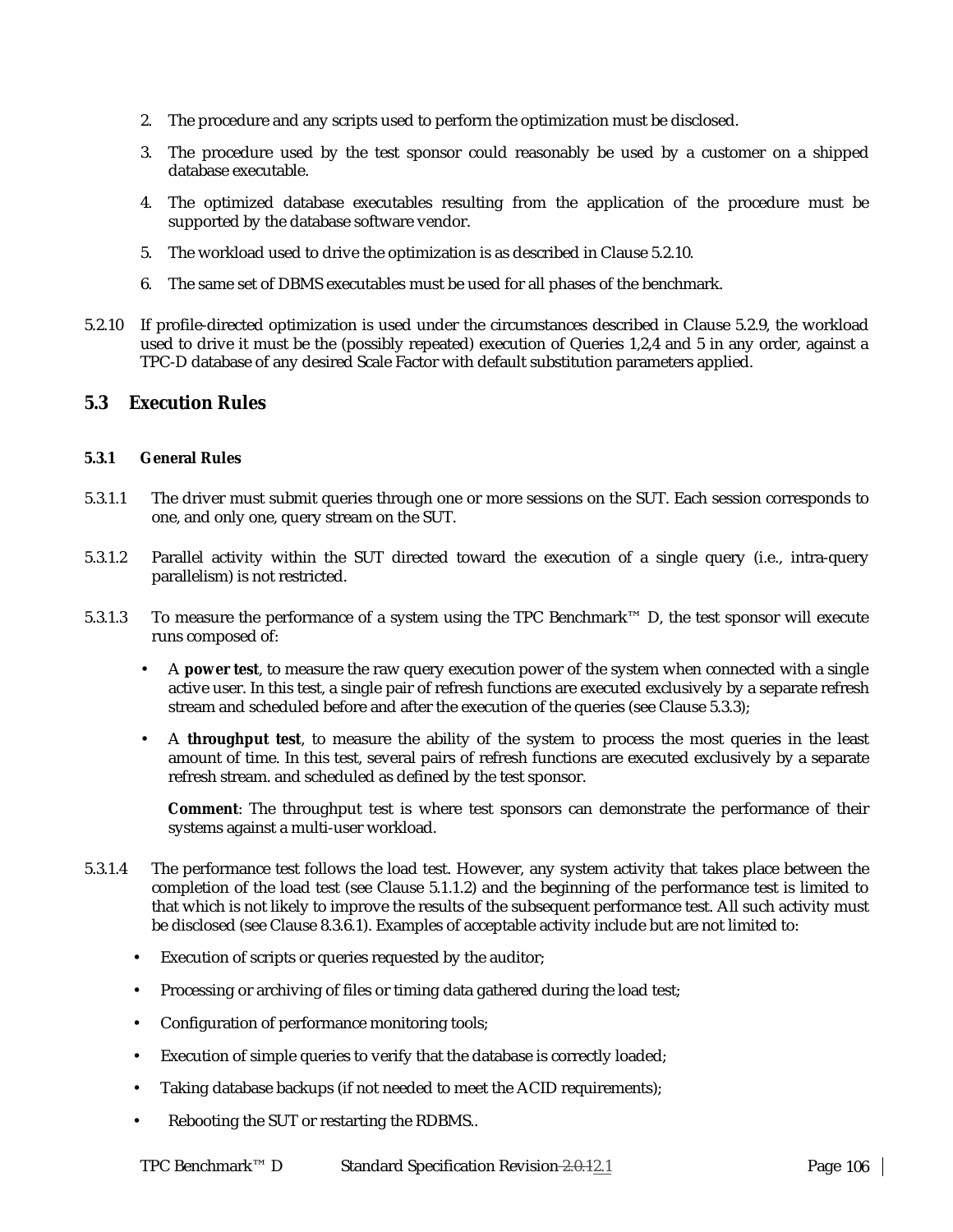5.3.1.5 The power test and the throughput test must both be executed under the same conditions, using the same hardware and software configuration and the same data manager and operating system parameters. All such parameters must be reported.

**Comment**: The intent of this Clause is to require that both tests (i.e., the power and throughput tests) be run in identical conditions except for the number of query streams and the scheduling of the refresh functions within the refresh stream.

5.3.1.6 For each query, at least one atomic transaction must be started and completed.

**Comment**: The intent of this Clause is to specifically prohibit the execution of an entire query stream as a single transaction.

5.3.1.7 Each refresh function must consist of at least one atomic transaction. However, logically consistent portions of the refresh functions may be implemented as separate transactions as defined in Clause 2.26.

**Comment**: This intent of this Clause is to specifically prohibit the execution of multiple refresh functions as a single transaction. The splitting of each refresh function into multiple transactions is permitted to encourage "trickle" updates performed concurrently with one or more query streams in the throughput test.

## **5.3.2 Run Sequencing**

The performance test consists of two runs. If Run 1 is a failed run (see Clause 5.1.1.6) the benchmark must be restarted with a new load test. If Run 2 is a failed run, it may be restarted without a reload. The reported performance metric must be for the run with the lower TPC-D Composite Query-Per-Hour Performance Metric. The same set of seed values may be used in the consecutive runs.

The TPC-D metrics reported for a given system must represent a conservative evaluation of the system's level of performance. Therefore, the reported performance metrics must be for the run with the lower Composite Query-per-Hour metric

## **5.3.3 Power Test**

- 5.3.3.1 The power test must be driven by queries submitted by the driver through a single session on the SUT. The session executes queries one after another. This test is used to measure the raw query execution power of the SUT with a single query stream. The power test must be executed in parallel with a single refresh stream (see Clause **Error! Reference source not found.**).
- 5.3.3.2 The power test must follow these steps in order:
	- Step 1: The refresh function RF1 is executed by the refresh stream.
	- Step 2: The full query set is executed once by the query stream.
	- Step 3: The refresh function RF2 is executed by the same refresh stream.
- 5.3.3.3 The timing intervals (see Clause 5.3.7) for each query and for both refresh functions are collected and reported.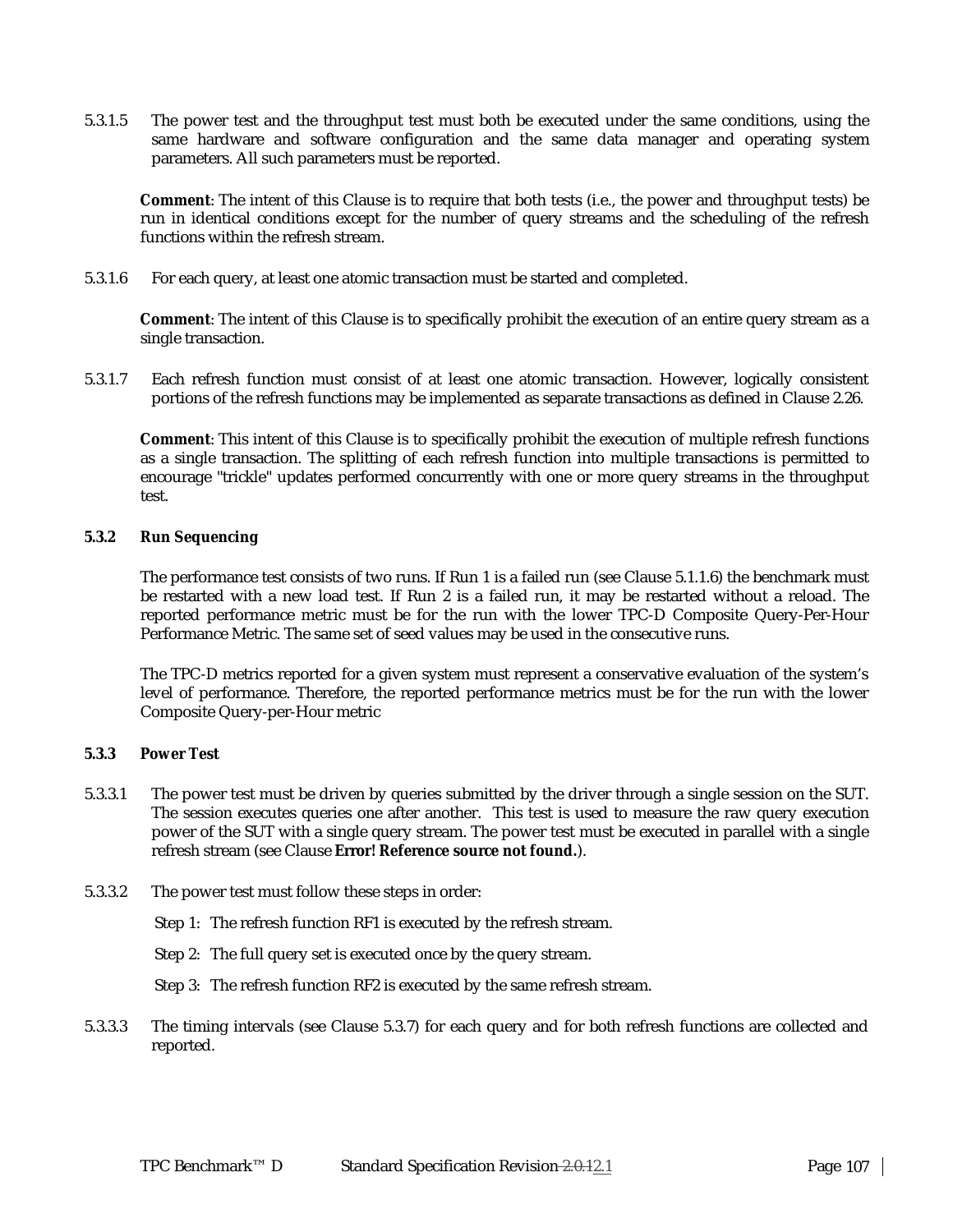### **5.3.4 Throughput Test**

| SF    | S (Streams)    |
|-------|----------------|
| 1     | $\overline{2}$ |
| 10    | 3              |
| 30    | 4              |
| 100   | 5              |
| 300   | 6              |
| 1000  | 7              |
| 3000  | 8              |
| 10000 | 9              |
|       |                |

**Table 5665 : Minimum Required Stream Count**

5.3.4.1 The throughput test must be driven by queries submitted by the driver through two or more sessions on the SUT. There must be one session per query stream on the SUT and each stream must execute queries serially (i.e., one after another). The value of S, the minimum number of query streams, is given in Table 5Table 6Table 6Table 5. The throughput test must be executed in parallel with a single refresh stream (see Clause **Error! Reference source not found.**).

The throughput test must immediately follow one, and only one, power test. No changes to the configuration of the SUT can be made between the power test and the throughput test (see 5.2.7). Any operations performed on the SUT between the power and throughput tests must have the following characteristics:

- · They are related to data collection required for the benchmark or requested by the auditor
- · They are not likely to improve the performance of the throughput test
- 5.3.4.2 When measuring and reporting a throughput test, the number, S, of query streams must remain constant during the whole measurement interval. When results are reported with S query streams, these S streams must be the only ones executing during the measurement interval (i.e., it is not allowed to execute more than S query streams and report only the S best ones).
- 5.3.4.3 For query sequencing purposes (see Clause 5.3.5), each query stream within the throughput test must be assigned a unique stream identification number ranging from 1 to S, the number of query streams in the test.
- 5.3.4.4 When measuring and reporting a throughput test, a single refresh stream (see Clause **Error! Reference source not found.**) must be executed in parallel with the S query streams.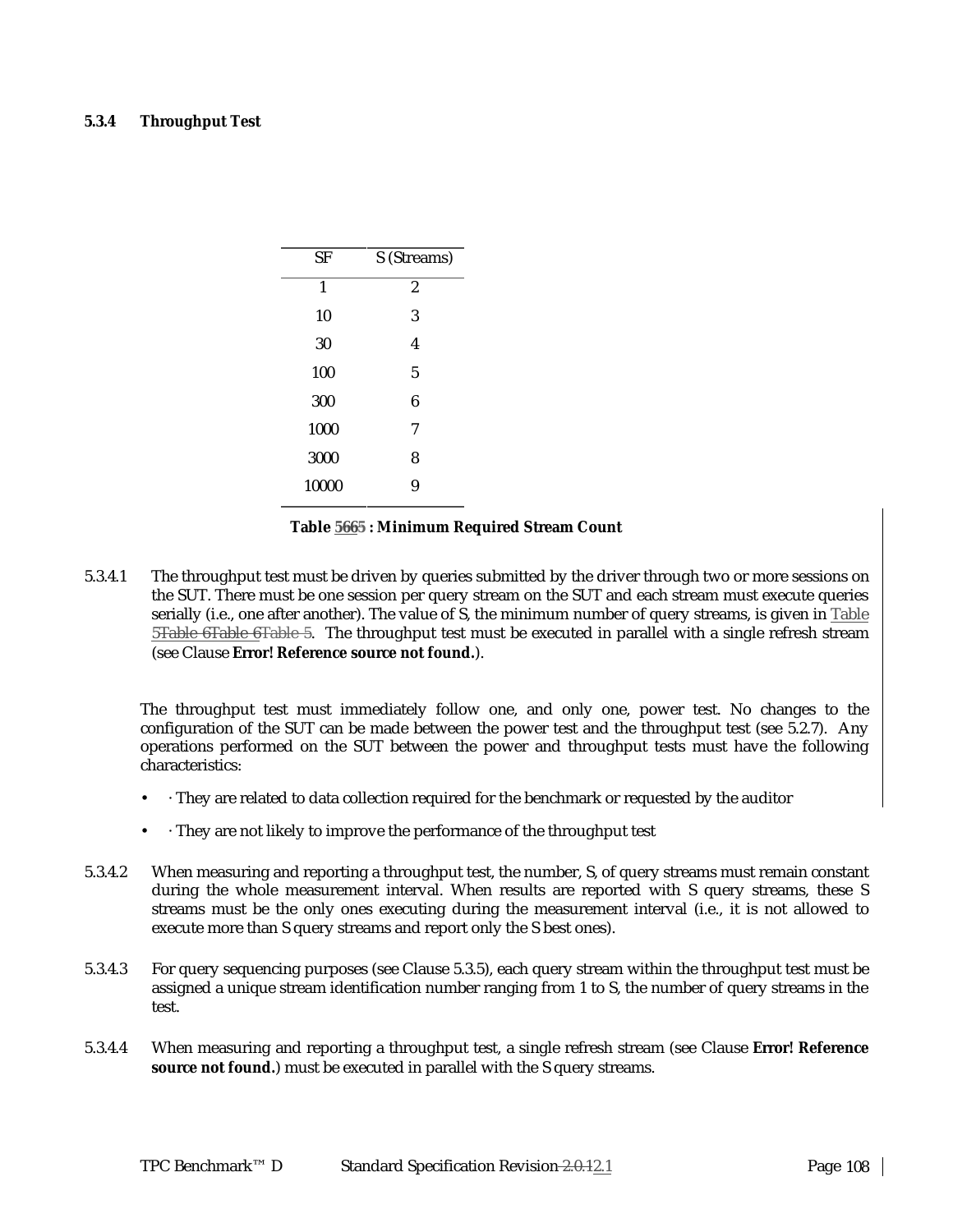#### **5.3.5 Query Sequencing Rules**

- 5.3.5.1 The query sequencing rules apply to each and every query stream, whether part of the power test or part of the throughput test.
- 5.3.5.2 Each query set has an ordering number, O(s), based on the identification number, s, of the query stream executing the set. For example:
	- The query set within the unique query stream of the power test has the ordering number  $O(00)$ ;
	- The query set within the first query stream of the throughput test has the ordering number  $O(01)$ ;
	- The query set within the last of S query streams of the throughput test has the ordering number O(S).
- 5.3.5.3 The sequencing of query executions is done within a query set. The ordering number, O(s), of a query set determines the order in which queries must be submitted (i.e., sequenced for execution) within that set and is independent of any other query set.
- 5.3.5.4 The query submission order of an ordering number, O(s), is given in Appendix A by the ordered set with reference s.

**Comment**: For tests where the list of ordered sets in Appendix A is exhausted, the last reference in the list must be followed by the first reference in the list (i.e., wrapping around to  $s = 00$ ).

#### **5.3.6 Measurement Interval**

The measurement interval, **T**<sub>,</sub>, for the throughput test is measured in seconds as follows:

It starts either when the first character of the executable query text of the first query of the first query stream is submitted to the SUT by the driver, or when the first character requesting the execution of the first refresh function is submitted to the SUT by the driver, whichever happens first;

**Comment**: In this clause a query stream is said to be first if it starts submitting queries before any other query streams.

• It ends either when the last character of output data from the last query of the last query stream is received by the driver from the SUT, or when the last transaction of the last refresh function has been completely and successfully committed at the SUT and a success message has been received by the driver from the SUT, whichever happens last.

**Comment**: In this clause the last query stream is defined to be that query stream whose output data are received last by the driver.

### **5.3.7 Timing Intervals**

- 5.3.7.1 Each of the TPC-D queries and refresh functions must be executed in an atomic fashion and timed in seconds.
- 5.3.7.2 The timing interval,  $QI(i,s)$ , for the execution of the query,  $Q_{\!\shortparallel}$ , within the query stream, s, must be measured between: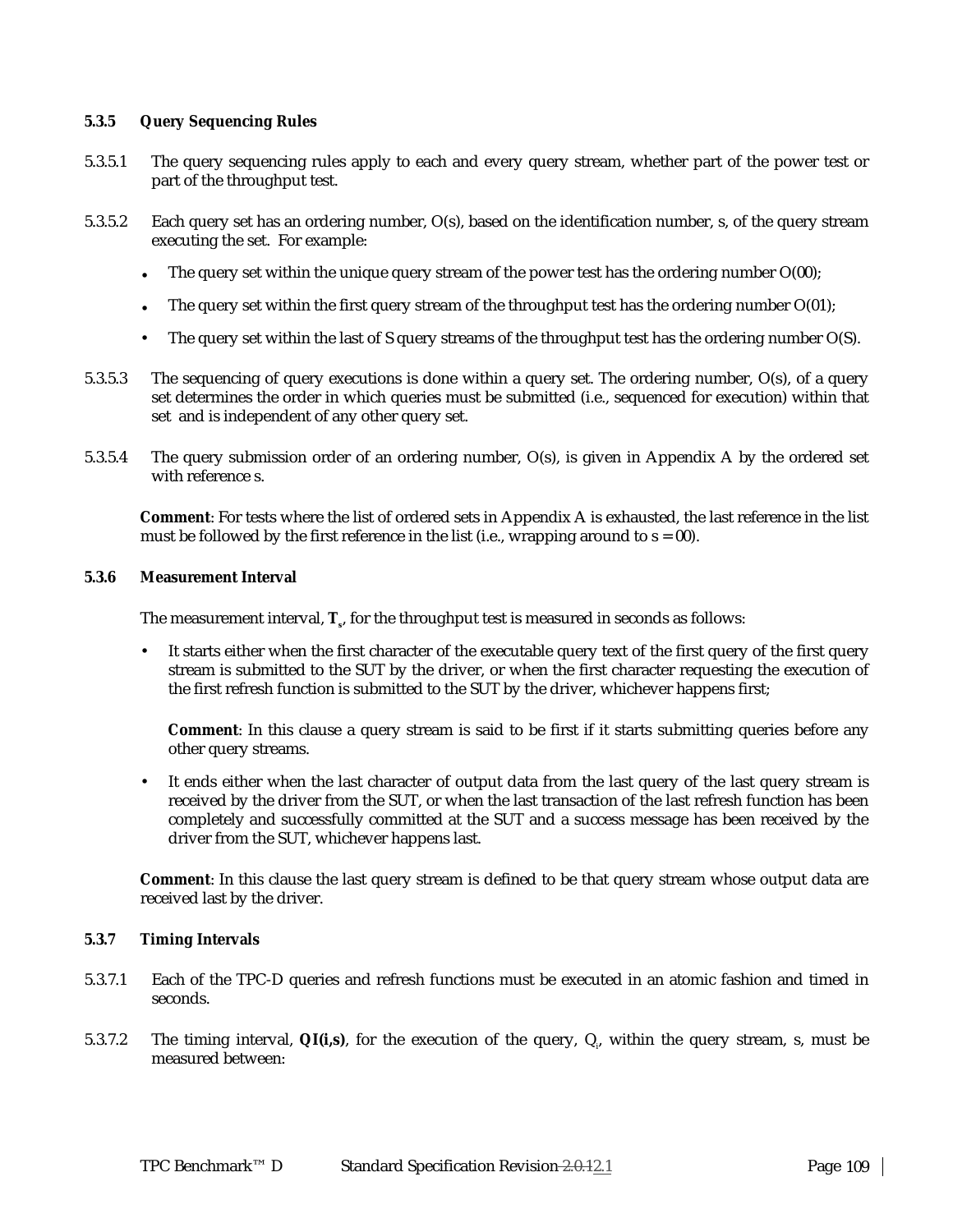- The time when the first character of the executable query text is submitted to the SUT by the driver;
- The time when the first character of the next executable query text is submitted to the SUT by the driver, except for the last query of the set for which it is the time when the last character of the query's output data is received by the driver from the SUT.

**Comment**: All the operations that are part of the execution of a query (e.g., creation and deletion of a temporary table or a view) must be included in the timing interval of that query.

- 5.3.7.3 The timing interval, **RI(j,s)**, for the execution of the refresh function, RFj, within the query stream (for the power test) or the refresh stream (for the throughput test), where s is 0 for the power test and s is the position of the pair of refresh functions for the throughput test, must be measured between:
	- The time when the first character requesting the execution of the refresh function is submitted to the SUT by the driver;
	- The last transaction of the refresh function has been completely and successfully committed at the SUT and a success message has been received by the driver from the SUT.
- 5.3.7.4 The real-time clock used by the driver to compute the timing intervals must be capable of a resolution of at least 0.01 second.
- 5.3.7.5 The timing interval of each query and refresh function executed during both tests (i.e., during the power test and the throughput test) must be individually reported, rounded to the nearest 0.1 second. For example, 23.74 is rounded to 23.7, and 23.75 is rounded to 23.8. Values of less than 0.05 second must be rounded up to 0.1 second to avoid zero values.
- 5.3.7.6 The throughput test must include the execution of a single refresh stream. This refresh stream must be used exclusively for the execution of the New Sales refresh function (RF1) and the Old Sales refresh function (RF2).

**Comment**: The purpose of the refresh stream is to simulate a sequence of batched data modifications executing against the database to bring it up to date with its operational data source.

5.3.7.7 The refresh stream must execute a number of pairs of refresh functions serially (i.e., one RF1 followed by one RF2) equal to the number of query streams used for the throughput test.

**Comment**: The purpose of this requirement is to maintain a consistent read/write ratio across a wide range of number of query streams.

5.3.7.8 The scheduling of each refresh function within the refresh stream is left to the test sponsor with the only requirement that a given pair must complete before the next pair can be initiated and that within a pair RF1 must complete before RF2 can be initiated.

**Comment**: the intent of this Clause is to allow implementations that execute the refresh functions in parallel with the  $ad$ -hoc-queries as well as systems that segregate query executions from database refreshes.

5.3.7.9 The scheduling of individual refresh functions within an instance of RF1 or RF2 is left to the test sponsor as long as they meet the requirements of Clauses 2.26.2 and 2.26.3.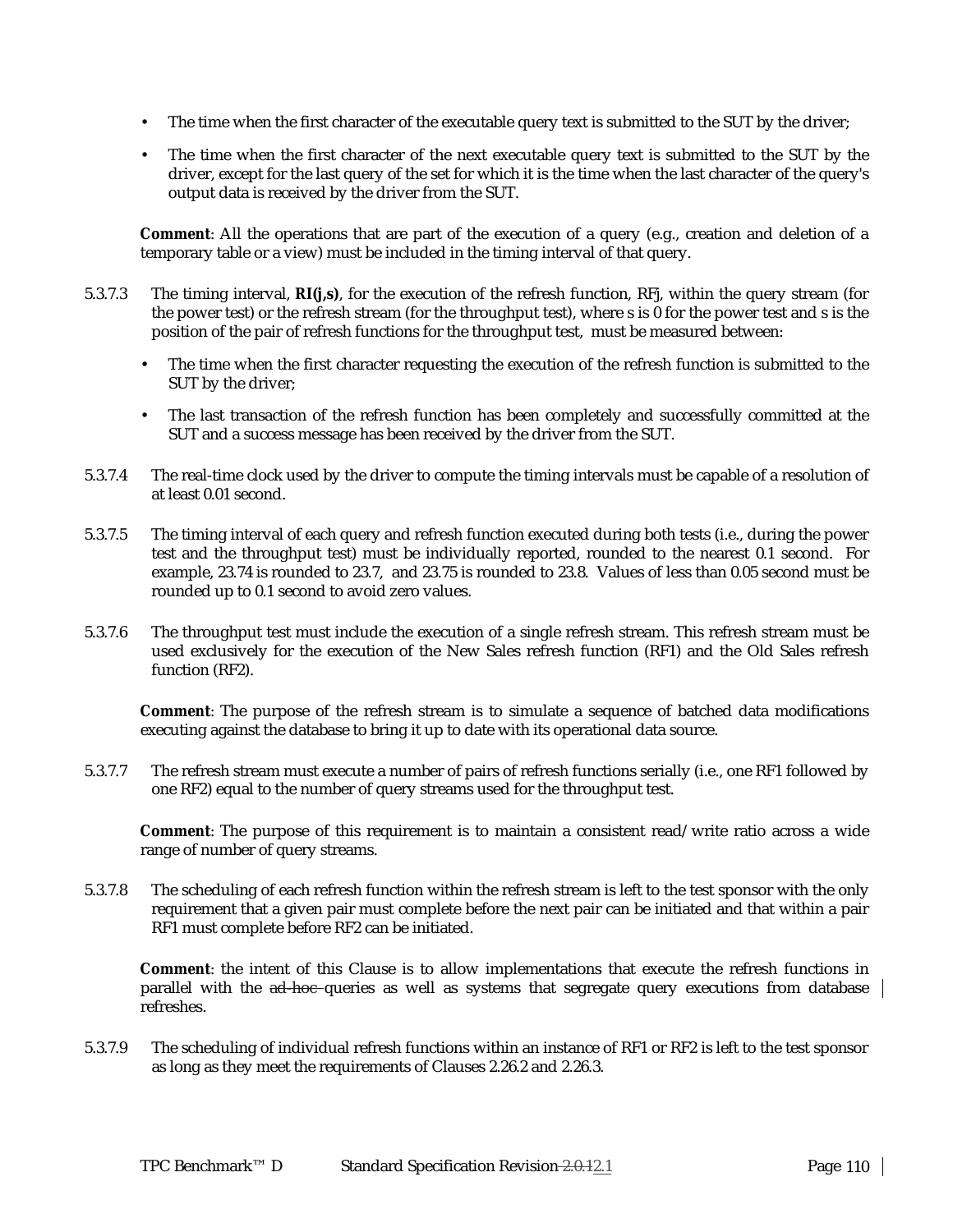**Comment**: The intent of this Clause is to allow test sponsors to "trickle" the scheduling of refresh functions to maintain a more even refresh load throughout the throughput test.

5.3.7.10 Prior to the execution of the refresh stream the DBGEN data used for RF1 and RF2 may only be generated, permuted and relocated to the SUT. Any other operations on this data, such as data formatting or database activity, must be included in the execution and the timing of the refresh functions.

## **5.4 Metrics**

TPC-D defines three primary metrics:

- The TPC-D Composite Query-per-Hour Metric (QphD@Size) is the performance metric, defined in Clause 5.4.3;
- The price-performance metric is the TPC-D Price/Performance (\$/QphD) and is defined in Clause 5.4.4;
- The Systems Availability Date, defined in Clause 7.2.2.1.

No other TPC-D metric exists. However, numerical quantities such as TPC-D Power and TPC-D Throughput (defined in Clauses 5.4.1 and 5.4.2 respectively) and S, the number of query streams in the throughput test, must be disclosed in the numerical quantities summary (see Clause 8.4.4).

#### **5.4.1 TPC**-**D Power**

5.4.1.1 The results of the power test are used to compute the TPC-D query processing **power** at the chosen database size. It is defined as the inverse of the geometric mean of the timing intervals, and must be computed as:

TPC-D Power@Size = 
$$
\frac{3600 * SF}{\sqrt[2n]{\prod_{i=1}^{i=22} QI(i,0) * \prod_{j=1}^{i=2} RI(j,0)}}
$$

Where:

- $\rm QI(i,0)$  is the timing interval, in seconds, of query  $\rm Q_{i}$  within the single query stream of the power test (see Clause 5.3.7)
- $\;$  RI(j,0) is the timing interval, in seconds, of refresh function  $\rm RF_j$  within the single query stream of the power test (see Clause 5.3.7)
- Size is the database size chosen for the measurement and SF the corresponding scale factor, as defined in Clause 4.1.3.

**Comment**: the power numerical quantity is based on a query per hour rate (i.e., factored by 3600).

- 5.4.1.2 The units of TPC-D Power@Size are Queries per hour \* Scale-Factor, reported to one digit after the decimal point, rounded to the nearest 0.1.
- 5.4.1.3 The TPC-D Power can also be computed as: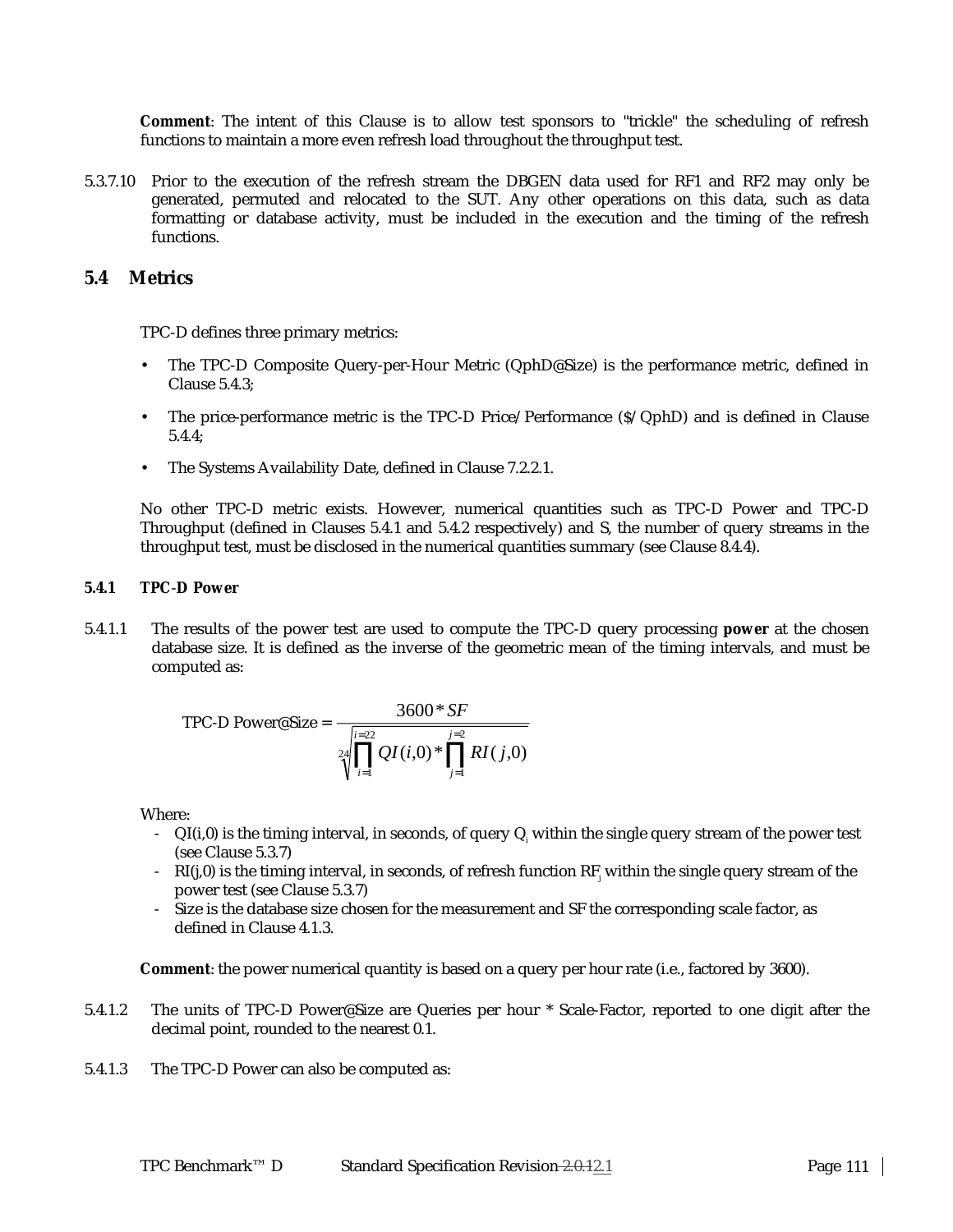$$
QppD@Size = 3600 * exp \left\{ -\frac{1}{24} \left[ \sum_{i=1}^{i=22} \ln(QI(i,0)) + \sum_{j=1}^{j=2} \ln(RI(j,0)) \right] \right\} * SF
$$

Where:

-  $ln(x)$  is the natural logarithm of x

5.4.1.4 If the ratio between the longest query timing interval and the shortest query timing interval in the power test is greater than 1000 (i.e.,  $max[QI(i,0)]/min[QI(i,0)] > 1000$ ), then all query timing intervals which are smaller than  $max[QI(i,0)]/1000$  must be increased to  $max[QI(i,0)]/1000$ . The quantity max[QI(i,0)]/1000 must be treated as a timing interval as specified in Clause 5.3.7.5 for the purposes of computing the TPC-D Power@Size.

**Comment:** The adjusted query timings affect only TPC-D Power@Size and no other component of the FDR.

#### **5.4.2 TPC-D Throughput Numerical Quantity**

5.4.2.1 The results of the throughput test are used to compute TPC-D **Throughput** at the chosen database size. It is defined as the ratio of the total number of queries executed over the length of the measurement interval, and must be computed as:

TPC-D Throughput@Size = 
$$
\frac{S * 22 * 3600}{T_s} * SF
$$

Where:

- $\,$  T $_{\rm s}$  is the measurement interval defined in Clause 5.3.6
- S is the number of query streams used in the throughput test.
- Size is the database size chosen for the measurement and SF the corresponding scale factor, as defined in Clause 4.1.3.
- 5.4.2.2 The units of TPC-D Throughput@Size are Queries per hour \* Scale-Factor, reported to one digit after the decimal point, rounded to the nearest 0.1.

#### **5.4.3 The TPC-D Composite Query-Per-Hour Performance Metric**

5.4.3.1 The numerical quantities TPC-D Power and TPC-D Throughput are combined to form the **TPC-D composite query-per-hour** performance metric which must be computed as :

QphD@Size = *Power*@ *Size* \**Throughput* @ *Size*

5.4.3.2 The units of QphD@Size are Queries per hour \* Scale-Factor, reported to one digit after the decimal point, rounded to the nearest 0.1.

#### **5.4.4 The TPC-D Price/Performance Metric**

5.4.4.1 The TPC-D Price/Performance metric at the chosen database size, **TPC-D Price-per-QphD@Size**, must be computed using the performance metric QphD@Size as follows: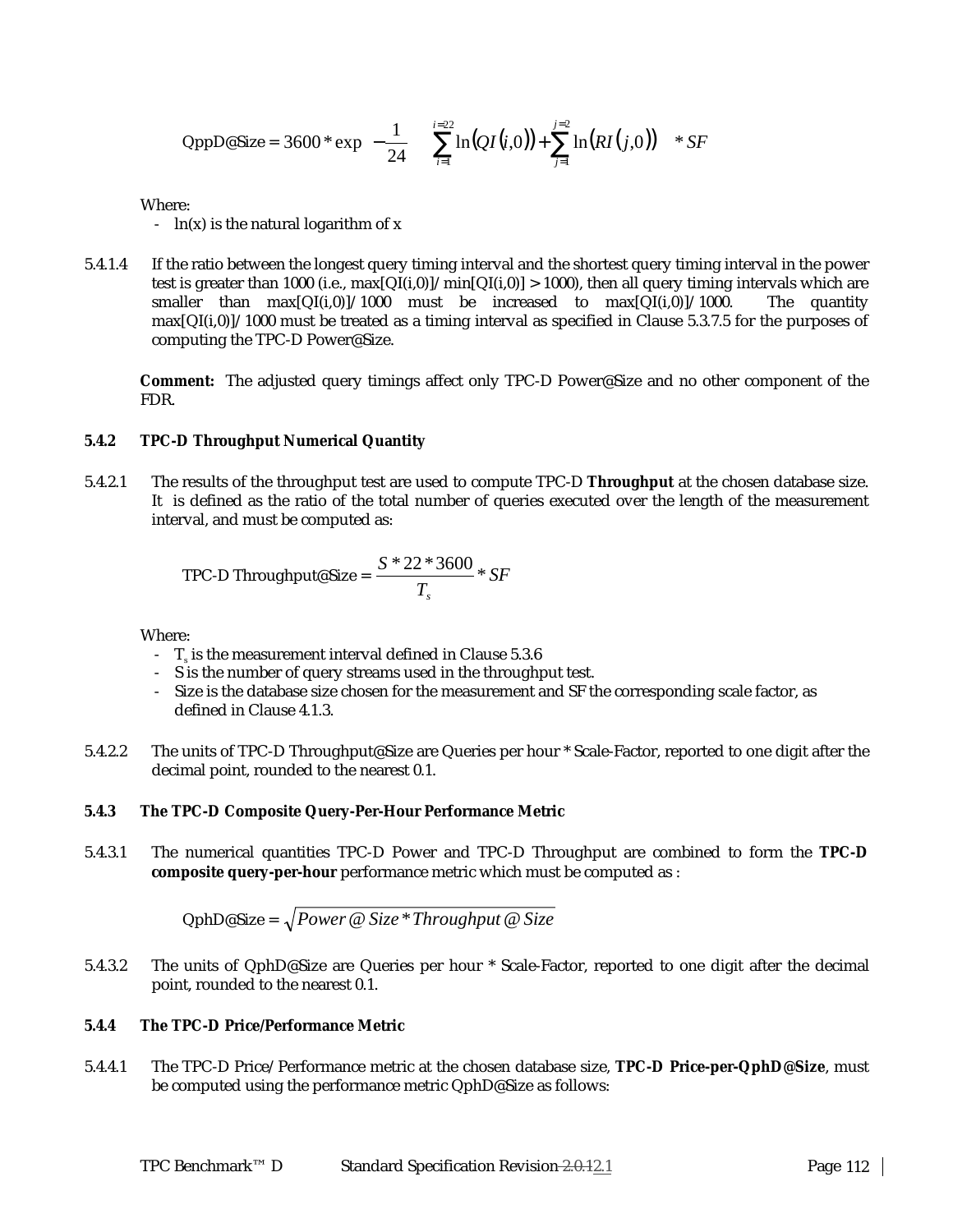TPC-D Price-per-QphD@Size =  $\frac{\$}{\rm QphD@Size}$ 

Where:

- \$ is the total system price, in the reported currency, as described in Clause 7.2
- QphD@Size is the composite query-per-hour performance metric defined in Clause 5.4.3.
- Size is the database size chosen for the measurement, as defined in Clause 4.1.3.
- 5.4.4.2 The units of Price-per-QphD@Size are \$ per (Queries per hour \* Scale-Factor), rounded to the nearest whole dollar amount.

#### **5.4.5 Fair Metric Comparison**

5.4.5.1 Comparisons of TPC-D benchmark results measured against databases of different sizes are believed to be misleading because database performance and capabilities may not scale up proportionally with an increase in database size and, similarly, the system price/performance ratio may not scale down with a decrease in database size.

If results measured against different database sizes (i.e., with different scale factors) appear in a printed or electronic communication, then each reference to a result or metric must clearly indicate the database size against which it was obtained. In particular, all textual references to TPC-D metrics (performance or price/performance) appearing must be expressed in the form that includes the size of the test database as an integral part of the metric's name; i.e. including the "@size" suffix. This applies to metrics quoted in text or tables as well as those used to annotate charts or graphs. If metrics are presented in graphical form, then the test database size on which metric is based must be immediately discernible either by appropriate axis labeling or data point labeling.

In addition, the results must be accompanied by a disclaimer stating:

#### **"The TPC believes that comparisons of TPC-D results measured against different database sizes are misleading and discourages such comparisons".**

5.4.5.2 Any TPC-D result is comparable to other TPC-D results regardless of the number of query streams used during the test (as long as the scale factors chosen for their respective test databases were the same).

#### **5.4.6 Required Reporting Components**

To be compliant with the TPC-D standard and the TPC's fair use policies, all public references to TPC-D results for a given configuration must include the following components:

- The size of the test database, expressed separately or as part of the metric's names (e.g., QphD@10GB);
- The TPC-D Performance Metric, QphD@Size;
- The TPC-D Price/Performance metric, \$/QphD@Size;
- The availability date of the complete configuration (see Clause 8.3.8.2).

Following are two examples of compliant reporting of TPC-D results: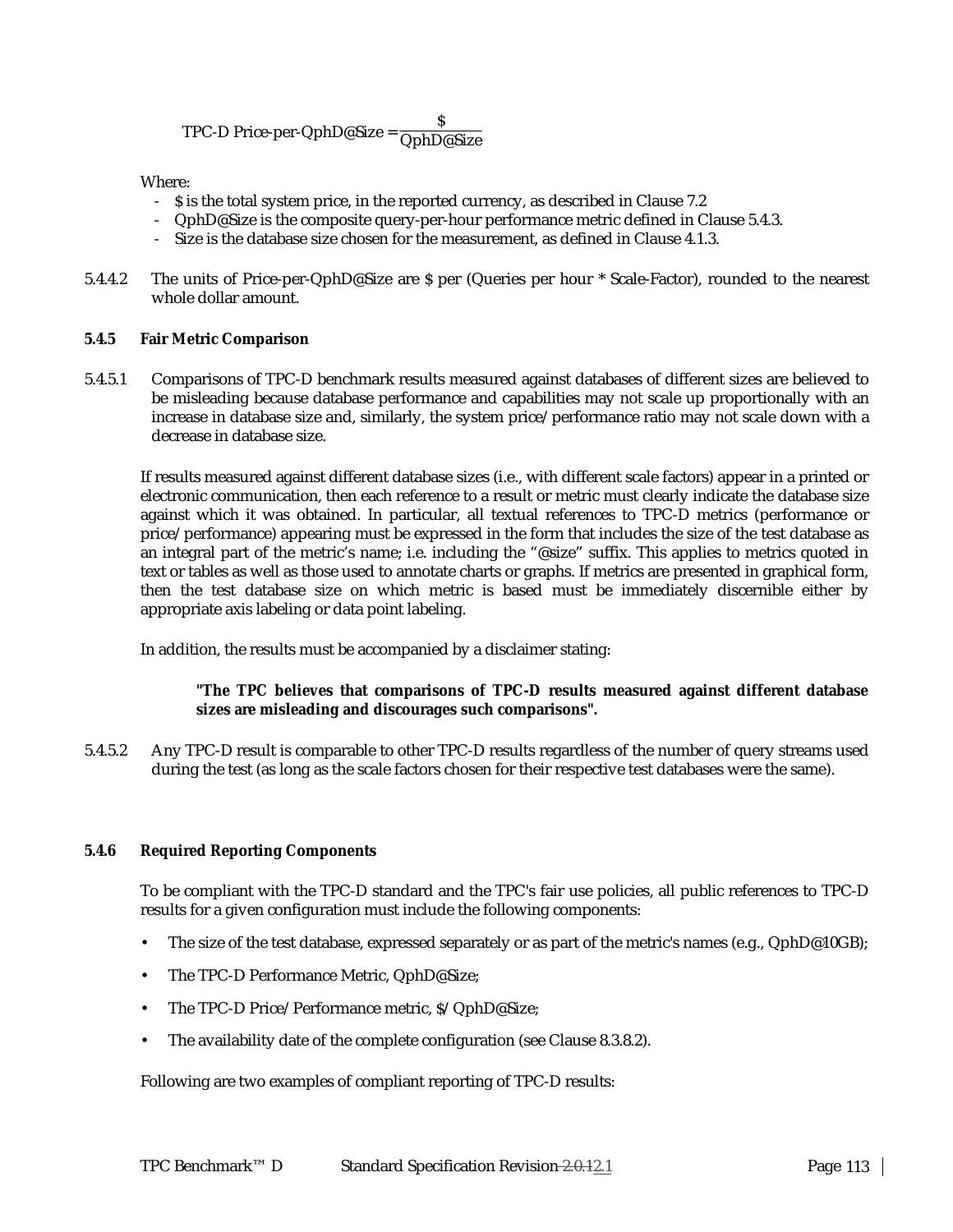**Example 1**: At 10GB the RALF/3000 Server has a TPC-D Composite Query-per-Hour metric of 3010 when run against a 10GB database yielding a TPC-D Price/Performance of \$1,202 per query-per-hour and will be available 1-Apr-99.

**Example 2**: The RALF/3000 Server, which will start shipping on 1-Apr-99, is rated 3,010 QphD@10GB and 1202 \$/QphD@10GB.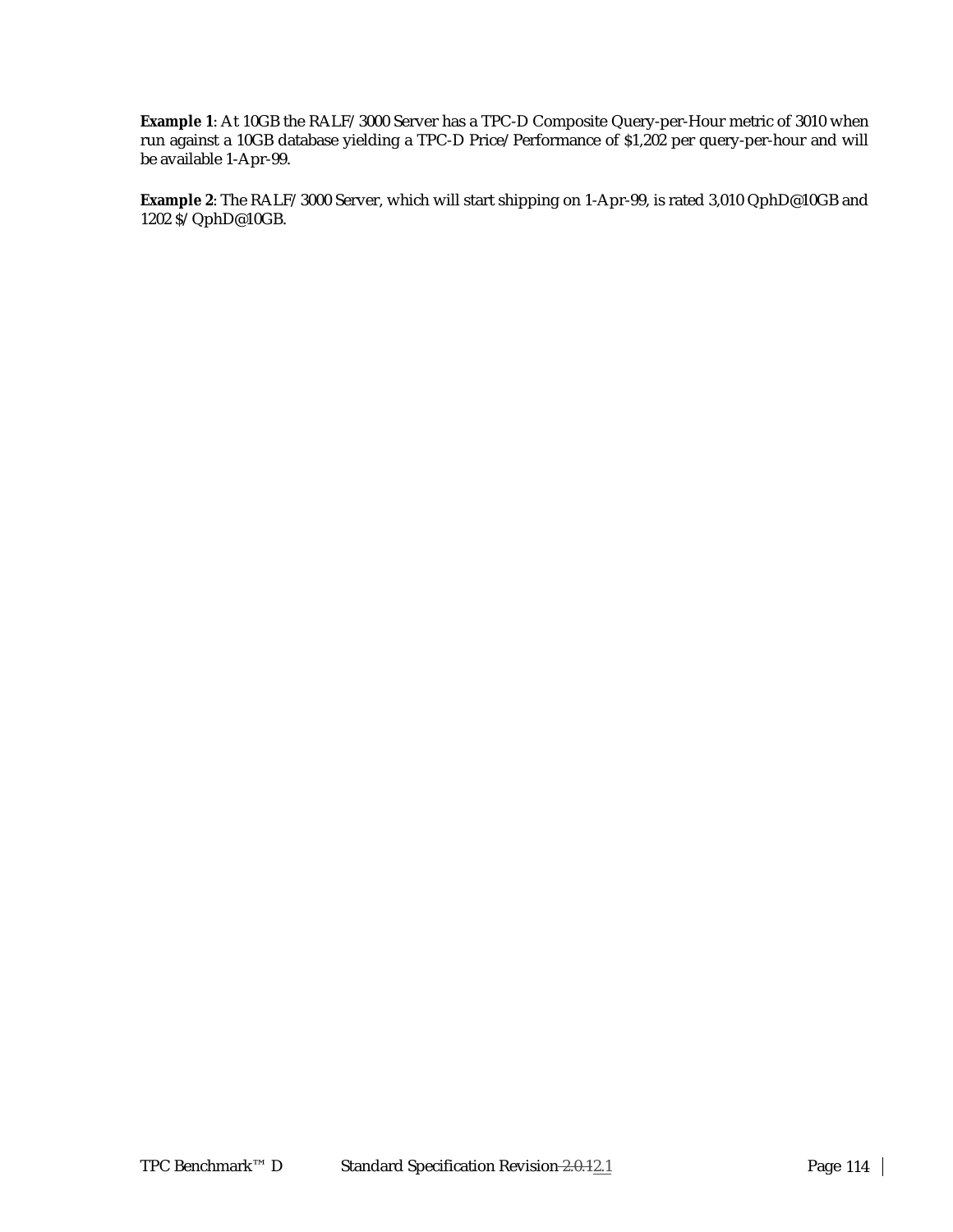# **6 SUT AND DRIVER IMPLEMENTATION**

# **6.1 Models of Tested Configurations**

- 6.1.1 The tested and reported configuration(s) is composed of a driver that submits queries to a system under test (SUT). The SUT executes these queries and replies to the driver. The driver resides on the SUT hardware and software.
- 6.1.2 Figure 3Figure 5Figure 5Figure 3 illustrates examples of driver/SUT configurations. The driver is the shaded area. The diagram also depicts the driver/SUT boundary (see Clauses 5.2 and 5.3) where timing intervals are measured.



**Figure 3553: Two driver/SUT configurations, a "host-based" and a "client/server" configuration**

# **6.2 System Under Test (SUT) Definition**

## **6.2.1 The SUT consists of:**

- The host system(s) or server(s) including hardware and software supporting access to the database employed in the performance test and whose cost and performance are described by the benchmark metrics;
- One or more client processing units (e.g., front-end processors, workstations, etc.) that will execute the queries (if used);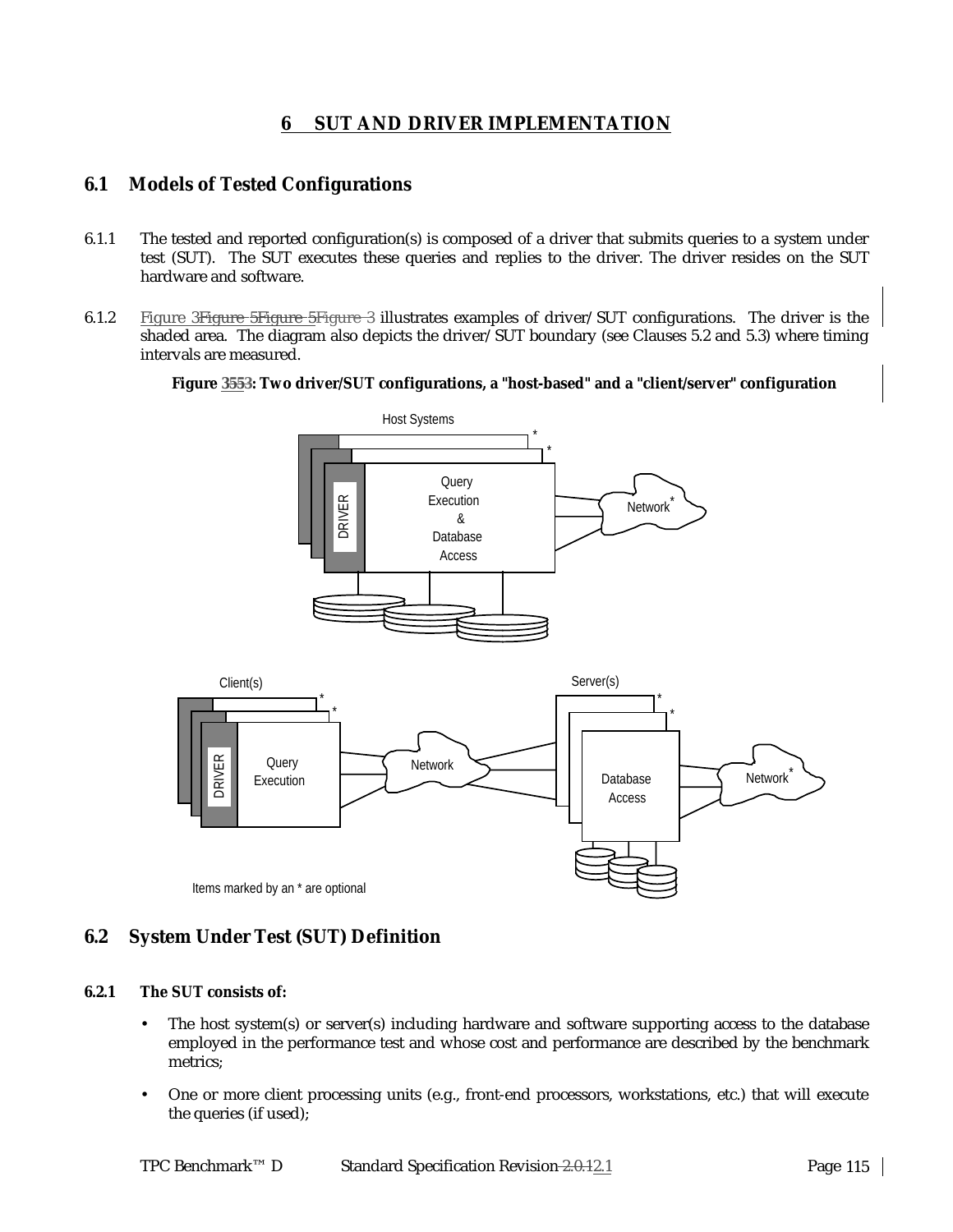- The hardware and software components needed to communicate with user interface devices;
- The hardware and software components of all networks required to connect and support the SUT components;
- Data storage media sufficient to satisfy both the scaling rules in Clause 4 and the ACID properties of Clause 3. The data storage media must hold all the data described in Clause 4 and be attached to the processing units(s).
- 6.2.2 All SUT components, as described in Clause 6.2.1, must be commercially available software or hardware products.
- 6.2.3 An implementation specific layer can be implemented on the SUT. This layer must be logically located between the driver and the SUT, as depicted by Figure 4Figure 7Figure 7Figure 4.



**Figure 4774: Implementation Specific Layer**

- 6.2.4 An implementation specific layer, if present on the SUT, must be minimal, general purpose (i.e., not limited to the TPC-D queries) and its source code must be disclosed. Furthermore, the functions performed by an implementation specific layer must be strictly limited to the following:
	- Database transaction control operations before and after each query execution;
	- Cursor control and manipulation operations around the executable query text;
	- Definition of procedures and data structures required to process dynamic SQL, including the communication of the executable query text to the commercially available layers of the SUT and the reception of the query output data;
	- Communication with the commercially available layers of the SUT;
	- Buffering of the query output data;
	- Communication with the driver.

The following are examples of functions that the implementation specific layer shall not perform: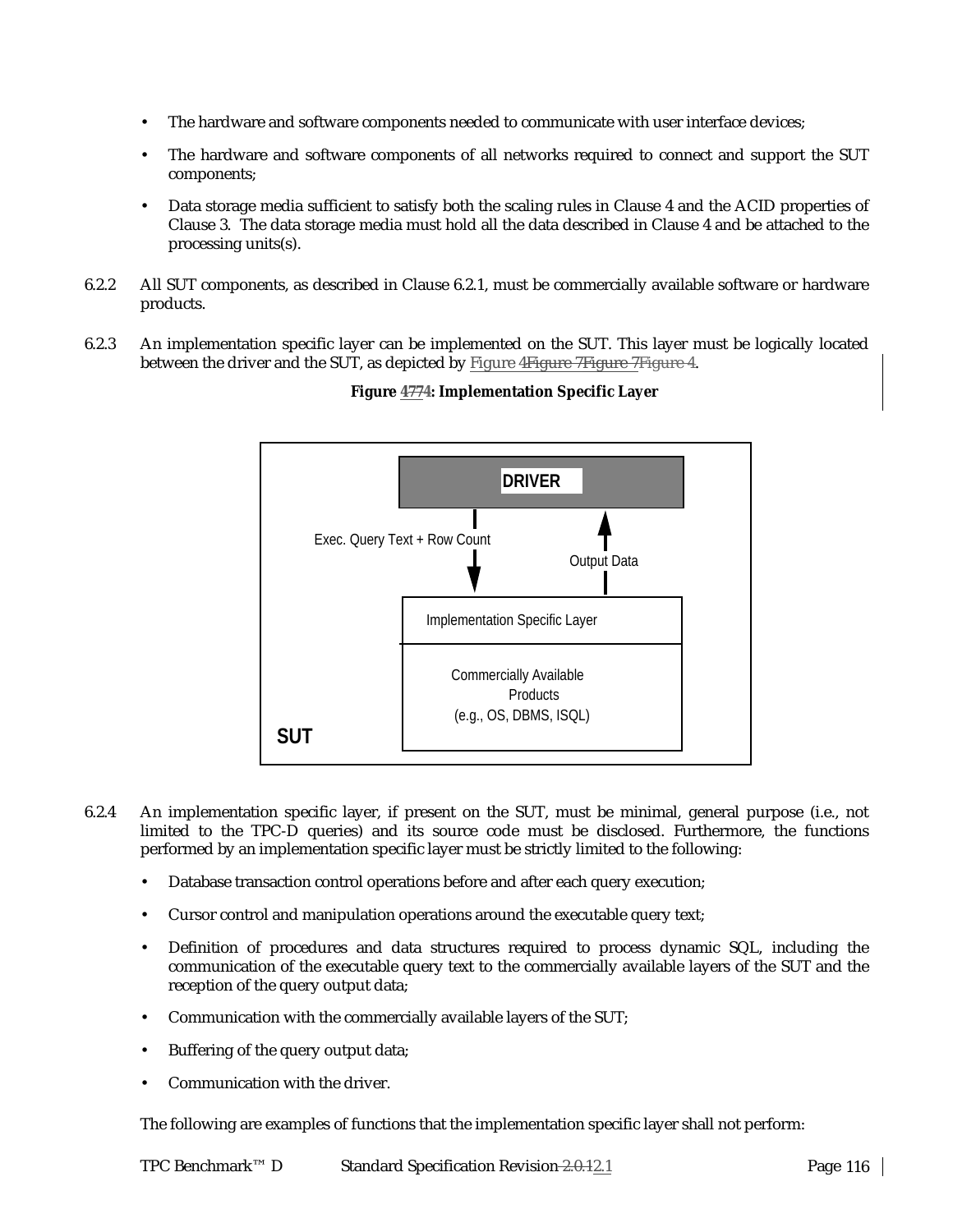- Any modification of the executable query text;
- Any use of stored procedures to execute the queries;
- Any sorting or translation of the query output data;
- Any function prohibited by the requirements of Clause 5.2.7.

## **6.3 Driver Definition**

- 6.3.1 The driver presents the workload to the SUT.
- 6.3.2 The driver is a logical entity that can be implemented using one or more programs, processes, or systems and performs the functions defined in Clause 6.3.3.
- 6.3.3 The driver can perform only the following functions:
	- Generate a unique stream ID, starting with 1 (or 0 for the power test), for each query stream;
	- Sequence queries for execution by the query streams (see Clause 5.3.5);
	- Activate, schedule, and/or synchronize the execution of refresh functions in the refresh stream (see Clause **Error! Reference source not found.**);
	- Generate the executable query text for each query;
	- Generate values for the substitution parameters of each query;
	- Complete the executable query text by replacing the substitution parameters by the values generated for them and, if needed, replacing the text-tokens by the query stream ID;
	- Submit each complete executable query text to the SUT for execution, including the number of rows to be returned when specified by the functional query definition;
	- Submit each executable refresh function to the SUT for execution;
	- Receive the output data resulting from each query execution from the SUT;
	- Measure the execution times of the queries and the refresh functions and compute measurement statistics;
	- Maintain an audit log of query text and query execution output.
- 6.3.4 The generation of executable query text used by the driver to submit queries to the SUT does not need to occur on the SUT and does not have to be included in any timing interval.
- 6.3.5 The driver shall not perform any function other than those described in Clause 6.3.3. Specifically, the driver shall not perform any of the following functions:
	- Performing, activating, or synchronizing any operation other than those mentioned in Clause 6.3.3;
	- Delaying the execution of any query after the execution of the previous query other than for delays necessary to process the functions described in Clause 6.3.3. This delay must be reported and can not exceed half a second between any two consecutive queries of the same query stream;
	- Modifying the compliant executable query text prior to its submission to the SUT;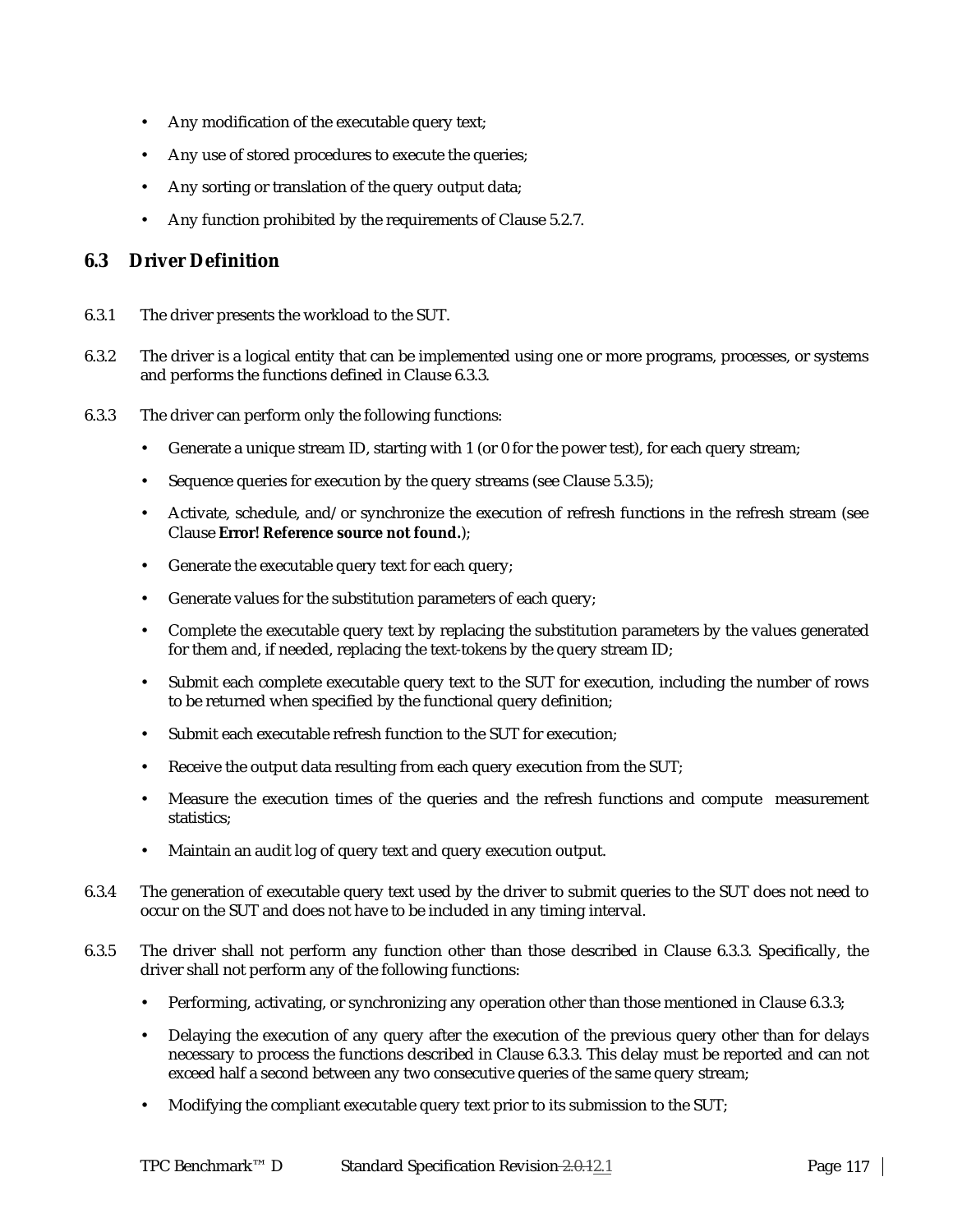- Embedding the executable query text within a stored procedure definition or an application program;
- Submitting to the SUT the values generated for the substitution parameters of a query other than as part of the executable query text submitted;
- Submitting to the SUT any data other than the instructions to execute the refresh functions, the compliant executable query text and, when specified by the functional query definition, the number of rows to be returned;
- Artificially extending the execution time of any query.
- 6.3.6 The driver is not required to be priced.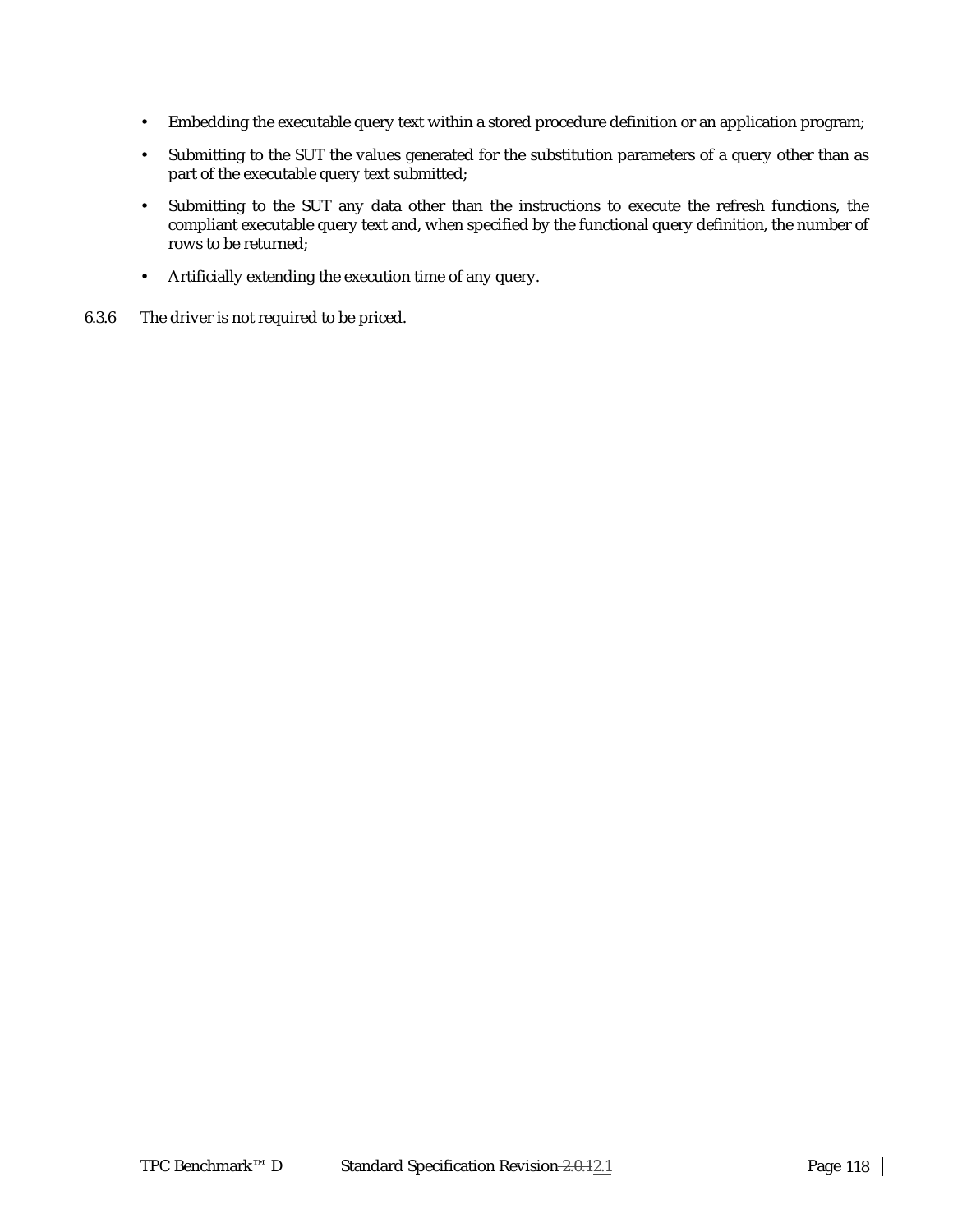## **7 PRICING**

This section defines the components and methodology involved in calculating the 5-year pricing to be used for the price/performance metric. The fundamental premise is that what is tested is priced and what is priced is tested. Exceptions to this premise are noted below.

### **7.1 Priced System**

The system to be priced shall include the hardware and software components present in the System Under Test (SUT), a communication interface that can support user interface devices, additional operational components configured on the test system, and 5-year maintenance on all of the above

#### **7.1.1 System Under Test**

Calculation of the priced system consists of:

- Price of the SUT as tested and defined in Clause 6;
- Price of a communication interface capable of supporting the required number of user interface devices defined in Clause 7.1.2.1;
- Price of on-line storage for the database as described in Clause 7.1.3 and storage for all software included in the priced configuration;
- Price of additional products (software or hardware) required for customary operation, administration and maintenance of the SUT for a period of 5 years
- Price of all products required to create, execute, administer, and maintain the executable query texts or necessary to create and populate the test database.

Specifically excluded from the priced system calculation are:

- End-user communication devices and related cables, connectors, and concentrators;
- Equipment and tools used exclusively in the production of the full disclosure report;
- Equipment and tools used exclusively for the execution of the DBGEN or QGEN (see Clauses 2.1.4 and 4.2.1) programs.

#### **7.1.2 User Interface Devices and Communications**

7.1.2.1 The priced system must include the hardware and software components of a communication interface capable of supporting a number of user interface devices (e.g., terminals, workstations, PCs, etc.) at least equal to 10 times the number of query streams used for the throughput test (see Clause 5.3.4).

**Comment**: Test sponsors are encouraged to configure the SUT with a general-purpose communication interface capable of supporting a large number of user interface devices.

7.1.2.2 Only the interface is to be priced. Not to be included in the priced system are the user interface devices themselves and the cables, connectors and concentrators used to connect the user interface devices to the SUT. For example, in a configuration that includes an Ethernet interface to communicate with PCs, the Ethernet card and supporting software must be priced, but not the Ethernet cables and the PCs.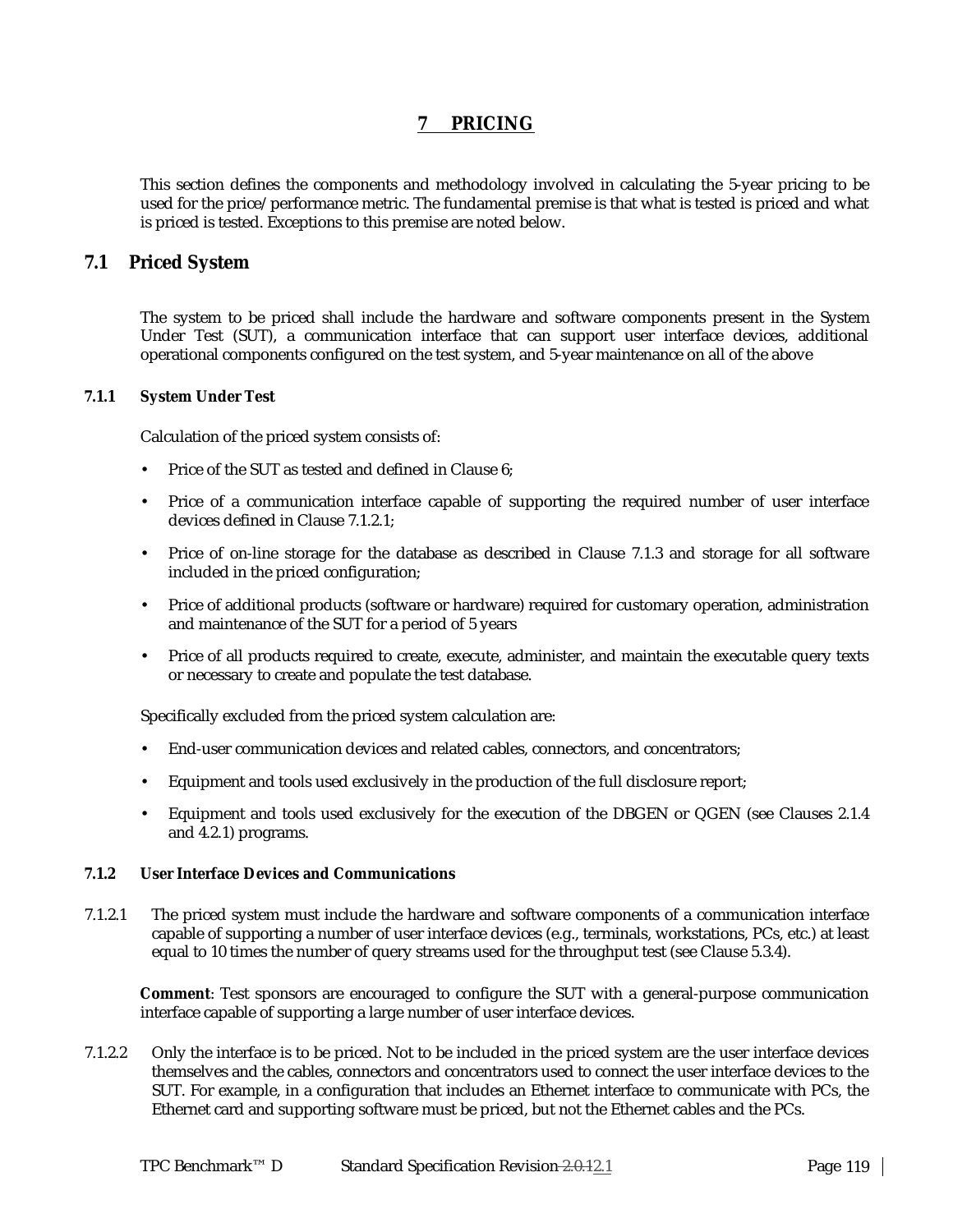**Comment**: Active components (e.g., workstations, PCs, concentrators, etc.) can only be excluded from the priced system under the assumption that their role is strictly limited to submitting executable query text and receiving output data and that they do not participate in the query execution. All query processing performed by the tested configuration is considered part of the performance test and can only be done by components that are included in the priced system.

- 7.1.2.3 The communication interface used must be an industry standard interface, such as Ethernet, Token Ring, or RS232.
- 7.1.2.4 The following diagram illustrates the boundary between what is priced (on the right) and what is not (on the left):



### **Figure 5995: The Pricing Boundary**

### **7.1.3 Database Storage and Recovery Log**

7.1.3.1 Recovery data must be maintained for at least the duration length of the run used to compute the published performance metrics.(see Clause 5.1.1.4).

Roll-back recovery data must be either in memory or in on-line storage at least until all transactions dependent on it are committed. Roll-forward recovery data may be stored on an off-line device provided that:

- The process that stores the roll-forward data is active during the measurement interval;
- The roll-forward data that is stored off-line during the measurement interval must be at least as great as the roll-forward recovery data that is generated during the period (i.e., the data may be first created in on-line storage and then moved to off-line storage, but the creation and the movement of the data must be in steady state);
- All ACID properties must be retained.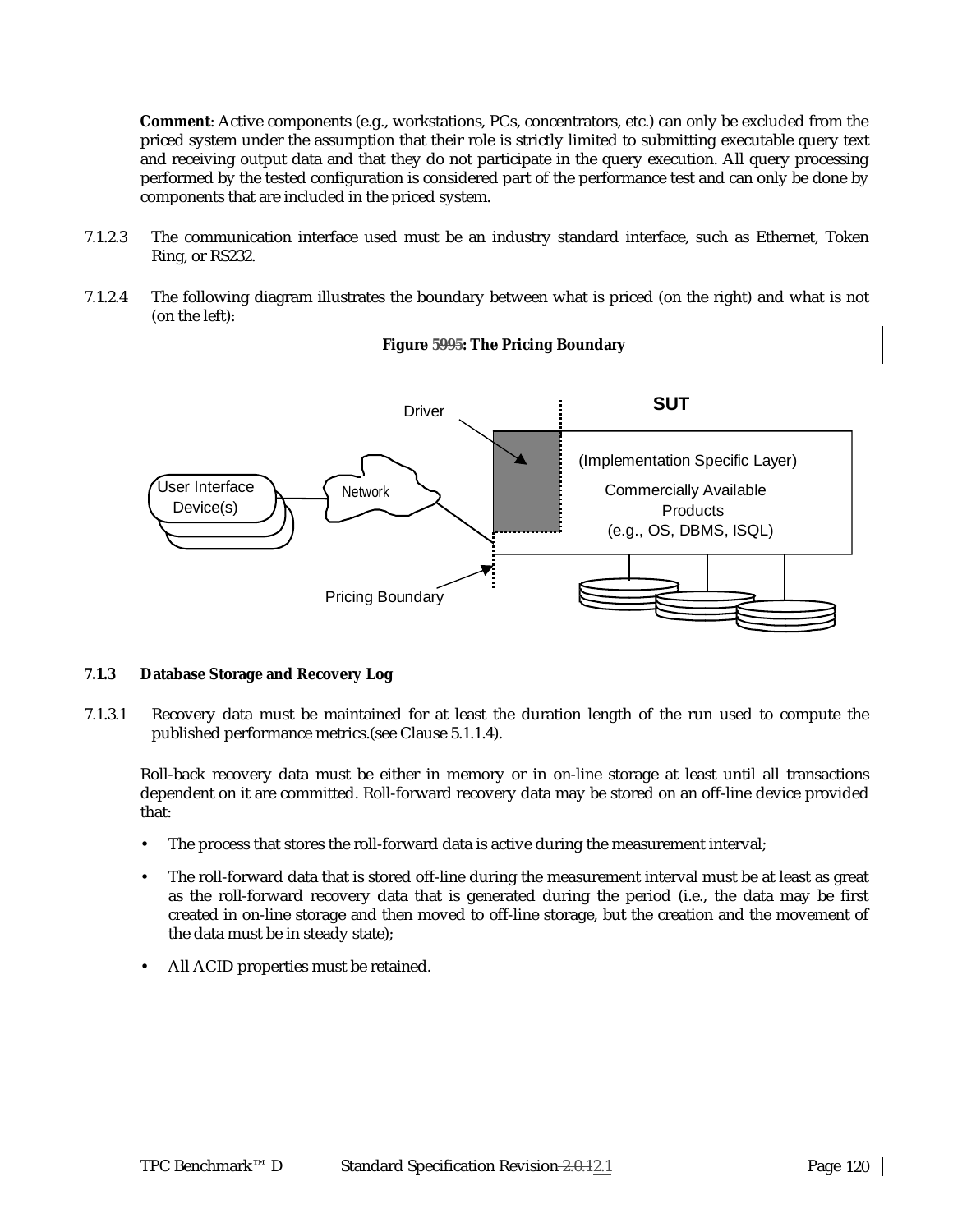**Comment**: Storage is considered on-line if any record can be accessed randomly and updated within 1 second even if this access time requires the creation of a logical access path not present in the tested database. For example, a disk-based sequential file might require the creation of an index to satisfy the access time requirement. On-line storage may include magnetic disks, optical disks, or any combination of these, provided that the above mentioned access criteria are met.

- 7.1.3.2 While the benchmark requires the configuration of storage sufficient to hold the requisite recovery data as specified in 7.1.3.1, it does not explicitly require the demonstration of rollforward recovery except as required by the ACID tests (See Clause 3.5).
- 7.1.3.3 The requirement to support at least eight hours of recovery log data can be met with storage on any durable media (see Clause 3.5.1) if all data required for recovery from failures listed in Clause 3.5.3 items 2 and 3 are on-line.
- 7.1.3.4 The storage that is required to be priced includes:
	- storage required to execute the benchmark;
	- storage to hold recovery data (see Clause 7.1.3);
	- storage and media needed to assure that the test database meets the ACID requirements defined in Clause 3.
- 7.1.3.5 All storage required for the priced system must be present on the tested system.

#### **7.1.4 Additional Operational Components**

- 7.1.4.1 Additional products that might be included on a customer installed configuration, such as operator consoles and magnetic tape drives, are also to be included in the priced system if explicitly required for the operation, administration, or maintenance, of the priced system.
- 7.1.4.2 Copies of the software, on appropriate media, and a software load device, if required for initial load or maintenance updates, must be included.
- 7.1.4.3 The price of an Uninterruptible Power Supply, if specifically contributing to a durability solution, must be included (see Clause 3.5).
- 7.1.4.4 The price of all cables used to connect components of the system (except as noted in Clause 7.1.2.2) must be included.

#### **7.1.5 Maintenance**

- 7.1.5.1 The maintenance pricing must be independent of actual failure rates over the 5-year period, no matter how many failures occur during that period. The use of Mean Time Between Failure (MTBF) data to directly compute the maintenance cost for this benchmark is precluded. The hardware maintenance pricing requirements cannot be met by pricing based on the cost to fix specific failures, even if the failure rate is calculated from MTBF data.
- 7.1.5.2 Hardware maintenance and software support (see Clause 7.1.5.6) must be configured using standard pricing which covers 7 days per week, 24 hours per day coverage, either on-site, or if available as standard offering, via a central support facility for a duration of at least 5 years (60 months).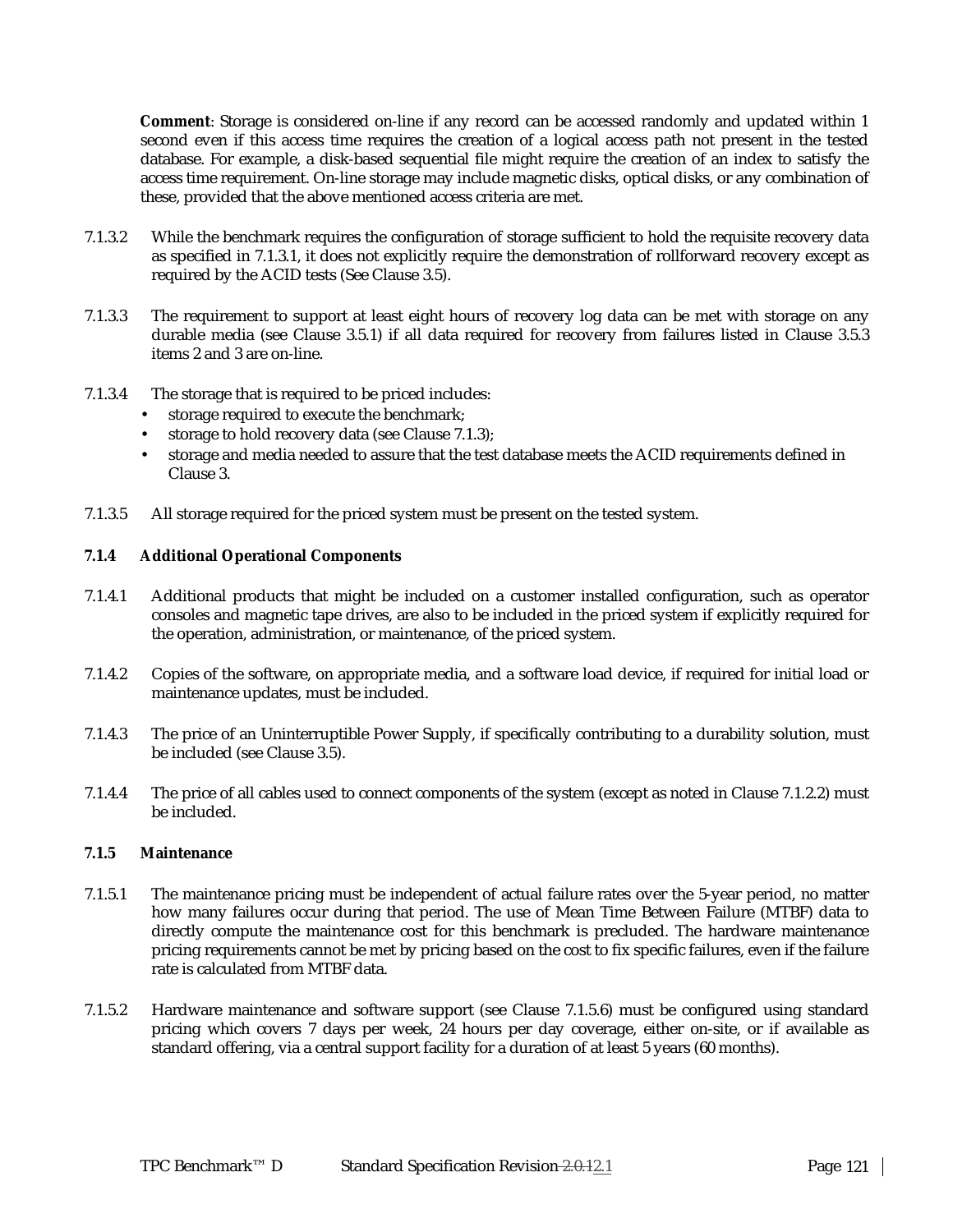- 7.1.5.3 Maintenance must be provided for all components within the pricing boundary (see Clause 7.1.2.4). Maintenance is not required for any system component outside the pricing boundary. In particular, any system component outside the pricing boundary and present solely for the execution of the benchmark (e.g., user interface devices) may be excluded from maintenance calculations.
- 7.1.5.4 Hardware maintenance maximum response time must not exceed four hours on any part whose replacement is necessary for the resumption of operation.

**Comment 1**: Hardware maintenance, as defined above, means a standard offering which includes acknowledgment of new and existing problems within one hour and the presence on-site within four hours of either a customer replaceable part for the defective component or a qualified maintenance engineer.

**Comment 2**: Resumption of operation means the priced system must be returned to the same configuration that was present before the failure.

- 7.1.5.5 If central support is claimed, then the appropriate connection device(s), such as an auto-dial modem, must be included in the hardware price. Also any software required to run the connection to the central support, as well as any diagnostic software which the central support facility requires to be resident on the tested system, must not only be included in pricing, but must also be installed during the benchmark.
- 7.1.5.6 Software support is considered any type of support activity provided by a vendor, no matter what it is called, that provides for the following:
	- Update distribution for software and its documentation;
	- Acknowledgement of new and existing problems within 4 hours;
	- Commitment to fix defects within a reasonable time.

**Comment**: Software support, as defined above, means a standard offering which includes acknowledgment of new and existing problems within four hours and a commitment to fix defects within a reasonable time.

# **7.2 Pricing Methodology**

The pricing methodology must reflect the cost of operation of the system under test using packages and discounts commonly practiced and generally available products. This cost must be disclosed in a line item fashion using local pricing.

### **7.2.1 Packages and Discounts**

Packaging and pricing that are generally available to customers are acceptable. Promotional and/or limited availability offerings are explicitly excluded. Revenue discounts based on total price are permissible. Any discount must be only for the configuration being priced and cannot be based on past or future purchases. Individually negotiated discounts are not permitted. Special customer discounts (e.g., GSA schedule, educational schedule) are not permitted. This is a one time, stand-alone purchase.

- 7.2.1.1 Generally available discounts for the priced configuration are allowed.
- 7.2.1.2 Generally available packaged pricing is allowed.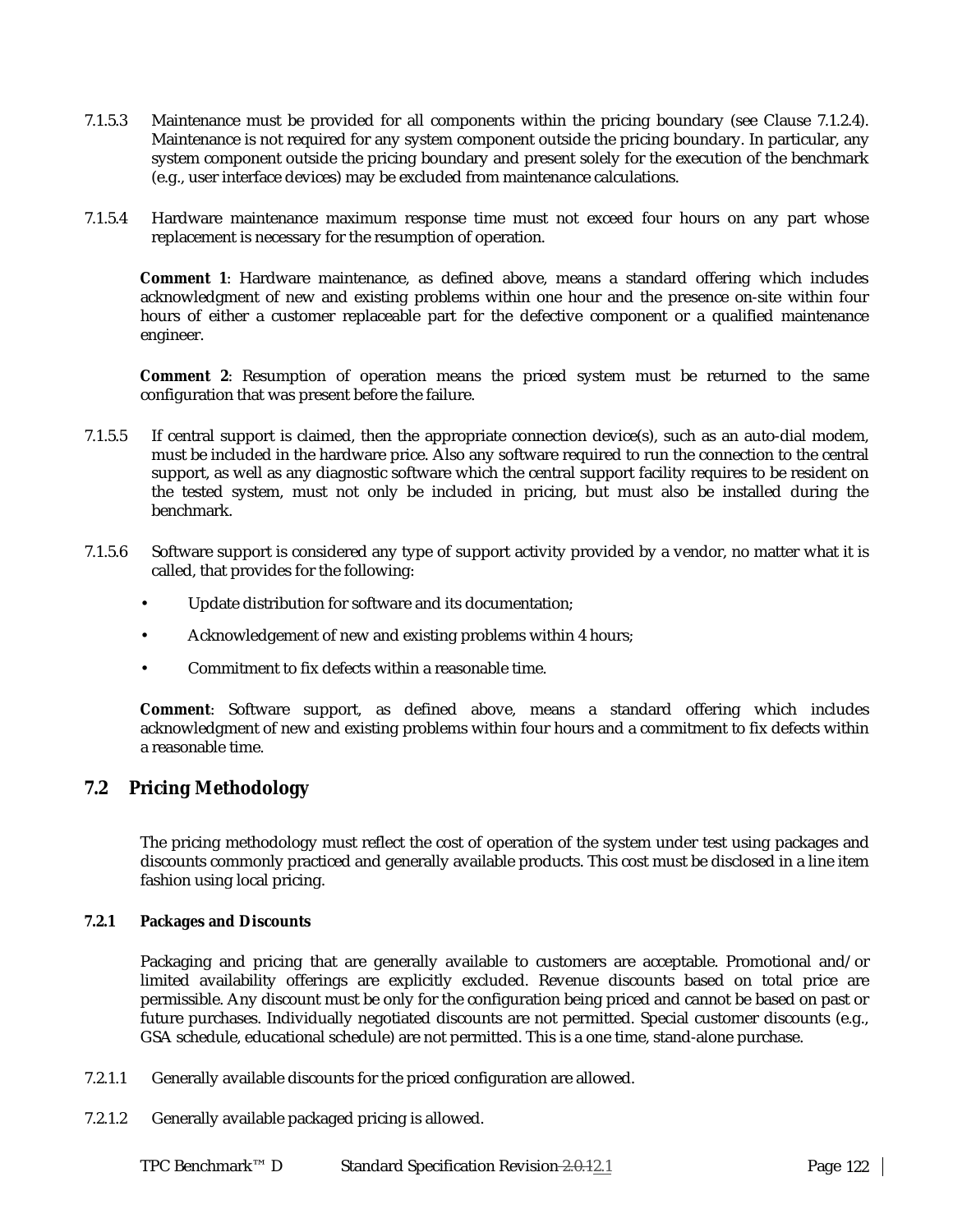- 7.2.1.3 Assumptions of other purchases, other sites with similar systems, or any other assumption that relies on the principle that the customer has made any other purchase from the vendor are specifically prohibited.
- 7.2.1.4 Local retail pricing and discount structure shall be used in each country for which results are published.
- 7.2.1.5 Price shall be represented by the currency with which the customer would purchase the system.
- 7.2.1.6 For all hardware components used in the priced system, the cost must be the price of a new component (i.e., not reconditioned or previously owned).
- 7.2.1.7 For test sponsor(s) who have only indirect sales channels, pricing must be actual generally available pricing from indirect channels that meet all other requirements of Clause 7.
- 7.2.1.8 Maintenance discount based on pre-payment in excess of 12 months is prohibited. The five year maintenance cost shall be computed as five times the one year maintenance cost.
- 7.2.1.9 It is acceptable to incorporate, for pricing purposes, customer spareable and replaceable hardware items, under the following conditions:
	- 1. They must be generally available as spareable and replaceable for any customer installation.
	- 2. Their designation as spareable and replaceable cannot depend on a threshold of purchased quantity.
	- 3. It must be verifiable that diagnosis of the spareable and replaceable item as having failed can be positively accomplished by customer within 4 hours of failure.
	- 4. The method for diagnosis and replacement must have complete customer documentation.
	- 5. An additional 10% of the designated items, with a minimum of 2, must be priced to meet the maintenance requirements for that item.
	- 6. The vendor must price a support service that targets replenishment on-site within 7 days throughout the 5-year maintenance period.

**Comment**: Diagnosis may take the form of a hardware indicator or a diagnosis procedure. The intent is that the diagnosis must reach a positive conclusion as to the state of the item within 4 hours.

#### **7.2.2 Product Availability**

The benchmarked system is the actual system that the customer would purchase. However, it is realized that vendors may announce new products and disclose benchmark results before the products have actually shipped. This is allowed, but any use of benchmark-special implementations is specifically disallowed (see Clause 0.2).

Clause 0.2 requirements must be fulfilled with respect to the set of possible customers (users) in the country where the SUT is priced.

7.2.2.1 All hardware and software used in the calculations must be announced and generally orderable by customers.

Each product or collection of products interoperating in the priced system must have an Availability Date, which is a date such that it is committed that by that date all requirements of Clause 0.2 will be fulfilled for that product or collection, including delivery for general availability.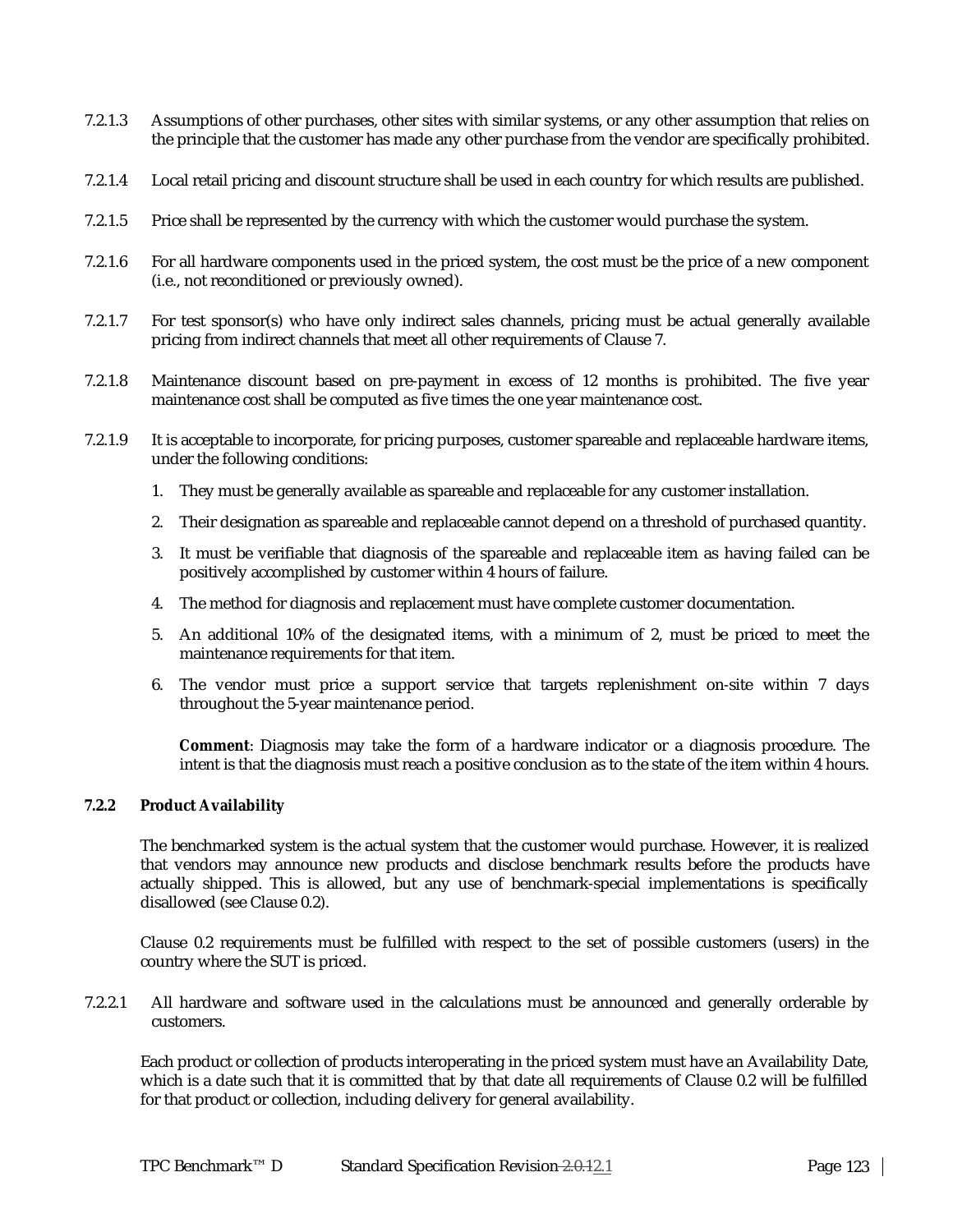The System Availability Date and an availability date for any product not already generally available must be disclosed.

The System Availability Date must not exceed 6 months beyond the full disclosure report submittal date.

**Comment:** The essence of the System Availability Date is deliverability of integrated systems which actualized the priced system, achieve the tested performance, and demonstrate fulfillment of all the requirements of Clause 0.2.

7.2.2.2 The test sponsor must disclose all effective date(s) of the reported prices.

#### **7.2.3 Software**

7.2.3.1 All software licenses must be priced for a number of users at least equal to 10 times the number of query streams used for the multi-stream throughput test (see Clause 5.3.4). Any usage pricing for this number of users must be based on the pricing policy of the company supplying the priced component.

## **7.2.4 Line Item Pricing**

7.2.4.1 Line item pricing as described in Clause 7.3.1.3 must be included in the full disclosure report.

**Comment**: The pricing shall reflect the level of detail that an actual customer purchasing the priced equipment would see on an itemized billing, excluding taxes and shipping charges.

#### **7.2.5 Local Country Pricing**

7.2.5.1 For publishing in a country other than the country for which the results are originally published, it is permitted to substitute local components from the original report providing the substituted products are sold to the same product description or specifications.

**Comment**: Local country pricing is encouraged by allowing substitution of equipment for country specific reasons such as voltage, product numbering, industrial/safety, keyboard differences, etc., which do not affect performance.

#### **7.2.6 Third-Party Pricing**

- 7.2.6.1 In the event that any hardware, software, or maintenance is provided by a third party not involved as a sponsor of the benchmark, the pricing must satisfy all requirements for general availability, standard volume discounts, and full disclosure.
- 7.2.6.2 The sponsor is required to clearly identify all the items, components and services that are not acquired from the sponsor. Each supplier's items and prices, including discounts, are subject to the same disclosure requirements as those components supplied by the benchmark sponsor(s). Discounts shall not be dependent on purchases from any other suppliers.
- 7.2.6.3 Any pricing that is not directly offered by the test sponsor(s) and not derived from the third party vendor's generally available pricing and discounts must be guaranteed by the third party in a written price quotation. The quotation must be valid for a period not less than 60 days from the date the results are submitted.
- 7.2.6.4 Third party's written quotations must be included in the full disclosure report and must state: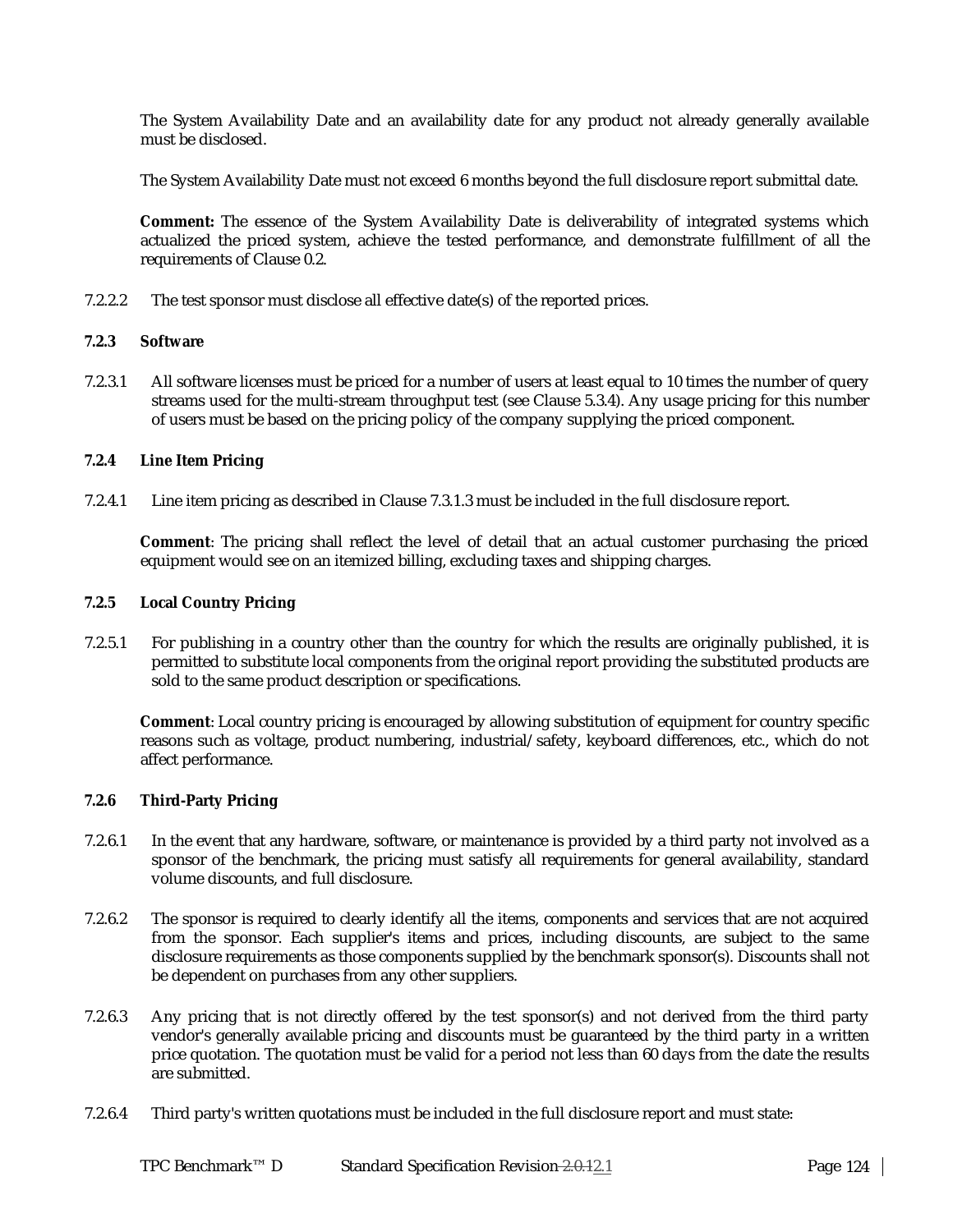- That the quoted prices are generally available;
- The time period for which the prices are valid;
- The basis of all discounts;
- Any terms and conditions that apply to the quoted prices.
- 7.2.6.5 As described in Clause 8, the test sponsor must comply with disclosure of price changes for third party pricing.

# **7.3 Required Reporting**

#### **7.3.1 Pricing Spreadsheet**

7.3.1.1 The pricing spreadsheet details how the 5-year cost of ownership is computed. It contains the prices, discounts, warranty information, and maintenance cost for all the hardware and software components in the priced configuration. Price disclosure shall be presented in a structured fashion to enhance clarity and comparability between test results.

**Comment:** A representative pricing spreadsheet is included in the sample executive summaries Appendix E.

- 7.3.1.2 The **reference price** of a component or subsystem is defined as the price at which it could be ordered individually from the vendor or designated third-party suppler.
- 7.3.1.3 The pricing spreadsheet must be included in the executive summary (see Clauses 8.3.8 and 8.4.3) and must include the following items for each component in the priced configuration:
	- Part name or brief description
	- Part number
	- Source of the component, whether from a benchmark sponsor or a third party (note: this can be a index into a list of component sources provided that list is included in the pricing spreadsheet)
	- Reference price of the component (see Clause 7.3.1.2)
	- Quantity of the component used in the priced configuration
	- The extended price of the component, based on the reference price of the component, the quantity included in the priced configuration and any component-level discounting
	- Five-year maintenance cost (including any discount for pre-payment, see Clause 7.2.1.8), or a notation that maintenance for the part is included in another maintenance charge.
- 7.3.1.4 Pricing subtotals for components and associated maintenance must be disclosed and grouped into the following categories:
	- Server Hardware (e.g., processors, memory, controllers, packaged components, etc.);
	- Storage devices;
	- Hardware (i.e., the sum of the Server Hardware and Storage subtotals);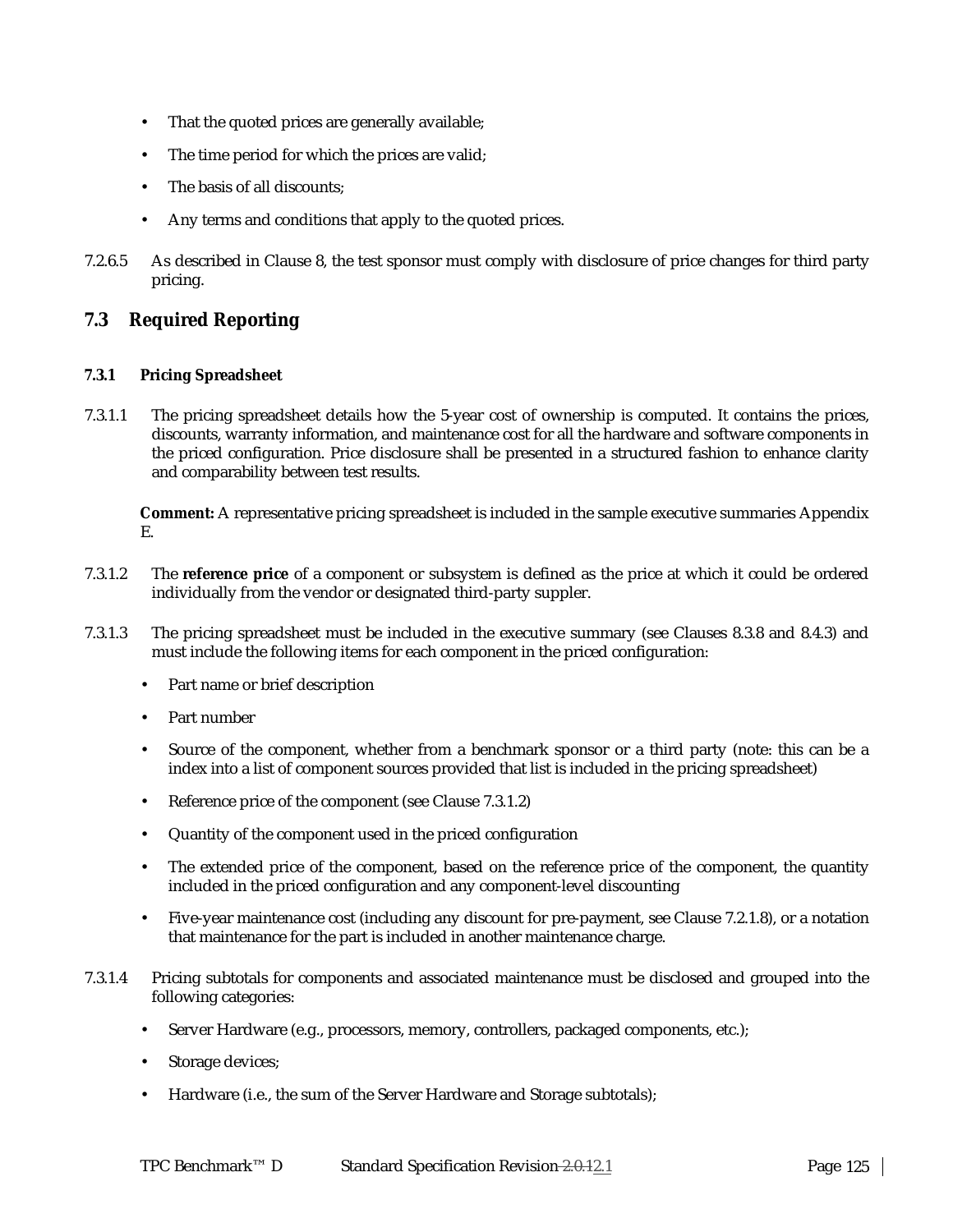• Software licenses.

The total price of the priced configuration and its associated 5-year maintenance cost, rounded to the nearest whole dollar amount, must be included in the pricing spreadsheet, along with the calculation of the price/performance metric (see Clause 5.4.4).

7.3.1.5 The percentage, amount, and basis (including type and justification) of all discounts listed must be disclosed. A tabular summary may be employed to simplify the presentation.

**Comment:** Thresholds for such discounts need not be disclosed.

7.3.1.6 While package pricing is allowed, the level of discount obtained through such packages shall be disclosed by reporting the individual reference price for each component in the pricing spreadsheet (see Clause 7.3.1.2).

**Comment**: This requirement does not apply to components that are not sold separately, other than as repair parts.

7.3.1.7 The following advisory notice must be reproduced at the bottom of the spreadsheet, using a Times font no smaller than 9pt:

> "Prices used in TPC benchmarks reflect the actual prices a customer would pay for a onetime purchase of the stated components. Individually negotiated discounts are not permitted. Special prices based on assumptions about past or future purchases are not permitted. All discounts reflect standard pricing policies for the listed components. For complete details, see the pricing section of the TPC benchmark specifications.

> If you find that the stated prices are not available according to these terms, please inform the TPC at pricing@tpc.org. Thank you."

#### **7.3.2 Price Reporting**

- 7.3.2.1 Two quantities will be reported with regard to pricing. The first is the total 5-year price as described in Clause 7.3.1. The second is the TPC-D Price/Performance metric (\$/QphD@Size), as defined in Clauses 5.4.3 and 5.4.4.
- 7.3.2.2 The total system cost must be fully reported in the basic monetary unit of the local currency (see Clause 7.2.5) rounded up to the nearest whole currency amount and the price/performance metric must be reported rounded to the nearest whole currency amount. For example, if the total price is US\$5,734,443 and the reported performance metric at 10GB is a TPC-D composite query-per-hour performance metric of 3010, then the TPC-D Price/Performance metric (see Clause 5.4.4) is US\$1,905/QphD@10GB (i.e., 5,734,443/3010).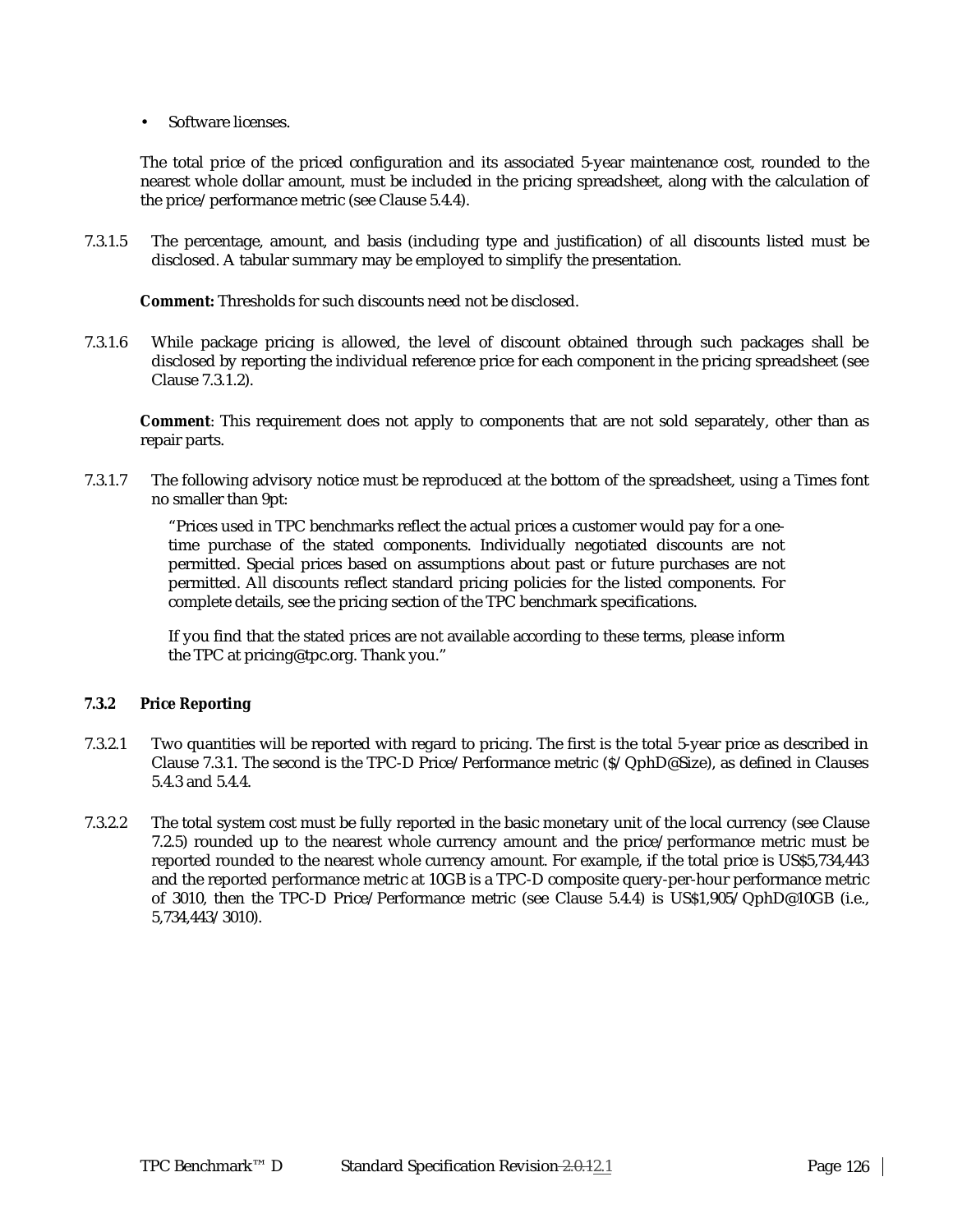# **8 FULL DISCLOSURE**

# **8.1 Reporting Requirements**

- 8.1.1 A Full Disclosure Report (FDR) and Executive Summary are required.
- 8.1.2 The intent of this disclosure is to simplify comparison between results and for a customer to be able to replicate the results of this benchmark given appropriate documentation and products.

## **8.2 Format Guidelines**

- 8.2.1 While established practice or practical limitations may cause a particular benchmark disclosure to differ from the examples provided in various small ways, every effort should be made to conform to the format guidelines. The intent is to make it as easy as possible for a reviewer to read, compare and evaluate material in different benchmark disclosures.
- 8.2.2 All sections of the report, including appendices, must be printed using font sizes of a minimum of 8 points.
- 8.2.3 The Executive Summary must be included near the beginning of the full disclosure report.

## **8.3 Full Disclosure Report Contents**

The FDR should be sufficient to allow an interested reader to evaluate and, if necessary, recreate an implementation of TPC-D. If any sections in the FDR refer to another section of the report (e.g., an appendix), the names of the referenced scripts/programs must be clearly labeled in each section.

**Comment**: Since the building of a database may consist of a set of scripts and corresponding input files, it is important to disclose and clearly identify, by name, scripts and input files in the FDR.

The order and titles of sections in the test sponsor's full disclosure report must correspond with the order and titles of sections from the TPC-D standard specification (i.e., this document).

#### **8.3.1 General Items**

- 8.3.1.1 A statement identifying the benchmark sponsor(s) and other participating companies must be provided.
- 8.3.1.2 Settings must be provided for all customer-tunable parameters and options that have been changed from the defaults found in actual products, including but not limited to:
	- Database tuning options;
	- Optimizer/Query execution options;
	- Query processing tool/language configuration parameters;
	- Recovery/commit options;
	- Consistency/locking options;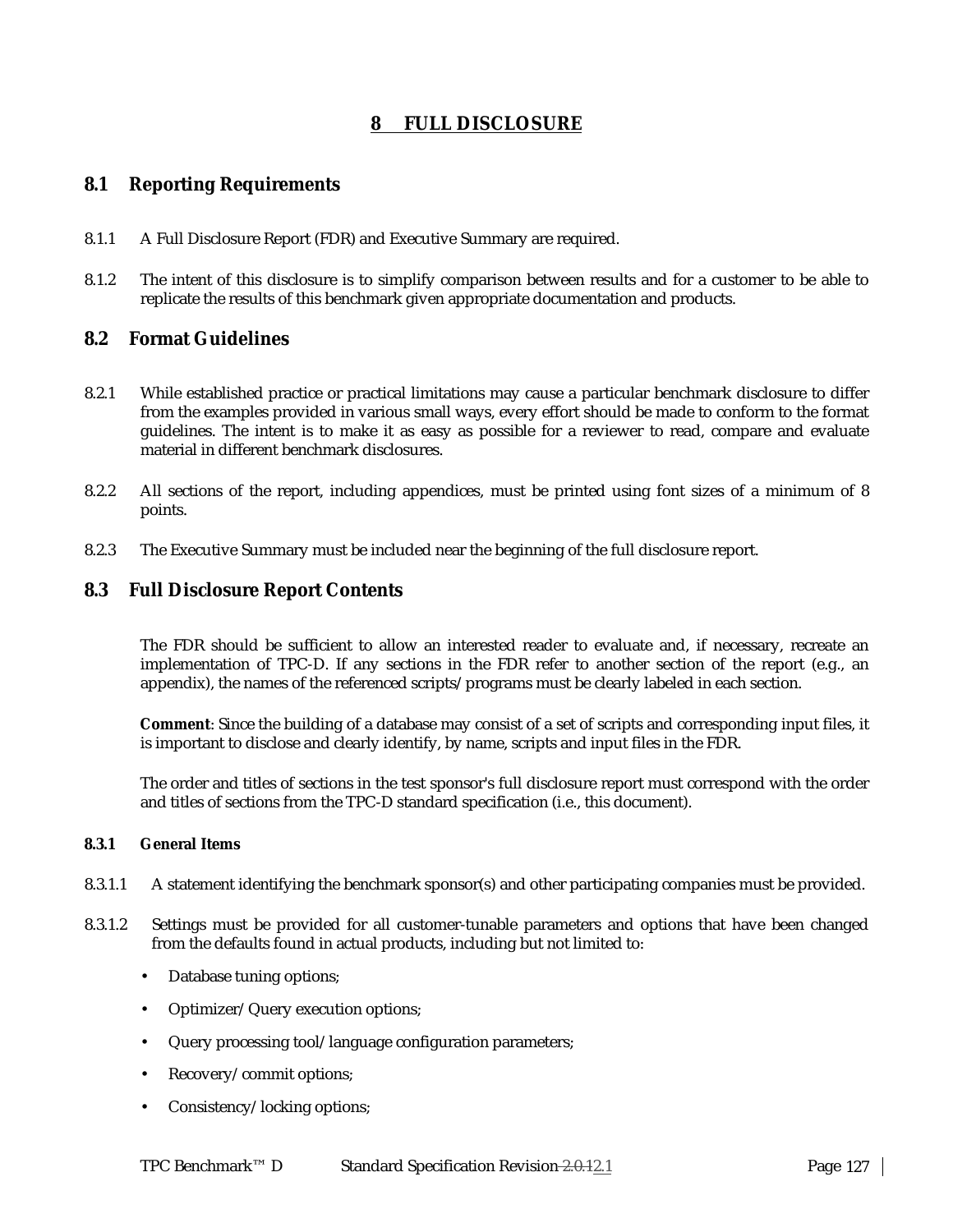- Operating system and configuration parameters;
- Configuration parameters and options for any other software component incorporated into the pricing structure;
- Compiler optimization options.

**Comment 1**: In the event that some parameters and options are set multiple times, it must be easily discernible by an interested reader when the parameter or option was modified and what new value it received each time.

**Comment 2**: This requirement can be satisfied by providing a full list of all parameters and options, as long as all those that have been modified from their default values have been clearly identified and these parameters and options are only set once.

- 8.3.1.3 Explicit response to individual disclosure requirements specified in the body of earlier sections of this document must be provided.
- 8.3.1.4 Diagrams of both measured and priced configurations must be provided, accompanied by a description of the differences. This includes, but is not limited to:
	- Number and type of processors (including size of L2 cache);
	- Size of allocated memory, and any specific mapping/partitioning of memory unique to the test;
	- Number and type of disk units (and controllers, if applicable);
	- Number of channels or bus connections to disk units, including their protocol type;
	- Number of LAN (e.g., Ethernet) connections, including routers, workstations, terminals, etc., that were physically used in the test or are incorporated into the pricing structure;
	- Type and the run-time execution location of software components (e.g., DBMS, query processing tools/languages, middleware components, software drivers, etc.).

The following sample diagram illustrates a measured benchmark configuration using Ethernet, an external driver, and four processors in the SUT. Note that this diagram does not depict or imply any optimal configuration for the TPC-D benchmark measurement.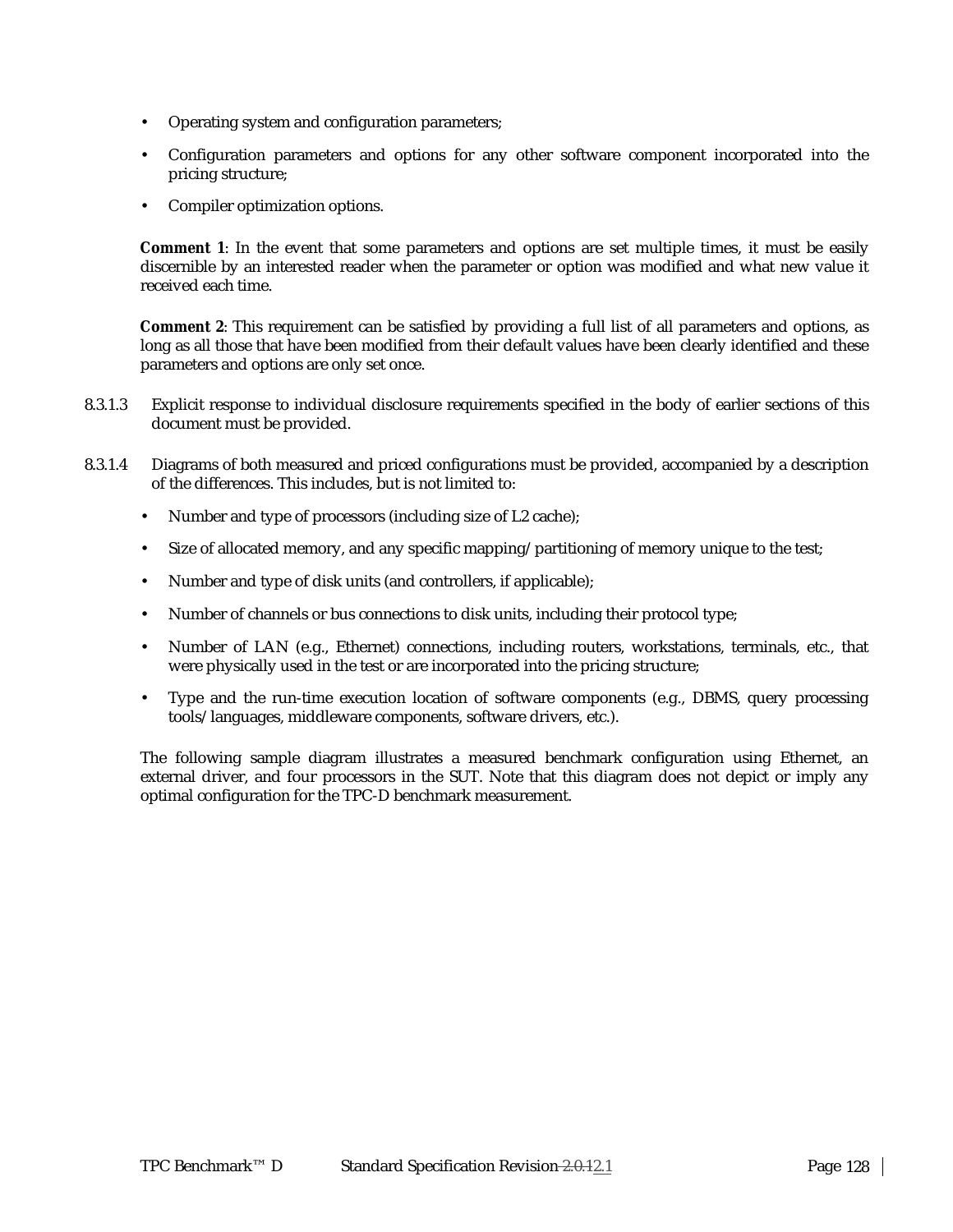#### **Figure 610106: Sample Configuration Diagram**



| LAN:  | <b>Ethernet using NETplus routers</b>               |
|-------|-----------------------------------------------------|
| CPU:  | 16 x a243DX 50MHz with 256 KByte Second Level Cache |
|       | 1 gigabyte of main memory                           |
|       | 4 x SCSI-2 Fast Controllers                         |
| Disk: | 96 x 2.1 gigabyte SCSI-2 drives                     |

**Comment**: Detailed diagrams for system configurations and architectures can vary widely, and it is impossible to provide exact guidelines suitable for all implementations. The intent here is to describe the system components and connections in sufficient detail to allow independent reconstruction of the measurement environment.

#### **8.3.2 Clause 1 - Logical Database Design Related Items**

- 8.3.2.1 Listings must be provided for all table definition statements and all other statements used to set-up the test and qualification databases.
- 8.3.2.2 The physical organization of tables and indices within the test and qualification databases must be disclosed. If the column ordering of any table is different from that specified in Clause 1.4, it must be noted.

**Comment**: The concept of physical organization includes, but is not limited to: record clustering (i.e., rows from different logical tables are co-located on the same physical data page), index clustering (i.e., rows and leaf nodes of an index to these rows are co-located on the same physical data page), and partial fill-factors (i.e., physical data pages are left partially empty even though additional rows are available to fill them).

8.3.2.3 Horizontal partitioning of tables and rows in the test and qualification databases (see Clause 1.5.3) must be disclosed.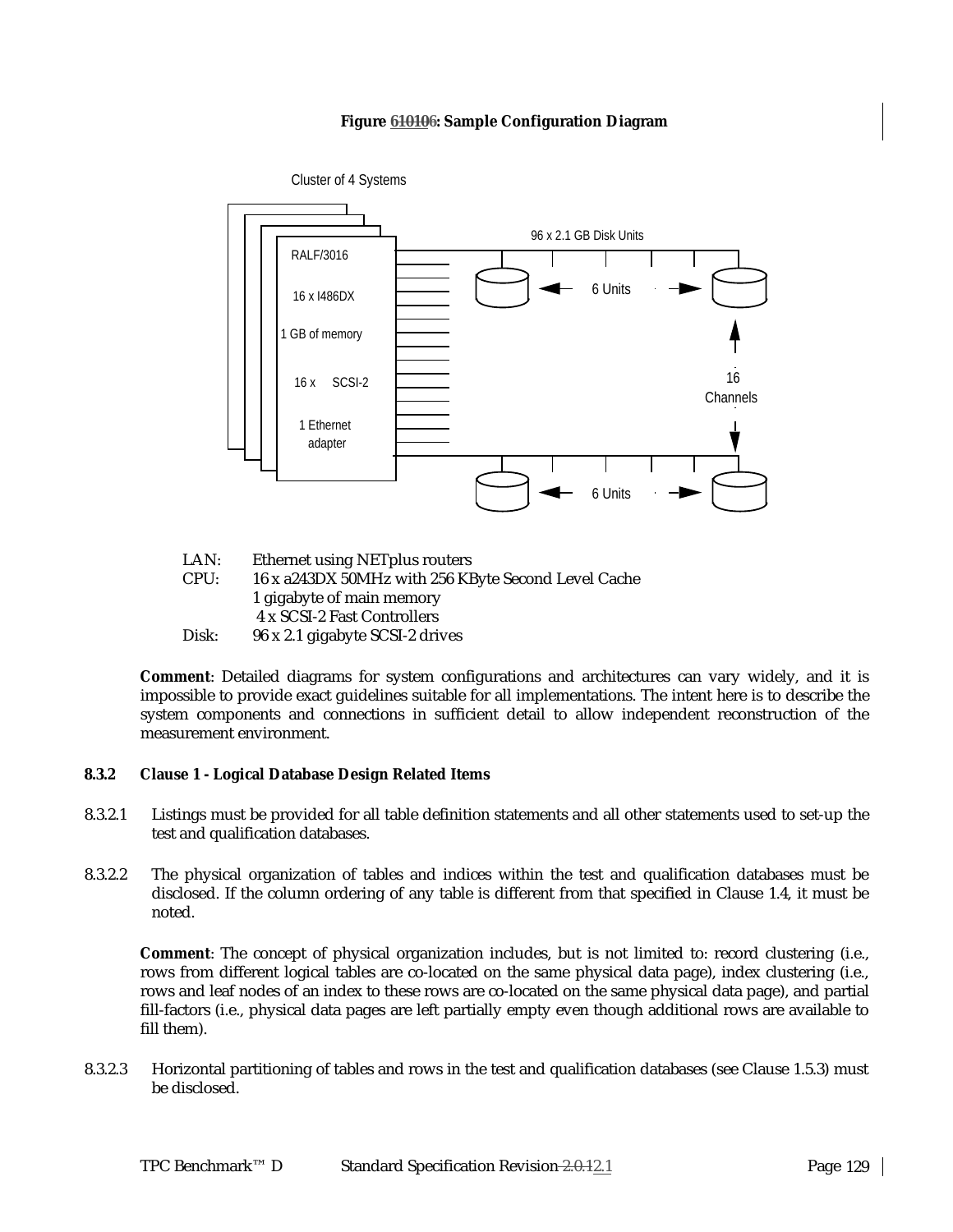8.3.2.4 Any replication of physical objects must be disclosed and must conform to the requirements of Clause 1.5.6.

#### **8.3.3 Clause 2 - Query and Refresh function-Related Items**

- 8.3.3.1 The query language used to implement the queries must be identified (e.g., "RALF/SQL-Plus").
- 8.3.3.2 The method of verification for the random number generation must be described unless the supplied DBGEN and QGEN were used.
- 8.3.3.3 The method used to generate values for substitution parameters must be disclosed. If QGEN is not used for this purpose, then the source code of any non-commercial tool used must be disclosed. If QGEN is used, the version number, release number, modification number and patch level of QGEN must be disclosed.
- 8.3.3.4 The executable query text used for query validation must be disclosed along with the corresponding output data generated during the execution of the query text against the qualification database. If minor modifications (see Clause 2.2.3) have been applied to any functional query definitions or approved variants in order to obtain executable query text, these modifications must be disclosed and justified. The justification for a particular minor query modification can apply collectively to all queries for which it has been used. The output data for the power and throughput tests must be made available electronically upon request.

**Comment**: For query output of more than 10 rows, only the first 10 need to be disclosed in the FDR. The remaining rows must be made available upon request.

- 8.3.3.5 All the query substitution parameters used during the performance test must be disclosed in tabular format, along with the seeds used to generate these parameters.
- 8.3.3.6 The isolation level used to run the queries must be disclosed. If the isolation level does not map closely to one of the isolation levels defined in Clause 3.4, additional descriptive detail must be provided.
- 8.3.3.7 The details of how the refresh functions were implemented must be disclosed (including source code of any non-commercial program used).

#### **8.3.4 Clause 3 - Database System Properties Related Items**

8.3.4.1 The results of the ACID tests must be disclosed along with a description of how the ACID requirements were met. This includes disclosure of the code written to implement the ACID Transaction and Query.

#### **8.3.5 Clause 4 - Scaling and Database Population Related Items**

- 8.3.5.1 The cardinality (e.g., the number of rows) of each table of the test database, as it existed at the completion of the database load (see Clause 4.2.5), must be disclosed.
- 8.3.5.2 The distribution of tables and logs across all media must be explicitly described using a format similar to that shown in the following example for both the tested and priced systems.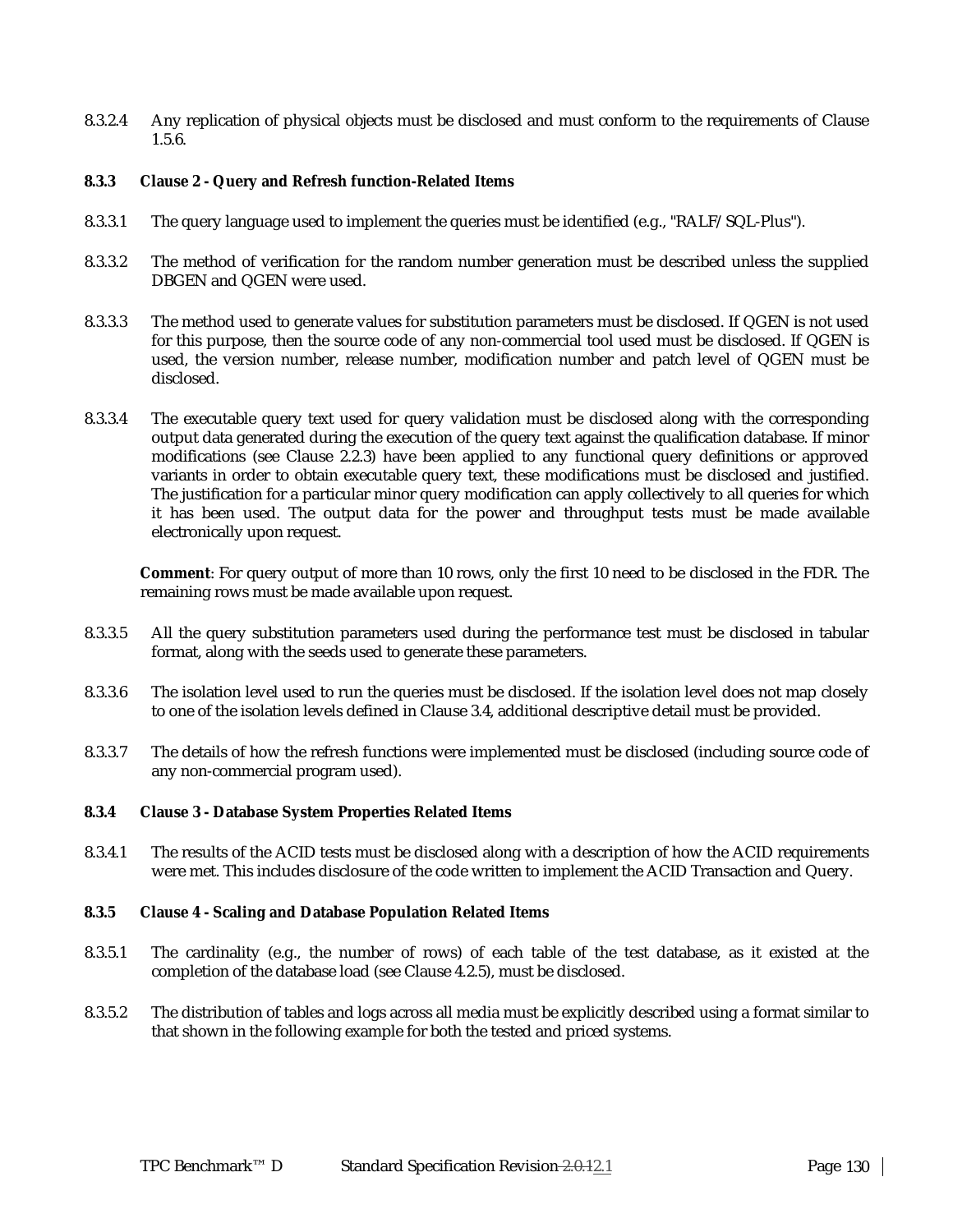**Comment**: Detailed diagrams for layout of database tables on disks can widely vary, and it is difficult to provide exact guidelines suitable for all implementations. The intent is to provide sufficient detail to allow independent reconstruction of the test database. The table below is an example of database layout descriptions and is not intended to describe any optimal layout for the TPC-D database.

| <b>Controller</b> | <b>Disk Drive</b> | <b>Description of Content</b>               |
|-------------------|-------------------|---------------------------------------------|
| 40A               | $\bf{0}$          | Operating system, root                      |
|                   | 1                 | System page and swap                        |
|                   | 2                 | Physical log                                |
|                   | 3                 | 100% of PART and SUPPLIER tables            |
| 40B               | $\boldsymbol{0}$  | 33% of CUSTOMER, ORDERS and LINEITEM tables |
|                   | 1                 | 33% of CUSTOMER, ORDERS and LINEITEM tables |
|                   | $\boldsymbol{2}$  | 34% of CUSTOMER, ORDERS and LINEITEM tables |
|                   | 3                 | 100% of PARTSUPP, NATION and REGION tables  |

#### **Table 6776: Sample Database Layout Description**

8.3.5.3 The mapping of database partitions/replications must be explicitly described.

**Comment**: The intent is to provide sufficient detail about partitioning and replication to allow independent reconstruction of the test database.

- 8.3.5.4 Implementations may use some form of RAID . The RAID level used must be disclosed for each device.
- 8.3.5.5 If RAID is used in an implementation, the logical intent of its use must be disclosed. Three levels of usage are defined:
	- Base tables only: In this case only the Base Tables (see Clause 1.2) are protected by any form of RAID;
	- Base tables and auxiliary data structures: in addition to the protection of the base tables, implementations in this class must also employ RAID to protect all auxiliary data structures;
	- Everything: implementations in this usage category must employ RAID to protect all database storage, including temporary or scratch space in addition to the base tables and auxiliary data structures.
- 8.3.5.6 The version number, release number, modification number, and patch level of DBGEN must be disclosed. Any modifications to the DBGEN (see Clause 4.2.1) source code (see Appendix B) must be disclosed. In the event that a program other than DBGEN was used to populate the database, it must be disclosed in its entirety.
- 8.3.5.7 The database load time for the test database (see Clause 4.3) must be disclosed.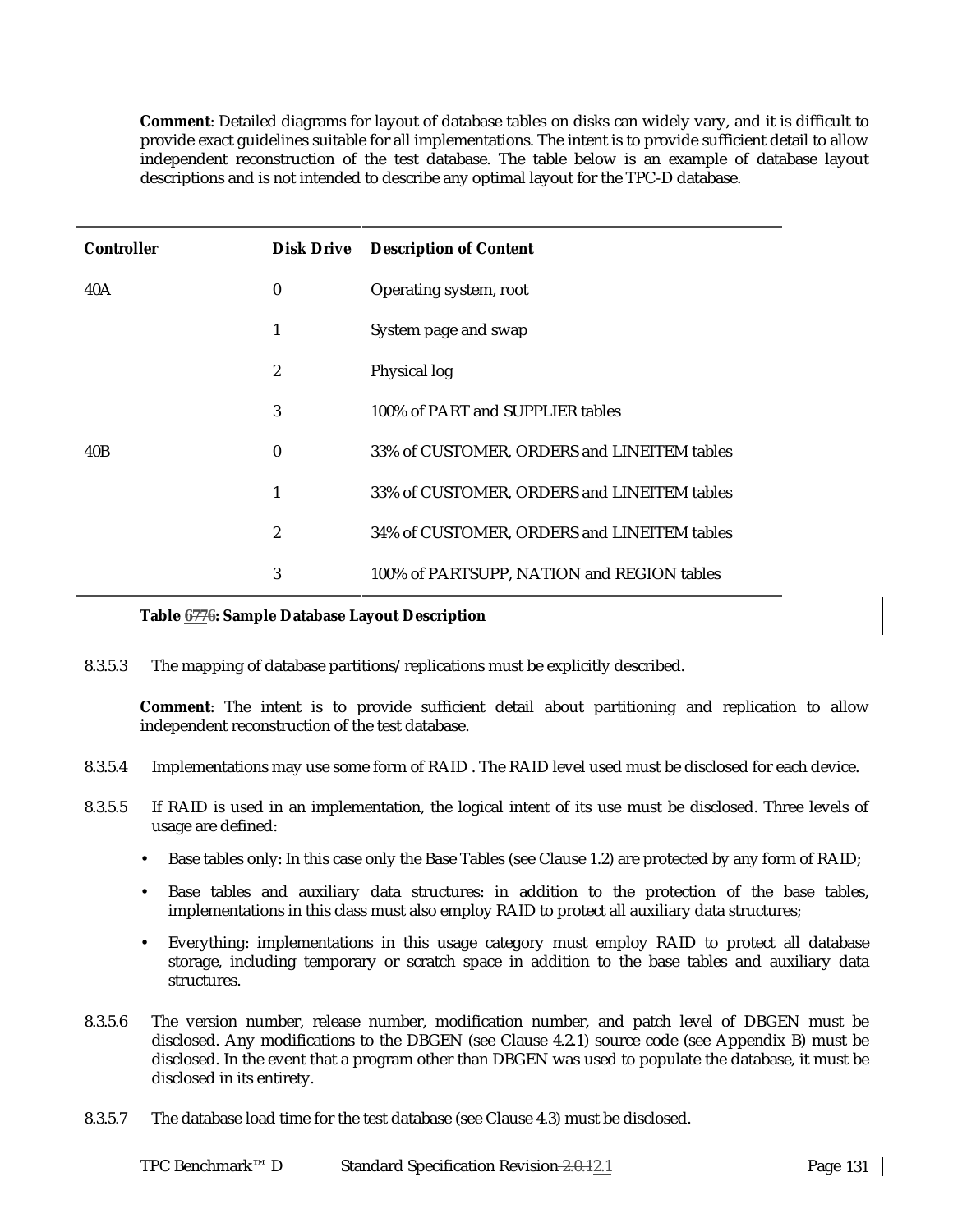8.3.5.8 The data storage ratio must be disclosed. It is computed by dividing the total data storage of the priced configuration (expressed in GB) by the size chosen for the test database as defined in Clause 4.1.3.1. The ratio must be reported to the nearest 1/100th, rounded up. For example, a system configured with 96 disks of 2.1 GB capacity for a 100GB test database has a data storage ratio of 2.02.

**Comment**: For the reporting of configured disk capacity, gigabyte (GB) is defined to be 2^30 bytes. Since disk manufacturers typically report disk size using base ten (i.e.,  $GB = 10^9$ ), it may be necessary to convert the advertised size from base ten to base two..

- 8.3.5.9 The details of the database load must be disclosed, including a block diagram illustrating the overall process. Disclosure of the load procedure includes all steps, scripts, input and configuration files required to completely reproduce the test and qualification databases.
- 8.3.5.10 Any differences between the configuration of the qualification database and the test database must be disclosed.

#### **8.3.6 Clause 5 - Performance Metrics and Execution Rules Related Items**

- 8.3.6.1 Any system activity on the SUT that takes place between the conclusion of the load test and the beginning of the performance test must be fully disclosed including listings of scripts or command logs.
- 8.3.6.2 The details of the steps followed to implement the power test (e.g., system boot, database restart, etc.) must be disclosed.
- 8.3.6.3 The timing intervals (see Clause 5.3.7) for each query and for both refresh functions must be reported for the power test.
- 8.3.6.4 The number of query streams used for the throughput test must be disclosed.
- 8.3.6.5 The start time and finish time for each query stream must be reported for the throughput test.
- 8.3.6.6 The total elapsed time of the measurement interval (see Clause 5.3.6) must be reported for the throughput test.
- 8.3.6.7 The start time and finish time for each refresh function in the refresh stream must be reported for the throughput test.
- 8.3.6.8 The timing intervals (see Clause 5.3.7) for each query of each stream and for each refresh function must be reported for the throughput test.
- 8.3.6.9 The computed performance metric, related numerical quantities and the price performance metric must be reported.
- 8.3.6.10 The performance metric (QphD@Size) and the numerical quantities (TPC-D Power@Size and TPC-D Throughput@Size) from both of the runs must be disclosed (see Clause 5.4.1).
- 8.3.6.11 Any activity on the SUT that takes place between the conclusion of Run1 and the beginning of Run2 must be fully disclosed including listings of scripts or command logs along with any system reboots or database restarts.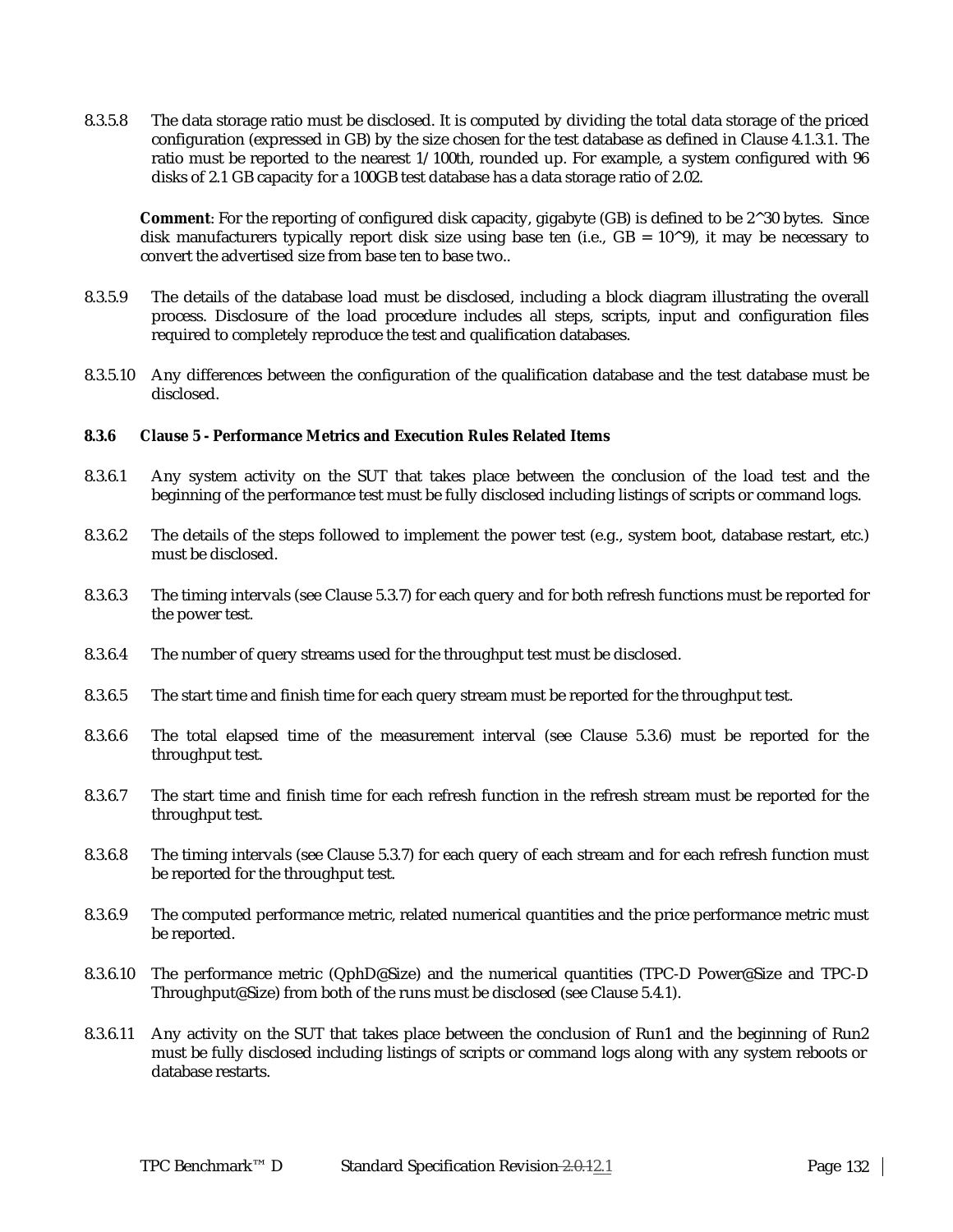#### **8.3.7 Clause 6 - SUT and Driver Implementation Related Items**

- 8.3.7.1 A detailed textual description of how the driver performs its functions, how its various components interact and any product functionalities or environmental settings on which it relies must be provided. All related source code, scripts and configuration files must be disclosed. The information provided should be sufficient for an independent reconstruction of the driver.
- 8.3.7.2 If an implementation specific layer is used, then a detailed description of how it performs its functions, how its various components interact and any product functionalities or environmental setting on which it relies must be provided. All related source code, scripts and configuration files must be disclosed. The information provided should be sufficient for an independent reconstruction of the implementation specific layer.
- 8.3.7.3 If profile-directed optimization as described in Clause 5.2.9 is used, such use must be disclosed. In particular, the procedure and any scripts used to perform the optimization must be disclosed.

#### **8.3.8 Clause 7 - Pricing Related Items**

- 8.3.8.1 A detailed list of hardware and software used in the priced system must be reported. Each item must have a vendor part number, description, and release/revision level, and indicate General Availability (see Clause 7.2.2.1) either implicitly or explicitly(omitted Availability Dates default to the System Availability Date). If package pricing is used, contents of the package must be disclosed. Pricing source(s) and effective date(s) of price(s) must also be reported.
- 8.3.8.2 The total 5-year price of the entire configuration must be reported, including: hardware, software, hardware maintenance, and software support charges. Separate component pricing is required (see Clause 7.3.1. Pricing Spreadsheet.) Hardware maintenance and software support must be reported separately. The software support level must be disclosed separately from that of hardware, with separate pricing and discounts. The System Availability Date (see Clause 7.2.2.1) must be the single availability date reported on the first page of the executive summary. The full disclosure report must report Availability Dates individually for at least each of the categories for which a pricing subtotal must be provided (see Clause 7.3.1.4). All Availability Dates required to be reported must be disclosed to a precision of 1 day, but the precise format is left to the test sponsor.

**Comment:** A test sponsor may disclose additional detail on the availability of the system's components in the Notes section of the Executive Summary and may add a footnote reference to the System Availability Date.

8.3.8.3 Additional Clause 7 related items may be included in the full disclosure report for each country specific priced configuration. Country specific pricing is subject to Clause 7.2.5.

#### **8.3.9 Clause 9 - Audit Related Items**

8.3.9.1 The auditor's agency name, address, phone number, and attestation letter with a brief audit summary report indicating compliance must be included in the full disclosure report. A statement should be included specifying whom to contact in order to obtain further information regarding the audit process.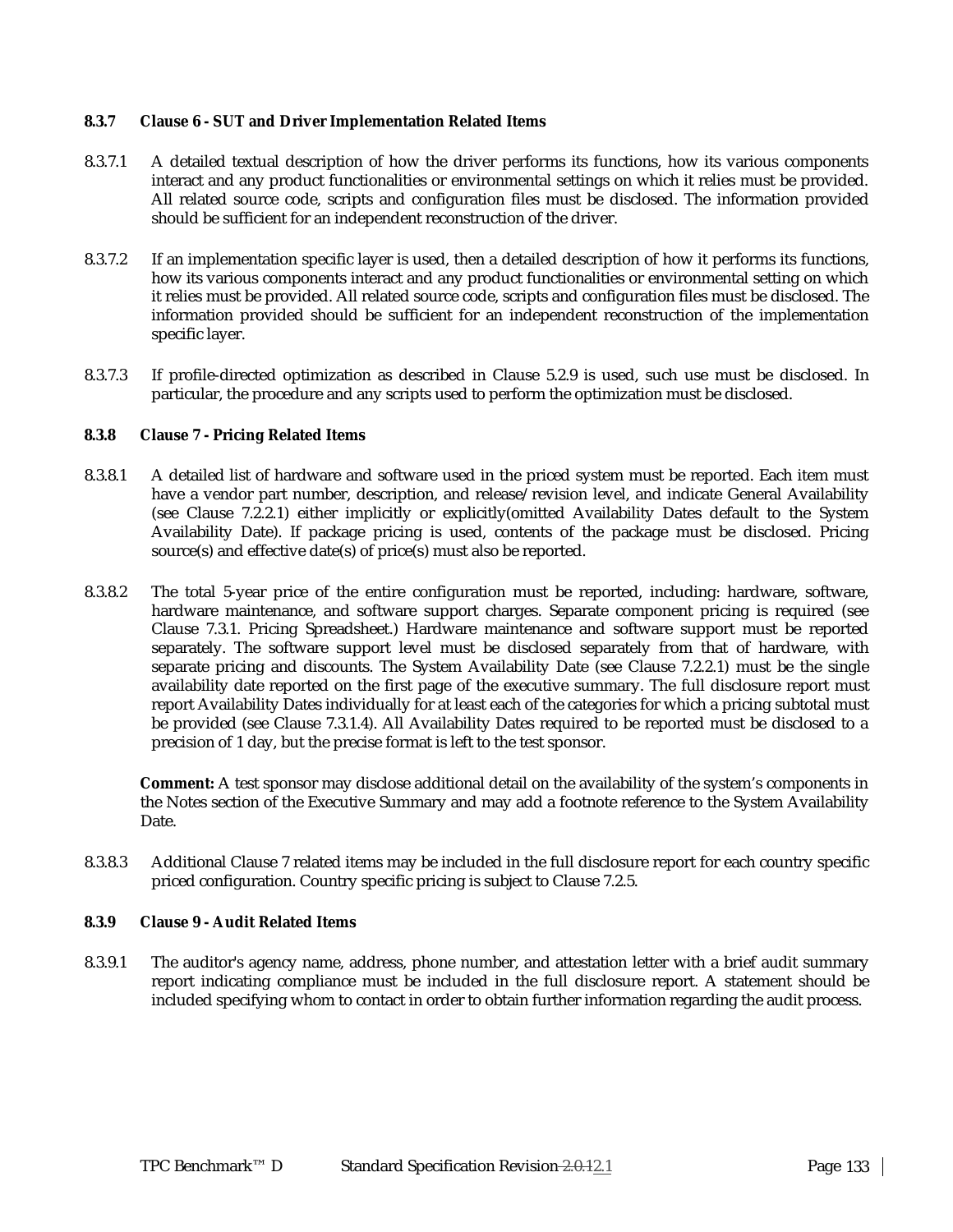## **8.4 Executive Summary**

The executive summary is meant to be a high level overview of a TPC-D implementation. It should provide the salient characteristics of a benchmark execution (metrics, configuration, pricing, etc.) without the exhaustive detail found in the FDR. The executive summary has three components:

- **Implementation Overview**
- Pricing Spreadsheet
- Numerical Quantities

### **8.4.1 Page Layout**

Each component of the executive summary should appear on a page by itself. Each page should use a standard header and format, including

- 1/2 inch margins, top and bottom;
- 3/4 inch left margin, 1/2 inch right margin;
- 2 pt. frame around the body of the page. All interior lines should be 1 pt;
- Sponsor identification and System identification, each set apart by a 1 pt. rule, in 16-20 pt. Times Bold font;
- Benchmark name(i.e., TPC-D), revision using three tier versioning(e.g., 1.2.3) and report date, separated from other header items and each other by a 1 pt. Rule, in 9-12 pt. Times font.

**Comment 1:** It is permissible to use or include company logos when identifying the sponsor.

**Comment 2:** The report date must be disclosed with a precision of 1 day. The precise format is left to the test sponsor.

**Note:** Appendix E contains a sample executive summary. It is meant to help clarify the requirements in section 8.4 and is provided solely as an example.

#### **8.4.2 Implementation Overview**

The implementation overview page contains six sets of data, each laid out across the page as a sequence of boxes using 1 pt. rule, with a title above the required quantity. Both titles and quantities should use a 9-12 pt. Times font unless otherwise noted.

8.4.2.1 The first section contains the results that were obtained from the reported run of the Performance test.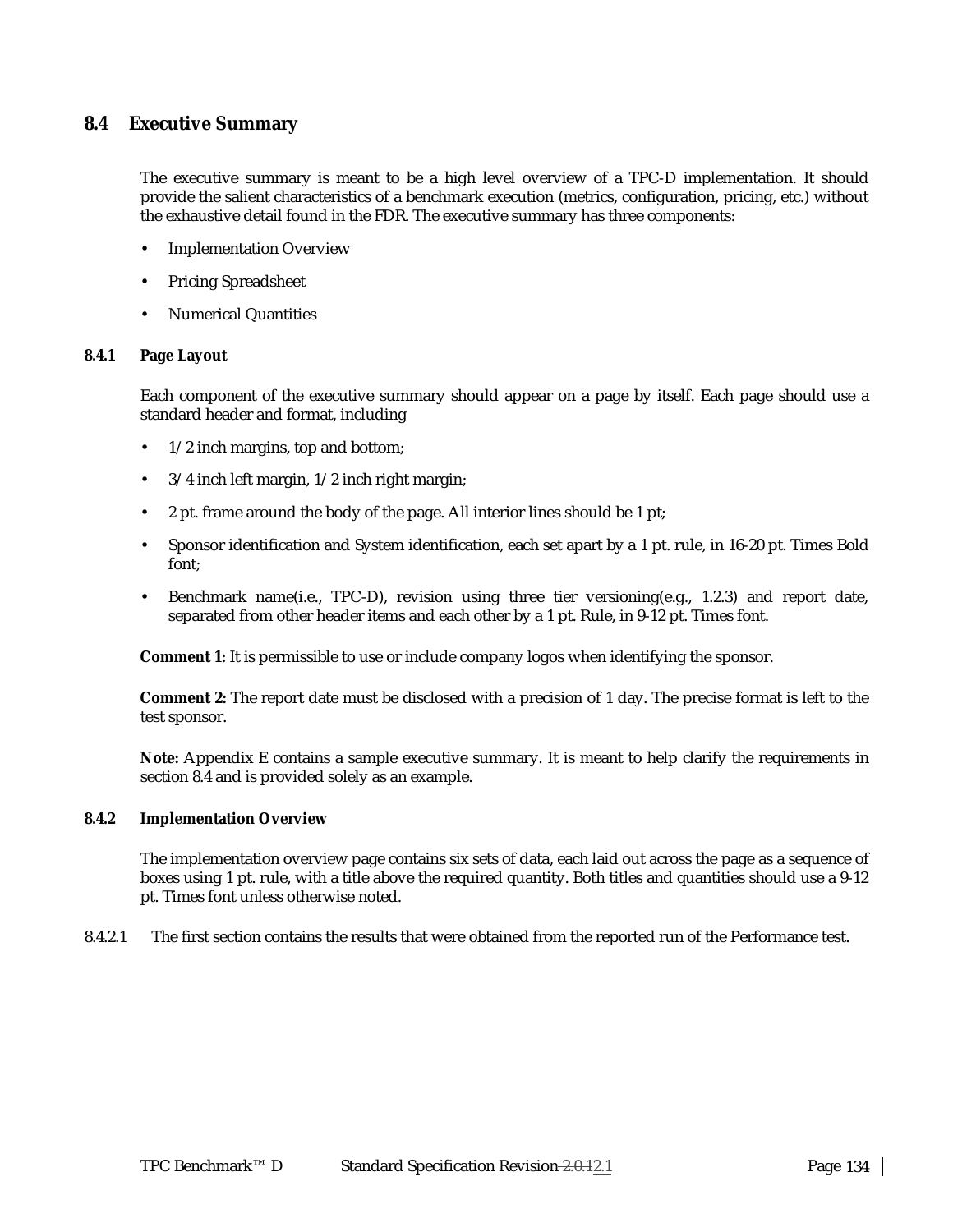| <b>Title</b>                                    | Quantity                                  | <b>Precision</b> | <b>Units</b> | Font           |
|-------------------------------------------------|-------------------------------------------|------------------|--------------|----------------|
| <b>Total System Cost</b>                        | 5 yr. Cost of ownership (see<br>Clause 7) | - 1              | S1           | 16-20 pt. Bold |
| <b>TPC-D Composite Query</b><br>per Hour Metric | QphD (see Clause 5.4.3)                   | 0.1              | QphD@nnGB    | 16-20 pt. Bold |
| Price/Performance                               | $\frac{\cosh(1)}{2}$ (see Clause 5.4.4)   |                  | \$/QphD@nnGB | 16-20 pt. Bold |
| Table 7887: Implementation Overview Information |                                           |                  |              |                |

8.4.2.2 The next section details the system configuration

| <b>Title</b>                    | Quantity                                                                   | <b>Precision</b> | <b>Units</b>                             | Font           |
|---------------------------------|----------------------------------------------------------------------------|------------------|------------------------------------------|----------------|
| Database Size                   | data size of test 1<br>Raw<br>database (see Clauses 4.1.3)<br>and 8.3.5.8) |                  | <b>GB</b><br>(see <b>Clause</b> 8.3.5.8) | 9-12 pt. Times |
| <b>DBMS</b> Manager             | Brand. Software Version of<br>DBMS used                                    |                  |                                          | 9-12 pt. Times |
| <b>Operating System</b>         | Brand, Software Version of<br>OS used                                      |                  |                                          | 9-12 pt. Times |
| <b>Other Software</b>           | Brand, Software Version of<br>other software components                    |                  |                                          | 9-12 pt. Times |
| <b>System Availability Date</b> | <b>System Availability Date</b><br>(see Clause 7.2.2.1)                    | 1 day            |                                          | 9-12 pt. Times |

### **Table 8998: System Configuration Information**

**Comment:** The Software Version must uniquely identify the orderable software product referenced in the Priced Configuration (e.g., RALF/2000 4.2.1)

- 8.4.2.3 This section is the largest in the implementation overview, and contains a graphic representation of the reported query times. Each query and refresh function executed during the benchmark should be listed in the graph, with any query variants clearly identified. In addition:
	- All labels and scales must use a 10 point Courier font, except for the legend and the graph title which must use a Times font;
	- All line sizes must be 1 point;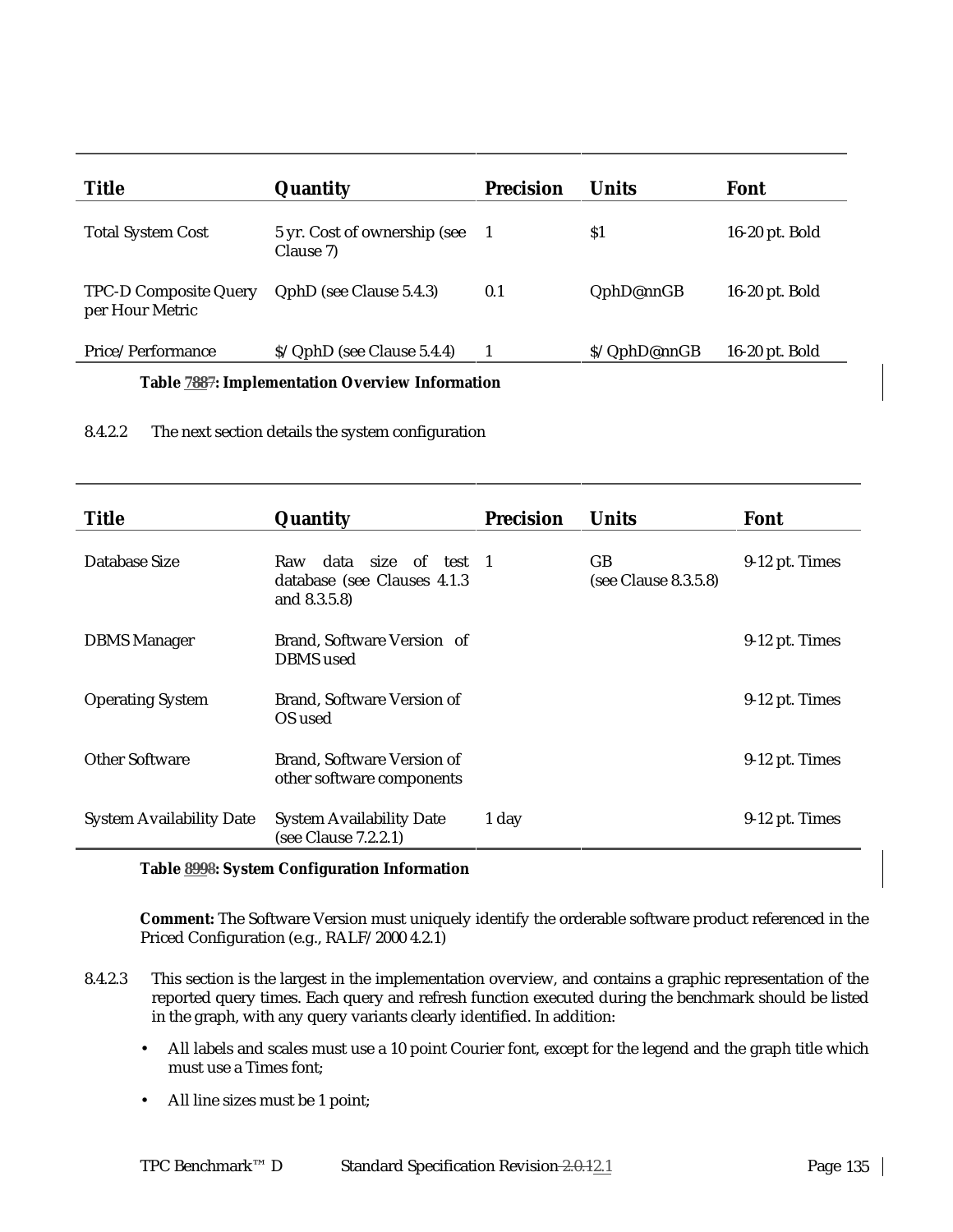- The legend must be reproduced as depicted in the example, and must be placed where needed to avoid overlapping any portion of the graph;
- The query time axis must labeled with no more than 8 values, including the zero origin;
- Each pair of bars must be separated by a gap of 50% of the bar's width;
- A zero-based linear scale must be used for the query times;
- The upper bound of the time scale must be no greater than 120% of the longest query timing interval;
- The bars used for the power test must be sized based on the measured (i.e., without the adjustment defined in Clause 5.4.1.4) query timing intervals of the power test, and must be solid white;
- The bars used for the throughput test must be sized based on the arithmetic mean by query type of the measured query timing intervals of the throughput test, and must be solid black;
- The geometric mean of the power test components must be computed using unadjusted timings of queries and refresh functions and must be placed on the graph as a dashed line labeled on top with its value. It must be expressed using the same format and precision as TPC-D Power specified in Clause 5;
- The arithmetic mean of the throughput test must be calculated using unadjusted timings with the following computation:

$$
\frac{\sum\limits_{i=1}^{22}\sum\limits_{s=1}^{S}QI(i,s)}{\left(S\times22\right)}
$$

where QI(i,s) is defined in Clause 5.3.7.2, and S is defined in Clause 5.1.2.3;

- A solid line representing the mean must be placed on the graph intersecting only the queries and must be labeled on top with its value. The arithmetic mean of the throughput test must be expressed with the same format and precision as TPC-D Throughput specified in Clause 5;
- All query numbers must be followed by a variant letter when a variant was used in the tests.
- 8.4.2.4 This section contains the database load and sizing information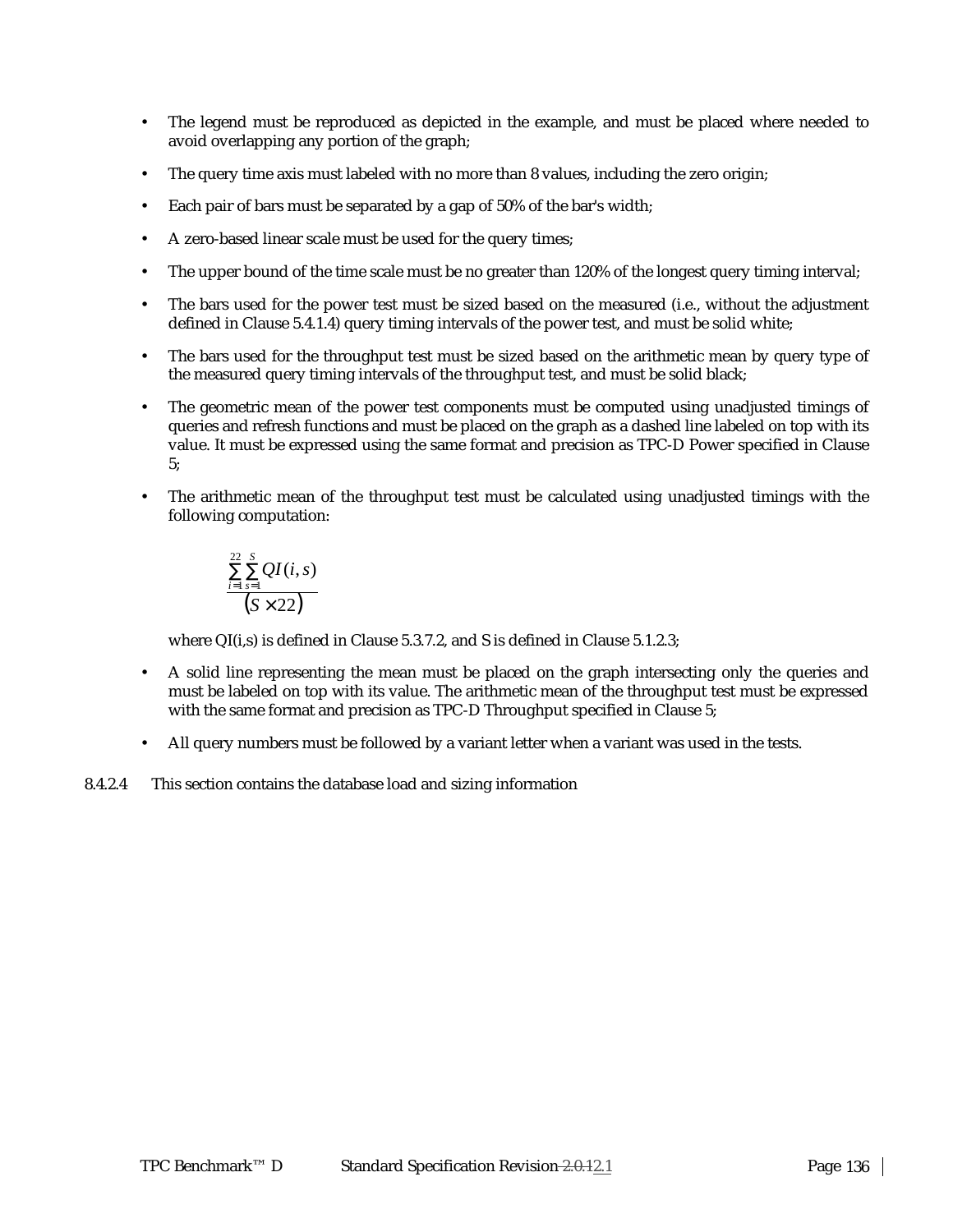| <b>Title</b>                        | Quantity                                   | <b>Precision</b> | <b>Units</b> | Font           |
|-------------------------------------|--------------------------------------------|------------------|--------------|----------------|
| Database Load Time                  | Load Time (see Clause 4.3)                 | 1 sec            | hh:mm:ss     | 9-12 pt. Times |
| Total Disk/Database<br><b>Size</b>  | Data Storage Ratio (see<br>Clause 8.3.5.8) | 0.01             |              | 9-12 pt. Times |
| Load includes backup                | $Y/N$ (see Clause 4.3.6)                   | N/A              | N/A          | 9-12 pt. Times |
| RAID (Base tables only)             | $Y/N$ (see Clause 8.3.5.5)                 | N/A              | N/A          | 9-12 pt. Times |
| RAID (Auxiliary data<br>structures) | $Y/N$ (see Clause 8.3.5.5)                 | N/A              | N/A          | 9-12 pt. Times |
| RAID (Everything)                   | $Y/N$ (see Clause 8.3.5.5)                 | N/A              | N/A          | 9-12 pt. Times |

#### **Table 910109: Database Load and Sizing Information**

- 8.4.2.5 The next section of the Implementation Overview should contain a synopsis of the SUT's major system components, including
	- Node and/or processor count and speed in MHz;
	- Main and cache memory sizes;
	- Network and I/O connectivity;
	- Disk quantity and geometry.

If the implementation used a two-tier architecture, front-end and back-end systems should be detailed separately.

8.4.2.6 The final section of the implementation Overview should contain a note stating:

"Database Size includes only raw data (e.g., no temp, index, redundant storage space, etc.)."

#### **8.4.3 Pricing Spreadsheet**

The pricing spreadsheet required by Clause 7.3.1) must be reproduced in its entirety. Refer to Appendix E for a sample pricing spreadsheet.

#### **8.4.4 Numerical Quantities Summary**

The Numerical Quantities Summary page contains three sets of data, presented in tabular form, detailing the execution timings for the reported execution of the performance test. Each set of data should be headed by its given title and clearly separated from the other tables.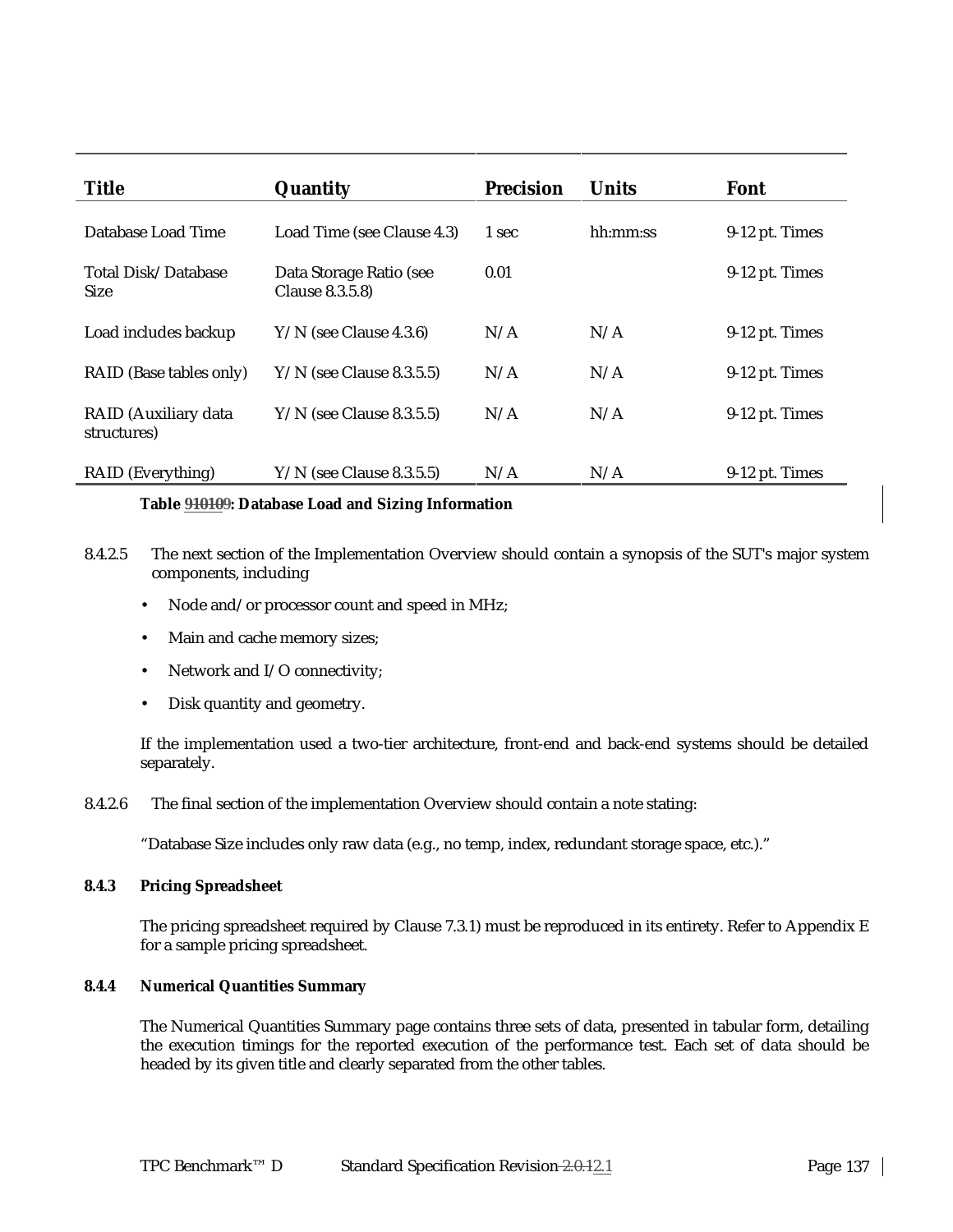8.4.4.1 The first section contains measurement results from the benchmark execution.

| <b>Item Title</b>                                     | <b>Precision</b>    | <b>Notes</b> |
|-------------------------------------------------------|---------------------|--------------|
| Database Scale Factor                                 | 1                   |              |
| Total Data Storage/Database Size                      | 0.01                |              |
| <b>Start of Database Load</b>                         | yyyy-mm-dd hh:mm:ss |              |
| <b>End of Database Load</b>                           | yyyy-mm-dd hh:mm:ss |              |
| Database Load Time                                    | hh:mm:ss            |              |
| <b>Query Streams for Throughput Test</b>              | 1                   |              |
| <b>TPC-D Power</b>                                    | 0.1                 |              |
| TPC-D Throughput                                      | 0.1                 |              |
| TPC-D Composite Query-per-Hour Metric (QphD@Size) 0.1 |                     |              |
| <b>Total System Price Over 5 Years</b>                | \$1                 |              |
| TPC-D Price Performance Metric (\$/QphD@Size)         | \$1                 |              |

### Section Title: **Measurement Results**

8.4.4.2 The second section contains query and query stream timing information.

| <b>Item Title</b>                            | <b>Precision</b>    | <b>Notes</b> |
|----------------------------------------------|---------------------|--------------|
| Measurement Interval in Throughput Test (Ts) | hh:mm:ss            |              |
| <b>Duration of Stream Execution</b>          |                     | (1)          |
| <b>Stream</b>                                | 1                   |              |
| Seed                                         | 1                   |              |
| Start Date/Time                              | $mm/dd/yy$ hh:mm:ss |              |
| End Date/Time                                | $mm/dd/yy$ hh:mm:ss |              |
| <b>Total Time</b>                            | hh:mm:ss            |              |
| Refresh Start Date/Time                      | $mm/dd/yy$ hh:mm:ss |              |
| Refresh End Date/Time                        | $mm/dd/yy$ hh:mm:ss |              |

#### Section Title: **Measurement Intervals**

 (1) The remaining items in this section should be reported as a sub-table, with one entry for each stream executed during the performance test.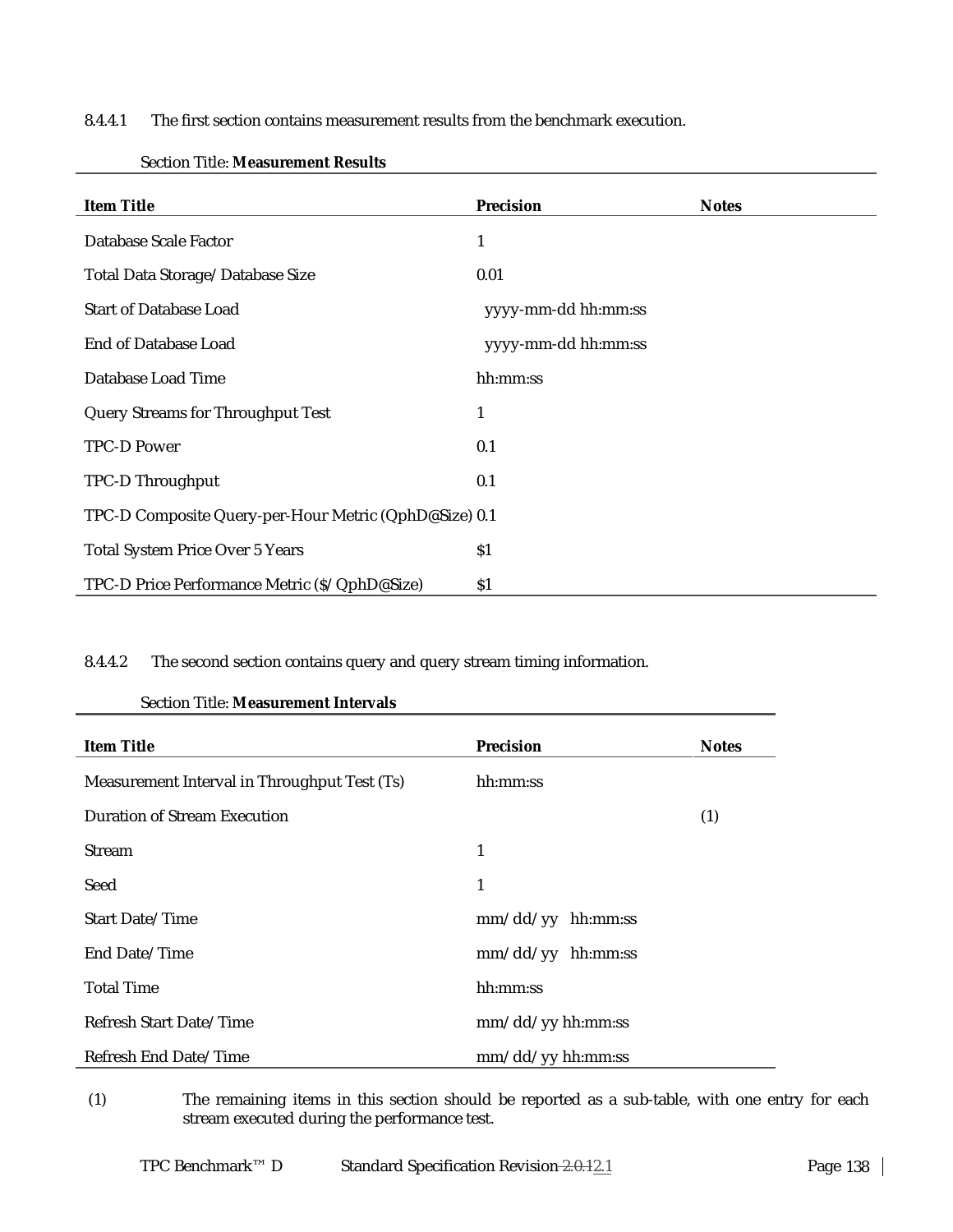8.4.4.3 The final section, titled **Timing Intervals (in Sec.)** contains individual query and refresh function timings. The data should be presented as a table with one entry for each query stream executed during the Performance Test. For each stream entry, the total elapsed time for each query in the stream and for its associated refresh functions should be reported separately to a resolution of 0.1 seconds. In addition, the minimum, maximum and average execution time for each query and refresh function must be reported to a resolution of 0.1 seconds.

# **8.5 Availability of the Full Disclosure Report**

- 8.5.1 The full disclosure report must be readily available to the public at a reasonable charge, similar to charges for comparable documents by that test sponsor. The report must be made available when results are made public. In order to use the phrase "TPC Benchmark D", the full disclosure report must have been submitted in hard copy and electronically to the TPC using the procedure described in the TPC Policies and Guidelines document.
- 8.5.2 The official full disclosure report must be available in English but may be translated to additional languages.

# **8.6 Revisions to the Full Disclosure Report**

Revisions to the full disclosure documentation shall be handled as follows:

- 1. Fully documented price changes can be reflected in a new published price/performance. The benchmark need not be rerun to remain compliant.
- 2. Hardware or software product substitutions within the SUT, with the exception of equipment emulated as allowed under Clause 6, require the benchmark to be re-run with the new components in order to re-establish compliance. For any substitution of equipment emulated during the benchmark, a new demonstration must be provided.
- 3. The revised report should be submitted as defined in Clause 8.2.

**Comment**: During the normal product life cycle, problems will be uncovered that require changes, sometimes referred to as patches or updates. When the cumulative result of applied changes causes the performance metric (see Clause 5.4) to decrease by more than 2% from the reported value, then the test sponsor is required to re-validate the benchmark results.

- 4. Fully documented price changes can be reflected in a new published price/performance.
- 5. When cumulative price changes have resulted in a worsening of the reported price/performance by 2% or more (see Clause 5.4.4), the test sponsor must submit revised price/performance results to the TPC within 30 days of the effective date of the price change(s) to remain in compliance. The benchmark need not be re-run to remain in compliance.

**Comment**: The intent of this Clause is that published price/performance reflect actual current price/performance.

- 6. A change in the committed availability date for the priced system can be reflected in a new published availability date.
- 7. A report may be revised to add or delete Clause 7 related items for country-specific priced configurations.
- 8. Full disclosure report revisions may be required for other reasons as specified in the TPC Policies and Guidelines document, and must be submitted using the mechanisms described therein.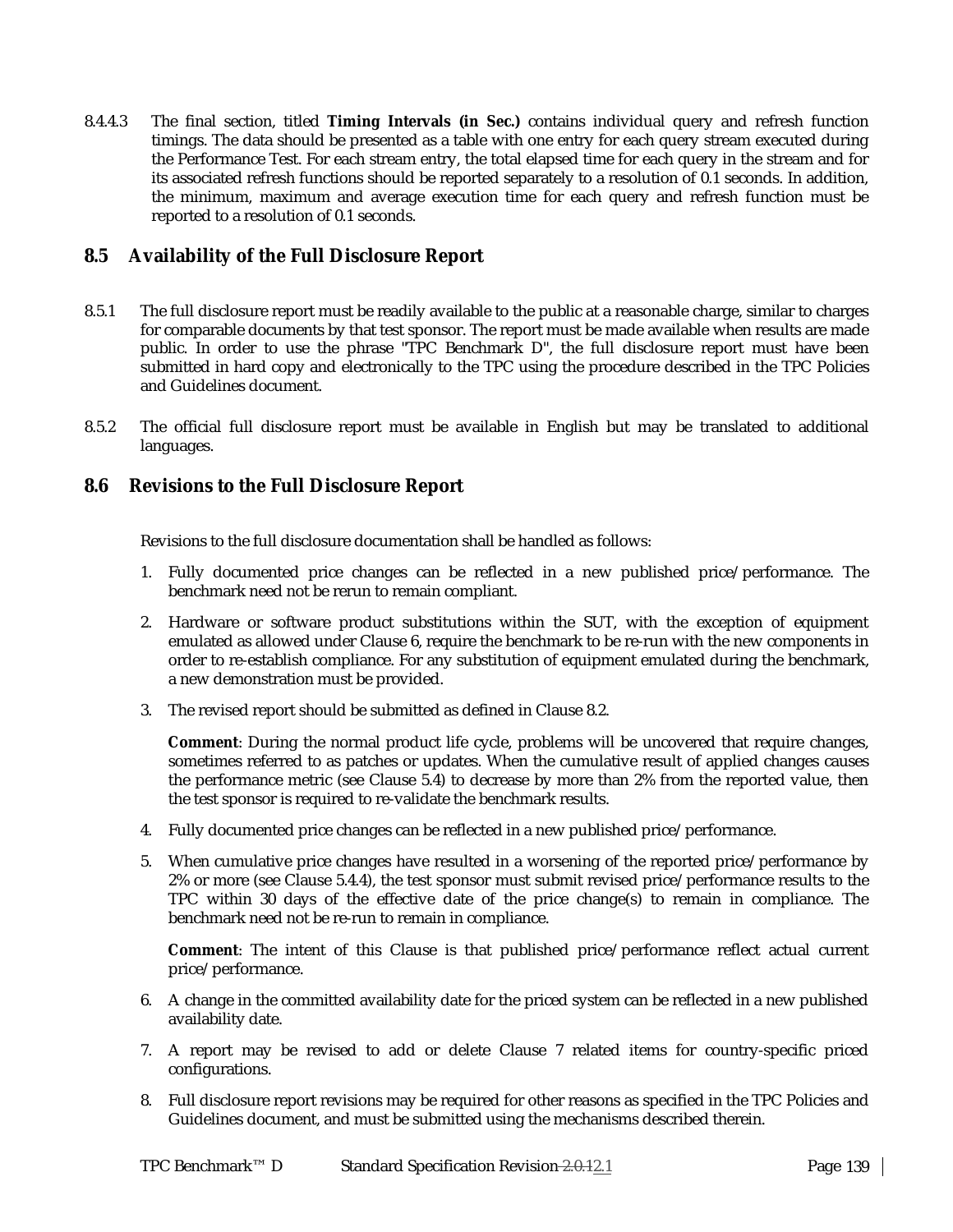[This Page Intentionally Left Blank]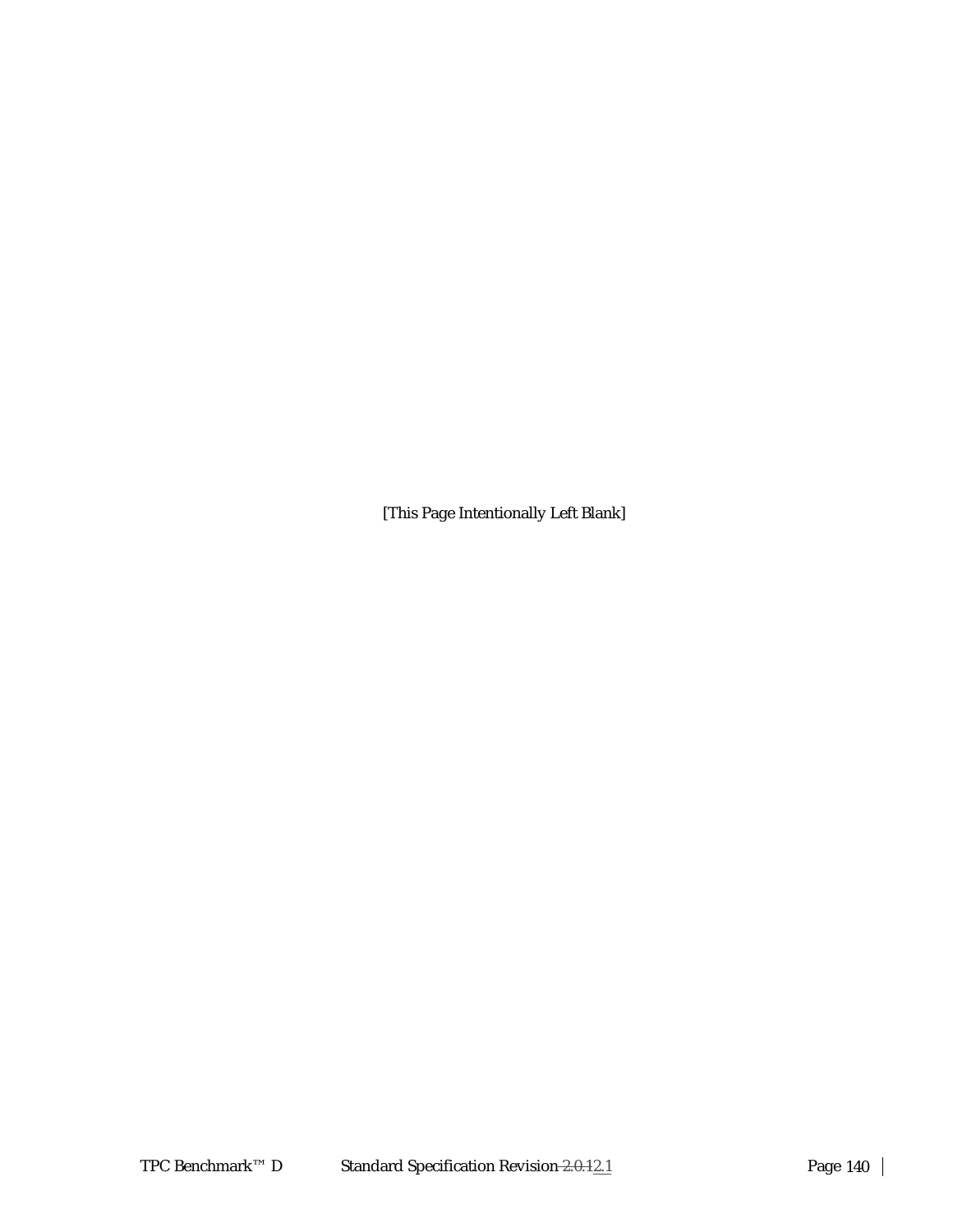# **9 AUDIT**

# **9.1 General Rules**

9.1.1 An independent audit of the benchmark results by a TPC certified auditor is required. The term independent is defined as "the outcome of the benchmark carries no financial benefit to the auditing agency other than fees earned directly related to the audit." In addition, the auditing agency cannot have supplied any performance consulting under contract for the benchmark.

In addition, the following conditions must be met:

- a) The auditing agency cannot be financially related to the sponsor. For example, the auditing agency is financially related if it is a dependent division of the sponsor, the majority of its stock is owned by the sponsor, etc.
- b) The auditing agency cannot be financially related to any one of the suppliers of the measured/priced configuration, e.g., the DBMS supplier, the disk supplier, etc.
- 9.1.2 The auditor's attestation letter is to be made readily available to the public as part of the full disclosure report. A detailed report from the auditor is not required.
- 9.1.3 TPC-D results can be used as the basis for new TPC-D results if and only if:
	- a) The auditor ensures that the hardware and software products are the same as those used in the prior result;
	- b) The auditor reviews the FDR of the new results and ensures that they match what is contained in the original sponsor's FDR;
	- c) The auditor can attest to the validity of the pricing used in the new FDR.

**Comment 1**: The intent of this clause is to allow a reseller of equipment from a given supplier to publish under the re-seller's name a TPC-D result already published by the supplier.

**Comment 2**: In the event that all conditions listed in Clause 9.1.3 are met, the auditor is not required to follow the remaining auditor's check list items from Clause 9.2.

- 9.1.4 Ensure that any auxiliary data structures satisfy the requirements of Clause 1.5.6
- 9.1.5 In the event that a remote audit procedure is used in the context of a change-based audit, a remote connection to the SUT must be available for the auditor to verify selected audit items from Clause 9.2.

# **9.2 Auditor's Check List**

#### **9.2.1 Clause 1 Related Items**

- 9.2.1.1 Verify that the data types used for each column are conformant. For example, verify that decimal columns can be incremented by 0.01 from -9,999,999,999.99.
- 9.2.1.2 Verify that the tables have the required list of columns.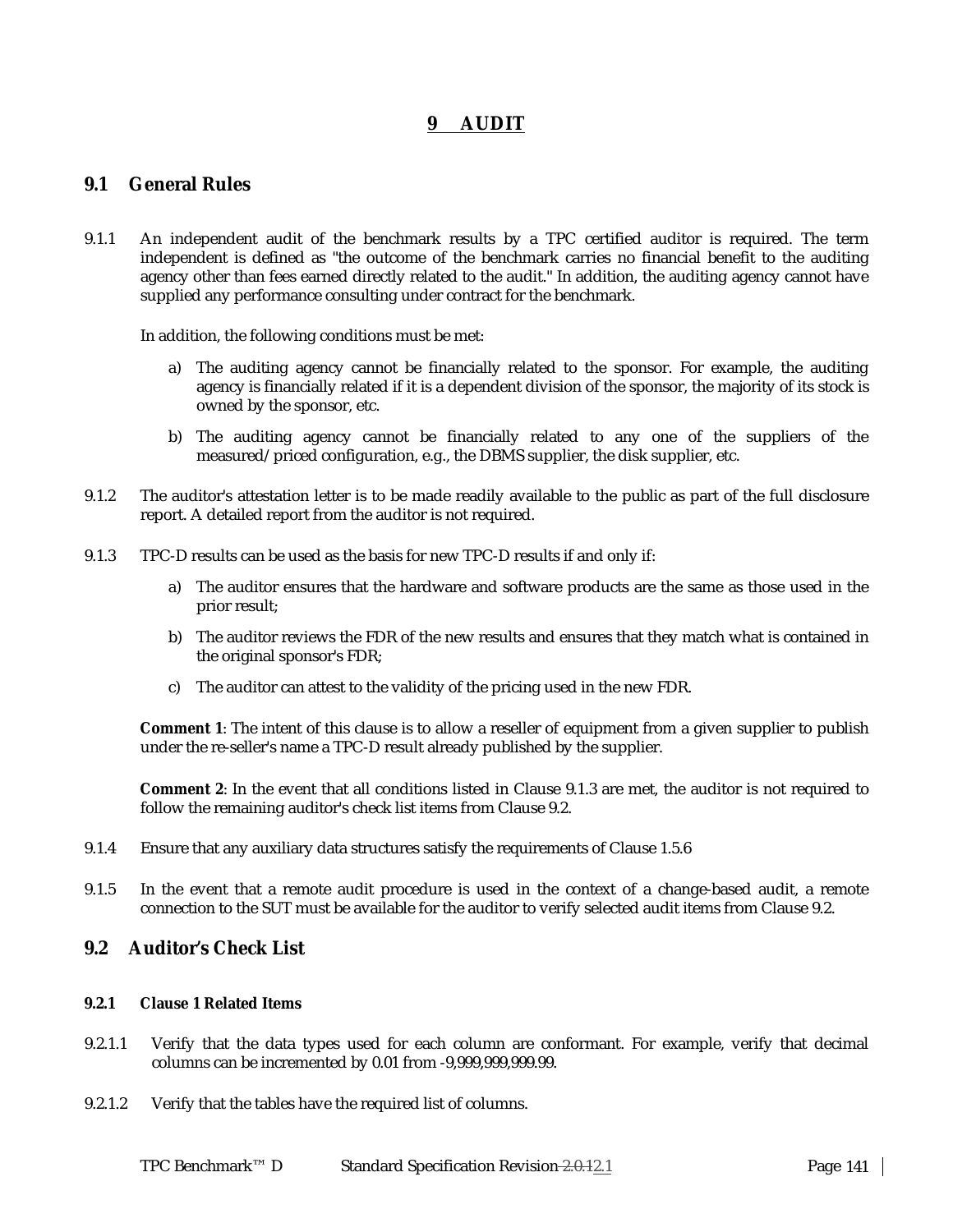- 9.2.1.3 Verify that the implementation rules are met by the test database.
- 9.2.1.4 Verify that the test database meets the data access transparency requirements.
- 9.2.1.5 Verify that conforming arbitrary data values can be inserted into any of the tables. Examples of verification tests include:
	- Inserting a row that is a complete duplicate of an existing row except for a distinct primary key;
	- Inserting a row with column values within the domain of the data type and check constraints but beyond the range of existing values.

#### **9.2.2 Clause 2 Related Items**

- 9.2.2.1 Verify that the basis for the SQL used for each query is either the functional query definition or an approved variant.
- 9.2.2.2 Verify that any deviation in the SQL from either the functional query definition or an approved variant is compliant with the specified minor query modifications. Verify that minor query modifications have been applied consistently to the set of functional query definitions or approved variants used.
- 9.2.2.3 Verify that the executable query text produces the required output when executed against the qualification database using the validation values for substitution parameters.
- 9.2.2.4 Note the method used to generate the values for substitution parameters (i.e., QGEN, modified version of QGEN, other method). If QGEN was used, note the version number, release number, modification number and patch level of QGEN. Verify that the version matches the benchmark specification.
- 9.2.2.5 Verify that the generated substitution parameters are reasonably diverse among the streams.
- 9.2.2.6 Verify that no aspect of the system under test, except for the database size, has changed between the demonstration of compliance against the qualification database and the execution of the reported measurements.
- 9.2.2.7 Verify that the refresh functions are implemented according to their definition.
- 9.2.2.8 Verify that the transaction requirements are met by the implementation of the refresh functions.
- 9.2.2.9 Note the method used to execute database maintenance operations

#### **9.2.3 Clause 3 Related Items**

- 9.2.3.1 Verify that the required ACID properties are supported by the system under test as configured for the execution of the reported measurements.
- 9.2.3.2 If one or more of the ACID tests defined in Clause 3 were not executed, note the rationale for waiving such demonstration of support of the related ACID property.

#### **9.2.4 Clause 4 Related Items**

9.2.4.1 Verify that the qualification database is properly scaled and populated.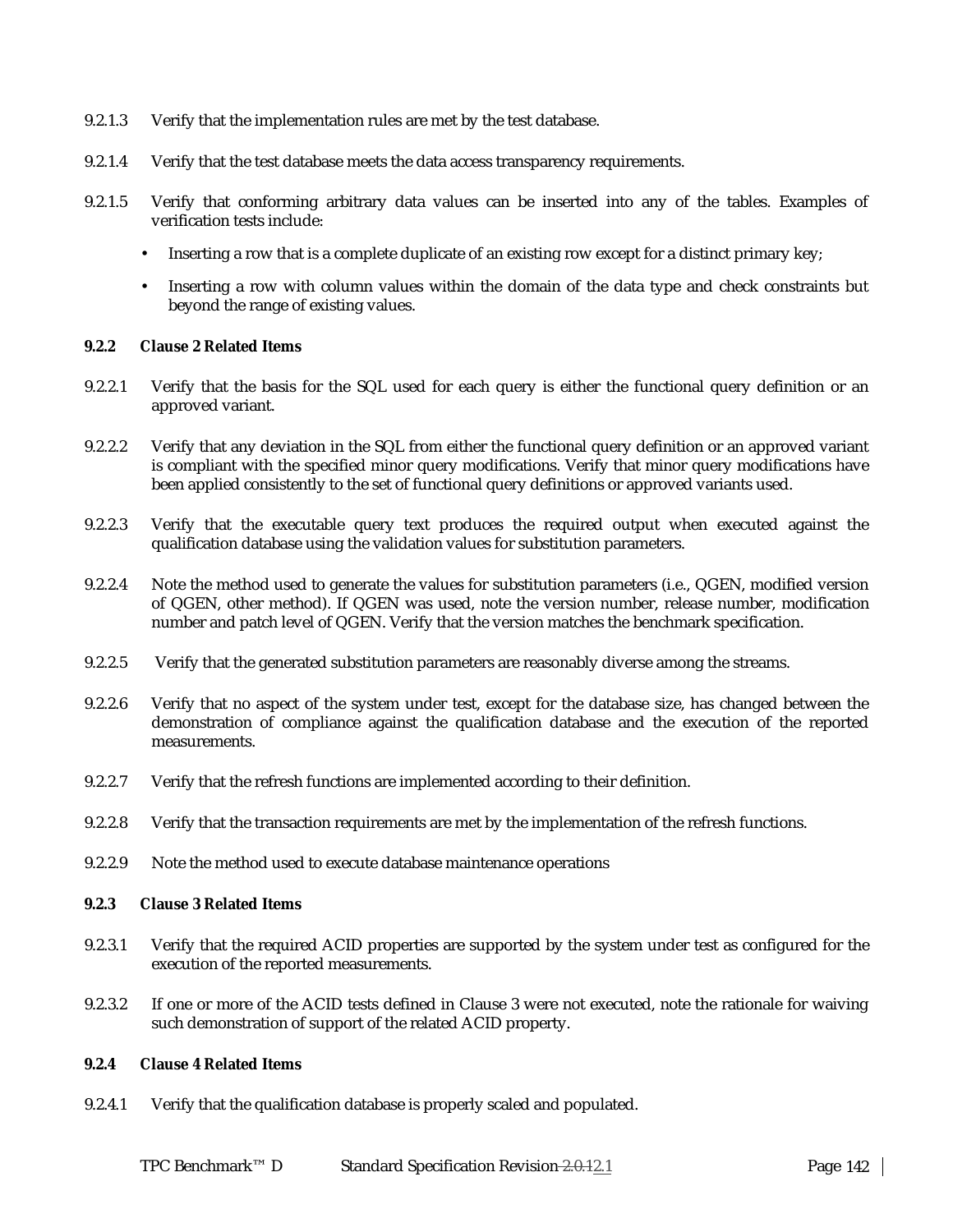- 9.2.4.2 Verify that the test database is properly scaled and populated. For example, extract some small number of rows at random from each table and verify that the values of the columns from these rows are the values generated by DBGEN.
- 9.2.4.3 Verify that the qualification and test databases were constructed in the same manner so that correct behavior on the qualification database is indicative of correct behavior on the test database.
- 9.2.4.4 Note the method used to populate the database (i.e., DBGEN, modified version of DBGEN, or other method). If DBGEN was used, note the version number, release number, modification number and patch level of DBGEN. Verify that the version matches the benchmark specification.
- 9.2.4.5 Verify that storage and processing elements that are not included in the priced configuration are physically removed or made inaccessible during the performance test.
- 9.2.4.6 Verify that the database load time is measured according to the requirements.

#### **9.2.5 Clause 5 Related Items**

- 9.2.5.1 Verify that the driver meets the requirements of Clauses 5.2 and 6.3.
- 9.2.5.2 Verify that the execution rules are followed for the power test.
- 9.2.5.3 Verify that the queries are executed against the test database.
- 9.2.5.4 Verify that the execution rules are followed for the throughput test.
- 9.2.5.5 Verify that a single stream is used for refresh functions in the throughput test and that the required number of refresh function pairs is executed according to the execution rules.
- 9.2.5.6 Verify that the query sequencing rules are followed.
- 9.2.5.7 Verify that the measurement interval for the throughput test is measured as required.
- 9.2.5.8 Verify that the method used to measure the timing intervals is compliant.
- 9.2.5.9 Verify that the metrics are computed as required. Note whether Clause 5.4.1.4 concerning the ratio between the longest and the shortest timing intervals had to be applied.
- 9.2.5.10 Verify that the reported metrics are repeatable.

#### **9.2.6 Clause 6 Related Items**

- 9.2.6.1 Verify that the composition of the SUT is compliant and that its components will be commercially available software or hardware products according to Clause 7.2.2.
- 9.2.6.2 Note whether an implementation specific layer is used and verify its compliance with Clause 6.2.4.
- 9.2.6.3 Verify that the driver's implementation is compliant.
- 9.2.6.4 Verify that any profile-directed optimization performed by the test sponsor conforms to the requirements of Clause 5.2.9.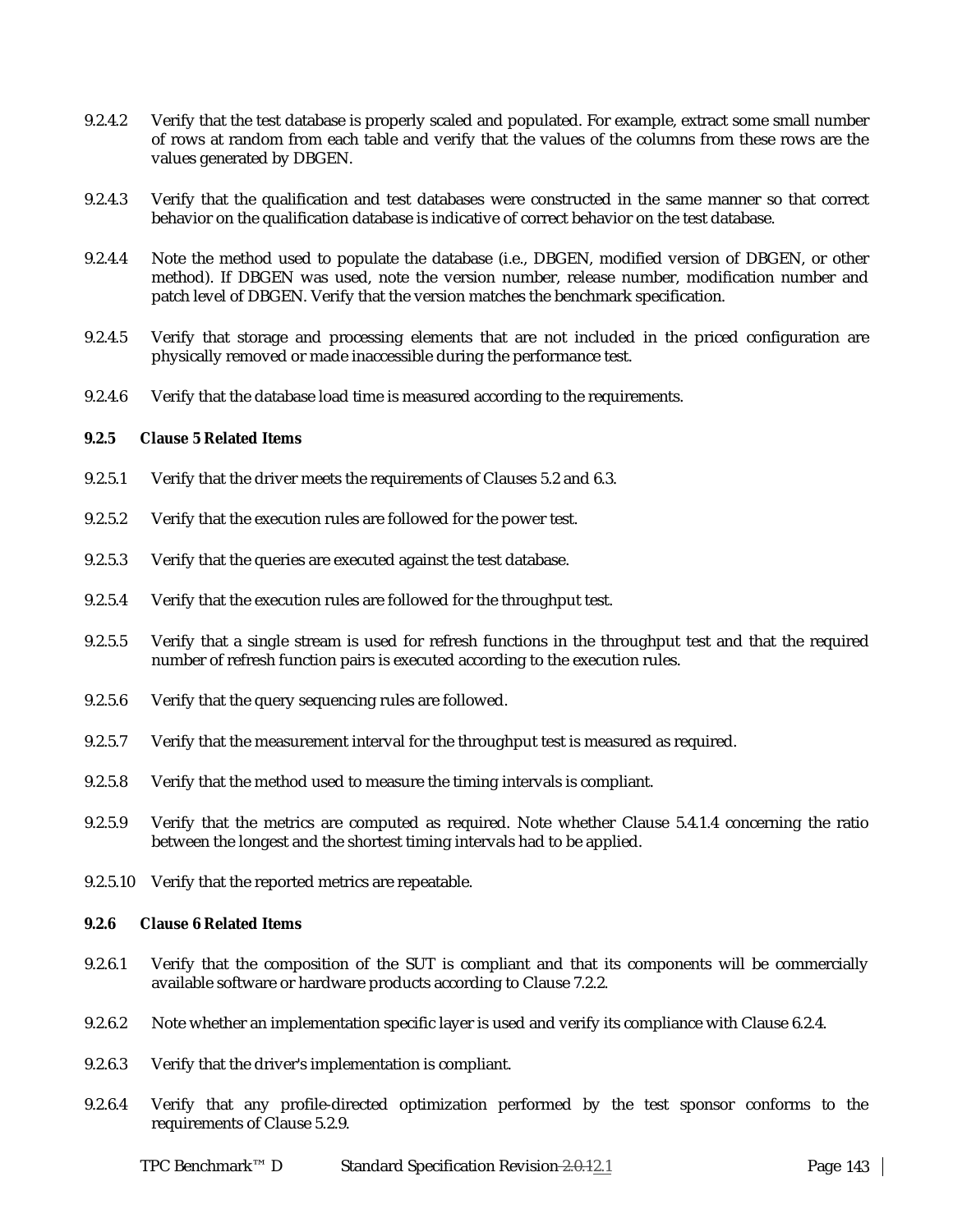#### **9.2.7 Clause 7 Related Items**

- 9.2.7.1 Verify that all required components of the SUT are priced.
- 9.2.7.2 Verify that a user communication interface is included in the SUT.
- 9.2.7.3 Verify that all required maintenance is priced.
- 9.2.7.4 Verify that any discount used is generally available and complies with the requirements of Clause 7.2.1.
- 9.2.7.5 Verify that any third-party pricing complies with the requirements of Clause 7.2.6.
- 9.2.7.6 Verify that the pricing spreadsheet includes all hardware and software licenses, warranty coverage, and additional maintenance costs as required.

**Comment**: Since final pricing for new products is typically set very close to the product announcement date, the auditor is not required to verify the final pricing of the tested system.

9.2.7.7 If components in the priced configuration are being supplied by a company other than the benchmark sponsor(s) (i.e., third party pricing) verify that valid price quotes have been received for all third part components.

#### **9.2.8 Clause 8 Related Items**

- 9.2.8.1 Verify that major portions of the full disclosure report are accurate and comply with the reporting requirements. This includes:
	- The executive summary;
	- The numerical quantity summary;
	- The diagrams of both measured and priced configurations;
	- The block diagram illustrating the database load process.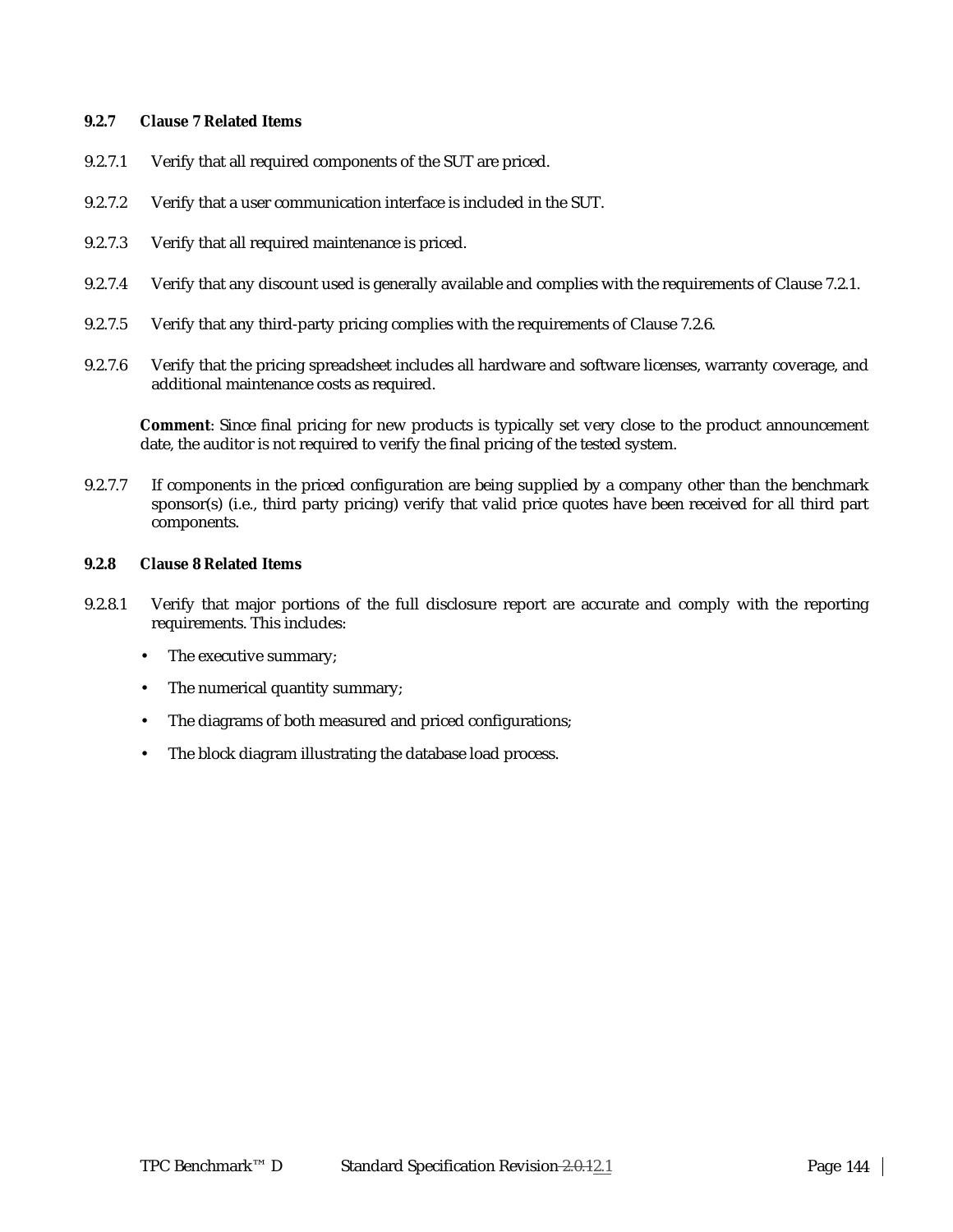# **Appendix A ORDERED SETS**

Following are the ordered sets that must be used for sequencing query execution as described in Clause 5.3.5. They are adapted from Moses and Oakford, *Tables of Random Permutations*, Stanford University Press, 1963. pp. 52-53.

|                        | 1                | 2                | 3                | 4                      | 5                | 6                      | 7                    | 8                      | 9                       | 10             | 11                      | 12                 | 13                   | 14                 | 15                      | 16                  | 17               | 18                      | 19                      | 20               | 21                      | 22                      |
|------------------------|------------------|------------------|------------------|------------------------|------------------|------------------------|----------------------|------------------------|-------------------------|----------------|-------------------------|--------------------|----------------------|--------------------|-------------------------|---------------------|------------------|-------------------------|-------------------------|------------------|-------------------------|-------------------------|
| <b>Power Test</b>      |                  |                  |                  |                        |                  |                        |                      |                        |                         |                |                         |                    |                      |                    |                         |                     |                  |                         |                         |                  |                         |                         |
| 0                      | 14               | $\overline{2}$   | 9                | 20                     | $\boldsymbol{6}$ | 17                     | 18                   | 8                      | 21                      | <b>13</b>      | 3                       | 22                 | 16                   | $\overline{4}$     | 11                      | 15                  | -1               | 10                      | -19                     | $\sqrt{5}$       | 7                       | 12                      |
| <b>Throughput Test</b> |                  |                  |                  |                        |                  |                        |                      |                        |                         |                |                         |                    |                      |                    |                         |                     |                  |                         |                         |                  |                         |                         |
| 1                      | 21               | 3                | 18               | 5                      | 11               | 7                      | 6                    | 20                     | 17                      | 12             | 16                      | 15                 | 13                   | 10                 | $\boldsymbol{2}$        | 8                   | 14               | 19                      | 9                       | 22               | 1                       | 4                       |
| 2                      | 6                | 17               | 14               | 16                     | 19               | 10                     | 9                    | $\boldsymbol{2}$       | 15                      | 8              | 5                       | 22                 | 12                   | 7                  | 13                      | 18                  | $\mathbf{1}$     | 4                       | 20                      | 3                | 11                      | 21                      |
| 3                      | 8                | $\overline{5}$   | 4                | 6                      | 17               | 7                      | 1                    | 18                     | 22                      | 14             | 9                       | 10                 | 15                   | 11                 | 20                      | $\boldsymbol{2}$    | 21               | 19                      | 13                      | 16               | 12                      | 3                       |
| 4                      | 5                | 21               | 14               | 19                     | 15               | 17                     | 12                   | 6                      | $\overline{\mathbf{4}}$ | 9              | 8                       | 16                 | 11                   | $\boldsymbol{2}$   | 10                      | 18                  | $\mathbf{1}$     | 13                      | 7                       | 22               | 3                       | 20                      |
| 5                      | 21               | 15               | 4                | 6                      | 7                | 16                     | 19                   | 18                     | 14                      | 22             | 11                      | 13                 | 3                    | $\mathbf{1}$       | $\boldsymbol{2}$        | $\overline{5}$      | 8                | 20                      | 12                      | 17               | 10                      | 9                       |
| 6                      | 10               | 3                | 15               | 13                     | 6                | 8                      | 9                    | 7                      | 4                       | 11             | 22                      | 18                 | 12                   | $\mathbf{1}$       | $\overline{5}$          | 16                  | $\boldsymbol{2}$ | 14                      | 19                      | 20               | 17                      | 21                      |
| 7                      | 18               | 8                | 20               | 21                     | $\overline{2}$   | 4                      | 22                   | 17                     | 1                       | 11             | 9                       | 19                 | 3                    | 13                 | 5                       | $\tau$              | 10               | 16                      | 6                       | 14               | 15                      | 12                      |
| 8                      | 19               | 1                | 15               | 17                     | 5                | 8                      | 9                    | 12                     | 14                      | 7              | 4                       | 3                  | 20                   | 16                 | 6                       | 22                  | 10               | 13                      | $\overline{c}$          | 21               | 18                      | 11                      |
| 9                      | 8                | 13               | $\overline{2}$   | 20                     | 17               | 3                      | 6                    | 21                     | 18                      | 11             | 19                      | 10                 | 15                   | $\boldsymbol{4}$   | 22                      | $\mathbf{1}$        | 7                | 12                      | 9                       | 14               | $\overline{5}$          | 16                      |
| 10                     | 6                | 15               | 18               | 17                     | 12               | 1                      | 7                    | $\overline{c}$         | 22                      | 13             | 21                      | 10                 | 14                   | 9                  | 3                       | 16                  | 20               | 19                      | 11                      | 4                | 8                       | $\mathbf{5}$            |
| 11                     | 15               | 14               | 18               | 17                     | 10               | 20                     | 16                   | 11                     | $\mathbf{1}$            | 8              | 4                       | 22                 | $\overline{5}$       | 12                 | 3                       | 9                   | 21               | $\mathbf{2}$            | 13                      | 6                | 19                      | 7                       |
| 12                     | 1                | 7                | 16               | 17                     | 18               | 22                     | 12                   | $6\phantom{1}$         | 8                       | 9              | 11                      | $\boldsymbol{4}$   | $\boldsymbol{2}$     | $\overline{5}$     | 20                      | 21                  | 13               | 10                      | 19                      | 3                | 14                      | 15                      |
| 13                     | 21               | 17               | 7                | 3                      | $\mathbf{1}$     | 10                     | 12                   | 22                     | 9                       | 16             | $\boldsymbol{6}$        | 11                 | $\boldsymbol{2}$     | $\boldsymbol{4}$   | $5\phantom{.0}$         | 14                  | 8                | 20                      | 13                      | 18               | 15                      | 19                      |
| 14                     | $\boldsymbol{2}$ | 9                | 5                | 4                      | 18               | $\mathbf{1}$           | 20                   | 15                     | 16                      | 17             | 7                       | 21                 | 13                   | 14                 | 19                      | 8                   | 22               | 11                      | 10                      | 3                | 12                      | $6\phantom{.0}$         |
| 15                     | 16               | 9                | 17               | 8                      | 14               | 11                     | 10                   | 12                     | $\boldsymbol{6}$        | 21             | $\boldsymbol{7}$        | 3                  | 15                   | $5\overline{)}$    | 22                      | 20                  | $\mathbf{1}$     | 13                      | 19                      | $\boldsymbol{2}$ | $\overline{\mathbf{4}}$ | 18                      |
| 16                     | 1                | 3                | 6                | 5                      | $\overline{2}$   | 16                     | 14                   | 22                     | 17                      | 20             | $\overline{\mathbf{4}}$ | $\boldsymbol{9}$   | 10                   | 11                 | 15                      | 8                   | 12               | 19                      | 18                      | 13               | $\tau$                  | 21                      |
| 17                     | 3                | 16               | 5                | 11                     | 21               | $\boldsymbol{9}$       | $\boldsymbol{2}$     | 15                     | 10                      | 18             | 17                      | $\tau$             | 8                    | 19                 | 14                      | 13                  | $\mathbf{1}$     | $\overline{\mathbf{4}}$ | 22                      | 20               | $6\phantom{1}$          | 12                      |
| 18                     | 14               | 4                | 13               | $\overline{5}$         | 21               | 11                     | 8                    | $6\phantom{1}$         | 3                       | 17             | $\boldsymbol{2}$        | 20                 | $\mathbf{1}$         | 19                 | 10                      | 9                   | 12               | 18                      | 15                      | $\mathbf 7$      | 22                      | 16                      |
| 19                     | 4                | 12               | 22               | 14                     | $\overline{5}$   | 15                     | 16                   | $\boldsymbol{2}$       | 8                       | 10             | 17                      | 9                  | 21                   | $\overline{7}$     | 3                       | $\boldsymbol{6}$    | 13               | 18                      | 11                      | 20               | 19                      | $\mathbf{1}$            |
| 20                     | 16               | 15               | 14               | 13                     | $\boldsymbol{4}$ | 22                     | 18                   | 19                     | 7                       | $\mathbf{1}$   | 12                      | 17                 | $\overline{5}$       | 10                 | 20                      | 3                   | 9                | 21                      | 11                      | $\boldsymbol{2}$ | 6                       | 8                       |
| 21                     | 20               | 14<br>14         | 21<br>13         | 12<br>$\boldsymbol{2}$ | 15<br>21         | 17                     | $\overline{4}$<br>11 | 19<br>$\boldsymbol{4}$ | 13<br>$\mathbf{1}$      | 10<br>22       | 11<br>18                | $\mathbf{1}$<br>12 | 16                   | $\bf 5$<br>$\bf 5$ | 18<br>7                 | $\overline{7}$<br>8 | 8<br>6           | 22<br>3                 | $\boldsymbol{9}$        | $6\phantom{1}$   | 3<br>9                  | $\boldsymbol{2}$<br>17  |
| 22<br>23               | 16<br>18         | 15               | 9                | 14                     | 12               | 10<br>$\boldsymbol{2}$ | 8                    | 11                     | 22                      | 21             | 16                      | $\mathbf{1}$       | 19<br>$6\phantom{1}$ | 17                 | $\bf 5$                 | 10                  | 19               | $\overline{4}$          | 15<br>20                | 20<br>13         | 3                       | 7                       |
| 24                     | 7                | 3                | 10               | 14                     | 13               | 21                     | 18                   | $\boldsymbol{6}$       | 20                      | $\overline{4}$ | 9                       | 8                  | 22                   | 15                 | $\boldsymbol{2}$        | $\mathbf{1}$        | $\overline{5}$   | 12                      | 19                      | 17               | 11                      | 16                      |
| 25                     | 18               | $\mathbf{1}$     | 13               | 7                      | 16               | 10                     | 14                   | $\boldsymbol{2}$       | 19                      | $\overline{5}$ | 21                      | 11                 | 22                   | 15                 | 8                       | 17                  | 20               | 3                       | $\overline{\mathbf{4}}$ | 12               | $6\phantom{1}$          | 9                       |
| 26                     | 13               | $\boldsymbol{2}$ | 22               | $\sqrt{5}$             | 11               | 21                     | 20                   | 14                     | $\tau$                  | 10             | $\overline{4}$          | 9                  | 19                   | 18                 | $\boldsymbol{6}$        | 3                   | 1                | 8                       | 15                      | 12               | 17                      | 16                      |
| 27                     | 14               | 17               | 21               | 8                      | $\boldsymbol{2}$ | 9                      | $\boldsymbol{6}$     | 4                      | $\overline{5}$          | 13             | 22                      | $\boldsymbol{7}$   | 15                   | 3                  | $\mathbf{1}$            | 18                  | 16               | 11                      | 10                      | 12               | 20                      | 19                      |
| 28                     | 10               | 22               | $\mathbf{1}$     | 12                     | 13               | 18                     | 21                   | 20                     | $\boldsymbol{2}$        | 14             | 16                      | 7                  | 15                   | 3                  | $\overline{\mathbf{4}}$ | 17                  | $\overline{5}$   | 19                      | $\boldsymbol{6}$        | 8                | 9                       | 11                      |
| 29                     | 10               | 8                | 9                | 18                     | 12               | $6\phantom{1}6$        | 1                    | 5                      | 20                      | 11             | 17                      | 22                 | 16                   | 3                  | 13                      | $\boldsymbol{2}$    | 15               | 21                      | 14                      | 19               | 7                       | $\overline{\mathbf{4}}$ |
| 30                     | 7                | 17               | 22               | $\overline{5}$         | 3                | 10                     | 13                   | 18                     | $\boldsymbol{9}$        | $\mathbf{1}$   | 14                      | 15                 | 21                   | 19                 | 16                      | 12                  | 8                | 6                       | 11                      | 20               | 4                       | $\boldsymbol{2}$        |
| 31                     | 2                | 9                | 21               | 3                      | 4                | 7                      | 1                    | 11                     | 16                      | 5              | 20                      | 19                 | 18                   | 8                  | 17                      | 13                  | 10               | 12                      | 15                      | 6                | 14                      | 22                      |
| 32                     | 15               | 12               | 8                | 4                      | 22               | 13                     | 16                   | 17                     | 18                      | 3              | 7                       | $\overline{5}$     | 6                    | $\mathbf{1}$       | 9                       | 11                  | 21               | 10                      | 14                      | 20               | 19                      | $\boldsymbol{2}$        |
| 33                     |                  | 15 16 2          |                  | 11                     | 17               | $7\overline{ }$        | $\bf 5$              |                        | $14\quad20\quad4$       |                | 21                      | $\sqrt{3}$         | 10                   | $\boldsymbol{9}$   |                         | 12 8                | 136              |                         | 18                      | 19               | $22 \quad 1$            |                         |
| 34                     | $\mathbf{1}$     |                  | 13 11            | $\boldsymbol{3}$       | $\boldsymbol{4}$ | 21                     | - 6                  |                        | 14 15 22                |                | 18                      | $9\phantom{.0}$    | $\tau$               | $\sqrt{5}$         | 10                      |                     | 20 12 16         |                         | 17                      | 8                | 19 2                    |                         |
| 35                     | 14               | 17               | $22\,$           | 20                     | ${\bf 8}$        | 16                     | $\sqrt{5}$           | 10                     | $\mathbf{1}$            | 13             | $\boldsymbol{2}$        | 21                 | 12                   | $9\phantom{.0}$    | $\overline{\mathbf{4}}$ | 18                  | $\boldsymbol{3}$ | $\tau$                  | 6                       | 19               | 15                      | <b>11</b>               |
| 36                     | 9                | 17               | 7                | $\boldsymbol{4}$       | $\bf 5$          | 13                     | 21                   | 18                     | 11                      | $\mathbf{3}$   | 22                      | $\mathbf{1}$       | $\boldsymbol{6}$     | 16                 | 20                      | 14                  | 15               | 10                      | ${\bf 8}$               | $\boldsymbol{2}$ | 12                      | 19                      |
| $37\,$                 | 13               | 14               | $\bf 5$          | 22                     | 19               | 11                     | $\boldsymbol{9}$     | $\boldsymbol{6}$       | 18                      | 15             | $\bf 8$                 | 10                 | $\boldsymbol{7}$     | $\boldsymbol{4}$   | 17                      | 16                  | $\boldsymbol{3}$ | $\mathbf{1}$            | 12                      | $\boldsymbol{2}$ | 21                      | 20                      |
| ${\bf 38}$             | 20               | $\mathbf{5}$     | $\boldsymbol{4}$ | 14                     | 11               | $\mathbf{1}$           | $\bf 6$              | 16                     | $\bf 8$                 | $22\,$         | $\boldsymbol{7}$        | 3                  | $\boldsymbol{2}$     | 12                 | 21                      | 19                  | 17               | 13                      | 10                      | 15               | 18                      | 9                       |
| 39                     | 3 <sup>1</sup>   | 7                | 14               | 15                     | $\bf 6$          | $\mathbf 5$            | 21                   | 20                     | 18                      | 10             | $\overline{4}$          | 16                 | 19                   | $\mathbf{1}$       | 13                      | $9\phantom{.0}$     | 8                | 17                      | 11                      | 12               | $22\,$                  | $\boldsymbol{2}$        |
| 40                     |                  | 13 15 17         |                  | $\mathbf{1}$           | 22               | 11                     | $\mathbf{3}$         | $\overline{4}$         | $\overline{7}$          |                | 20 14                   | 21                 | $\boldsymbol{9}$     | 8                  | $\boldsymbol{2}$        |                     | 18 16 6          |                         | 10                      | 12               | $\sqrt{5}$              | 19                      |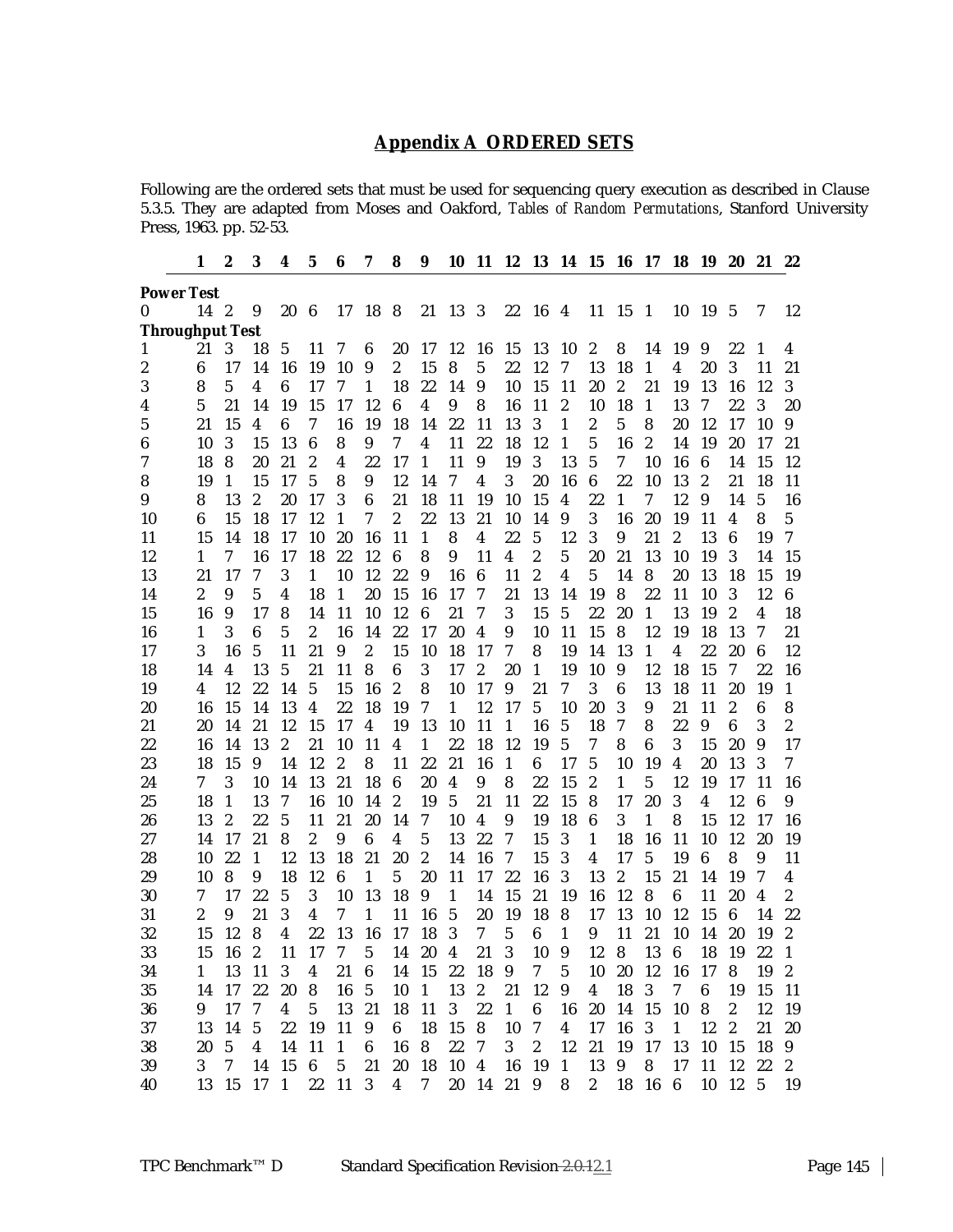### **Appendix B APPROVED QUERY VARIANTS**

Following are the approved TPC-D query variants as of the publication date of this version of the specification. As new query variants may be approved on an on-going basis, implementers are encouraged to obtain a copy of the latest list of approved query variants from the TPC office (see cover page for coordinates).

Some query variants include statements that create temporary tables. In these statements, column data types are designated in angle brackets (e.g., <Integer>) and refer to the list of data types specified in Clause 1.3.1.

#### **- This appendix is also available in machine readable format -**

To obtain a copy of the machine-readable appendices, **please contact the TPC** (see cover page).

### **Q8**

#### Variant A **(approved 11-Feb-1998)**

This variant replaces the CASE statement from the Functional Query Definition with equivalent DECODE() syntax.

The justification for this variant was Clause 2.2.4.3 (d), which allows for vendor-specific syntax that, while not SQL-92, provides a simple and direct mapping to approved SQL-92 syntax.

```
select
      o_year,
      sum(decode(nation, '[NATION]', volume, 0)) / sum(volume) as mkt_share
from
      (
            select
                  extract(year from o_orderdate) as o_year,
                  l_extendedprice *(1 - 1_d) as volume,
                  n2.n_name as nation
            from
                  part,
                  supplier,
                  lineitem,
                  orders,
                  customer,
                  nation n1,
                  nation n2,
                  region
            where
                  p_partkey = l_partkey
                  and s_suppkey = l_suppkey
                  and 1 orderkey = 0 orderkey
                  and o_custkey = c_custkey
                  and c_nationkey = n1.n_nationkey
                  and n1.n_regionkey = r_regionkey
                  and r name = '[REGION]'
                  and s nationkey = n2.n nationkey
                  and o_orderdate between date '1995-01-01' and date '1996-12-31'
                  and p_type = '[TYPE]'
```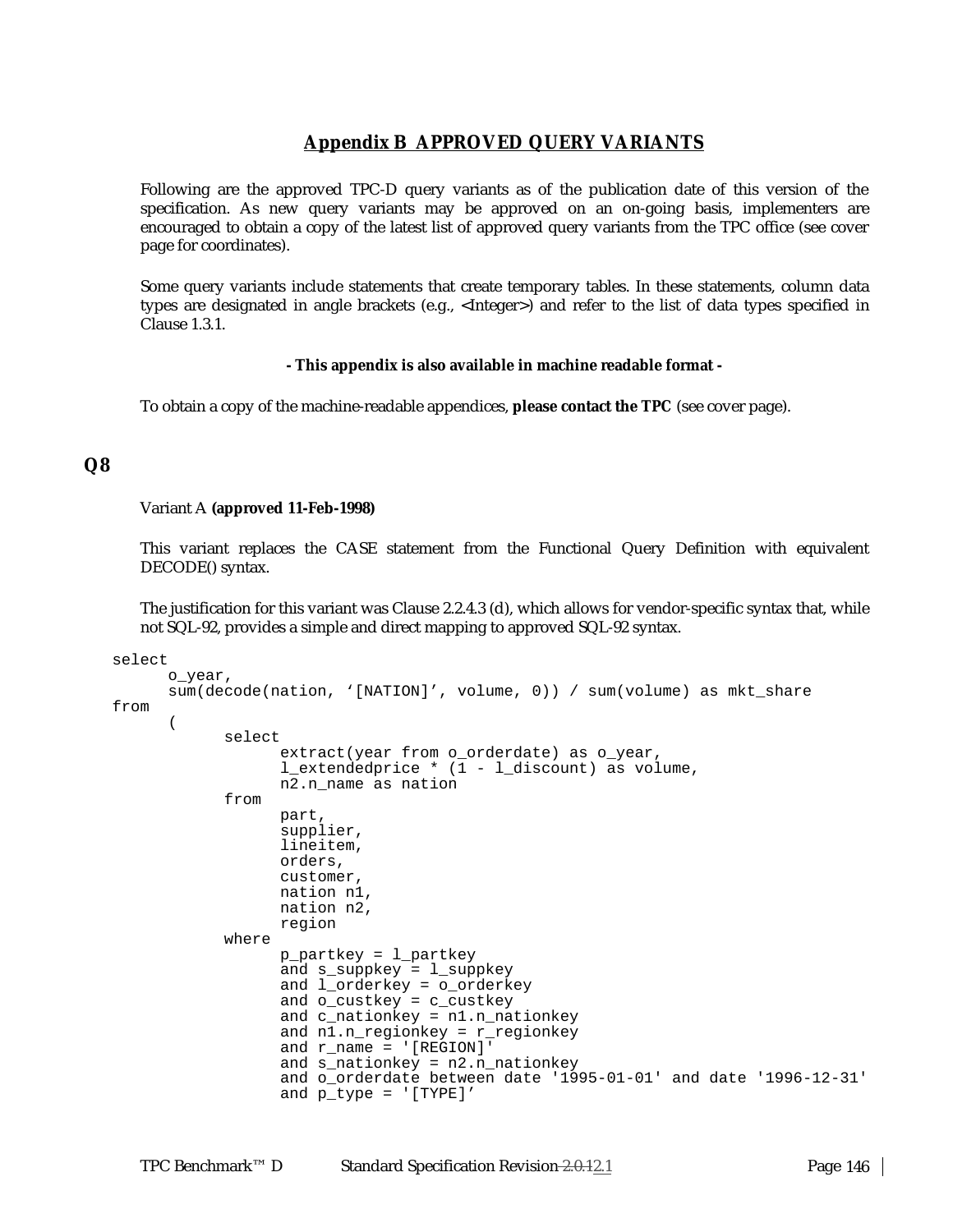```
) all_nations
group by
      o_year
order by
      o_year;
```
# **Q12**

#### Variant A **(approved 11-Feb-1998)**

This variant replaces the CASE statement from the Functional Query Definition with equivalent DECODE() syntax.

The justification for this variant was Clause 2.2.4.3 (d), which allows for vendor-specific syntax that, while not SQL-92, provides a simple and direct mapping to approved SQL-92 syntax.

```
select
      l_shipmode,
      sum(decode(o_orderpriority, '1-URGENT', 1, '2-HIGH', 1, 0)) as
            high_line_count,
      sum(decode(o_orderpriority, '1-URGENT', 0, '2-HIGH', 0, 1)) as
            low_line_count
from
      orders,
      lineitem
where
      o_orderkey = l_orderkey
      and l_shipmode in ('[SHIPMODE1]', '[SHIPMODE2]')
      and 1 commitdate < 1 receiptdate
      and l_shipdate < l_commitdate
      and l_receiptdate >= date '[DATE]'
      and l_receiptdate < date '[DATE]' + interval '1' year
group by
      l_shipmode
order by
      l_shipmode;
```
### **Q13**

#### Variant A **(approved 5 March 1998)**

This variant was required by a vendor which did not support two aggregates in a nested table expression.

```
create view orders_per_cust[STREAM_ID] (custkey, ordercount) as
      select
            c_custkey,
            count(o_orderkey)
      from
            customer left outer join orders on
                  c_custkey = o_custkey
            and o_comment not like '%[WORD1]%[WORD2]%'
      group by
            c_custkey;
```
select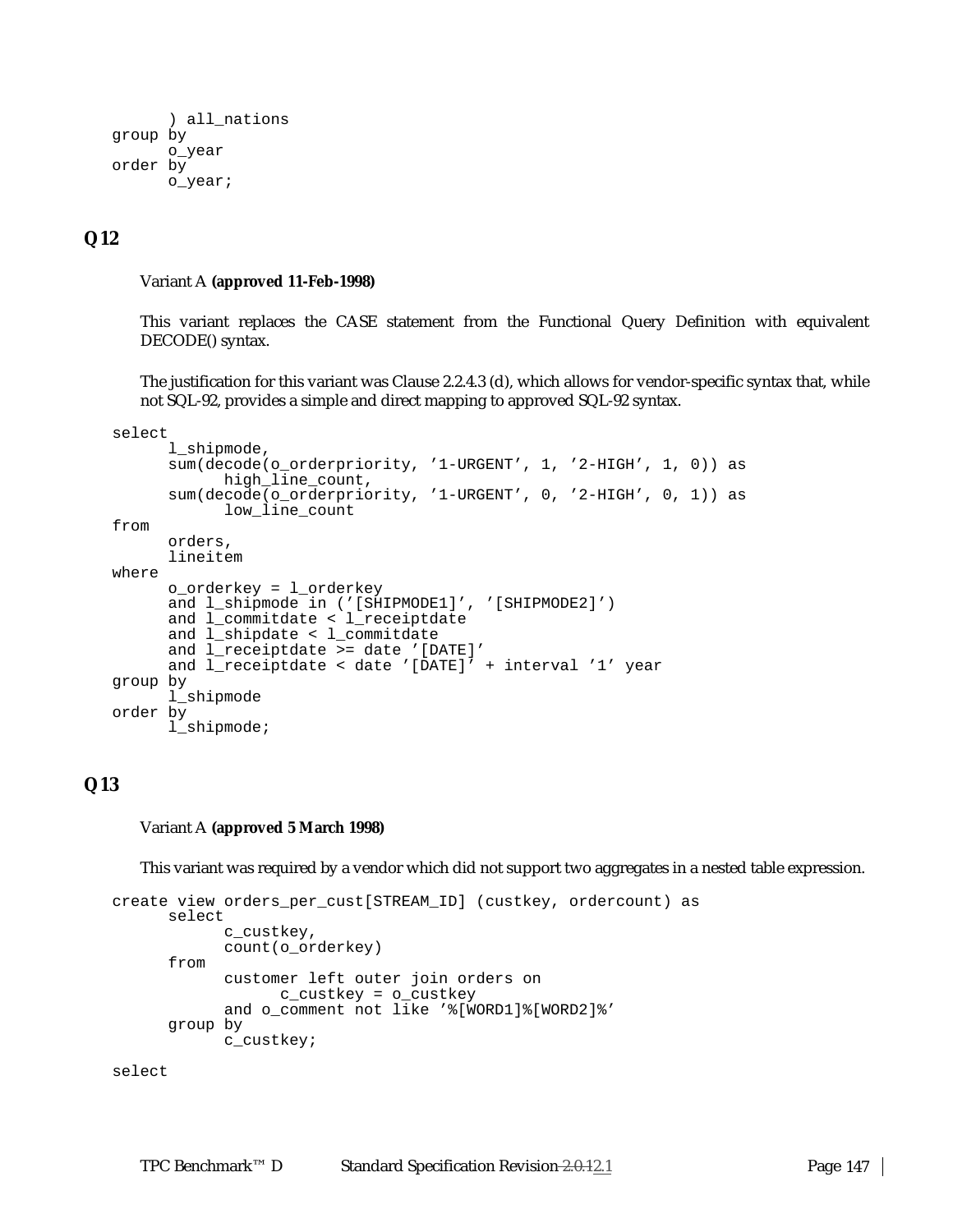```
ordercount,
      count(*) as custdist
from
      orders_per_cust[STREAM_ID]
group by
      ordercount
order by
      custdist desc,
      ordercount desc;
drop view orders_per_cust[STREAM_ID];
```
# **Q14**

#### Variant A **(approved 5 March 1998)**

This variant replaces the CASE statement with the equivalent DECODE() syntax.

```
select
      100.00 * sum(decode(substring(p_type from 1 for 5), 'PROMO',
            l_extendedprice * (1-l_discount), 0)) /
                  sum(l_extendedprice * (1-l_discount)) as promo_revenue
from
      lineitem,
      part
where
      l_partkey = p_partkey
      and l_shipdate >= date '[DATE]'
      and l shipdate < date '[DATE]' + interval '1' month;
```
# **Q15**

#### Variant A **(approved 11-Feb-1998)**

This variant was approved because it contains new SQL syntax that is relevant to the benchmark. The SQL3 standard, which was moved to an Approved Committee Draft in May 1996, contains the definition of common table expressions. TPC-D already makes extensive use of nested table expressions. Common table expressions can be thought of as shared table expressions or "inline views" that last only for the duration of the query.

```
with revenue (supplier no, total revenue) as (
      select
            l_suppkey,
            sum(l_extendedprice * (1-l_discount))
      from
            lineitem
      where
            l_shipdate >= date '[DATE]'
            and l_shipdate < date '[DATE]' + interval '3' month
      group by
            l_suppkey
```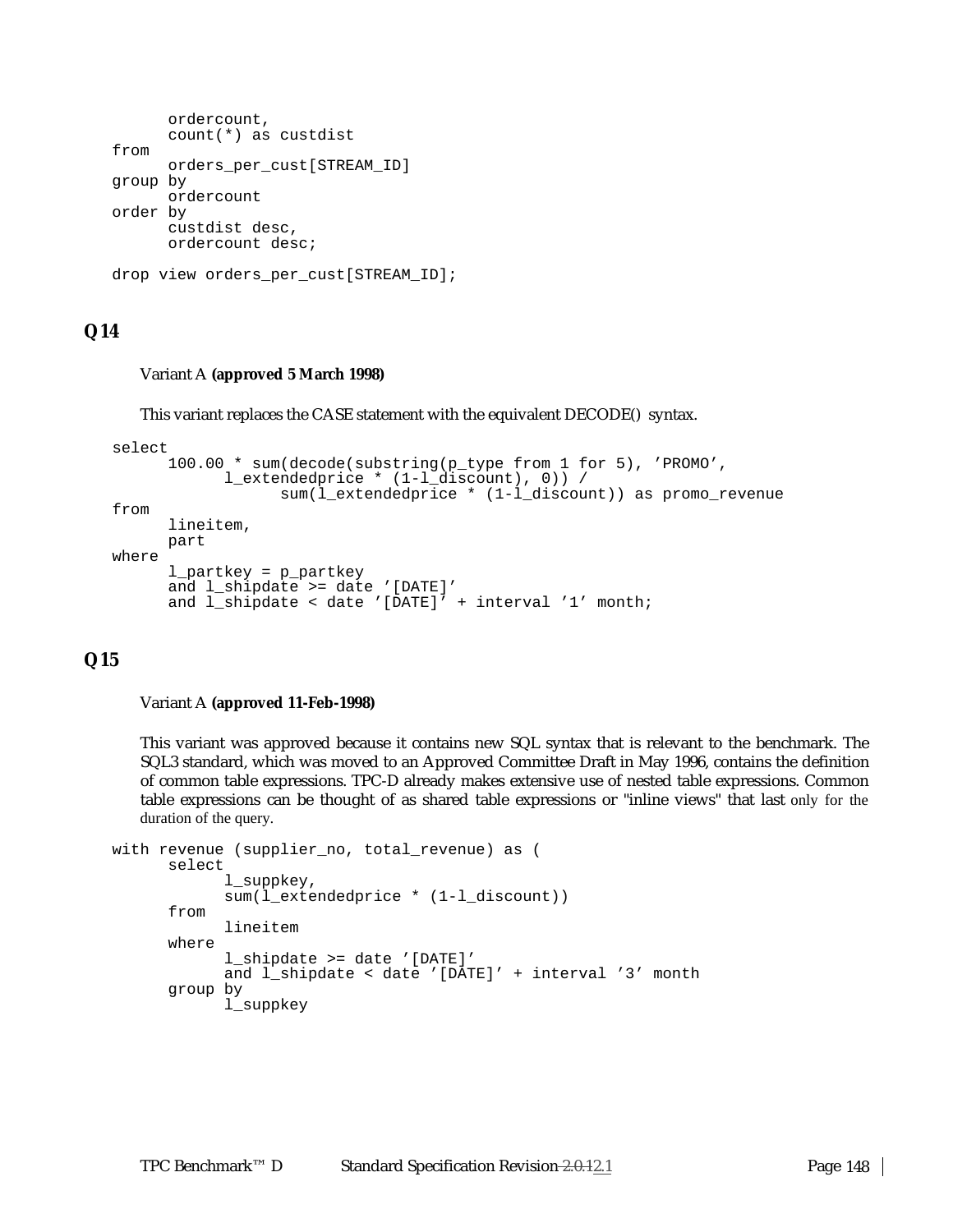```
)
select
      s_suppkey,
      s_name,
     s_address,
     s_phone,
      total_revenue
from
      supplier,
     revenue
where
      s_suppkey = supplier_no
      and total_revenue = (
            select
                  max(total_revenue)
            from
                  revenue
      )
order by
      s_suppkey;
```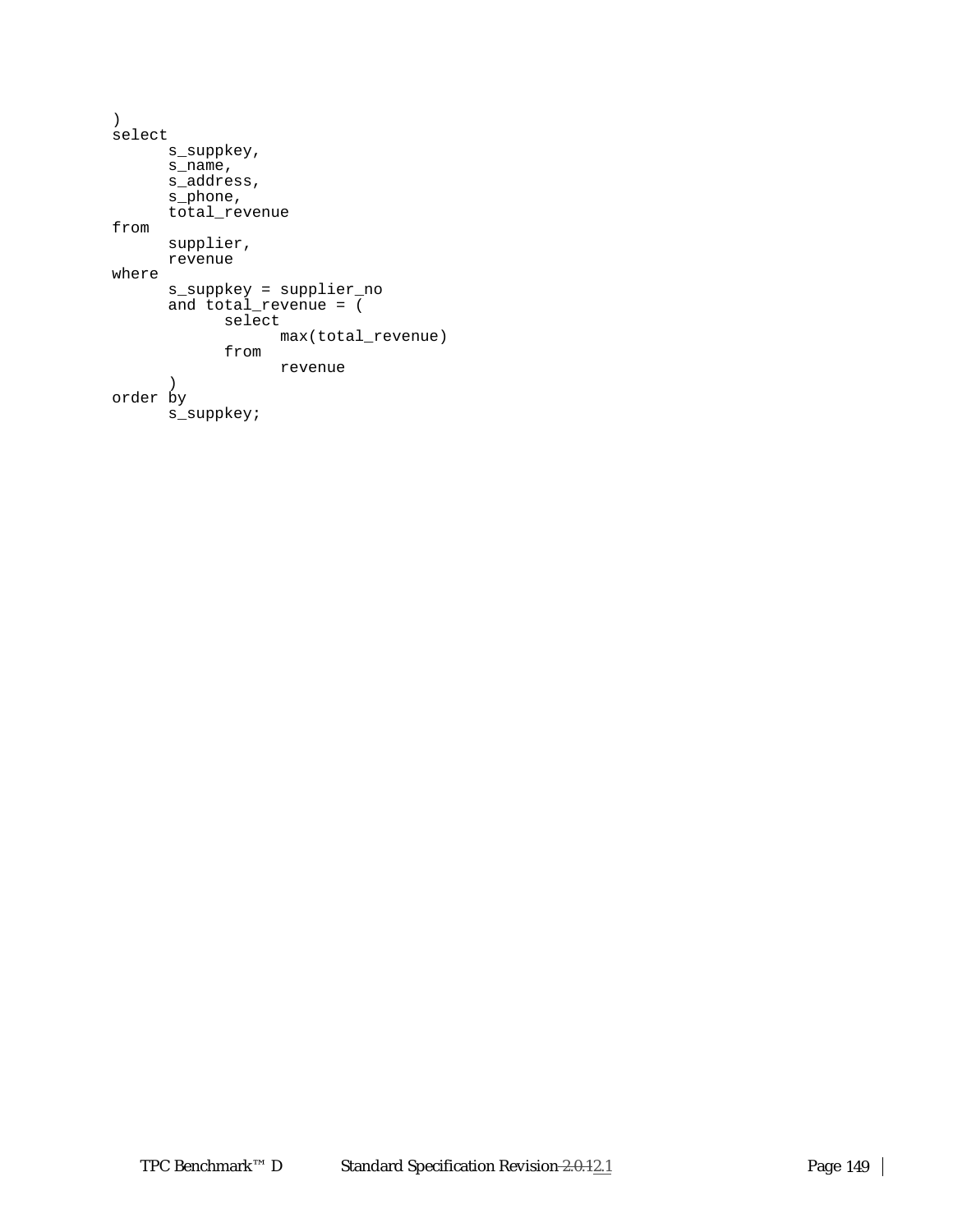# **Appendix C QUERY VALIDATION**

Following are the input values and output data for validation of executable query text against the qualification database.

#### **- This appendix is available in machine-readable format only -**

To obtain a copy of the machine-readable appendices, **please contact the TPC** (see Cover page).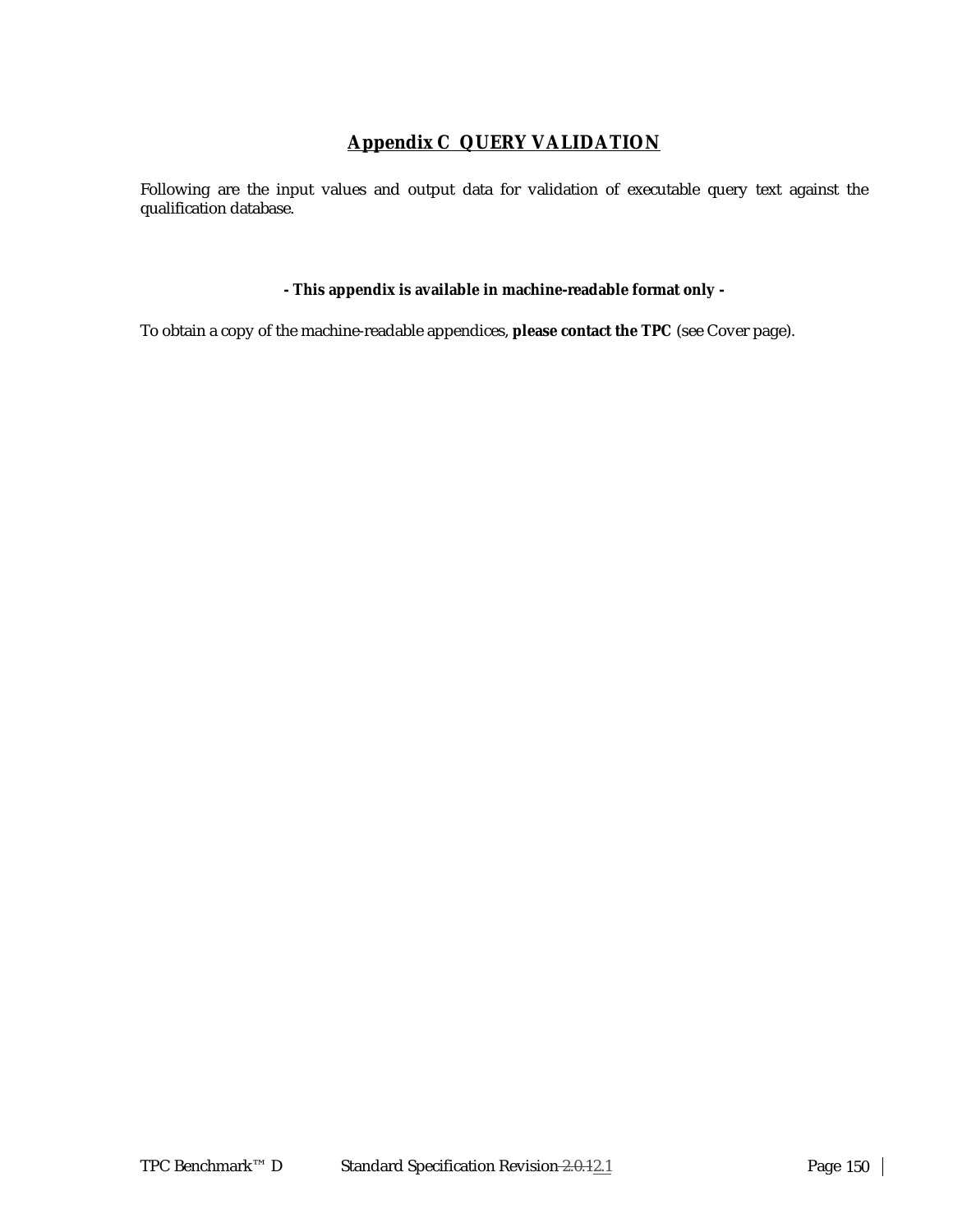# **Appendix D DATA AND QUERY GENERATION PROGRAMS**

The QGEN (see Clause 2.1.4) and DBGEN (see Clause 4.2.1) programs should be used to generate the executable query text and the data that populate the TPC-D Databases. These programs produce flat files that can be used by the test sponsor to implement the benchmark.

#### **- This appendix is available in machine readable format only -**

To obtain a copy of the machine readable appendices, **please contact the TPC** (see Cover page).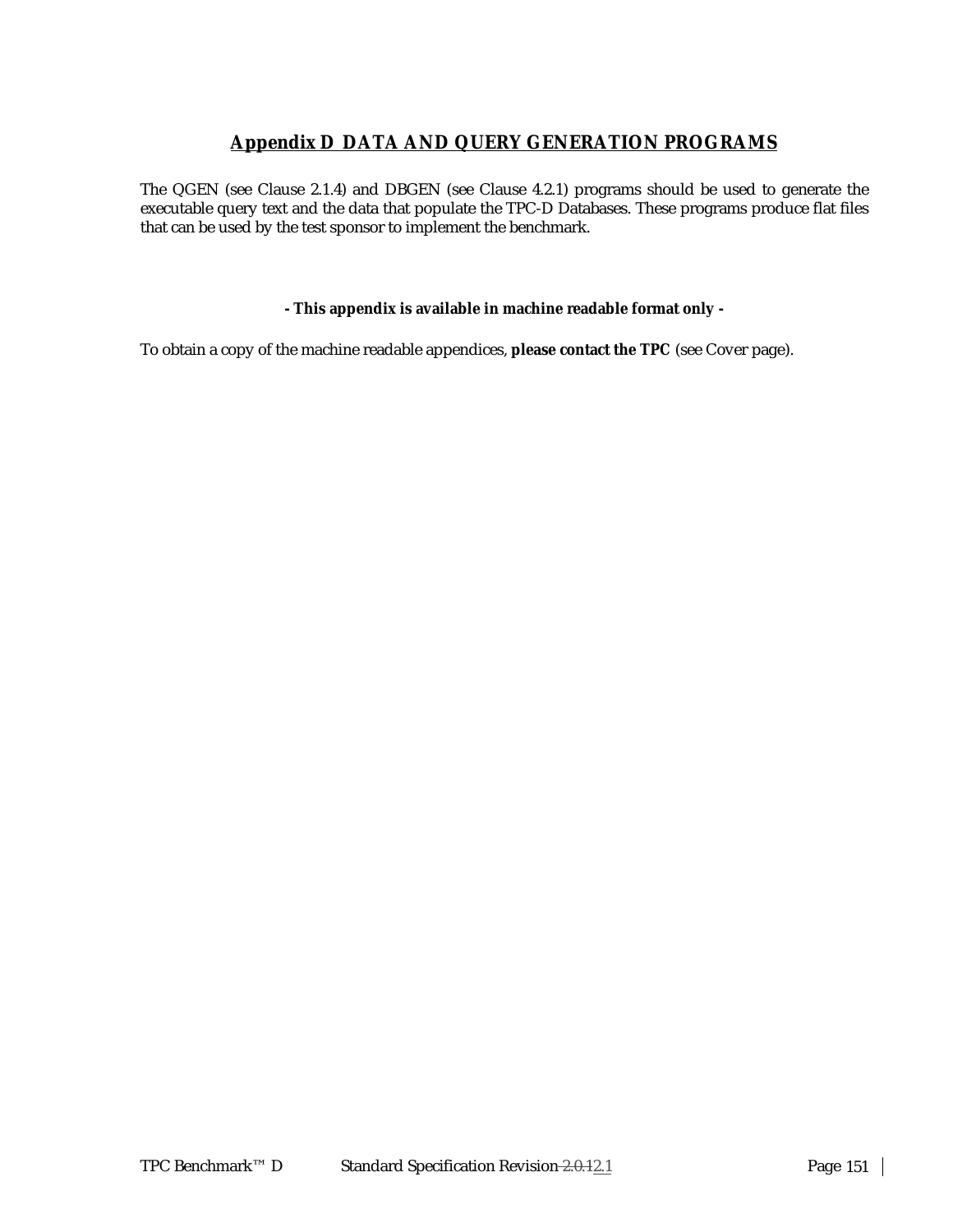## **Appendix E SAMPLE EXECUTIVE SUMMARY**

This appendix includes a sample Executive Summary. See Clause 8.4 for a detailed description of the required format of the Executive Summary. This sample is provided only as an illustration of the requirements set forth in sections 8.4 and 7.3 of the specification. In the event of a conflict between this example and the specification, the specification shall prevail.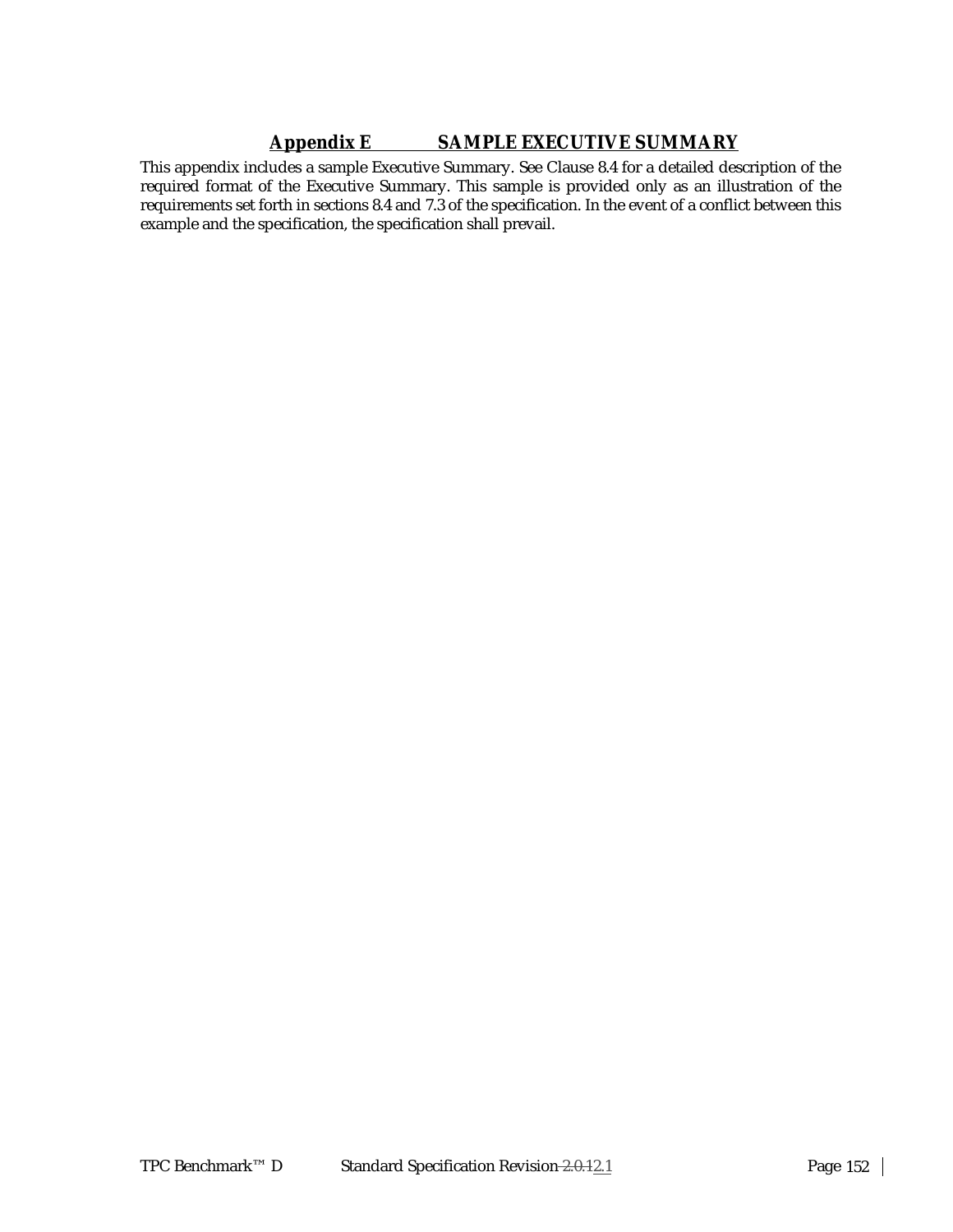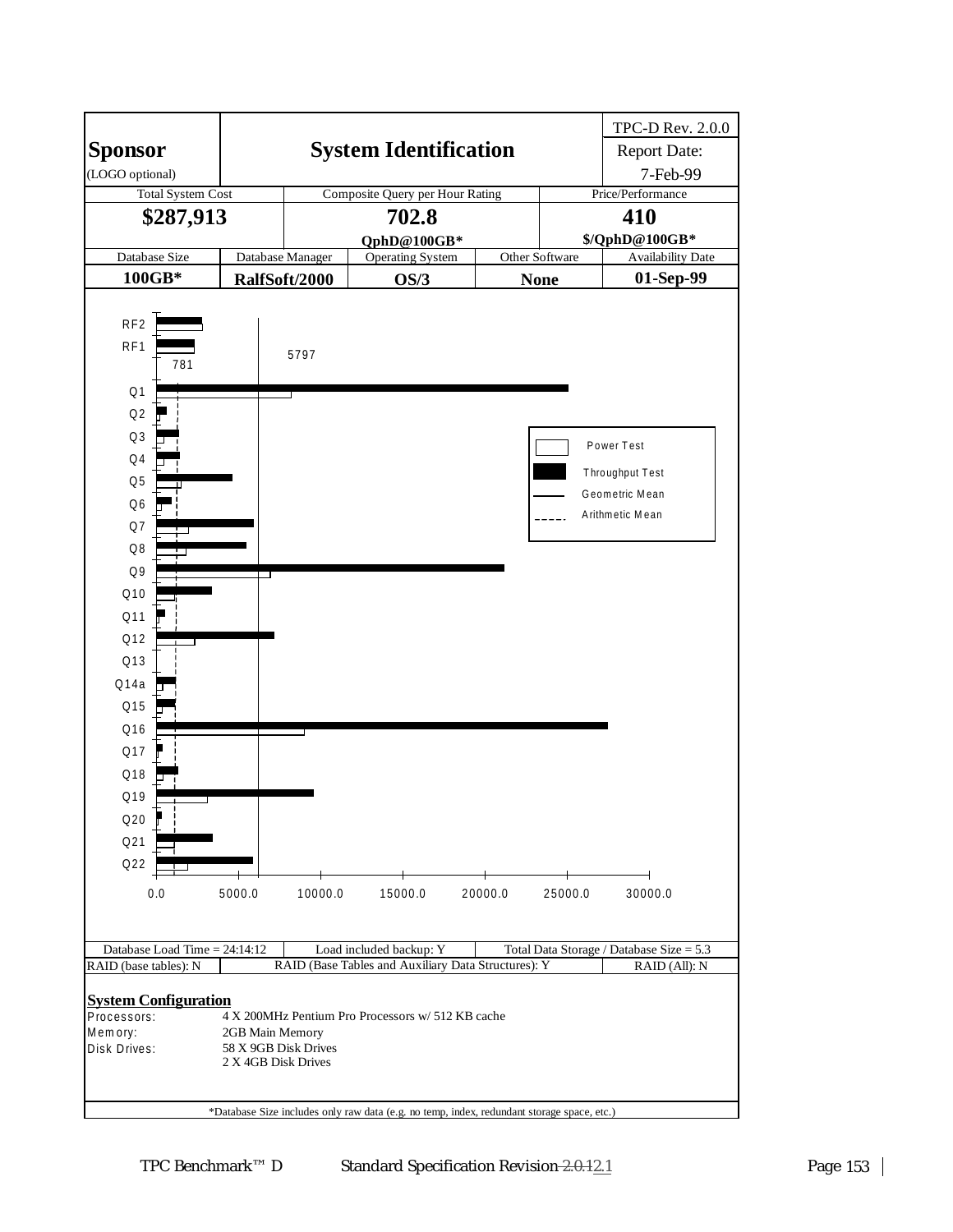|                                                                                                                                                                                                                                                                                                    |                  |                              |              |                |      | <b>TPC-D Rev. 2.0.0</b> |            |
|----------------------------------------------------------------------------------------------------------------------------------------------------------------------------------------------------------------------------------------------------------------------------------------------------|------------------|------------------------------|--------------|----------------|------|-------------------------|------------|
| <b>Sponsor</b>                                                                                                                                                                                                                                                                                     |                  | <b>System Identification</b> |              |                |      | <b>Report Date:</b>     |            |
| (LOGO optional)                                                                                                                                                                                                                                                                                    |                  |                              |              |                |      | 7-Feb-99                |            |
|                                                                                                                                                                                                                                                                                                    |                  |                              | Referenc     |                |      |                         | 5 Yr.      |
|                                                                                                                                                                                                                                                                                                    |                  |                              | e            |                |      | Extended                | Maint.     |
| Description                                                                                                                                                                                                                                                                                        | Part Number      | Source                       | Price        | Oty            | Disc | Price                   | Cost       |
| <b>Server Hardware</b>                                                                                                                                                                                                                                                                             |                  |                              |              |                |      |                         |            |
| <b>Base Unit</b>                                                                                                                                                                                                                                                                                   | <b>JBOD-0001</b> | SponsorA                     | 8.250        | $\mathbf{1}$   |      | 8,250                   | 3,120      |
| CPU board with                                                                                                                                                                                                                                                                                     |                  |                              |              |                |      |                         |            |
| 2-200MHz/512KB CPUs                                                                                                                                                                                                                                                                                | <b>JBOD-0200</b> | SponsorA                     | 5,660        | 2              |      | 11,320                  | 1,920      |
| 512 MB memory kit                                                                                                                                                                                                                                                                                  | JBOD-M512        | SponsorA                     | 6,312        | 4              |      | 25,248                  | 16,080     |
| UltraWide SCSI Adapters                                                                                                                                                                                                                                                                            | JBOD-SCSI-2691   | SponsorA                     | 700          | 4              |      | 2,800                   | 1,200      |
| <b>Differential SCSI Cables</b>                                                                                                                                                                                                                                                                    | JBOD-FSR-2761    | SponsorA                     | 135          | 4              |      | 540                     |            |
| 4.3 GB internal disks                                                                                                                                                                                                                                                                              | JBOD-DSK-2658    | SponsorA                     | 990          | 2              |      | 1,980                   | 960        |
| 72" Data Center Cabinet                                                                                                                                                                                                                                                                            | JBOD-EVB-2747    | SponsorA                     | 3,150        | $\mathbf{1}$   |      | 3,150                   | 3,000      |
| 4 mm DAT Tape Drive                                                                                                                                                                                                                                                                                | JBOD-TPE-2704    | SponsorA                     | 1,430        | 1              |      | 1,430                   | 480        |
| Command Package (see note 1)                                                                                                                                                                                                                                                                       | JBOD-TTY1        | SponsorA                     | 1,080        | $\mathbf{1}$   |      | 1,080                   |            |
| <b>UPS</b>                                                                                                                                                                                                                                                                                         | JBOD-UPS-2738    | SponsorA                     | 3,500        | 1              |      | 3,500                   | 3,000      |
| 10/100baseT Ethernet Adapter                                                                                                                                                                                                                                                                       | JBOD-NET-2683    | SponsorA                     | 100          | $\mathbf{1}$   |      | 100                     | 300        |
| Subtotal                                                                                                                                                                                                                                                                                           |                  |                              |              |                |      | 59,398                  | 30,060     |
| SponsorA Volume Discount                                                                                                                                                                                                                                                                           | (see note 2)     |                              |              |                | 20%  | (11,880)                | (6,012)    |
| <b>Subtotal</b>                                                                                                                                                                                                                                                                                    |                  |                              |              |                |      | 47,518                  | 54,108     |
| <b>Storage</b>                                                                                                                                                                                                                                                                                     |                  |                              |              |                |      |                         |            |
| AnswerCache Storage Module                                                                                                                                                                                                                                                                         | JBOD-ASM-8120    | SponsorA                     |              | 2              |      |                         | 38,400     |
| Intelligent Memory (96 MB kit)                                                                                                                                                                                                                                                                     | 4500-001-7381    | ThirdParty2                  | 1,998        | $\overline{c}$ |      | 3,995                   | See note 4 |
| 9 GB disk drives (20-count)                                                                                                                                                                                                                                                                        | XV-689-20        | ThirdParty3                  | 42,987       | 2              |      | 85,974                  | See note 4 |
| <b>Storage Expansion Module</b>                                                                                                                                                                                                                                                                    | 4500-001-7410    | ThirdParty2                  | 1,973        | 2              |      | 3,945                   | 9,600      |
| 9 GB disk drives (10-count)                                                                                                                                                                                                                                                                        | XV-689-10        | ThirdParty3                  | 26,555       | $\overline{2}$ |      | 53,109                  | See note 4 |
| <b>Subtotal</b>                                                                                                                                                                                                                                                                                    |                  |                              |              |                |      | 147,023                 | 48,000     |
| <b>Hardware Subtotal</b>                                                                                                                                                                                                                                                                           |                  |                              |              |                |      | 194,541                 | 102,108    |
| <b>Server Software</b>                                                                                                                                                                                                                                                                             |                  |                              |              |                |      |                         |            |
| OS/3 Server                                                                                                                                                                                                                                                                                        | NTE-0109         | ThirdParty1                  | 809          | 1              |      | 809                     | 4,045      |
| RalfSoft 2000 (40 user license)                                                                                                                                                                                                                                                                    |                  | SponsorB                     | 3,000        | 40             |      | 120,000                 | 133,600    |
| SponsorB Volume Discount                                                                                                                                                                                                                                                                           | (see note 3)     |                              |              |                | 29%  | (34,800)                | (38, 744)  |
| <b>Subtotal</b>                                                                                                                                                                                                                                                                                    |                  |                              |              |                |      | 86,009                  | 98,901     |
|                                                                                                                                                                                                                                                                                                    |                  |                              |              |                |      |                         |            |
| <b>Notes</b>                                                                                                                                                                                                                                                                                       |                  |                              |              |                |      |                         |            |
| 1. Includes Monitor/Keyboard/Mouse/Cables                                                                                                                                                                                                                                                          |                  |                              | <b>Total</b> |                |      | 149,352                 | 138,561    |
| 2. Based on Sales volume in excess of \$50,000                                                                                                                                                                                                                                                     |                  | 5 Year Cost of Ownership     |              |                |      | \$<br>287,913           |            |
| 3. Available for all purchases of 35 seats or more                                                                                                                                                                                                                                                 |                  | QphD@                        | 100          | GB             |      | 703                     |            |
| 4. Maintenance included in AnswerCache Module                                                                                                                                                                                                                                                      |                  | \$/QphD@                     | 100          | GB             |      | \$<br>410               |            |
| Audited By:                                                                                                                                                                                                                                                                                        |                  |                              |              |                |      |                         |            |
|                                                                                                                                                                                                                                                                                                    |                  |                              |              |                |      |                         |            |
| Prices used in TPC benchmarks reflect the actual prices a customer would pay for a one-time purchase of the stated components. Individually                                                                                                                                                        |                  |                              |              |                |      |                         |            |
| negotiated discounts are not permitted. Special prices based on assumptions about past or future purchases are not permitted. All discounts<br>reflect standard pricing policies for the listed components. For complete details, see the pricing sections of the TPC benchmark specifications. If |                  |                              |              |                |      |                         |            |
| you find that the stated prices are not available according to these terms, please inform the TPC at pricing@tpc.org. Thank you.                                                                                                                                                                   |                  |                              |              |                |      |                         |            |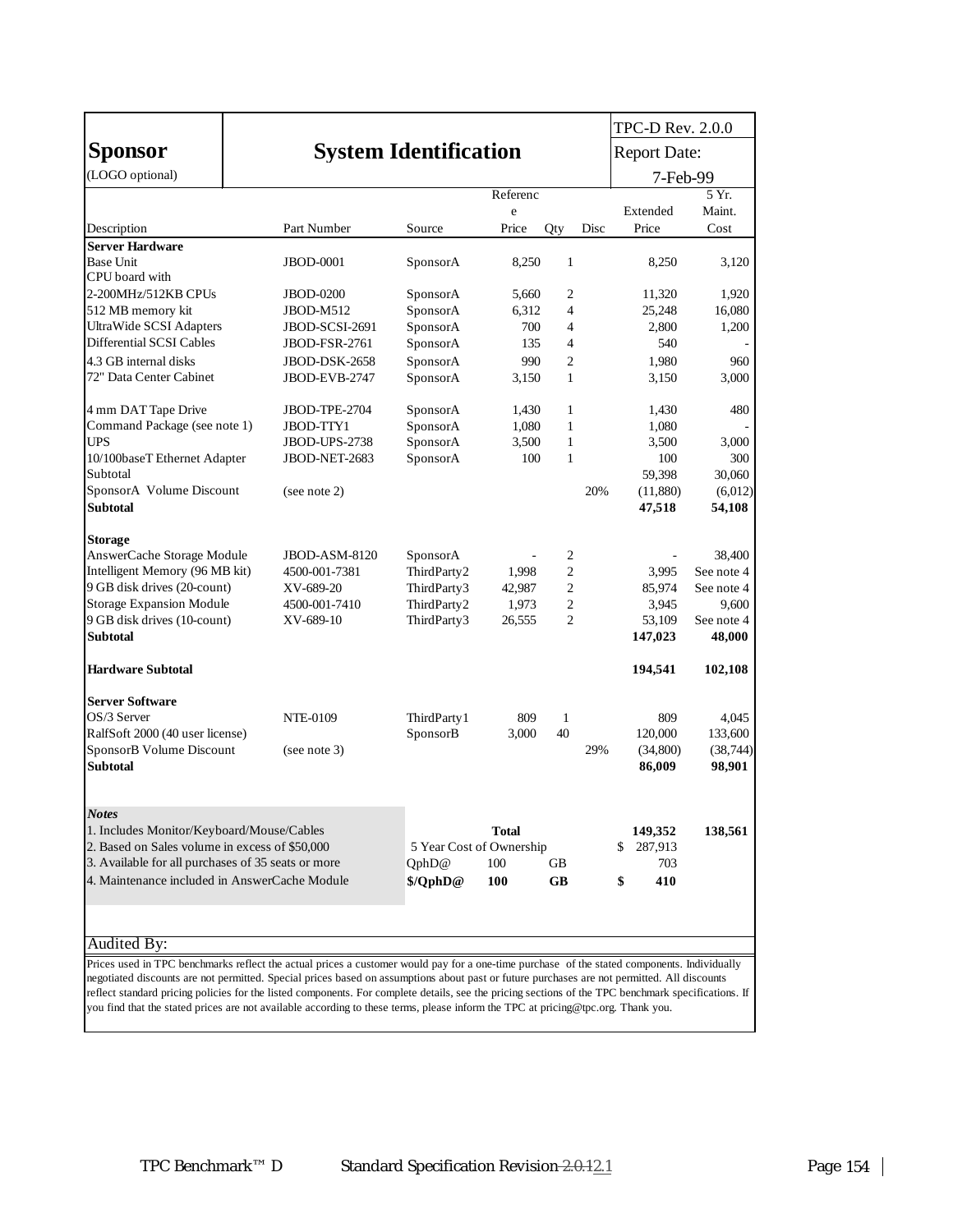|                 |                                              |                                              |                              |                            | <b>TPC-D Rev. 2.0.0</b> |                                                                      |
|-----------------|----------------------------------------------|----------------------------------------------|------------------------------|----------------------------|-------------------------|----------------------------------------------------------------------|
| <b>Sponsor</b>  |                                              |                                              | <b>System Identification</b> |                            | <b>Report Date:</b>     |                                                                      |
| (LOGO optional) |                                              |                                              |                              |                            | 7-Feb-99                |                                                                      |
|                 | <b>Measurement Results</b>                   |                                              |                              |                            |                         |                                                                      |
|                 | Database Scale Factor                        |                                              |                              | 100                        |                         |                                                                      |
|                 |                                              | Total Data Storage / Database Size           |                              | 5.30                       |                         |                                                                      |
|                 | <b>Start of Database Load</b>                |                                              |                              | 01/30/98                   | 8:59:57                 |                                                                      |
|                 | End of Database Load                         |                                              |                              | 01/31/98                   | 9:14:09                 |                                                                      |
|                 | Database Load Time                           |                                              | 24:14:12                     |                            |                         |                                                                      |
|                 |                                              | Query Streams for Throughput Test            |                              | 5                          |                         |                                                                      |
|                 | TPC-D Power                                  |                                              |                              | 1845.7                     |                         |                                                                      |
|                 | TPC-D Throughput                             |                                              |                              | 267.6                      |                         |                                                                      |
|                 | Composite Query per Hour Rating (QphD@100GB) | 702.8                                        |                              |                            |                         |                                                                      |
|                 | <b>Total System Price Over 5 Years</b>       | 287,913                                      |                              |                            |                         |                                                                      |
|                 |                                              |                                              |                              | \$<br>410                  |                         |                                                                      |
|                 | <b>Measurement Intervals</b>                 | TPC-D Price/Performance Metric               |                              |                            |                         |                                                                      |
|                 | Duration of stream execution                 | Measurement Interval in Throughput Test (Ts) | $=$                          | 147984                     |                         |                                                                      |
|                 |                                              | <b>Query Start Date/Time</b>                 | <b>RF1 Start Date/Time</b>   | <b>RF2 Start Date/Time</b> |                         |                                                                      |
|                 | Seed                                         | <b>Query End Date/Time</b>                   | <b>RF1 End Date/Time</b>     | <b>RF2 End Date/Time</b>   |                         | <b>Duration</b>                                                      |
| Stream 0        | 131091409                                    | 01/31/98 9:14:09                             | 01/31/98 9:14:09             |                            | 01/31/98 19:36:48       |                                                                      |
|                 |                                              | 01/31/98 22:15:54                            | 01/31/98 9:52:04             |                            | 01/31/98 22:15:54       |                                                                      |
| Stream 1        | 131091410                                    | 01/31/98 22:15:54                            | 02/02/98 11:35:22            | 02/02/98 9:02:58           |                         |                                                                      |
|                 |                                              | 02/02/98 9:47:43                             | 02/02/98 9:02:58             | 02/02/98 9:47:43           |                         |                                                                      |
| Stream 2        | 131091411                                    | 01/31/98 22:15:54                            | 02/02/98 8:24:36             | 02/02/98 10:25:54          |                         |                                                                      |
|                 |                                              | 02/02/98 11:12:14                            | 02/02/98 10:25:54            |                            | 02/02/98 11:12:14       |                                                                      |
| Stream 3        | 131091412                                    | 01/31/98 22:15:54                            | 02/02/98 9:05:24             | 02/03/98 11:50:11          |                         |                                                                      |
|                 |                                              | 02/02/98 12:35:44                            | 02/02/98 11:50:11            |                            | 02/02/98 12:35:44       |                                                                      |
| Stream 4        | 131091413                                    | 01/31/98 22:15:54                            | 02/02/98 11:38:30            |                            | 02/04/98 13:14:15       |                                                                      |
|                 |                                              | 02/02/98 13:59:12                            | 02/02/98 13:14:15            |                            | 02/02/98 13:59:12       |                                                                      |
| Stream 5        | 131091414                                    | 01/31/98 22:15:54                            | 02/02/98 9:07:33             | 02/05/98 14:37:11          |                         | 13:01:45<br>35:31:49<br>36:56:20<br>38:19:50<br>39:43:18<br>41:06:24 |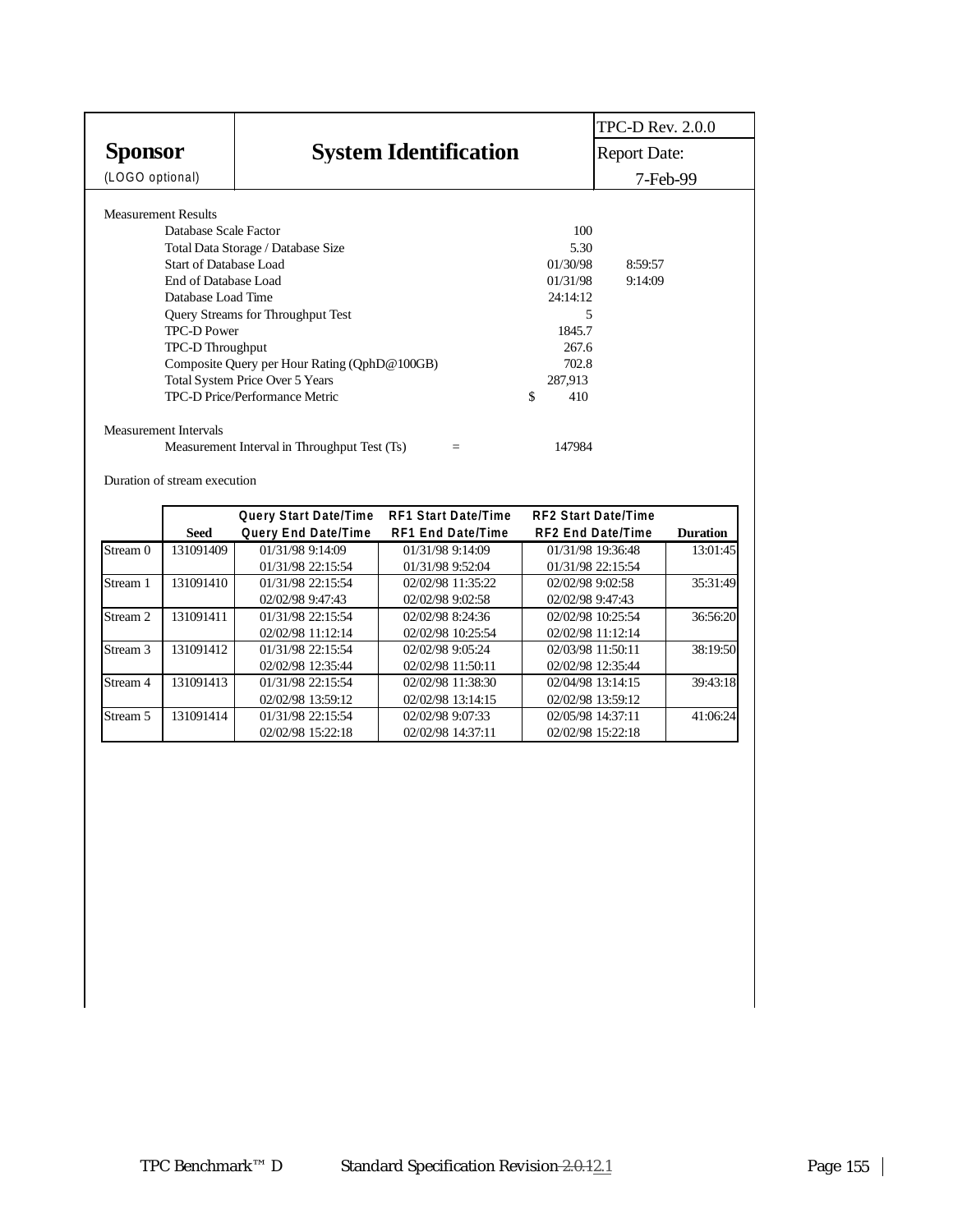# **Sponsor** System Identification Report Date:

TPC-D Rev. 2.0.0

(LOGO optional)

7-Feb-99

**TPC-D Timing Intervals (in seconds):**

| Query               | <b>O1</b>      | Q <sub>2</sub> | Q <sub>3</sub> | Q <sub>4</sub> | Q5         | Q <sub>6</sub> | Q7       | <b>O8</b> |
|---------------------|----------------|----------------|----------------|----------------|------------|----------------|----------|-----------|
| Stream 0            | 8197.3         | 190.0          | 432.1          | 446.4          | 1510.4     | 296.7          | 1926.9   | 1772.1    |
| Stream 1            | 25411.6        | 589.0          | 1339.4         | 1383.9         | 4682.2     | 919.7          | 5973.3   | 5493.6    |
| Stream <sub>2</sub> | 24141.0        | 559.6          | 1272.4         | 1314.7         | 4448.1     | 873.7          | 5674.6   | 5218.9    |
| Stream 3            | 24623.8        | 570.7          | 1297.9         | 1341.0         | 4537.0     | 891.2          | 5788.1   | 5323.3    |
| Stream 4            | 26428.0        | 612.6          | 1393.0         | 1439.2         | 4869.4     | 956.5          | 6212.2   | 5713.3    |
| Stream 5            | 24649.2        | 571.3          | 1299.2         | 1342.3         | 4541.7     | 892.1          | 5794.1   | 5328.8    |
| Min Qi              | 24141.0        | 559.6          | 1272.4         | 1314.7         | 4448.1     | 873.7          | 5674.6   | 5218.9    |
| Max Qi              | 26428.0        | 612.6          | 1393.0         | 1439.2         | 4869.4     | 956.5          | 6212.2   | 5713.3    |
| Avg Qi              | 25050.7        | 580.6          | 1320.4         | 1364.2         | 4615.7     | 906.7          | 5888.5   | 5415.6    |
| Query               | O <sub>9</sub> | <b>O10</b>     | <b>O11</b>     | Q12            | <b>O13</b> | <b>O14a</b>    | Q15      | Q16       |
| Stream 0            | 6916.2         | 1084.8         | 158.0          | 2321.3         | 5.5        | 380.5          | 359.2    | 8983.3    |
| Stream 1            | 21440.3        | 3362.9         | 489.8          | 7196.0         | 17.1       | 1179.6         | 1113.6   | 27848.2   |
| Stream <sub>2</sub> | 20368.3        | 3194.8         | 465.3          | 6836.2         | 16.2       | 1120.7         | 1057.9   | 26455.8   |
| Stream <sub>3</sub> | 20775.6        | 3258.7         | 474.6          | 6972.9         | 16.5       | 1143.1         | 1079.1   | 26984.9   |
| Stream 4            | 22297.9        | 3497.4         | 509.4          | 7483.8         | 17.7       | 1226.8         | 1158.1   | 28962.1   |
| Stream 5            | 20797.1        | 3262.0         | 475.1          | 6980.1         | 16.5       | 1144.3         | 1080.2   | 27012.7   |
| Min Qi              | 20368.3        | 3194.8         | 465.3          | 6836.2         | 16.2       | 1120.7         | 1057.9   | 26455.8   |
| Max Qi              | 22297.9        | 3497.4         | 509.4          | 7483.8         | 17.7       | 1226.8         | 1158.1   | 28962.1   |
| Avg Qi              | 21135.8        | 3315.2         | 482.8          | 7093.8         | 16.8       | 1162.9         | 1097.8   | 27452.7   |
| Query               | Q17            | Q18            | Q19            | Q20            | Q21        | Q22            | RF1      | RF2       |
| Stream 0            | 103.4          | 417.6          | 3112.0         | 96.7           | 1106.3     | 1919.1         | 2274.406 | 2795.813  |
| Stream 1            | 320.5          | 1294.6         | 9647.2         | 299.8          | 3429.5     | 5949.2         | 2302.2   | 2685.1    |
| Stream 2            | 304.4          | 1229.8         | 9164.8         | 284.8          | 3258.1     | 5651.7         | 2291.5   | 2780.0    |
| Stream <sub>3</sub> | 310.5          | 1254.4         | 9348.1         | 290.5          | 3323.2     | 5764.8         | 2282.7   | 2732.8    |
| Stream 4            | 333.3          | 1346.3         | 10033.1        | 311.8          | 3566.7     | 6187.2         | 2312.6   | 2697.2    |
| Stream 5            | 310.8          | 1255.7         | 9357.8         | 290.8          | 3326.6     | 5770.7         | 2279.0   | 2707.3    |
| Min Qi              | 304.4          | 1229.8         | 9164.8         | 284.8          | 3258.1     | 5651.7         | 2279.0   | 2685.1    |
| Max Qi              | 333.3          | 1346.3         | 10033.1        | 311.8          | 3566.7     | 6187.2         | 2312.6   | 2780.0    |
| Avg Qi              | 315.9          | 1276.2         | 9510.2         | 295.5          | 3380.8     | 5864.7         | 2293.6   | 2720.5    |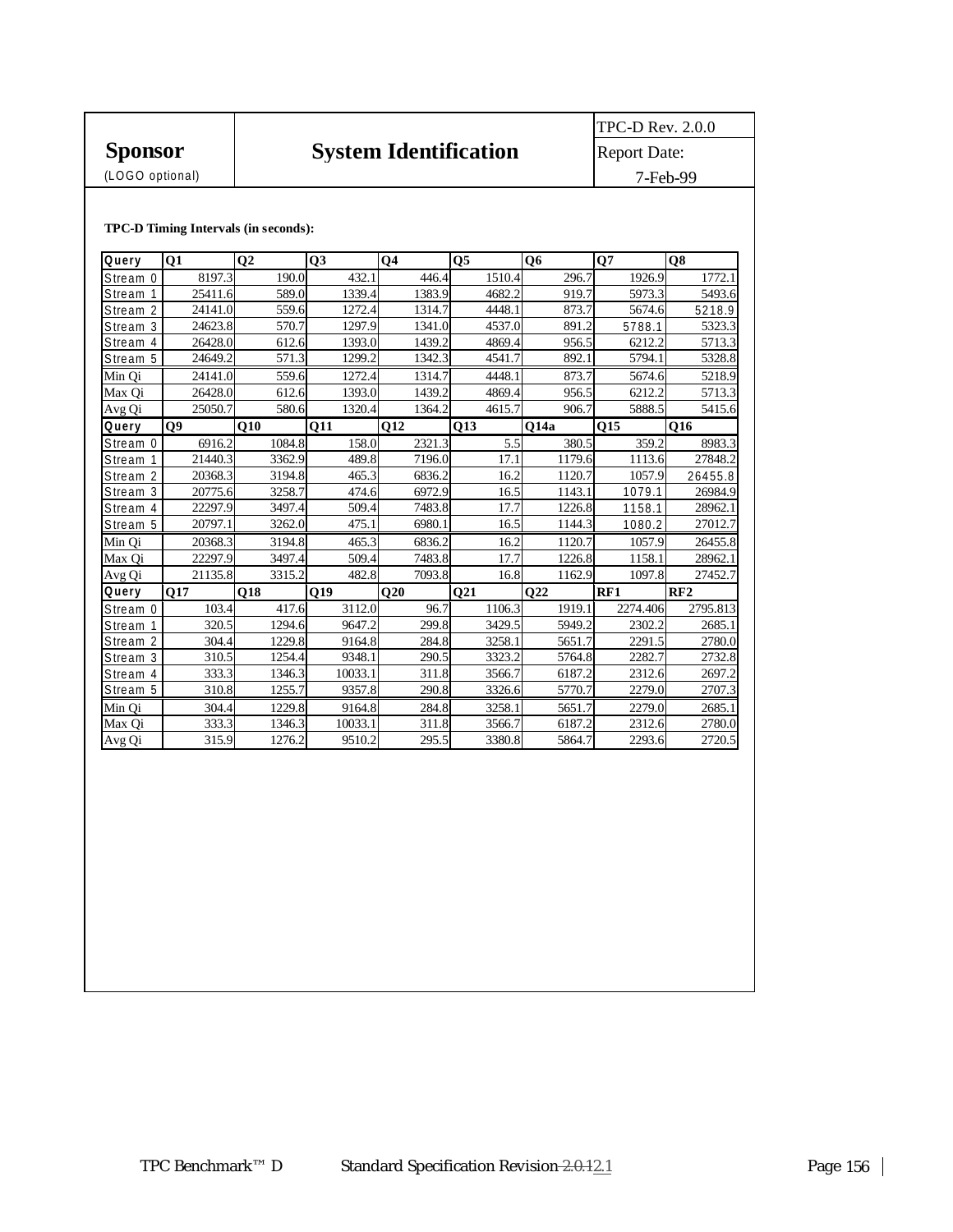*Index*

 $.82$ 

### *A*

*.*

ACID

Atomicity · 74, 77, 79, 107, 109 Consistency · 74, 77, 78, 80, 85, 86, 87, 127 Durability · 85, 86, 89, 100, 121 Isolation · 7, 77, 80, 81, 82, 83, 84, 130 ACID Properties · 5, 19, 22, 27, 74, 77, 78, 79, 80, 81, 82, 83, 84, 85, 86, 87, 88, 99, 100, 104, 116, 120, 121, 130, 142 **Atomicity** · 77, 79 Audit · 28, 75, 77, 86, 101, 106, 117, 133, 141, 144 Availability · 7, 10, 113, 122, 123, 124, 131, 133, 135, 139

### *B*

Backup · 77, 100

Benchmark Special · 7

Business Question · 21, 27, 29, 31, 34, 36, 38, 40, 42, 44, 46, 50, 52, 54, 56, 58, 60, 62, 64, 66, 68, 70, 72

*C*

*D*

Column · 11, 12, 13, 14, 15, 16, 17, 18, 19, 20, 21, 23, 25, 54, 79, 84, 88, 89, 105, 129, 141, 142, 143, 146 Compliance · 21, 24, 27, 28, 74, 89, 104, 133, 139, 142, 143 Concurrency · 5, 6, 9, 78, 80, 82, 84, 100, 107 Consistency · 74, 77, 78, 80, 85, 86, 87, 127 Constraints · 5, 13, 16, 17, 18, 19, 99, 105, 142

**Database Evolution** · 24, 76 Database load · 17, 86, 88, 99, 100, 101, 103, 105, 106, 107, 110, 121, 130, 131, 132, 136, 137, 138, 143, 144 Database population · 5, 18, 19, 29, 74, 79, 88, 89, 93, 98, 99, 101, 130 Database size · 6, 12, 89, 98, 111, 112, 113, 135, 137, 138, 142 **Datatype** · 13, 19, 21, 99 DBGEN · 75, 76, 89, 90, 94, 98, 99, 100, 101, 110, 119, 130, 131, 143, 151 Decision Support · 5, 6, 7, 10, 21, 104 Dirty Read · 81 Dirty Write · 80, 81 Durability · 85, 86, 89, 100, 121

### *E*

Execution Rules · 106, 132, 143

Run/Query sequencing · 107, 108, 109, 143, 145 Executive summary · 89, 125, 127, 133, 134, 144, 152

### *F*

Foreign keys · 14, 15, 16, 17

Full Disclosure Report · 6, 27, 89, 90, 112, 119, 124, 125, 127, 128, 130, 132, 133, 134, 139, 141, 144

Functional Query Definition · 21, 22, 23, 24, 25, 26, 27, 29, 31, 34, 36, 38, 40, 42, 44, 48, 50, 52, 54, 56, 58, 60, 62, 64, 66, 68, 70, 72, 79, 118, 130, 142, 146, 147

### *I*

Implementation Rules · 5, 6, 7, 8, 13, 16, 18, 19, 21, 22, 24, 25, 26, 27, 28, 75, 78, 84, 88, 89, 99, 101, 110, 116, 127, 129, 131, 133, 134, 135, 137, 142, 143 index · 90, 105, 121, 125, 129, 137 Isolation · 7, 77, 80, 81, 82, 83, 84, 130 Dirty Read · 81 Dirty Write · 80, 81

### *L*

Locking · 5, 82, 127

#### *M*

- Metrics · 6, 89, 107, 111, 112, 113, 114, 115, 119, 126, 132, 134, 135, 138, 139, 143 Composite Query-per-hour Metric · ii, 6, 89, 111, 112, 113, 114, 126, 132, 135
	- Price Performance Metric · 89, 111, 112, 113, 114, 126, 135, 138

#### *N*

Numerical Quantities Power · 111 QppD · 111, 112, 132, 136, 138 QthD · 6, 74, 76, 80, 87, 103, 106, 107, 108, 109, 110, 111, 112, 119, 124, 130, 132, 136, 138, 143, 145 TPC-D Power · ii, 111 TPC-D Throughput · ii, 112

#### *O*

Optimization · 7, 105, 106, 128, 133, 144 Optimizer · 127 Ordered sets · 109, 145 Outer join · 26, 54, 147